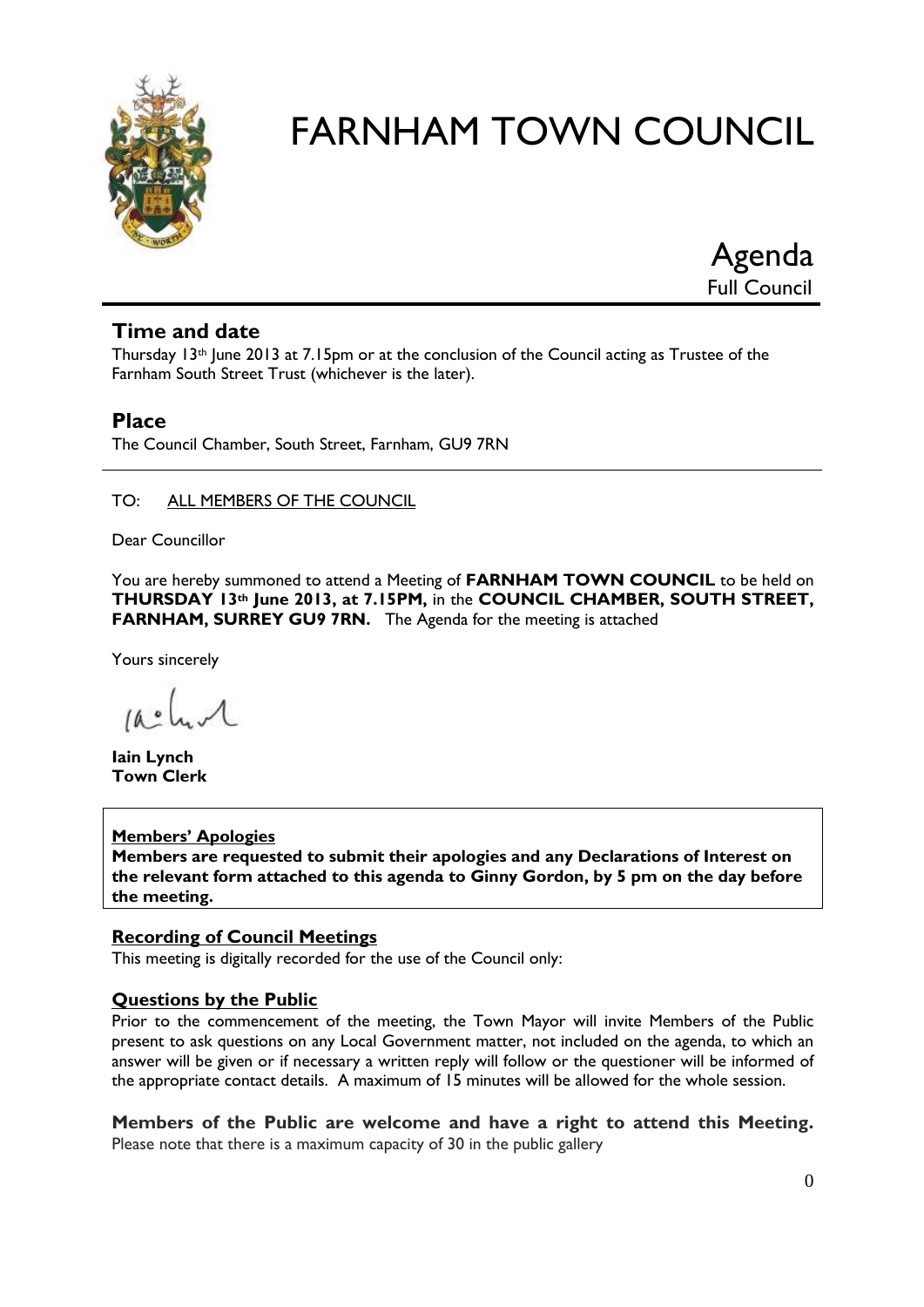

# Disclosure of Interests Form

Notification by a Member of a disclosable pecuniary interest in a matter under consideration at a meeting (Localism Act 2011).

*Please use the form below to state in which Agenda Items you have an interest.* 

*If you have a disclosable pecuniary or other interest in an item, please indicate whether you wish to speak (refer to Farnham Town Council's Code of Conduct for details)*

As required by the Localism Act 2011, **I HEREBY Declare**, that I have a disclosable pecuniary or personal interest in the following matter(s).

FULL COUNCIL: Date 13<sup>th</sup> June 2013 Name of Councillor ……………………………………………………

|                          | <b>Nature of interest (please)</b><br>tick/state as appropriate)                       |              |                                                                           |  |
|--------------------------|----------------------------------------------------------------------------------------|--------------|---------------------------------------------------------------------------|--|
| Agenda<br><b>Item No</b> | I am a Waverley<br><b>Borough</b><br><b>Councillor/Surrey</b><br>County<br>Councillor* | <b>Other</b> | <b>Type of interest</b><br>(disclosable pecuniary<br>or Other) and reason |  |
|                          |                                                                                        |              |                                                                           |  |
|                          |                                                                                        |              |                                                                           |  |
|                          |                                                                                        |              |                                                                           |  |
|                          |                                                                                        |              |                                                                           |  |
|                          |                                                                                        |              |                                                                           |  |

# \* Delete as appropriate

k:\COMMITTEES\Interests Forms\Declaration of Interests Form Jun 12 A4.doc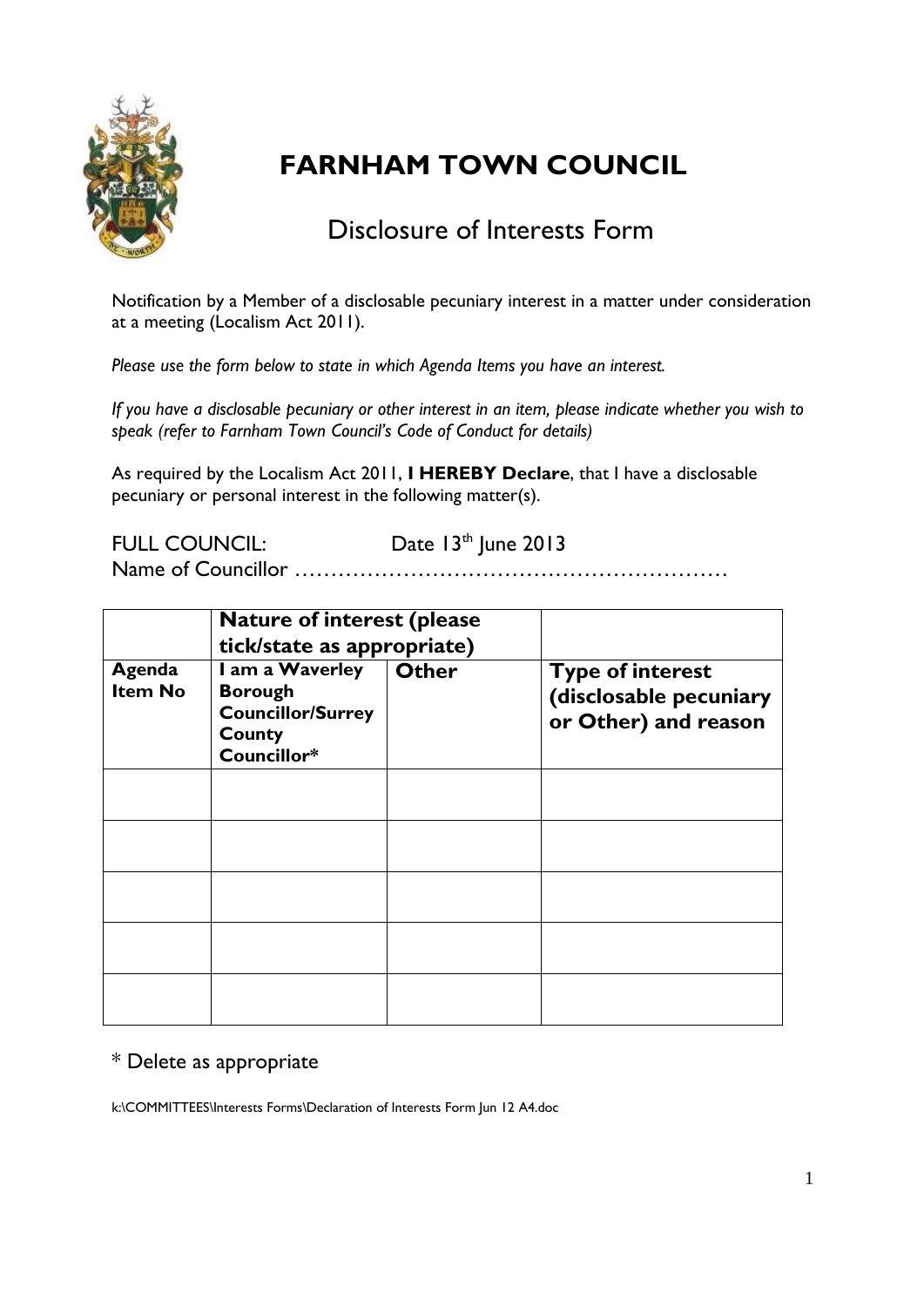

Agenda Full Council

# **Time and date**

**7.15pm (or at the conclusion of the meeting of the Council acting as Trustee of the Farnham South Street Trust whichever is the later) on Thursday 13th June 2013.** 

# **Place**

The Council Chamber, South Street, Farnham

#### **Prayers**

Prior to the meetings, at 6.50pm, prayers will be said in the Council Chamber by Pastor Michael Hall, of the Farnham Pentecostal church. Councillors and members of the public are welcome to attend.

#### **Presentation by Natalie Jarman**

Natalie Jarman, will make a short presentation on the proposed Guildford Road Development to include a Premier Inn and a Beefeater.

#### **Questions by the Public**

Town Mayor will invite Members of the Public present to ask questions on any Local Government matter, not included on the agenda. A maximum of 15 minutes will be allowed for the whole session.

#### **1 Apologies**

To receive apologies for absence.

#### **2 Minutes**

(i) To sign as a correct record the minutes of the Farnham Town Council meeting held on Thursday 9th May 2013 **Appendix A**

#### **3 Disclosure of Interests**

To receive from members, in respect of any items included on the agenda for this meeting, disclosure of any personal or prejudicial interests in line with the Town Council's Code of Conduct , or of any gifts and hospitality in line with Government Legislation.

*NOTES:*

- *(i) Members are requested to make declarations of interest, on the form attached to this agenda to be returned to ginny.gordon@farnham.gov.uk by 5pm on the day before the meeting, or handed to the Town Clerk at the start of the meeting.*
- *(ii) Members are reminded that if they declare a prejudicial interest they must leave immediately after having made representations, given evidence or answered questions and*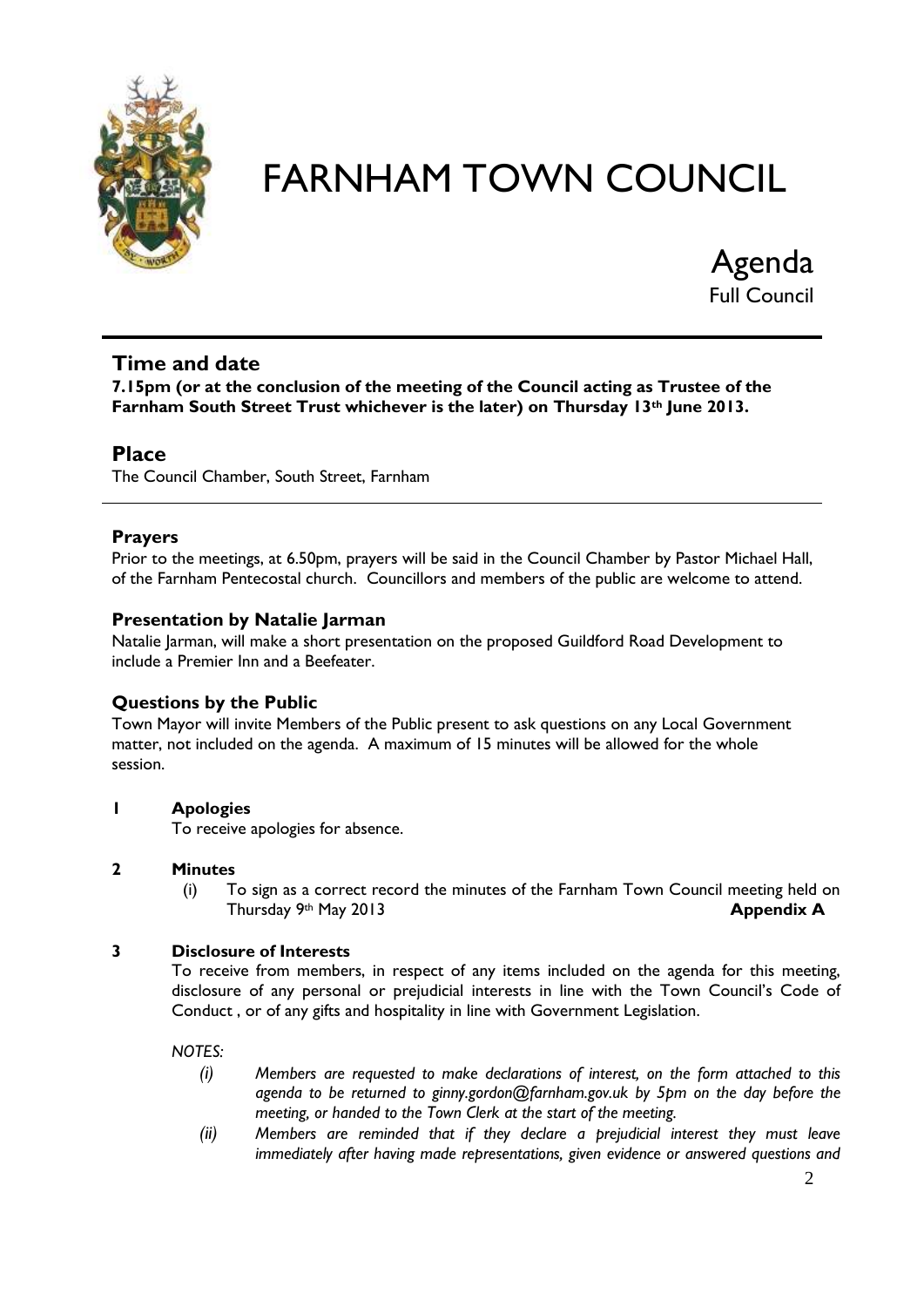*before any debate starts unless dispensation has been obtained.*

**4**

The Town Mayor to invite members of the public present to make statements on any item on the agenda.

At the discretion of the Town Mayor, those members of the public, **residing or working** within the Council's boundary, will be invited to speak forthwith, in relation to the business to be transacted at the meeting for a maximum of 3 minutes per person or 15 minutes overall.

#### **5 Town Mayor's Announcements**

To receive the Town Mayor's announcements.

# **Part 1 – Items for Decision**

#### **6 Working Group Notes**

To receive the notes and any recommendations of the following Working Groups:

- i) Community Enhancement held on 15<sup>th</sup> May 2013 **Appendix B**
- ii) Tourism and Events held on 20<sup>th</sup> May 2013 **Appendix C**

iii) Cemeteries and Appeals held on 23rd May 2013 **Appendix D** iv) Strategy and Finance held on 23rd April and 4th June 2013 **Appendix E, F**

#### **7 Year End Accounts**

The following papers are to be read in conjunction with the minutes of the Strategy and Finance Working Group held on 4<sup>th</sup> June 2013, and are for formal approval by the Council prior for submission to the External Auditor.

- a. To receive and agree the draft Financial Statements for 2012/13 and earmarked reserves at 31st March 2013 **Appendix G**
- b. To receive the Summary Income and Expenditure Outturn showing expenditure at 95.4% of budget and income at 103.4% of budget **Appendix H**
- c. To consider the Internal Auditors Report for the Year Ended 31 March 2013 and agree the Council's response to the issues raised **Appendix I**
- d. To approve the Annual Governance Statement and the Annual Return for the Year Ended 31 March 2013 for signature and submission to the External Auditor, and approve the variances list **Appendix J**

#### **8 Planning Applications**

To receive the minutes of the Planning Consultative Group held on 18<sup>th</sup> April, 30<sup>th</sup> April, 16<sup>th</sup> May, and 30th May 2013. **Appendix K, L, M, N**

# **Part 2 – Items to Note**

#### **9 Reports from other Councils**

To receive from Councillors any updates on matters affecting Farnham from Waverley Borough Council and Surrey County Council

#### **10 Reports from Outside Bodies**

To receive from Members any verbal reports on Outside Bodies.

**11 Actions taken under the scheme of delegation** Town Clerk to report on any relevant matters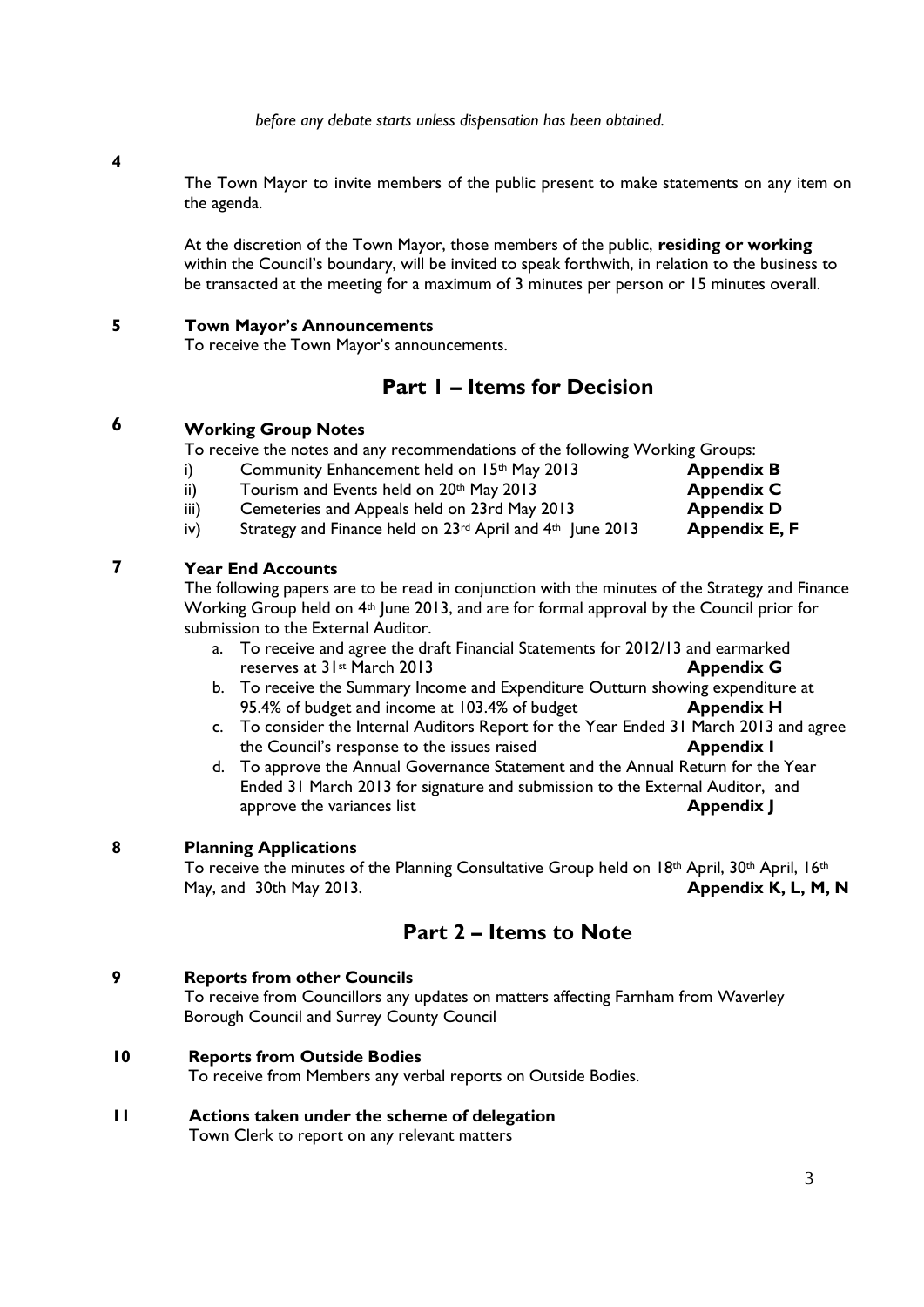#### **12 Date of next Meeting**

To confirm the date of the next meeting as July 25<sup>th</sup> 2013 at 7pm.

#### **13 Exclusion of the Press and Public (if required)**

TO PASS A RESOLUTION to exclude members of the public and press from the meeting at Part 3, Item 14 of the agenda in view of the confidential items under discussion

# **Part 3 – Confidential Items**

#### 14 **Exempt notes to Cemetery and Appeals Working Group (Contractual matter) and Strategy and Finance Working Group (Staffing matter)**

The Town Mayor will close the meeting.

Membership:

Councillors: Patrick Blagden CBE (Mayor), Jeremy Ricketts, (Deputy Mayor), David Attfield, David Beaman, Carole Cockburn, Pat Frost, Carlo Genziani, Jill Hargreaves, Stephen Hill, Sam Hollins-Owen, Graham Parlett, Dr Jessica Parry, Julia Potts, Jennifer O'Grady, Stephen O'Grady, Susan Redfern, Roger Steel, John Ward

Distribution: Full agenda and supporting papers to all Councillors (by post)

Note: The person to contact about this agenda and documents is Iain Lynch, Town Clerk, Farnham Town Council, South Street, Farnham, Surrey, GU9 7RN. Tel: 01252 712667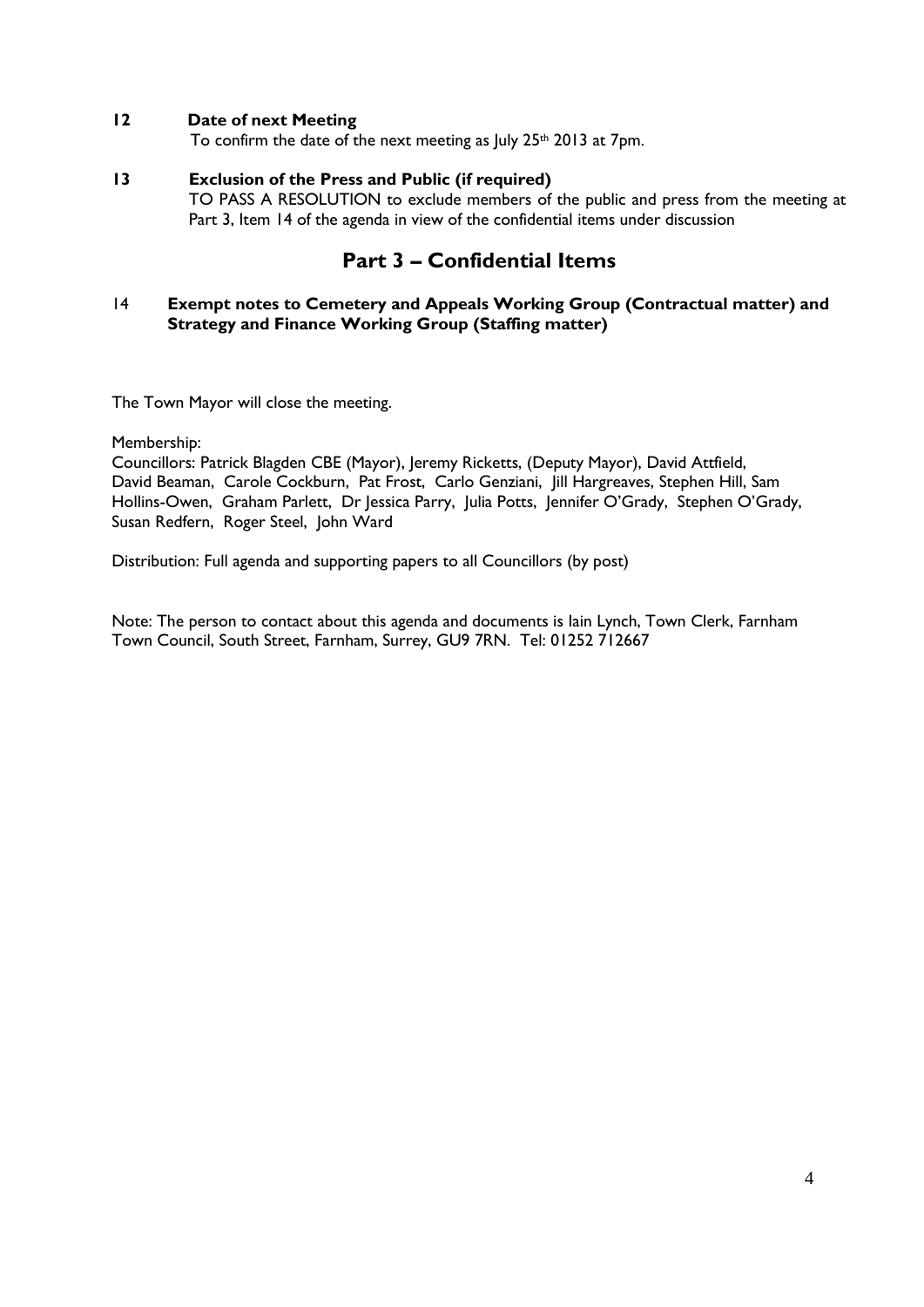



**Council** 

# **Time and date** 7.00pm on Thursday 11th May 2013

# **Place**

The Council Chamber, South Street, Farnham

#### **Councillors**

- \* Stephen Hill (Mayor of Farnham - items 1-4)
- \* Patrick Blagden CBE (Mayor of Farnham items 5 onwards)
- \* David Attfield
- \* David Beaman
- Jeremy Ricketts (Deputy Mayor item 8 onwards)
- \* Carole Cockburn
- \* Pat Frost
- \* Carlo Genziani
- Jill Hargreaves
- Jennifer O'Grady
- \* Stephen O'Grady
- \* Sam Hollins-Owen
- \* Graham Parlett
- \* Dr Jessica Parry
- **Iulia Potts**
- Susan Redfern
- \* Roger Steel
- \* John Ward
- \* Present
- A Apologies for absence

#### **Officers Present:**

Iain Lynch (Town Clerk) Rachel Aves (Team Leader Corporate Governance) Kevin Taitt (Team Leader, Outside Services) Ginny Gordon (Customer Services )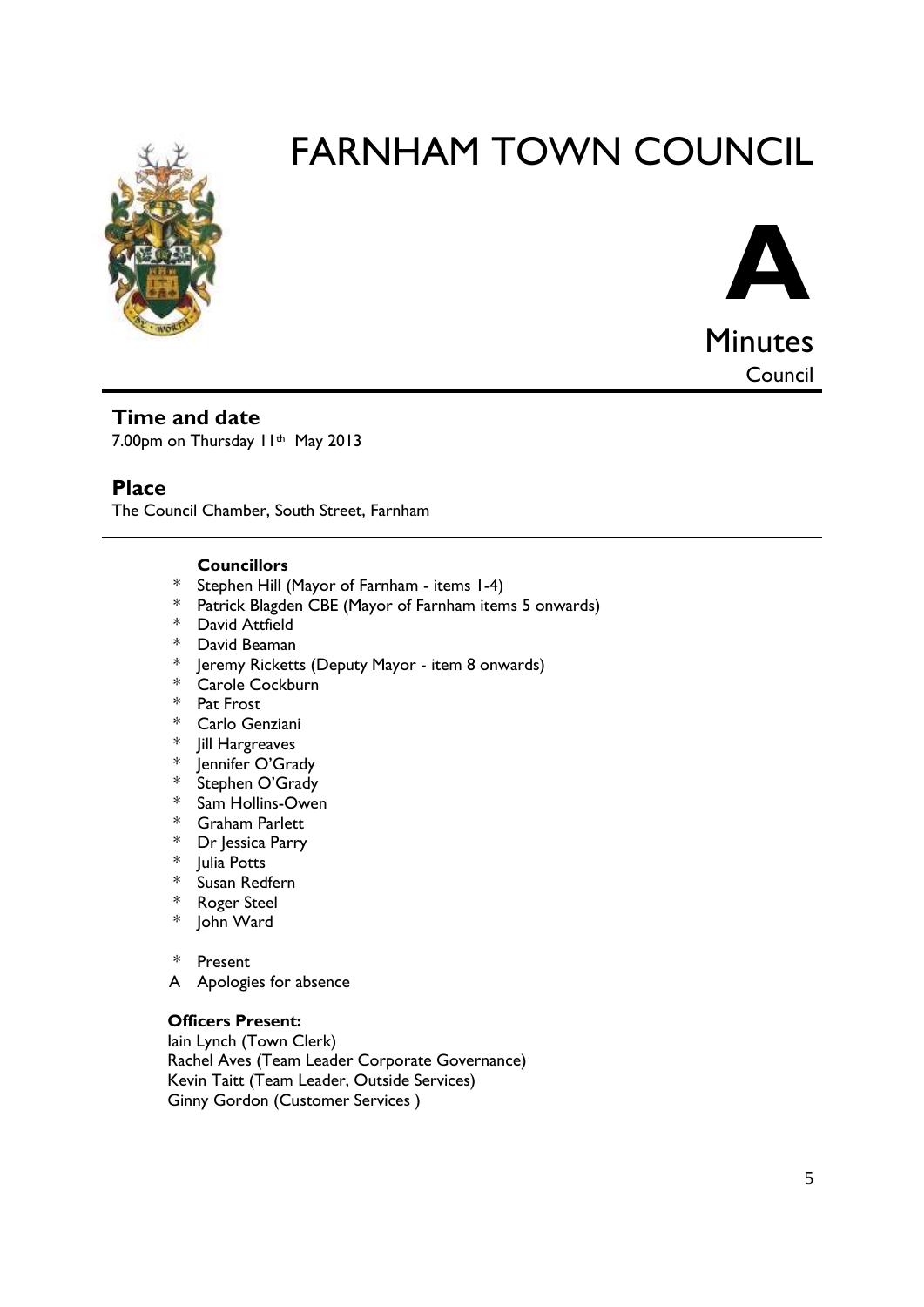#### C001/13 **Apologies for Absence**

There were no apologies.

#### C002/13 **Minutes**

The Minutes of the Farnham Town Council Meeting held on Thursday 11<sup>th</sup> April 2013 were agreed and signed by the Mayor as a correct record.

#### C003/13 **Declarations of interests**

There were no disclosures of interest relating to items on the agenda.

#### C004/13 **Election of Mayor of Farnham**

Cllr Cockburn proposed, and Cllr Hollins-Owen seconded, that Cllr Paddy Blagden be elected Mayor of Farnham for the Municipal Year 2013/2014. There were no other nominations.

**RESOLVED: that Cllr Patrick Blagden CBE be elected Mayor of Farnham for the Municipal Year 2013/2014.**

#### C005/13 **Cllr Hill invested Cllr Blagden with the Mayoral Chain and Badge of Office.**

his Declaration of Acceptance of Office and commenced his duties as Mayor.

#### C006/13 **The Mayor of Farnham's Declaration of Acceptance of Office** Having been invested with the Chain and Badge of Office, Cllr Patrick Blagden made

#### C007/13 **The Mayor's speech of acceptance**

The Mayor thanked his nominators for proposing him and councillors for electing him to the position of Mayor of Farnham. He viewed his appointment with a mixture of humbleness and horror but would do his very best. It would not be easy to follow his predecessors Cllr Stephen Hill and Cllr Jill Hargreaves who had set such high standards, but he had learnt a lot from them.

The Mayor said he would do everything he could for charities and community groups in Farnham and for his chosen charity BLESMA (the British Limbless Ex-Service Men's Association). As a former Serviceman and mine clearance specialist, he had seen at first hand the traumatic effects of amputations and felt it was important to support service men and women who had lost limbs or their sight in service of their country.

#### C008/13 **Presentation of the Mayoress' badge**

The Mayor presented Mrs Ann Blagden with the Mayoress' badge.

#### C009/13 **Election of Deputy Town Mayor**

Cllr Hargreaves proposed and Cllr Redfern seconded that Cllr Jeremy Ricketts be elected Deputy Mayor for the Municipal Year 2013/14.

Cllr Attfield proposed and Cllr Parlett seconded that Cllr Pat Frost be elected as Deputy Mayor for 2013/14.

Cllr Ward requested a recorded vote.

The Vote for Deputy Mayor was as follows:

Patrick Blagden CBE Cllr Ricketts David Attfield Cllr Frost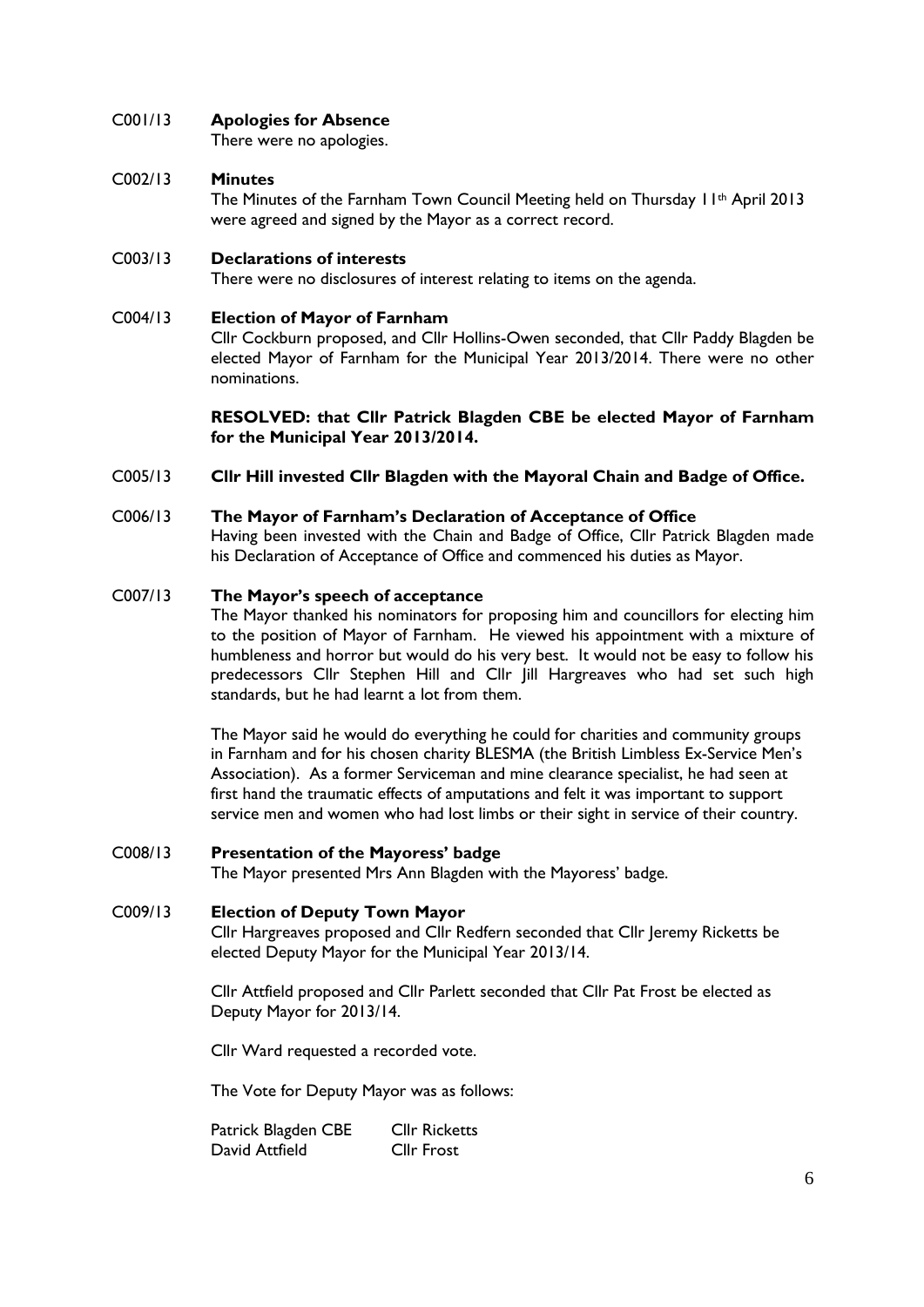| David Beaman        | Cllr Frost           |
|---------------------|----------------------|
| Jeremy Ricketts     | CIIr Ricketts        |
| Carole Cockburn     | <b>Cllr Ricketts</b> |
| Pat Frost           | CIIr Frost           |
| Carlo Genziani      | Cllr Ricketts        |
| Jill Hargreaves     | CIIr Ricketts        |
| <b>Stephen Hill</b> | CIIr Ricketts        |
| Sam Hollins-Owen    | Cllr Ricketts        |
| Jennifer O'Grady    | Cllr Frost           |
| Stephen O'Grady     | Cllr Frost           |
| Graham Parlett      | CIIr Frost           |
| Dr Jessica Parry    | <b>Cllr Frost</b>    |
| Julia Potts         | <b>Cllr Frost</b>    |
| Susan Redfern       | CIIr Ricketts        |
| Roger Steel         | CIIr Ricketts        |
| John Ward           | CIIr Ricketts        |
|                     |                      |

For Councillor Ricketts: 10 votes For Councillor Frost: 8 votes.

#### **RESOLVED: That Cllr Jeremy Ricketts be elected Deputy Mayor for the Municipal Year 2013/2014.**

C010/13 Cllr Patrick Blagden, the Mayor of Farnham, invested Cllr Ricketts with the Badge of Office of Deputy Mayor of Farnham.

#### C011/13 **The Deputy Mayor's Declaration of Acceptance of Office**.

Having received the Badge of Office, Cllr Ricketts made his Declaration of Acceptance of Office and thanked the Council for his appointment. He said he hoped to earn the trust and confidence of the Council over the coming year and looked forward to helping the new Mayor fulfil his duties.

C012/13 The Mayor, presented Mrs Debbie Ricketts with the Deputy Mayoress' Badge**.**

#### C013/13 **Vote of thanks to the retiring Town Mayor**

Cllr Steel proposed a vote of thanks to the retiring Mayor, Cllr Stephen Hill, and seconded by Cllr Ward. Cllr Steel said he had been honoured to propose Cllr Hill for Mayor and equally was pleased to give the vote of thanks for a wonderful year. Cllr Hill had been a great ambassador for the Town, attending more functions than he could possibly list. The Mayor had to have stamina and staying power for the wide range of events and on one day alone he attended five events starting at 11.30am and finishing at 2.30am the next morning.

2012/ 13 was a special year with special events. The Mayor lit the Olympic Beacon and attended the Olympic Civic Reception, celebrated the 30<sup>th</sup> anniversary of our town's twinning, there were events surrounding the Queen's Golden Jubilee, and of course the events to mark William Cobbett's 250th anniversary – Farnham's most famous and infamous son. These were all exceptional experiences.

The Mayors chosen Charity was Farnham Foodbank. This little known charity feeds people caught between needing help from the state but have no funds for food until government payments begin. Stephen and Helen Hill had raised around £10000 for Farnham Foodbank in their year of office with the Mayoress, Helen Hill single-handedly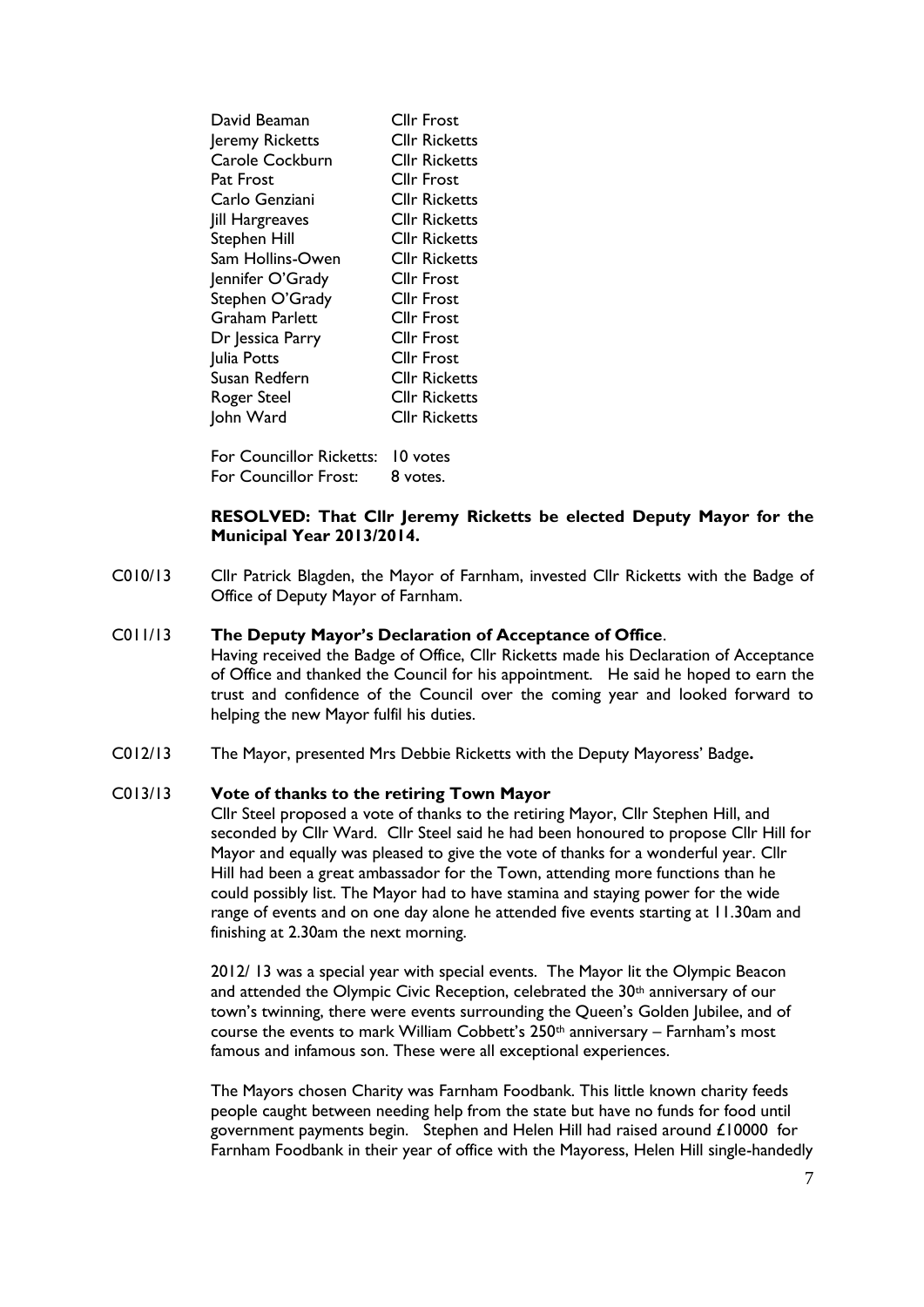raising around £2000 from her skydive. A remarkable feat and they together they gave this excellent and worthwhile charity the life blood it needed – publicity where ever they went. Cllr Steel commended Cllr Hill as a great ambassador for Farnham, who worked extraordinarily hard, and he unreservedly offered the Council's vote of thanks.

In response, Cllr Hill said he and the Mayoress had had an enormously rewarding and fulfilling year. They had learnt a lot about Farnham, its businesses, residents, charitable groups, churches, sportsmen and women, history and geography. They had enjoyed considerable generosity and friendliness from so many people and had been fortunate to welcome the Countess of Wessex to Farnham and the Phyllis Tuckwell Hospice on his last day in office.

Cllr Hill had been proud to raise so much for his charity, but he commended the staff at Farnham Town Council for the events put on during the year and the Farnham Foodbank volunteers who worked so hard at the events. He also thanked the Aldershot and Farnham Camera Club and in particular David Fisher for being at all the events and getting some great shots.

Cllr Hill particularly wanted to thank the whole staff team who had made the year go so well and the Town Clerk who had done so much to ease him through the his year of office and going above and beyond the call of duty. He thanked his Mayoress Helen for accompanying him to so many events and remaining cheerful and supportive.

In concluding, Cllr Hill said the new Mayor and Mayoress were a first class team and he wished them an excellent year.

C014/13 **Presentation of Past Town Mayor's badge and Past Mayoress' Badge** The Mayor presented Cllr Stephen Hill with a Past Mayor's Badge and the Mayoress Mrs Helen Hill with a Past Mayoress' badge and bouquet of flowers.

#### **Part 1 – Items for Decision**

C015/13 **Appointment of Lead Member or Spokesperson for the council**  Cllr Beaman proposed, and Cllr Hargreaves seconded, that Farnham's practice of recent years of the Spokesperson of the Council being the Lead Member of the Strategy and Finance Working Group be continued. **RESOLVED THAT the appointment of the Lead Member or Spokesperson** 

**for the Council as set out in Standing Order 4.1 be the Lead Member of the Strategy and Finance Working Group**

#### **Part 2 – Items Noted**

C016/13 **Date of next meeting** Members noted that the next Council Meeting would take place on Thursday 13th June at 7.15pm or at the conclusion of the Meeting of Council as Trustee of South Street Trust whichever was the later.

The Town Mayor closed the meeting at 7.51 pm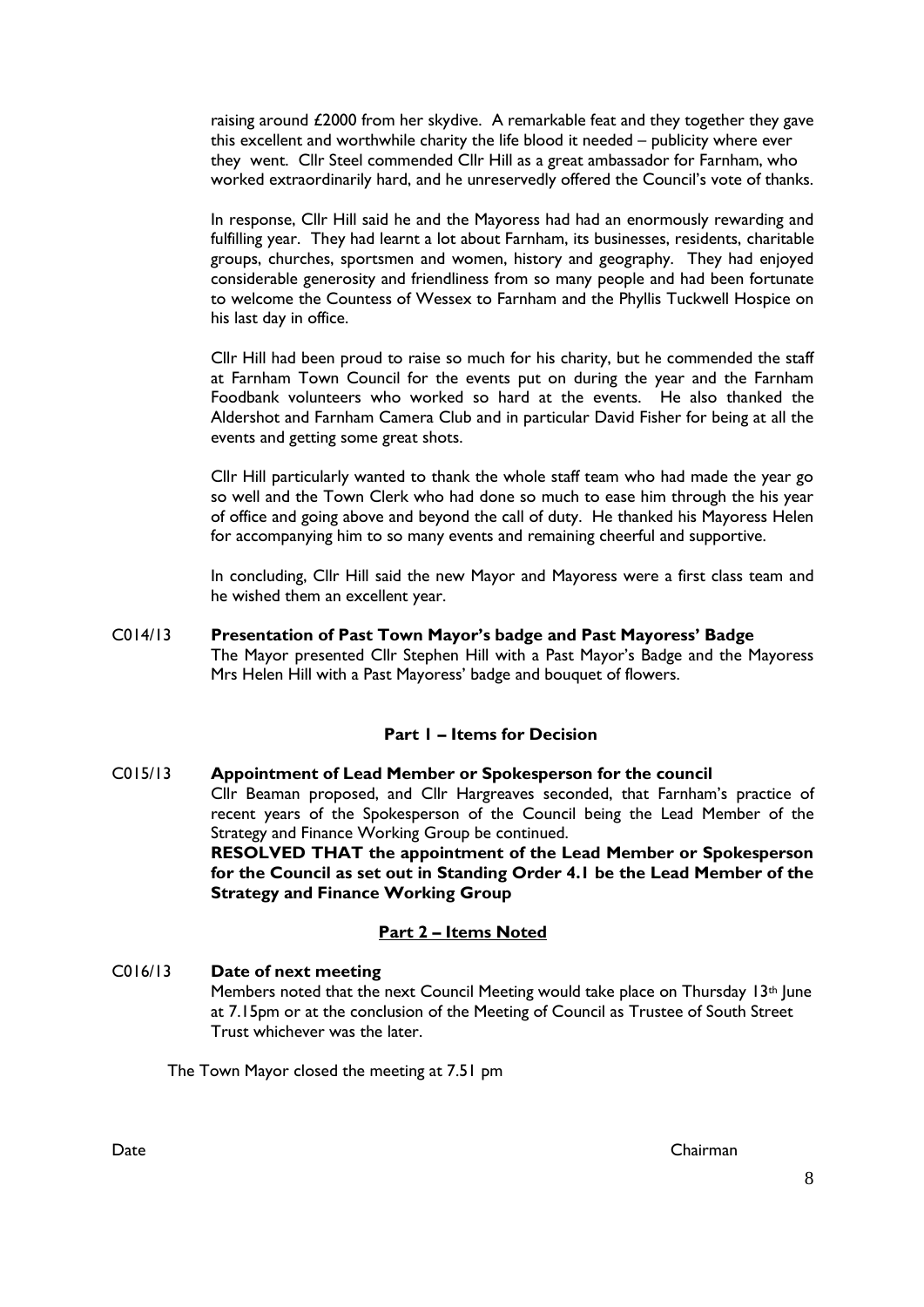



**Notes** Community Enhancement Working Group

## **Time and date** 9am on Wednesday 15<sup>th</sup> May 2013

**Place**

Council Chamber, Council Offices, South Street, Farnham

# **Present:**

Councillors Attfield, Cockburn, Redfern, Ricketts and Ward. Officers: Kevin Taitt, Katherine Jones, Iain Lynch. Martin Billet of the Farnham in Bloom Community Group attended until the end of Agenda item 4.

## **1. Apologies**

No apologies for absence were received.

## **2. Minutes from last meeting**

The notes of March  $13<sup>th</sup>$  were agreed as a true and accurate record of the meeting.

## **3. Updates**

| <b>POINTS</b>                                                        | <b>ACTION</b>              |
|----------------------------------------------------------------------|----------------------------|
| • Noted that Outside Services Team Leader is still to put            | No actions to<br>$\bullet$ |
| the hanging basket tree up by DMH Stallard.                          | follow.                    |
| • Noted that Outside Services Team Leader and the Mayor,             |                            |
| Cllr Blagden, had planted the free seeds provided by the             |                            |
| RHS as part of their 'edible garden' promotion.                      |                            |
| • Noted that the allotment water charges at Alderley Farm            |                            |
| had been reduced from £250 per calendar month, to £50                |                            |
| per calendar month.                                                  |                            |
| Noted that an Allotments Forum was taking place in the<br>$\bullet$  |                            |
| Council Offices on 26 <sup>th</sup> June, where one issue that would |                            |
| be discussed would be water use on allotments and the                |                            |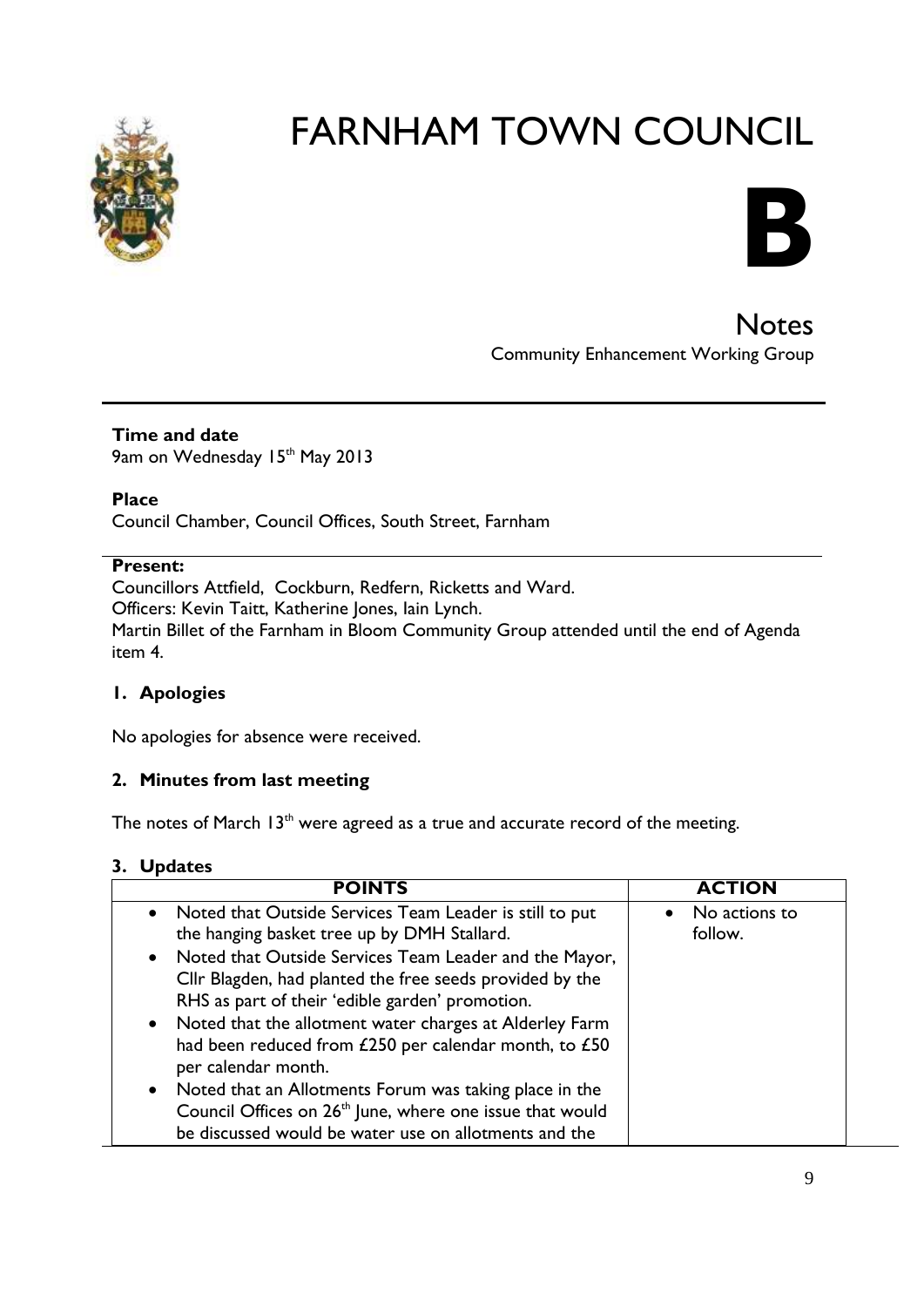# **4. Declarations of Interest**

No declarations of interest were received.

# **5. Farnham in Bloom Community Group Report presented by Martin Billetts**

| <b>POINTS</b>                                                                                                                                                                                                                                                                                                                                                   | <b>ACTION</b>                                                          |
|-----------------------------------------------------------------------------------------------------------------------------------------------------------------------------------------------------------------------------------------------------------------------------------------------------------------------------------------------------------------|------------------------------------------------------------------------|
| Noted that work continued with the Post 19 Club in the<br>$\bullet$<br>Greenhouses. The work the group undertake was                                                                                                                                                                                                                                            | <b>Outside Services</b><br>$\bullet$<br>Team Leader to                 |
| described to the new members of the working group.                                                                                                                                                                                                                                                                                                              | recruit the                                                            |
| Farnham Carnival plans: Noted that the Post 19 Club<br>$\bullet$<br>would plant the free RHS seeds into small pots. These<br>pots would be wrapped with a paper label which would<br>have the message 'Farnham in Bloom: More than just<br>Showtime!' and some basic information on all the work<br>done by Farnham in Bloom other than the hanging<br>baskets. | assistance of<br>allotment holders<br>to follow the<br>carnival float. |
| Noted that the Community Group were hoping to enlist<br>the help of representatives from the various groups<br>involved with Farnham in Bloom; the community group,<br>allotment holders, councillors, litter pickers, families and<br>schools if possible, to walk behind the Farnham Carnival<br>float.                                                       |                                                                        |
| Agreed that sponsorship would not be sought for the float<br>specifically, but instead the corporate and gold sponsors'<br>logos would appear on the float.                                                                                                                                                                                                     |                                                                        |

# **6. Waverley Borough Council Community Clearing Team and other clearing matters arising**

| Noted a number of suggestions from Working Group<br>members for the Community Clearing Team<br>The alleyway by Searle Road still needed to be<br>Ĺ.<br>cleared, as requested after the previous working<br>group meeting.<br>Low Lane: a large number of the hedges have<br>ii.<br>become overgrown and there is a great deal of<br>litter in the hedges, banks and ditches which needs<br>clearing. | Project Coordinator to<br>communicate<br>suggestions to Waverley<br>Borough Council.<br>• To ensure prime<br>alleyways are better<br>managed. |
|------------------------------------------------------------------------------------------------------------------------------------------------------------------------------------------------------------------------------------------------------------------------------------------------------------------------------------------------------------------------------------------------------|-----------------------------------------------------------------------------------------------------------------------------------------------|
| Town Clerk agreed to investigate ownership of land and<br>possibility of registering it to Farnham Town Council.<br>Noted that there were Surrey Highways Local Committee<br>$\bullet$<br>meetings which councillors could attend to highlight areas<br>that are particularly problematic.<br>Noted that a Community Pride Fund grant may be                                                         |                                                                                                                                               |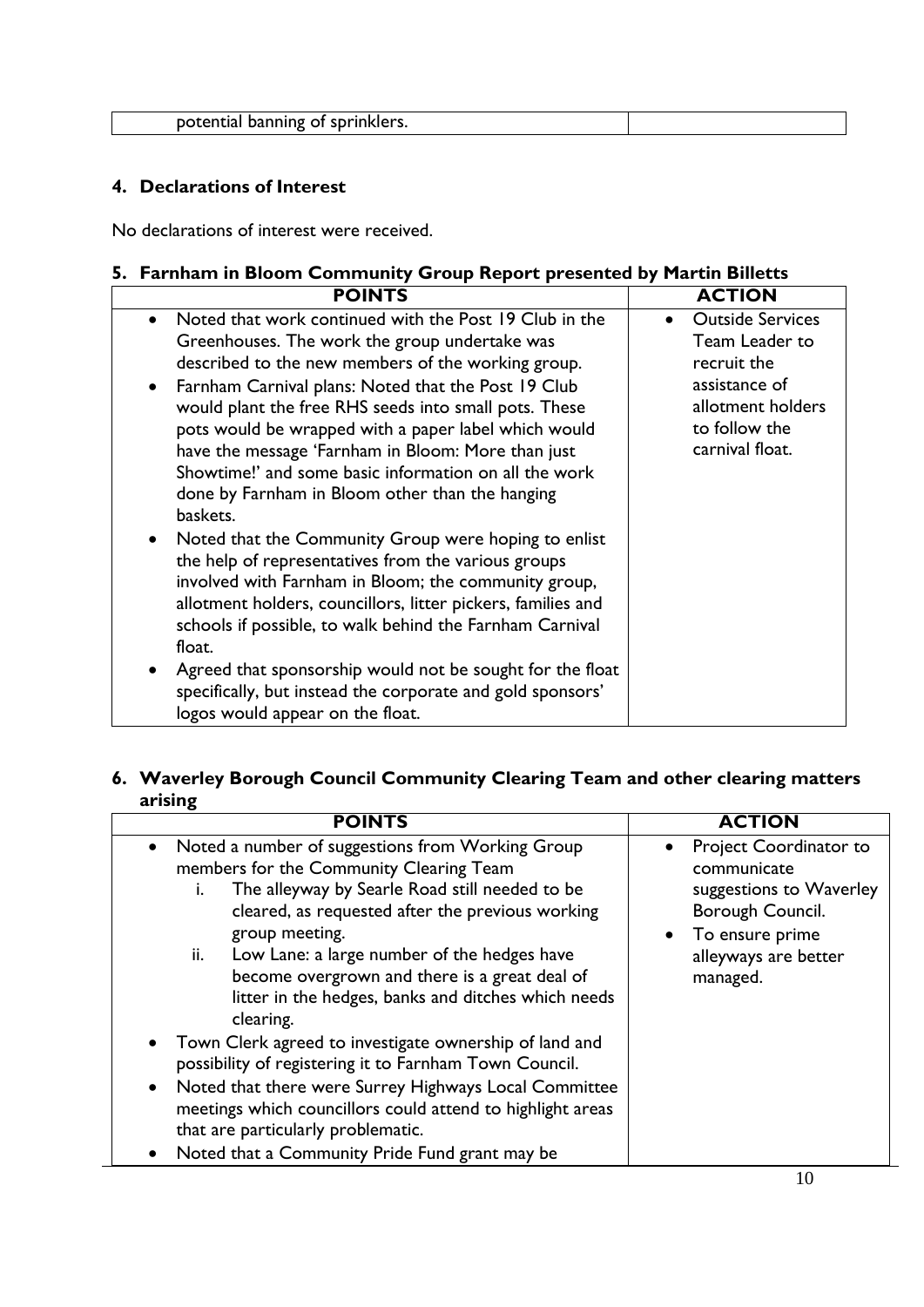| $\bullet$ | available for work to areas like Low Lane.<br>It was also noted that the alleyways in the centre of town<br>remain to be unsatisfactorily kept. Noted that the<br>ownership of these areas of land was not clear. |  |
|-----------|-------------------------------------------------------------------------------------------------------------------------------------------------------------------------------------------------------------------|--|
|           |                                                                                                                                                                                                                   |  |

# **7. Sponsorship Update**

| <b>POINTS</b>                                                                                              | <b>ACTION</b>                                              |
|------------------------------------------------------------------------------------------------------------|------------------------------------------------------------|
| • Noted that sponsorship stood at £8,965.00 with a target<br>of £12,000.                                   | <b>Councillor Ricketts to</b><br>target local golf courses |
| • Agreed that Councillor Ricketts would approach local golf<br>courses and some local businesses.          | and other businesses for<br>sponsorship.                   |
| • Noted that Hamptons International had returned as<br>Corporate Sponsor for 2013, and that Evitavonni had |                                                            |
| returned for the second year as Gold Sponsors for 2013.                                                    |                                                            |

# **8. Judging Days**

| <b>POINTS</b>                                                                                                                                                                                                                                                                                                                                                                                                                                                                                                                                                                                                                                                                                                                                                         | <b>ACTION</b>                                                                |
|-----------------------------------------------------------------------------------------------------------------------------------------------------------------------------------------------------------------------------------------------------------------------------------------------------------------------------------------------------------------------------------------------------------------------------------------------------------------------------------------------------------------------------------------------------------------------------------------------------------------------------------------------------------------------------------------------------------------------------------------------------------------------|------------------------------------------------------------------------------|
| Noted that the Town Centre judging day for the South<br>and South East in Bloom Competition would be taking<br>place on 10 <sup>th</sup> July from 2.30pm.<br>• Noted that the Large Town, including surrounding villages,<br>judging day for the South and South East in Bloom<br>completion would be taking place on $H^{\text{th}}$ July from<br>9.30am.<br>• Agreed that councillors would do litter picks of the<br>judging routes on the judging days before the judges<br>arrived.<br>• Noted that the Town Crier had agreed to escort the<br>judges around once again for the Town Centre judging day<br>and that the Hoppa bus was booked for the Large Town<br>route.<br>Noted that further details would be arranged in the next<br>working group meeting. | Project<br>$\bullet$<br>Coordinator to<br>organise judging<br>day itinerary. |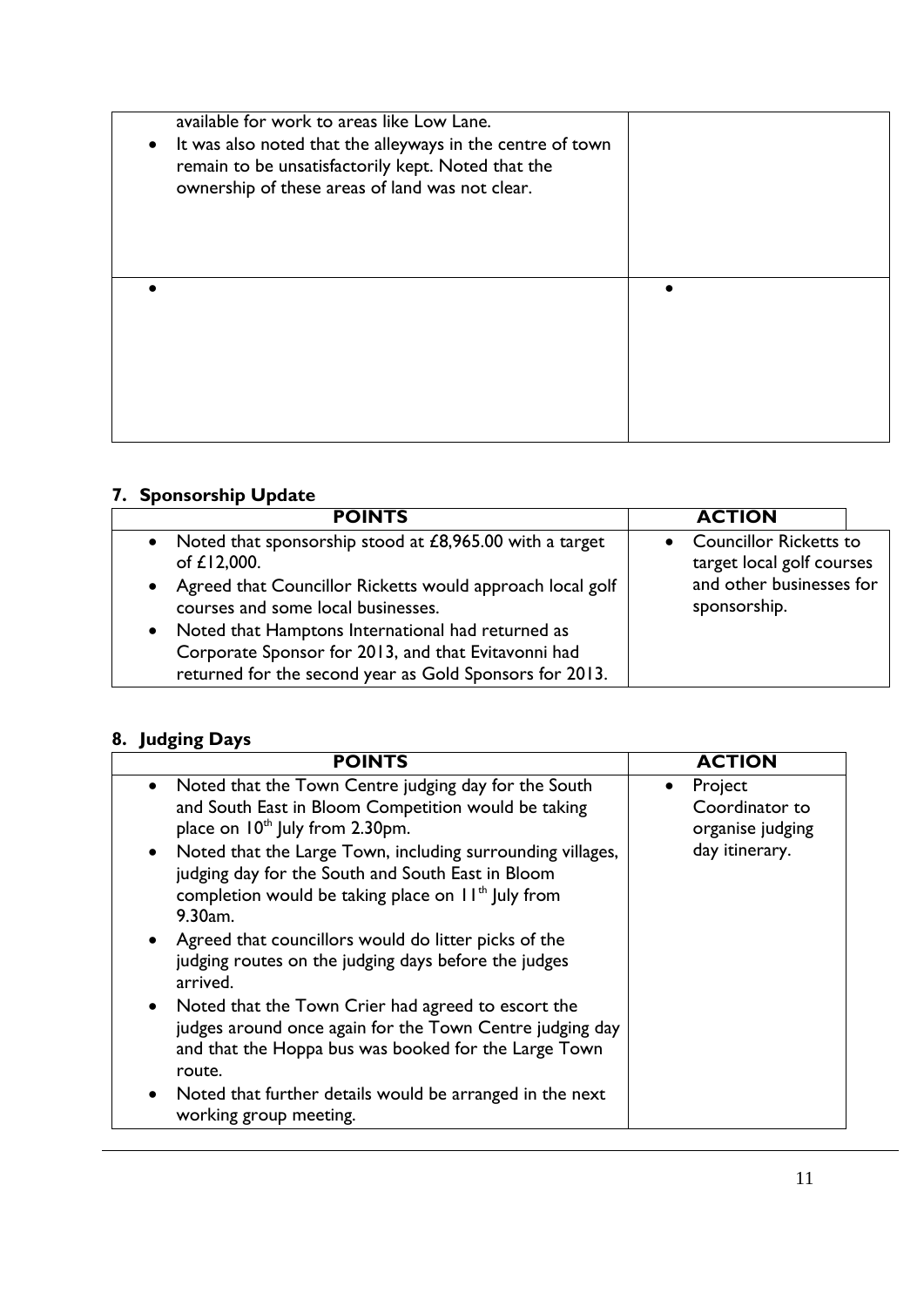# **9. Schools Hanging Baskets**

| <b>POINTS</b>                                                                                                                                                     | <b>ACTION</b> |
|-------------------------------------------------------------------------------------------------------------------------------------------------------------------|---------------|
| Noted that thirteen schools had taken part in planting up<br>$\bullet$<br>sixty five hanging baskets which will be hung at their<br>schools and on Castle Street. |               |
| • Noted that the remaining five required for Castle Street<br>were made up by the Post 19 Club.                                                                   |               |
| Noted that the Mayor would judge the hanging basket<br>$\bullet$<br>competition for the schools before the school summer<br>holiday.                              |               |

# **10.Allotments update**

| <b>POINTS</b>                                                                                                                         | <b>ACTION</b>                                                                                                                                                     |
|---------------------------------------------------------------------------------------------------------------------------------------|-------------------------------------------------------------------------------------------------------------------------------------------------------------------|
| Noted that there were no vacant allotments.<br>Noted that an allotment holder barbeque would be taking<br>place on Saturday 18th May. | <b>Outside Services</b><br>$\bullet$<br>Team Leader to<br>notify councillors<br>about the<br>barbeque via<br>email.<br><b>Outside Services</b><br>Team Leader to  |
|                                                                                                                                       | email all allotment<br>dates to<br>councillors.<br>Project<br>$\bullet$<br>Coordinator to<br>include all<br>allotment dates<br>with minutes from<br>this meeting. |

# **11.Street Furniture update**

| <b>POINTS</b>                                            | <b>ACTION</b>   |
|----------------------------------------------------------|-----------------|
| • Noted that the installation of the bus shelter in      | Project         |
| Weybourne Lane had been completed.                       | Coordinator to  |
| • Agreed that an opening should take place including the | arrange the bus |
| Farnham Town Councillors, Waverley Borough               | stop opening.   |
| Councillors or representatives, the resident who         |                 |
| petitioned for a new bus stop, and local press.          |                 |
| • Noted that a community noticeboard had been ordered    |                 |
| to be placed in Gostrey Meadow, over the bridge from     |                 |
| the war memorial where the path splits. This noticeboard |                 |
| was to be funded by Farnham Town Council and             |                 |
| Waverley Borough Council.                                |                 |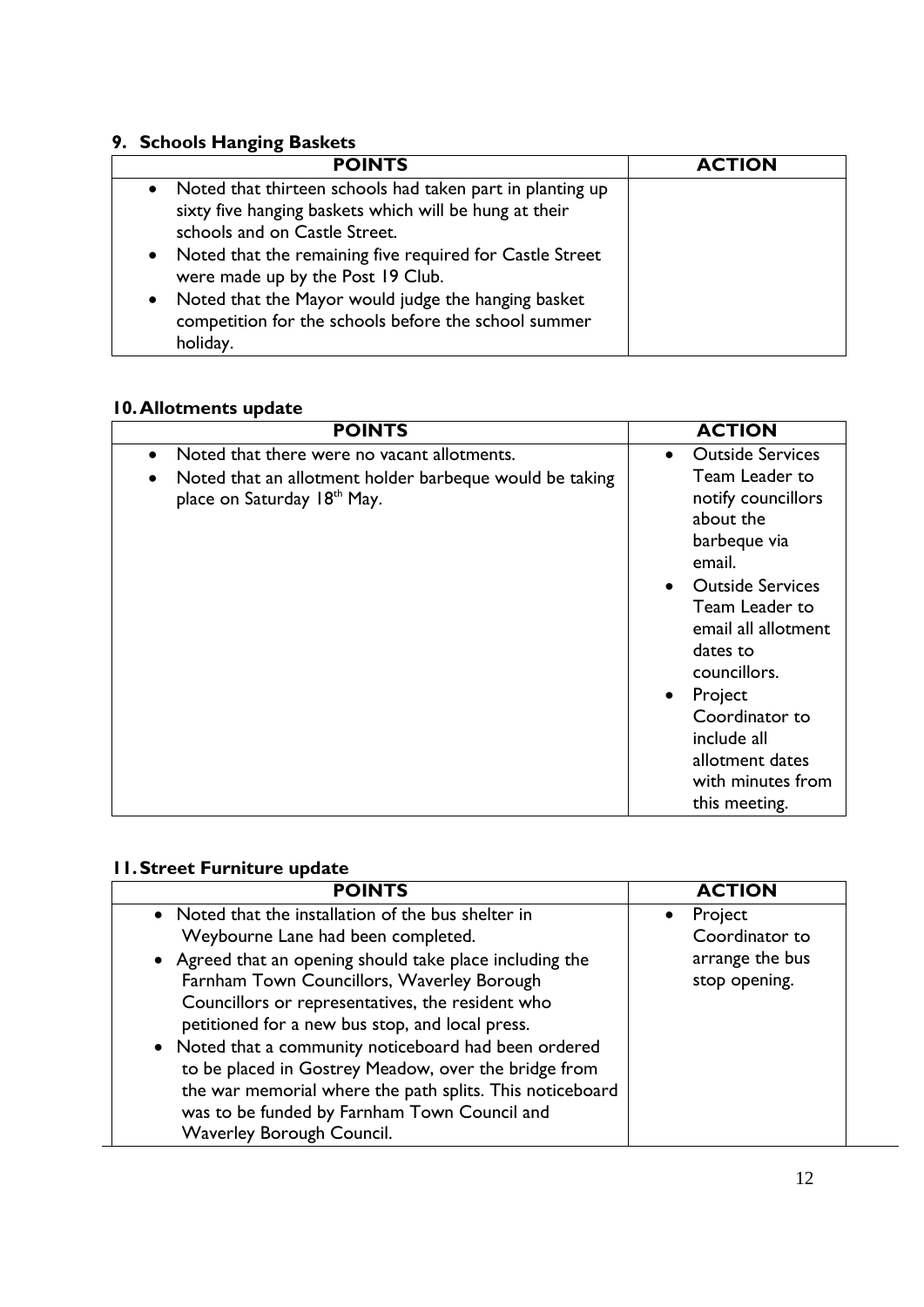| • Agreed to order a noticeboard to be shared with the |  |
|-------------------------------------------------------|--|
| Bourne Community Café as the current single board     |  |
| noticeboard was too small.                            |  |
| • Noted that the noticeboard for Park View Residents  |  |
| Association was on order.                             |  |
|                                                       |  |

# **12.Green House Open Day**

| <b>POINTS</b>                                                  | <b>ACTION</b>     |
|----------------------------------------------------------------|-------------------|
| • Noted that the Greenhouse Open Day would be taking           | $\bullet$ Project |
| place on 16 <sup>th</sup> May from 10am-12noon, tea and coffee | Coordinator to    |
| would be provided.                                             | attend to take    |
|                                                                | photographs.      |

# **13.Famous names of Farnham**

| <b>POINTS</b>                                                                                                                               | <b>ACTION</b>                                             |
|---------------------------------------------------------------------------------------------------------------------------------------------|-----------------------------------------------------------|
| Noted a number of the names that are currently on the<br>wall.<br>• Agreed that three new names would be added to the wall<br>of fame.      | <b>Outside Services</b><br>team leader to<br>update wall. |
| • Agreed to update Rachel Morris' plaque to reflect her<br>recent success in London 2012.<br>Agreed to update any damaged or faded plaques. |                                                           |

# **14.Works at Farnham Station**

| <b>POINTS</b>                                                                                                                                                                                                                                                                                                                                                                                           | <b>ACTION</b>                                                         |
|---------------------------------------------------------------------------------------------------------------------------------------------------------------------------------------------------------------------------------------------------------------------------------------------------------------------------------------------------------------------------------------------------------|-----------------------------------------------------------------------|
| • Noted that works would be undertaken for three weeks<br>in August to rebuild the level crossing at Farnham Station<br>which will cause the road to be closed.                                                                                                                                                                                                                                         | <b>Outside Services</b><br>$\bullet$<br>Team Leader to<br>explore low |
| • Noted that the Town Clerk had discussed the possibility<br>of Network Rail replacing the bus stops, which they had<br>provisionally agreed to, but would need to seek<br>permission and clarify funding provisions.<br>• Noted that Network Rail may be doing some<br>enhancement work by the taxi rank, and agreed that the<br>Working Group should prioritise work in this area for<br>enhancement. | maintenance<br>sustainable<br>planting bed for<br>the taxi rank area. |

# **15.Any other business**

| <b>POINTS</b>                                                                                                                                                                             | <b>ACTION</b>                       |
|-------------------------------------------------------------------------------------------------------------------------------------------------------------------------------------------|-------------------------------------|
| • Noted that Farnham Town Council had received a<br>request from a local resident to take over maintenance of<br>the Bridge Square Community Garden as he was no<br>longer able to do so. | • Clarify ownership<br>of the site. |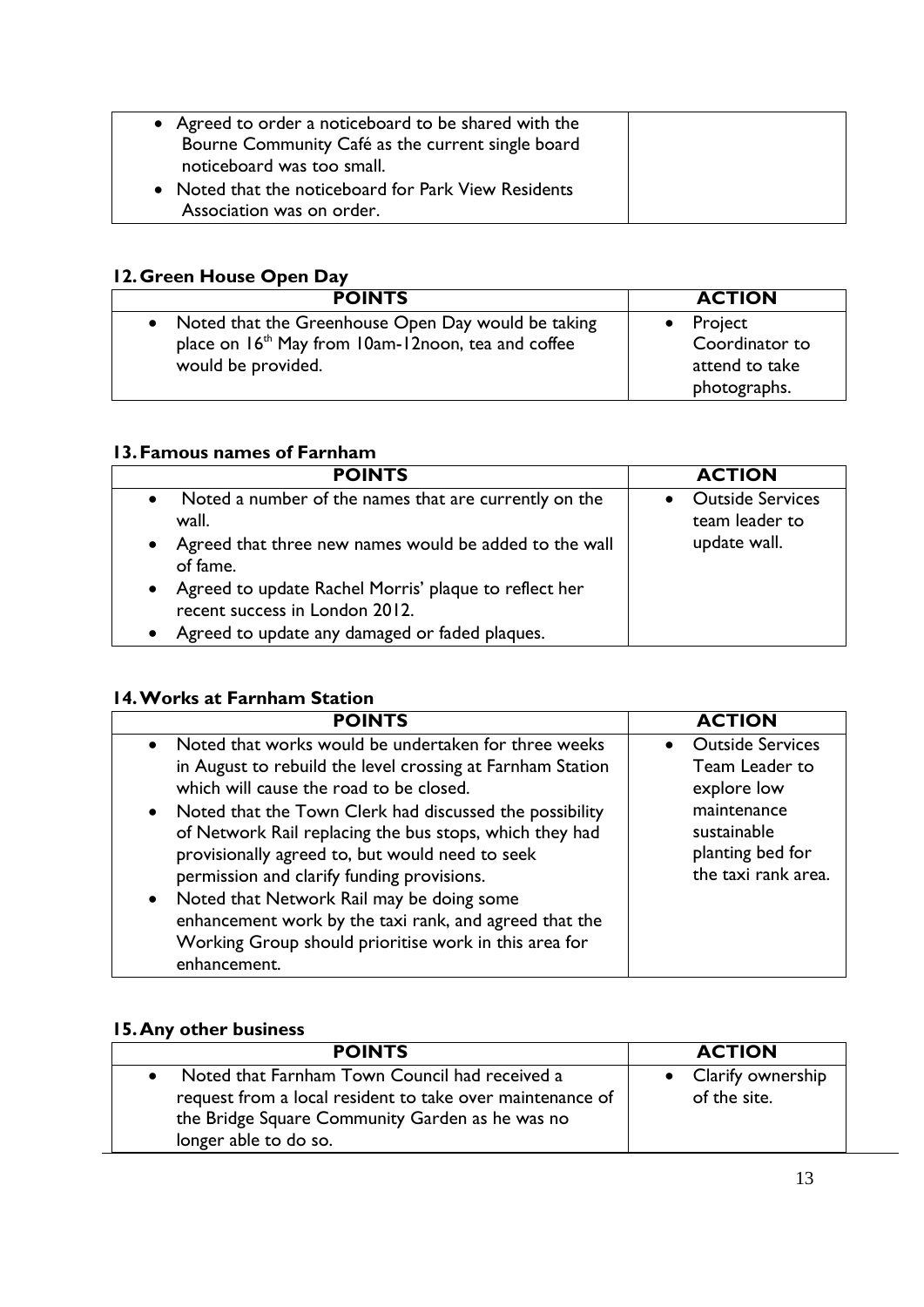| • Noted that the community group may wish to help to              |  |
|-------------------------------------------------------------------|--|
| clear the area.                                                   |  |
| • Councillor Ricketts suggested the implementation of a           |  |
| task group to deal with air quality and water saving              |  |
| measures, to include Catherine Powell, Councillor Parry           |  |
| and himself, along with any other interested parties.             |  |
| Agreed that this would be formally considered in the next         |  |
| working group meeting.                                            |  |
| • Noted that the South East Allotments forum would be             |  |
| taking place in the council offices on the 26 <sup>th</sup> June. |  |

#### **16.Date of next meeting**

Date changed from  $26<sup>th</sup>$  June, to 9am on  $25<sup>th</sup>$  June 2013, agreed.

Minutes compiled by Katherine Jones Meeting finished at 10.45 a.m.

May 17th 2013

Membership: Councillors Attfield, Cockburn, Redfern, Ricketts and Ward.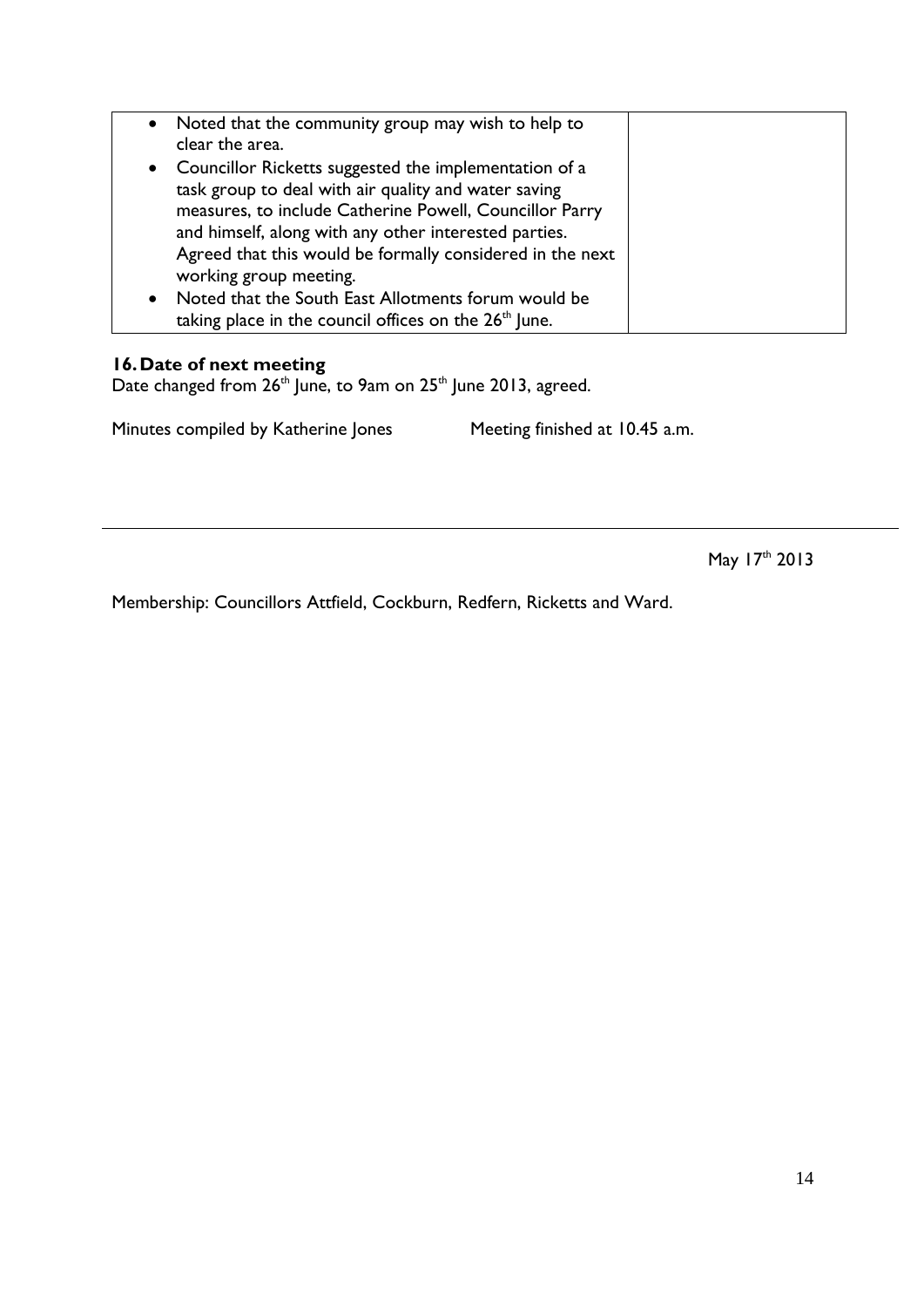



# **Time and date**

7.00pm on Monday 20 May 2013

# **Place**

Council Chamber, South Street, Farnham

| Cllrs Jill Hargreaves, David Beaman and Stephen Hill |
|------------------------------------------------------|
|                                                      |

**Officers Present:** Iain Lynch (Town Clerk) Louise Mason (Projects & Events Co-ordinator) Catherine Knight

## **1. Apologies**

Apologies for absence were received by Cllrs Carole Cockburn, John Ward, Paddy Blagden.

## **2. Notes of the last meeting**

| <b>POINTS</b>                                                                     | <b>ACTION</b> |
|-----------------------------------------------------------------------------------|---------------|
| The notes of 5 February 2013 were agreed as an accurate<br>record of the meeting. |               |

#### **3. Disclosure of Interests**

| <b>POINTS</b>                          | <b>ACTION</b> |
|----------------------------------------|---------------|
| There were no disclosures of interest. |               |

#### **4. Music in the Meadow and Picnic in the Park**

| <b>POINTS</b>                                                   | <b>ACTION</b>                       |
|-----------------------------------------------------------------|-------------------------------------|
| Councillor attendance at each event was discussed. It was       | <b>Project Co-ordinator to send</b> |
| agreed to send an email on Cllr Hargreaves' behalf to all       | out email and collate replies.      |
| councillors asking which dates they might be available to help. |                                     |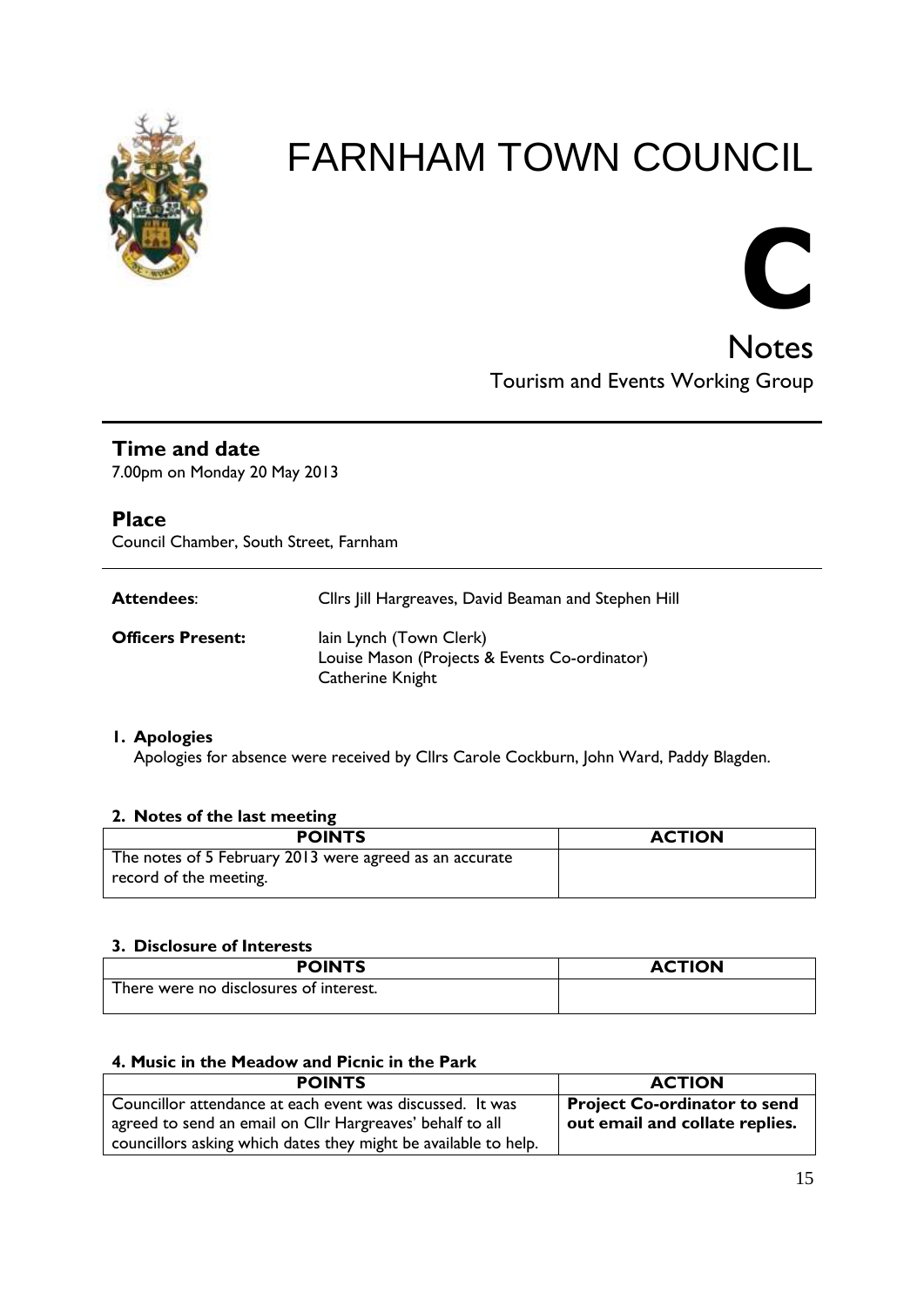| Cllr Beaman volunteered to attend the first concert on Sunday<br>$2nd$ June 2013.                                                                                                                                                                                  |                                                            |
|--------------------------------------------------------------------------------------------------------------------------------------------------------------------------------------------------------------------------------------------------------------------|------------------------------------------------------------|
| It was agreed that there may not be any Councillor presence<br>on Sunday 9th June 2013 on account of the Civic Service.<br>Project Co-ordinator will 'man' the Information Tent if no<br>Councillors were able to help.                                            |                                                            |
| Members were updated on the progress of the projects, and<br>sponsorship with three sponsors for Music in the Meadow and<br>one for Picnic in the Park and additional income from a pitch-<br>only contributor.                                                    |                                                            |
| Food stalls at Picnic in the Park were discussed. Louise Mason<br>advised that some stallholders from 2012 were not available<br>this year. Town Clerk confirmed that local suppliers could be<br>supported and suggested Hunts Hill Farm and White Lodge<br>Farm. | <b>Project Co-ordinator to</b><br>contact local suppliers. |

## **5. Feast of Food**

| <b>POINTS</b>                                                                                                                                                       | <b>ACTION</b>                                                       |
|---------------------------------------------------------------------------------------------------------------------------------------------------------------------|---------------------------------------------------------------------|
| Cllr Hargreaves provided an update following a meeting she<br>and the Town Clerk had with the Brasserie Blanc manager.                                              | <b>Project Co-ordinator to</b>                                      |
| It was hoped that a photograph of Raymond Blanc and The<br>Mayor could be used to launch the Food Fortnight 2013.                                                   | create a back drop to be<br>used on 4 <sup>th</sup> June.           |
| Sponsorship was discussed and it was agreed that a number of<br>businesses would be approached to see if they wished to be<br>involved this year.                   |                                                                     |
| The number of applications was progressing well and it was<br>agreed that application forms would be sent to all stall holders<br>from 2012 who hadn't yet applied. | <b>Project co-ordinator to</b><br>send out w/c 20th May.            |
| It was agreed that the Hogs Back Brewery should be contacted<br>for a demo again this year.                                                                         | Project co-ordinator to<br>contact.                                 |
| It was agreed that Eagle Radio should be present again at this<br>year's Food Festival to promote the event.                                                        | <b>Project co-ordinator to</b><br>contact and make<br>arrangements. |

# **6. Christmas 2013**

| <b>POINTS</b>                                                                                                                                              | <b>ACTION</b> |
|------------------------------------------------------------------------------------------------------------------------------------------------------------|---------------|
| The Project Co-ordinator confirmed that the road closure for<br>Castle Street had been applied for and granted as agreed at the<br>last T&E working group. |               |
| The three location options were reviewed; Castle Street,                                                                                                   |               |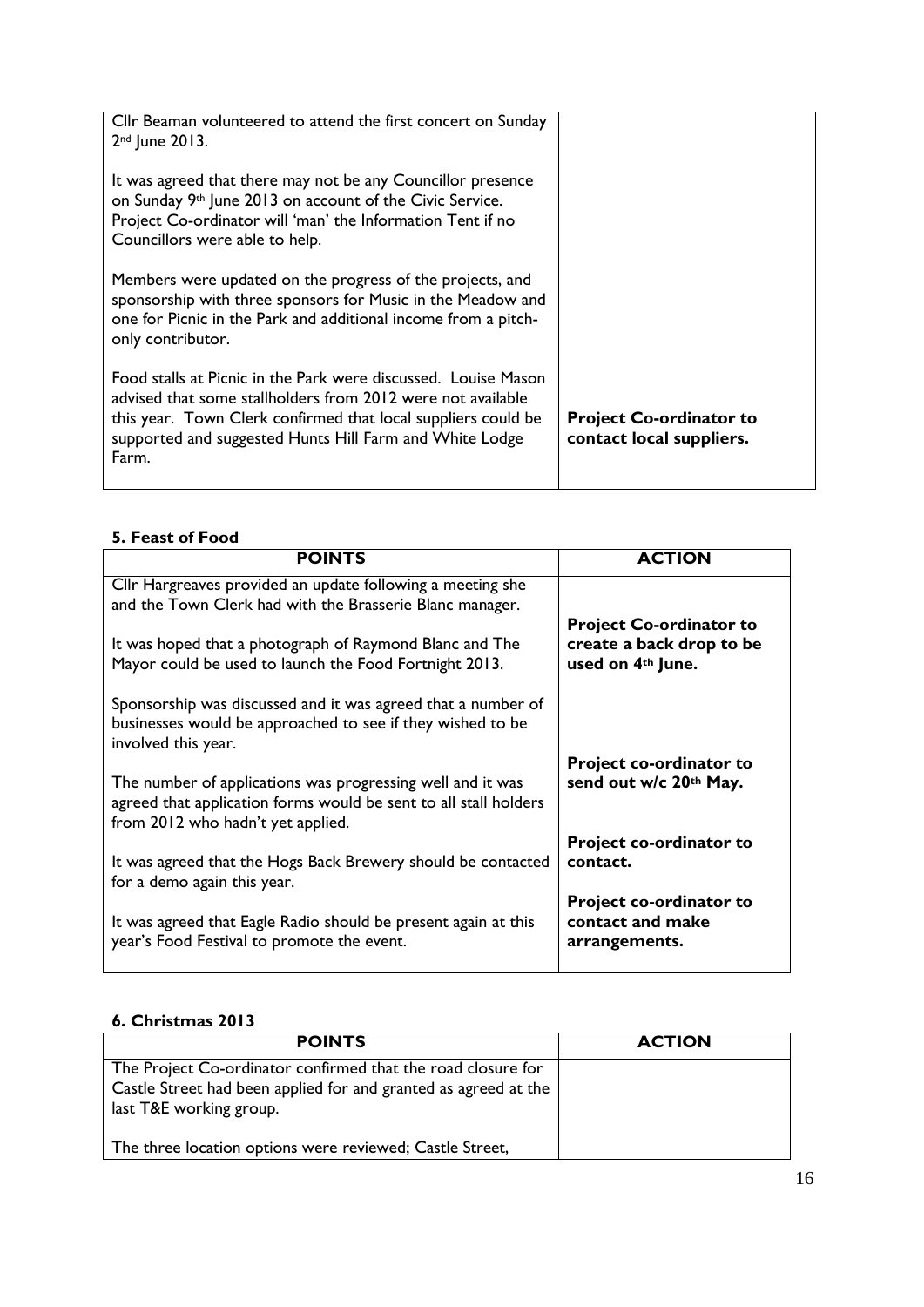| Gostrey Meadow and the Woolmead.<br>It was agreed, for a range of reasons, that Gostrey Meadow<br>was the preferred option. | <b>Project Co-ordinator to</b><br>proceed with Gostrey<br><b>Meadow for the Christmas</b><br>Switch-on event. |
|-----------------------------------------------------------------------------------------------------------------------------|---------------------------------------------------------------------------------------------------------------|
|                                                                                                                             |                                                                                                               |

# **7. Town Team Update**

| <b>POINTS</b>                                                                                                                                                                                                                                                                                                      | <b>ACTION</b>                                               |
|--------------------------------------------------------------------------------------------------------------------------------------------------------------------------------------------------------------------------------------------------------------------------------------------------------------------|-------------------------------------------------------------|
| The Town Clerk updated Members on developments following<br>a recent meeting with The Maltings and confirmed the focus of<br>the project was to promote Farnham as a distinctive Craft<br>Town.                                                                                                                    |                                                             |
| The Town Clerk advised that after having photographed the<br>'Welcome to Farnham' signs, it was discovered that all signs<br>are different. One of the objectives of the project is it re-do<br>the entrance signs to Farnham to follow a consistent design,<br>and celebrate Farnham as a distinctive Craft Town. |                                                             |
| It was confirmed that a letter has been drafted and will be sent<br>to all local businesses on the Town Team Project database.                                                                                                                                                                                     | Alan Wyle to co-ordinate.                                   |
| The Town Clerk is also meeting with Prof Simon Olding from<br>Craft Study Centre to discuss the Craft Trail leaflet                                                                                                                                                                                                | <b>Town Clerk to meet with</b><br><b>Prof Simon Olding.</b> |

# **8. Gostrey Meadow Vintage Event**

| <b>POINTS</b>                                                                                                                                                                                                                                      | <b>ACTION</b>                                             |
|----------------------------------------------------------------------------------------------------------------------------------------------------------------------------------------------------------------------------------------------------|-----------------------------------------------------------|
| The Town Clerk updated Members on a request to use<br>Gostrey Meadow for a Vintage Event. The owner of the<br>Vintage Cake Shop on Downing Street is hoping to organise an<br>event to raise money for a children's charity.                       |                                                           |
| Members agreed that it would be fine for the Council's<br>premises licence for Gostrey Meadow to be used for music<br>but that the organisers would need to arrange a temporary<br>event notice for the sale of alcohol.                           | <b>Project co-ordinator to</b><br>arrange.                |
| Cllr Hargreaves voiced concerns about the strain on Officer<br>time and it was agreed that FTC could not add another event<br>to its programme in 2013. Agreed that FTC would give advice<br>where necessary and promote the event on its website. | <b>Project co-ordinator to</b><br>liaise with organisers. |

# **9. Coach Parking**

| <b>POINTS</b>                                            | <b>ACTION</b> |
|----------------------------------------------------------|---------------|
| Gellr Beaman discussed his concerns on the lack of coach |               |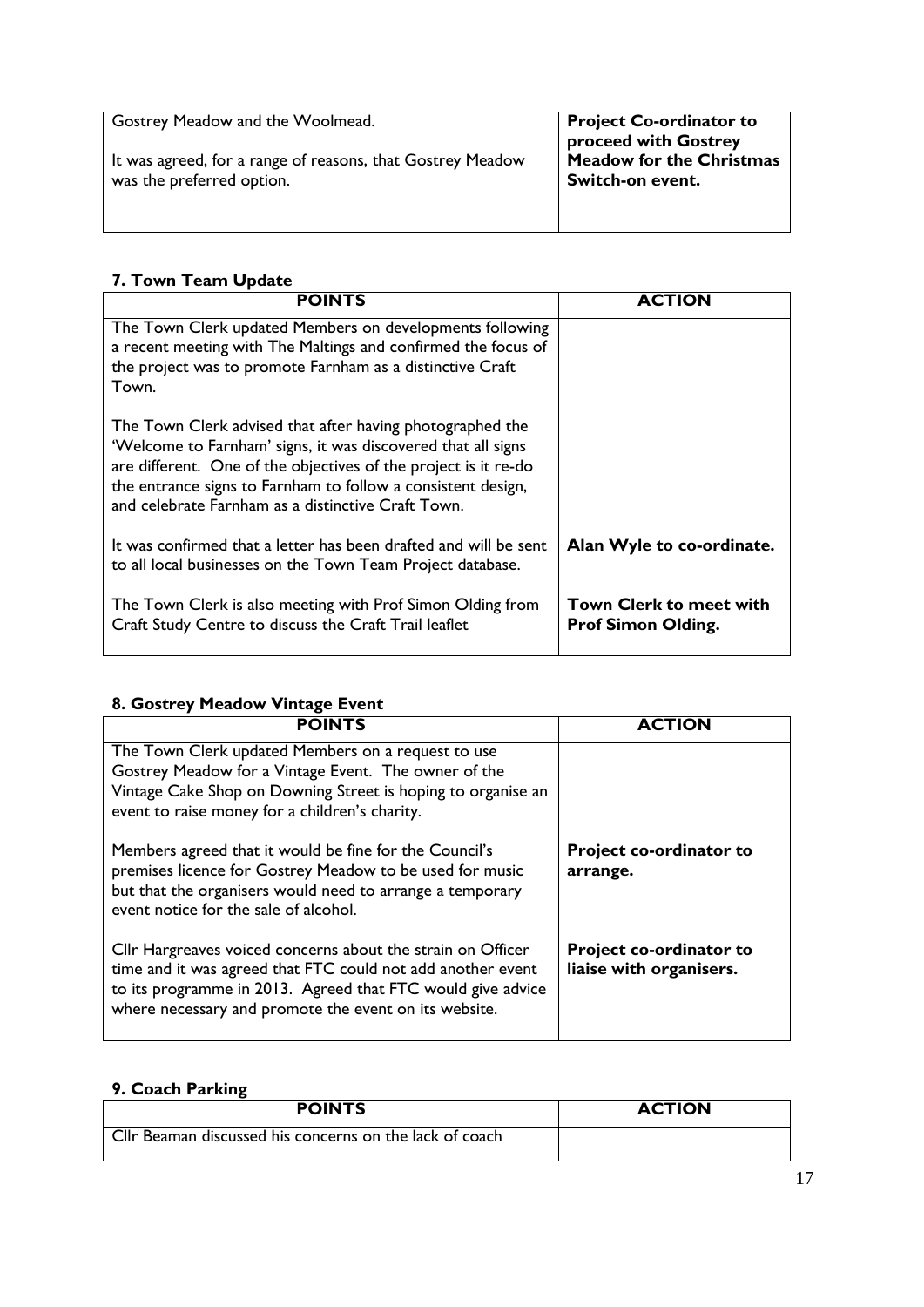| parking available in the town.                                                                                                                                               |                                                                                   |
|------------------------------------------------------------------------------------------------------------------------------------------------------------------------------|-----------------------------------------------------------------------------------|
| It was confirmed that there are three coach parking spaces on<br>the Hart but they are not clearly signed.                                                                   | <b>Officers to contact</b><br><b>SCC/WBC</b> to enquire<br>about improved signage |
| It was noted that coach parking had been added to the<br>Heritage leaflet and all future maps which will be sent to tour<br>operators to encourage groups to visit the town. | for coach parking.                                                                |

# **10. Community Carol Concert**

| <b>POINTS</b>                                                                                                                                                             | <b>ACTION</b>                               |
|---------------------------------------------------------------------------------------------------------------------------------------------------------------------------|---------------------------------------------|
| Cllr Hargreaves provided an overview of the proposed<br>community carol concert which had been suggested by the<br>Farnham Youth Choir.                                   |                                             |
| The Mayor had proposed that that the concert should be a<br>civic event. Members agreed.                                                                                  |                                             |
| It was noted that the concert would take place on $18th$<br>December in St Andrew's church and that a percentage of<br>tickets would be made available for the community. |                                             |
| It was agreed that the Lead Member and Town Clerk would<br>work with the Farnham Youth Choir to progress<br>arrangements                                                  | <b>Lead Member and Town</b><br><b>Clerk</b> |

## **11. Heritage Open Days**

| <b>POINTS</b>                                                                                                                                                                                                                                       | <b>ACTION</b>                                                                        |
|-----------------------------------------------------------------------------------------------------------------------------------------------------------------------------------------------------------------------------------------------------|--------------------------------------------------------------------------------------|
| The Projector Co-ordinator updated Members on the<br>Heritage Open Days and sought permission for the Council<br>Chamber to be used for tours. Members agreed the dates<br>would be Thursday 12th, Friday 13th and Saturday 14th<br>September only. | <b>Project co-ordinator to</b><br>confirm dates at next<br><b>HOD</b> working group. |
| It was also agreed that FTC would put up the cemeteries<br>display.                                                                                                                                                                                 | <b>Project co-ordinator to</b><br>arrange.                                           |

# **12. Farmers' Market**

| <b>POINTS</b>                                                                                                                                                                 | <b>ACTION</b>            |
|-------------------------------------------------------------------------------------------------------------------------------------------------------------------------------|--------------------------|
| The Town Clerk provided an update following discussions with<br>WBC. A request has been made for an electricity point to be<br>added but no solution has been reached as yet. | Town Clerk to follow up. |
| It was noted that stallholders were very disappointed that<br>although they had requested a meeting with Waverley it had<br>not yet taken place.                              |                          |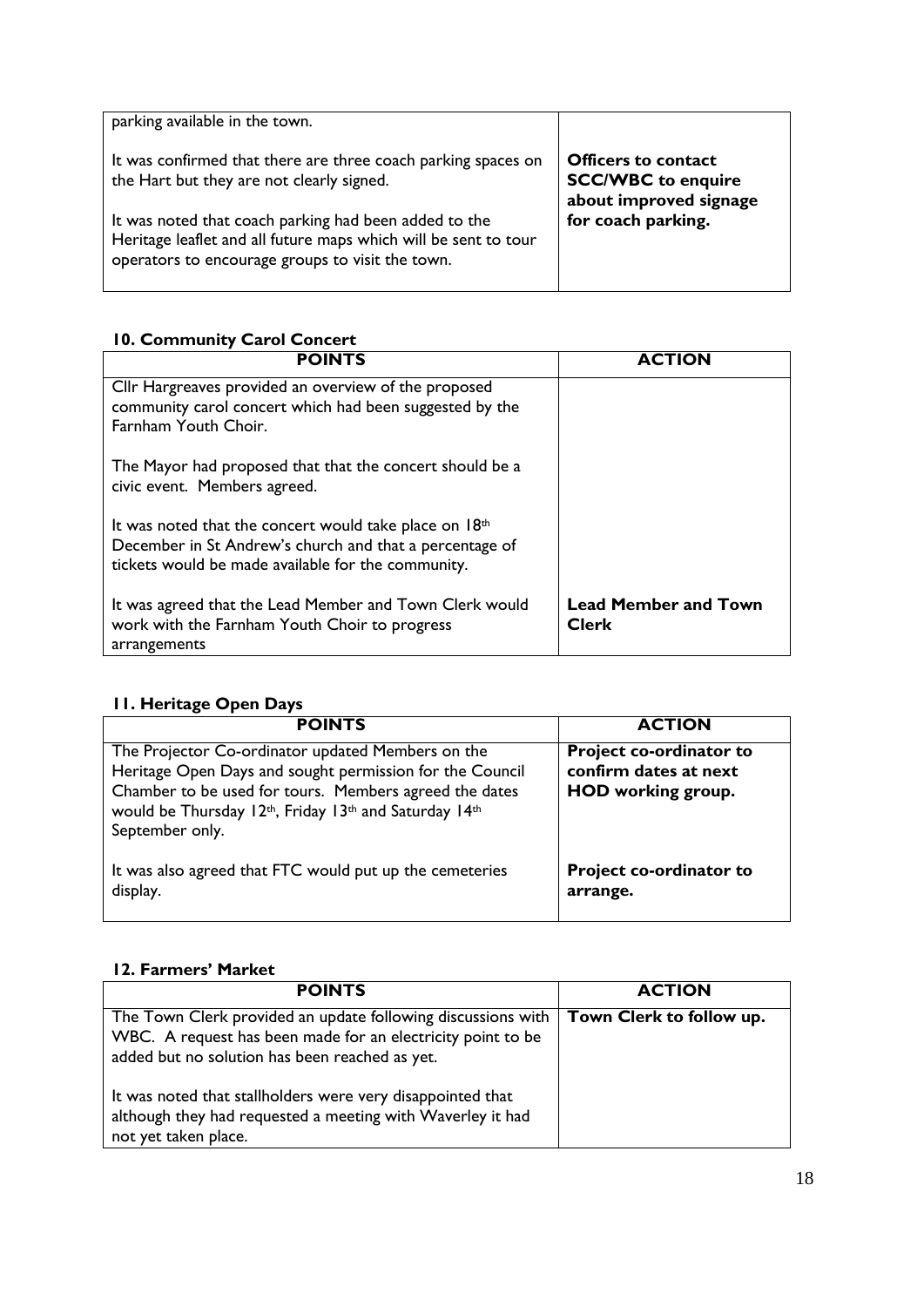| It was agreed that the next Farnham meeting with producers  |  |
|-------------------------------------------------------------|--|
| would be held once information had been received and after  |  |
| the producers' meeting with WBC had taken place in order to |  |
| update stallholders.                                        |  |
|                                                             |  |

# **13. Residents' Guide**

| <b>POINTS</b>                                                                                                                                                            | <b>ACTION</b>                              |
|--------------------------------------------------------------------------------------------------------------------------------------------------------------------------|--------------------------------------------|
| Catherine Knight distributed a draft copy to Members who<br>each gave their feedback.                                                                                    |                                            |
| It was agreed that Members were happy with the content and<br>the guide should proceed as is subject to minor changes.                                                   | <b>Catherine Knight to co-</b><br>ordinate |
| It was noted that the Chamber of Commerce had advertised in<br>the Guide as part of their partnership working with the Town<br>Council.                                  |                                            |
| It was confirmed that 10,000 copies of the Residents' Guide<br>would be printed. It is both a stand-alone document and an<br>insert into the current Town Guide 2012/13. |                                            |
| Members thanked officers for a good document.                                                                                                                            |                                            |

#### **14. Website**

| <b>POINTS</b>                                                                                                                                                                                                              | <b>ACTION</b> |
|----------------------------------------------------------------------------------------------------------------------------------------------------------------------------------------------------------------------------|---------------|
| It was noted that the website fell within the Strategy and<br>Finance Working Group remit but an update was provided for<br>the Tourism and Events Working Group.                                                          |               |
| It was noted that a review of the website and what it should be<br>doing for FTC was underway.                                                                                                                             |               |
| It was noted that a focus group was being put together and a<br>survey had been drafted.                                                                                                                                   |               |
| The review and consultation period will take place between<br>July and September 2013. It was anticipated that the successful<br>contractor after the tender process would complete all<br>updates over the winter months. |               |

# **15. Any Other Business**

| <b>POINTS</b>                                               | <b>ACTION</b>           |
|-------------------------------------------------------------|-------------------------|
| <b>Tour of Britain Cycle Race</b>                           |                         |
| The Town Clerk advised Councillors that the Tour of Britain | Project co-ordinator to |
| cycle race which will be passing in/around Farnham. It was  | speak to SCC to obtain  |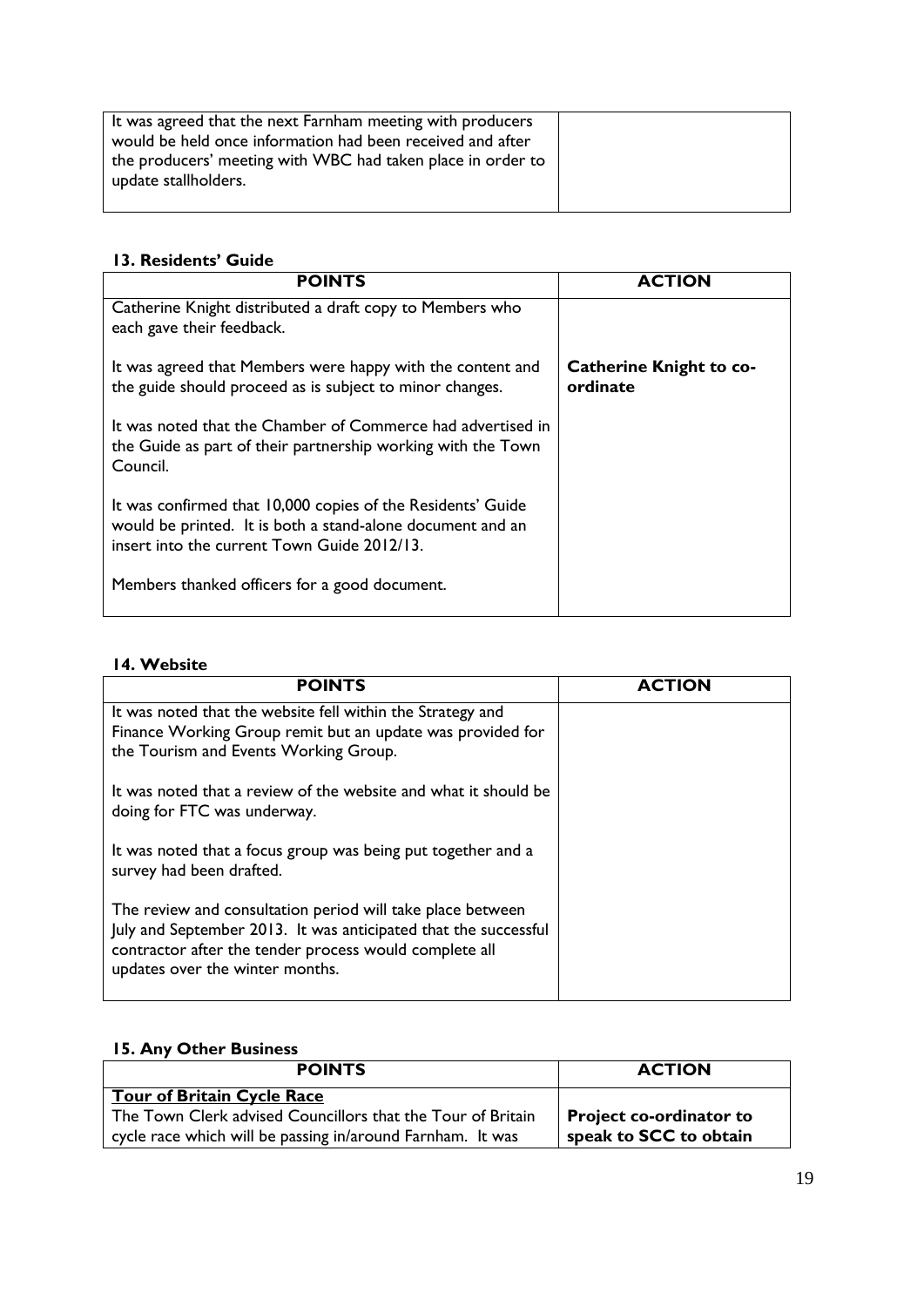| noted that SCC are co-ordinating the road closure on 21st<br>September but that the route had not yet been finalised.                                                                                                                     | details of the road closure.                              |
|-------------------------------------------------------------------------------------------------------------------------------------------------------------------------------------------------------------------------------------------|-----------------------------------------------------------|
| It was also noted that local businesses could take advantage of<br>the publicity surrounding the event.                                                                                                                                   |                                                           |
| Members agreed to work with partners to achieve the most<br>benefit from the event for Farnham.                                                                                                                                           |                                                           |
| <b>Farnham Community Games</b><br>It was noted that the Community Games would take place on<br>August bank holiday Monday. It was agreed that FTC would<br>give a small grant of £200.00 and help to promote the event<br>where possible. | <b>Project co-ordinator to</b><br>add to events calendar. |
| <u><b>Tourism and Events Working Group</b></u><br>Cllr Hargreaves suggested that the time of the meetings should<br>change from the evening to the afternoon. Members agreed<br>to the new time of 2.30pm.                                |                                                           |

# **16. Date of the Next Meeting**

| <b>POINTS</b>                                                                                                                          | <b>ACTION</b>     |
|----------------------------------------------------------------------------------------------------------------------------------------|-------------------|
| It was agreed that the date and time of the next meeting would   Project Co-ordinator to<br>be 2.30pm on Tuesday 2 <sup>nd</sup> July. | circulate agenda. |

Notes taken by Louise Mason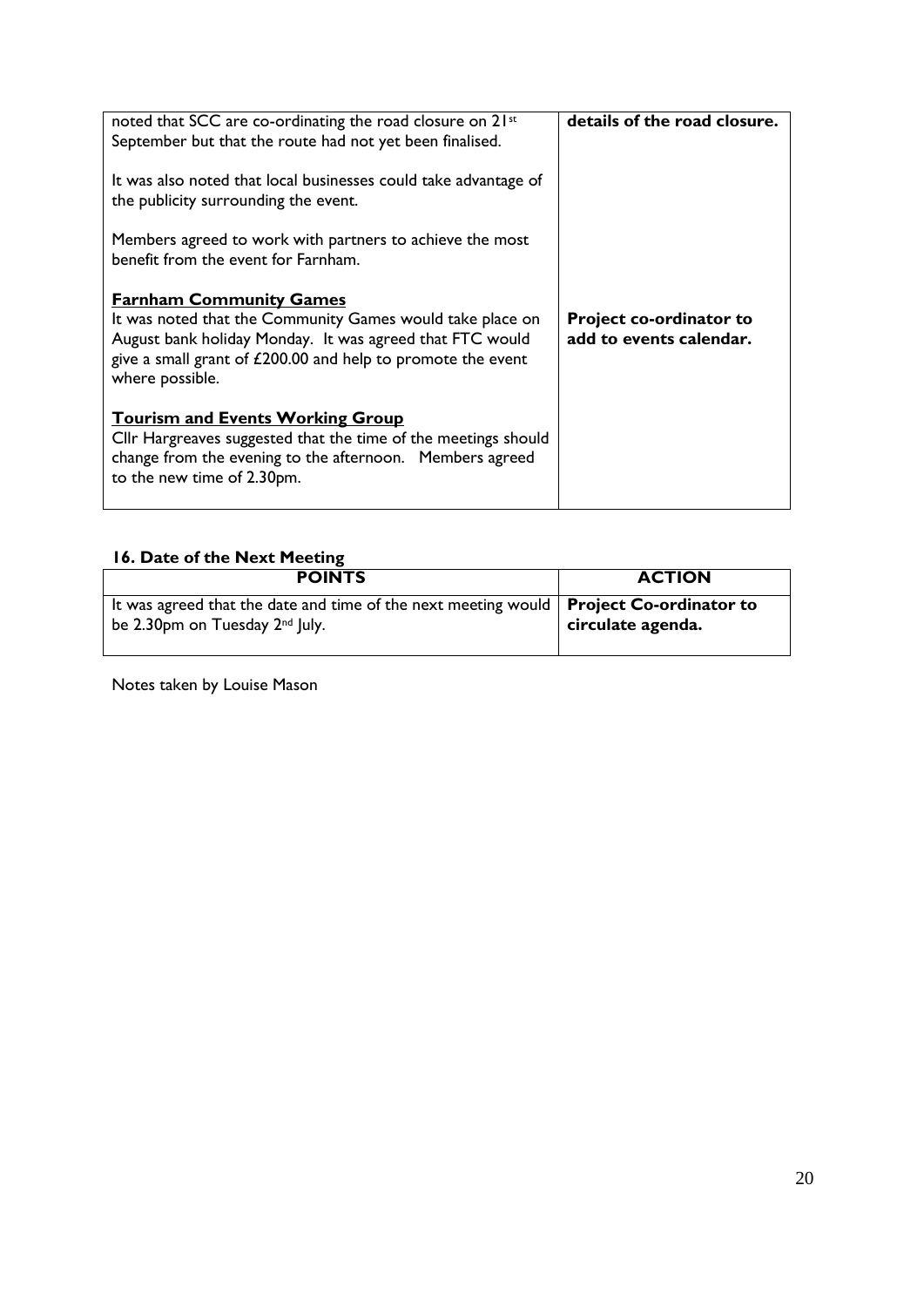



**Notes** Cemeteries and Appeals Working Group

# **Time and date**

10.00am on Thursday 23 May 2013

# **Place**

Council Chamber, South Street, Farnham

**Attendees:** Cllr C Cockburn, Cllr Graham Parlett, Cllr Susan Redfern, Cllr John Ward.

**Officers present**: Iain Lynch (Town Clerk), Rachel Aves (Corporate Governance Team Leader), Adrienne Owen (Cemeteries Administrator), Alan Corcoran (Contracts and Facilities Officer).

# **1. Apologies for Absence**

Apologies were received from Cllr Stephen Hill.

# **2. Declarations of Interest**

No declarations of interest were received.

## **3. Notes of Last Meeting**

| <b>POINTS</b>                                            | <b>ACTION</b> |
|----------------------------------------------------------|---------------|
| The Notes of the meeting held on 28th February 2013 were |               |
| agreed.                                                  |               |

## **4. Finance Report**

| <b>POINTS</b>                                                  | <b>ACTION</b>                       |
|----------------------------------------------------------------|-------------------------------------|
| Members noted the agreed 2013/14 budget.                       | <b>Recommendation to Full</b>       |
| The report on Fees and Charges at Appendix B to the agenda     | <b>Council: that the draft fees</b> |
| was discussed. Members noted the Town Council's charges were   | and charges attached at             |
| last reviewed with effect from January 2012, apart from some   | Annex I to the minutes be           |
| VAT harmonisation changes that were required. A comparison     | adopted with effect from            |
| to the fees and charges of neighbouring burial authorities was | Ist July 2013.                      |
| considered (attached at Annex I to Appendix B) and the         |                                     |
| suggested increases, representing a 2% increase, were agreed,  |                                     |
| with the following amendments:                                 |                                     |
| That the number of years for a plaque in the granite           |                                     |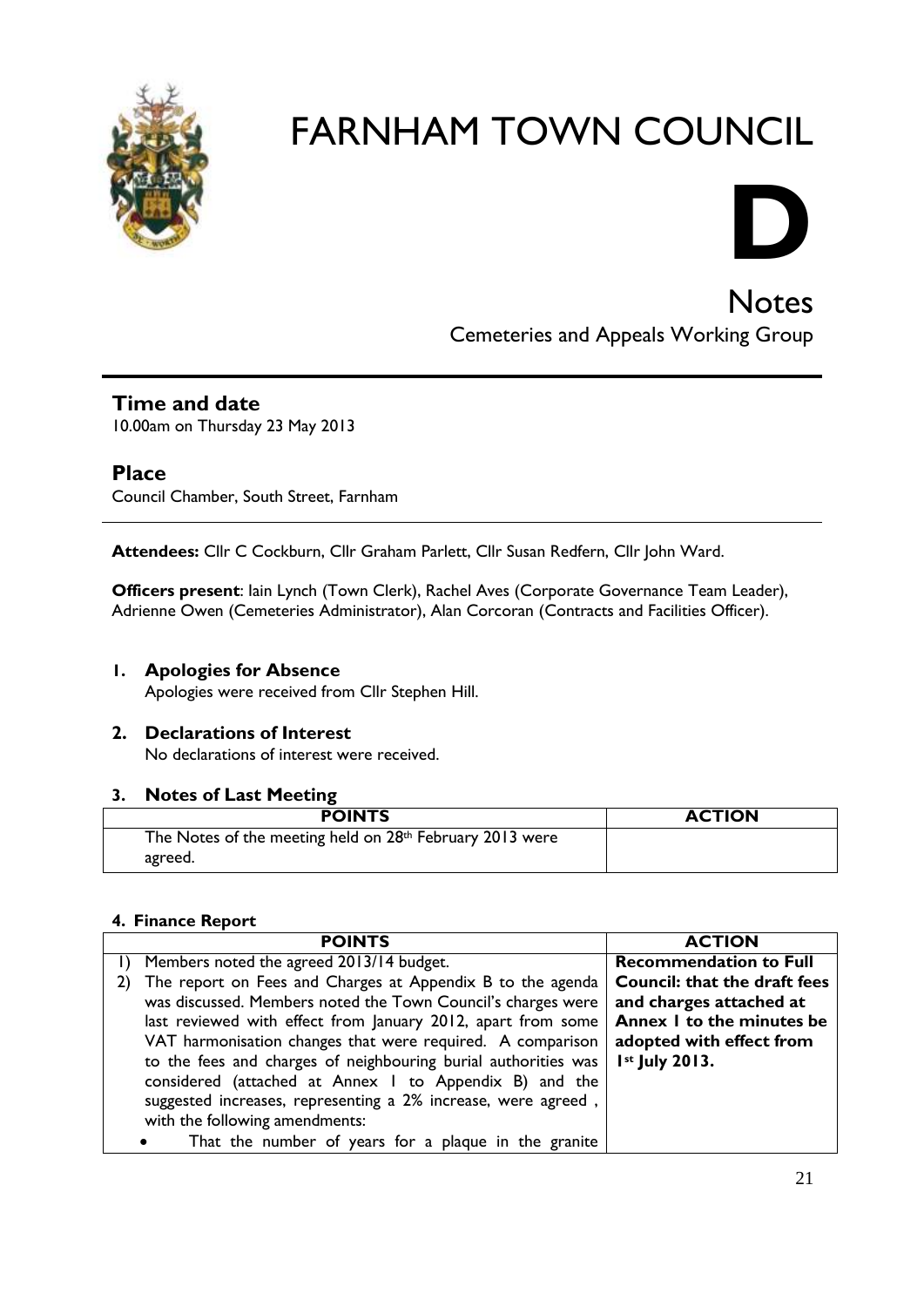| memorial book be increased to 25 years<br>That the first 15 minutes for Genealogy Searches be free<br>of charge. |  |
|------------------------------------------------------------------------------------------------------------------|--|
| It was agreed that the increases be recommended to Full Council<br>for adoption with effect from 1st July 2013.  |  |

# **5. Services and Projects Update**

|      | <b>POINTS</b>                                                                                                                                                                                                                                                                                                                                                                                                                                                                                                                       | <b>ACTION</b>                                                                                                                                                                                   |
|------|-------------------------------------------------------------------------------------------------------------------------------------------------------------------------------------------------------------------------------------------------------------------------------------------------------------------------------------------------------------------------------------------------------------------------------------------------------------------------------------------------------------------------------------|-------------------------------------------------------------------------------------------------------------------------------------------------------------------------------------------------|
| i)   | <b>Commonwealth War Graves Commission (CWGC)</b><br>Members welcomed the news that the Commonwealth War<br>Grave signs had been erected in the Farnham Cemeteries. It<br>was agreed that a photograph would be taken on 31 <sup>st</sup> May at<br>9.30am, with the Town Mayor and the representative for the<br>CWGC, for use in publicity. It was agreed that the photograph<br>should be taken at Badshot Lea Cemetery, as new gates had<br>recently been installed.                                                             | I) Cemetery officers to take a<br>photograph of Councillors<br>with<br>the<br>Mayor<br>and<br>a<br>Commonwealth War Grave<br>representative, at Badshot Lea<br>Cemetery.<br>2) Officers to seek |
|      | Members also discussed a civilian memorial in West Street<br>Cemetery that is not owned and although is on the register of<br>Commonwealth War Graves is not maintained by the CWGC.<br>Members agreed that efforts should be made to ensure the<br>memorial was in a good condition, to support the Town<br>Council's promotion of the Commonwealth War Graves in<br>Farnham's cemeteries. It was agreed that the Council should<br>undertake to seek sponsorship of the cleaning and repair of the<br>memorial.                   | sponsorship of the clean and<br>repair of the Commonwealth<br>War Graves registered civilian<br>memorial in West Street<br>Cemetery.                                                            |
| ii)  | <b>New Cemetery Literature</b><br>Members were pleased to note the progress of the new<br>Cemetery Literature. It was agreed that the new leaflets should<br>be handed out at the next meeting with the Funeral Directors.                                                                                                                                                                                                                                                                                                          |                                                                                                                                                                                                 |
| iii) | <b>Health and Safety Memorial Testing</b><br>Members received an update on the progress of the health and<br>safety memorial testing and the single quote that had so far<br>been received.<br>It was agreed that the principle of a maximum payment per<br>memorial be agreed and that this be recommended to Full<br>Council as set out at exempt Annex I to the minutes.<br>It was also agreed that officers should seek a second quote for<br>comparison before the contract with the one mason who had<br>responded be agreed. | Recommendation<br>3)<br>to<br><b>Full Council:</b><br>that<br>the<br>principle of a maximum<br>payment per memorial be<br>agreed as set out<br>at<br>exempt Annex 2 to the<br>minutes.          |
|      | iv) Re-Opening of Hale Cemetery<br>Members received a verbal update on progress in relation to<br>the reopening of Hale Cemetery. Members were pleased to<br>note that regulations had been drafted and grave spaces<br>mapped out. It was agreed that an additional meeting of the<br>Cemeteries and Appeals Working Group take place on 27th<br>June 2013.                                                                                                                                                                        | 4) An additional meeting of<br>the Cemeteries and Appeals<br>Working Group on 27th June<br>be added to the calendar of<br>meetings for 2013/14.                                                 |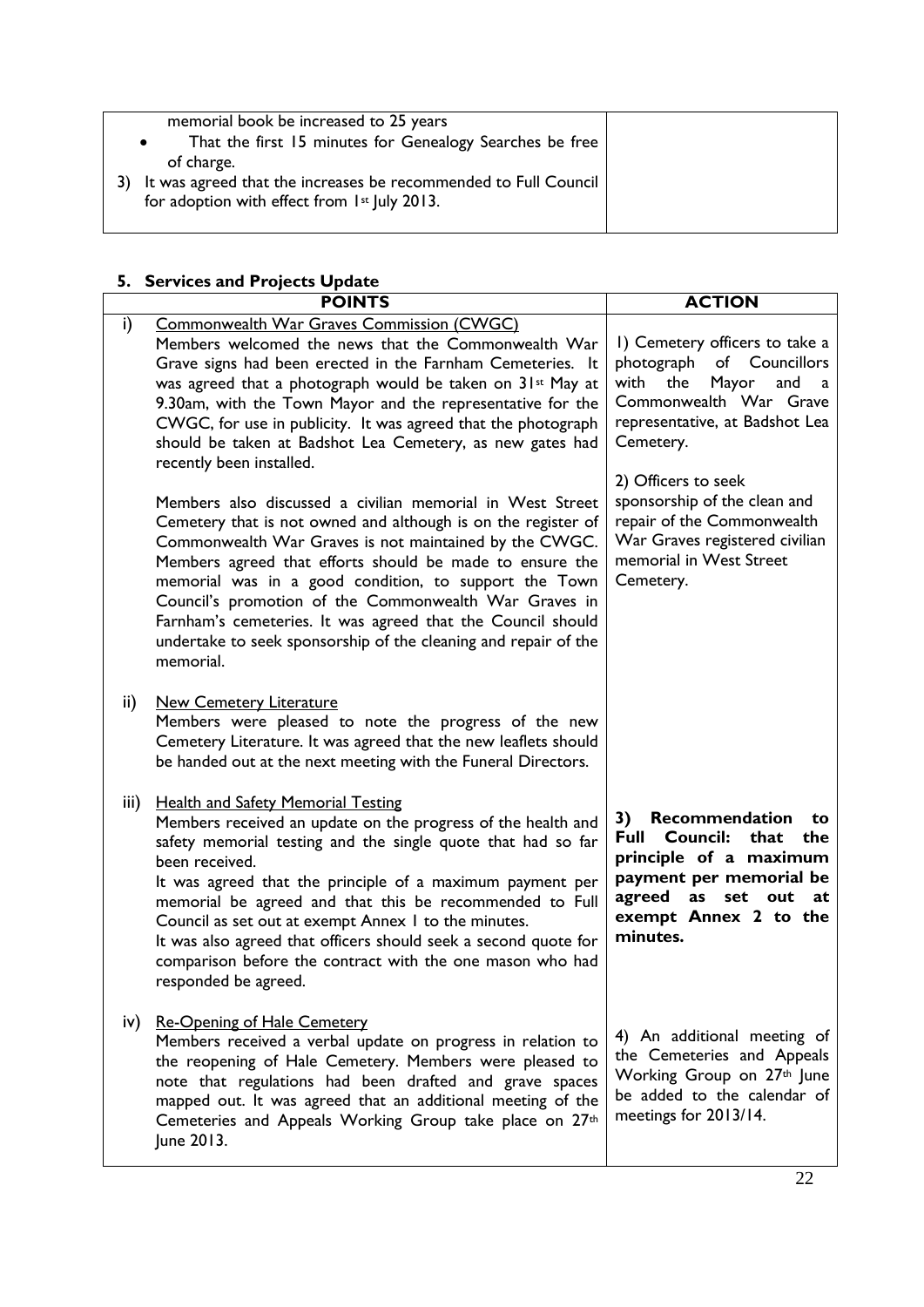| v)    | Dog Fouling<br>Members received an update on the progress of the Dog<br>Control Order. The Cemeteries Health and Safety Officer<br>advised that publicity and public consultation would need to be<br>undertaken in order for the Dog Control Order to be placed.<br>Members agreed that a Dog Control Order is an important<br>control, required to ensure the cemeteries remain clean, tidy<br>and safe for members of the public and staff.                                                                                                                                                                                                                                                                                       | 5) Officers to undertake public<br>consultation and publicity, in<br>relation to the implementation<br>of a Dog Control Order in all<br>Farnham Cemeteries. |
|-------|--------------------------------------------------------------------------------------------------------------------------------------------------------------------------------------------------------------------------------------------------------------------------------------------------------------------------------------------------------------------------------------------------------------------------------------------------------------------------------------------------------------------------------------------------------------------------------------------------------------------------------------------------------------------------------------------------------------------------------------|-------------------------------------------------------------------------------------------------------------------------------------------------------------|
|       | vi) Cemetery Chapels<br>Members received an update on the progress of the Cemetery<br>Chapels project. Members were disappointed to hear that the<br>Planning Application for Green Lane Chapel was being delayed<br>by the Planning Authority, but were pleased to learn that the<br>Bat Survey had been ordered and that some progress was being<br>made.                                                                                                                                                                                                                                                                                                                                                                          |                                                                                                                                                             |
|       | vii) Green Lane Cemetery Extension<br>Members received an update on the progress of the possible<br>cemetery extension at Green Lane Cemetery. They were<br>disappointed to hear that there was a delay in the<br>consideration by Waverley Borough Council of the proposal<br>(suggested by the District Valuer) that a valuation by the<br>District Valuer be jointly commissioned.<br>Members enquired whether the Town Council should proceed<br>with a valuation without the Borough Council. The Town Clerk<br>advised that there are benefits associated with undertaking a<br>valuation jointly, in that this would result in a fair and binding<br>figure between the two authorities, but that this remained an<br>option. |                                                                                                                                                             |
|       | Cllr Cockburn advised that she had received an email from a<br>member of the public wishing to renovate the grave of the late<br>George Sturt in Green Lane Cemetery. Officers confirmed that<br>they had too received the same enquiry. It was agreed that the<br>Town Council should actively support and assist people wishing<br>to care for the graves of renowned and prominent Farnham<br>people.                                                                                                                                                                                                                                                                                                                             | Officers to assist<br>6)<br>the<br>member of the public seeking<br>support in the renovation of<br>the George Sturt grave in<br>Green Lane Cemetery.        |
| viii) | <b>Planting in the Cemeteries</b><br>Councillor Parlett advised that further to discussions at the<br>previous meeting, he had met with the Outside Services Team<br>Leader to discuss the hedging at West Street Cemetery. He<br>explained that he had been pleased with the progress of the<br>hedging, which would eventually replace the railing fencing.<br>Councillor Cockburn advised that she had discussed with<br>officers planting, funded by a recent donation, at the Garden of<br>Reflection at West Street Cemetery,                                                                                                                                                                                                  |                                                                                                                                                             |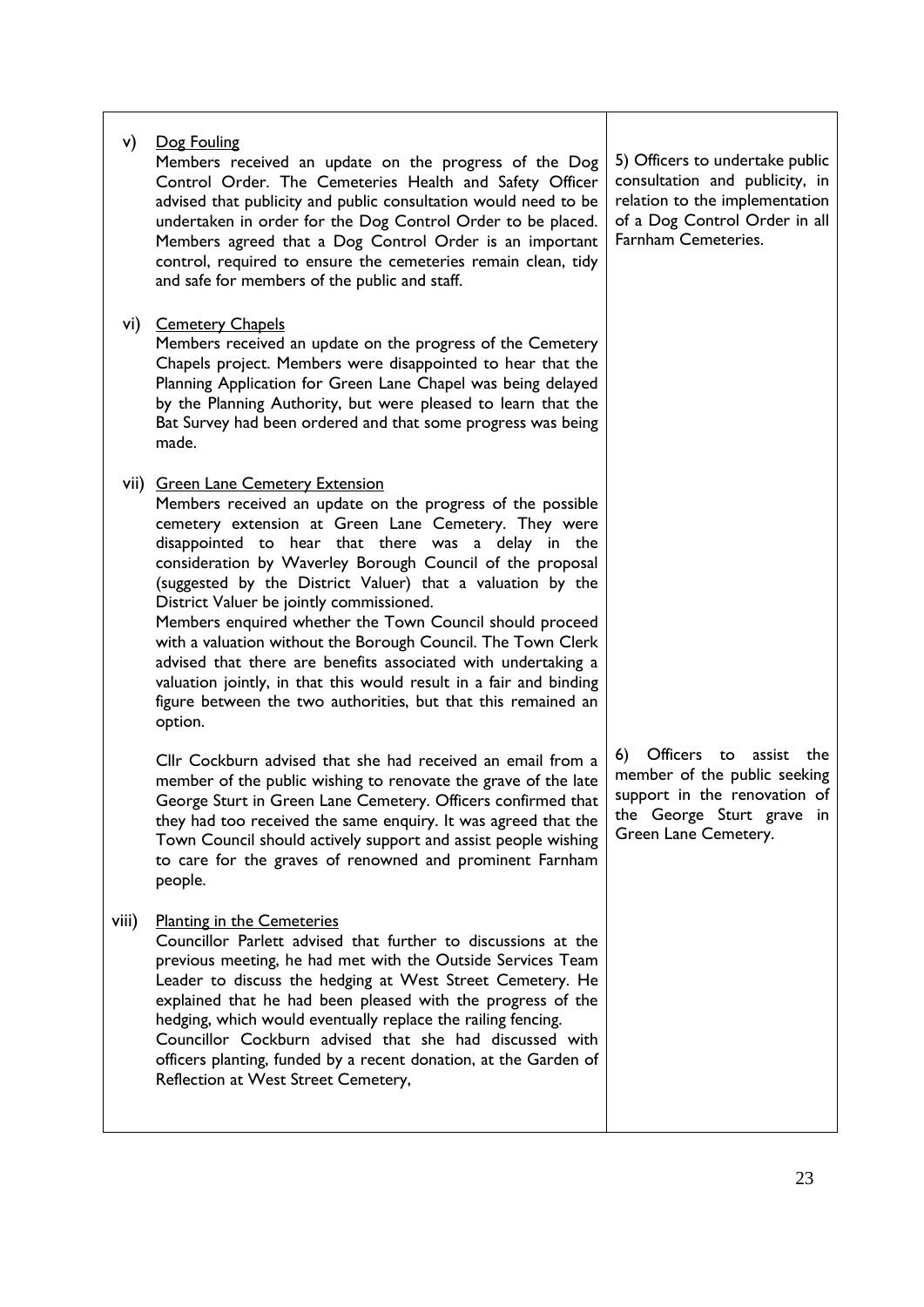# **6. Appeals and Matters Arising**

| <b>POINTS</b>                                                                                         | <b>ACTION</b> |
|-------------------------------------------------------------------------------------------------------|---------------|
| The Town Clerk and Corporate Governance Team Leader<br>updated members on the two continuing appeals. |               |

# **7. Date of Next Meeting**

| <b>POINTS</b>                                                                    | <b>ACTION</b> |
|----------------------------------------------------------------------------------|---------------|
| The date of the next meeting was agreed as 10am on  <br>Thursday 27th June 2013. |               |

The meeting closed at 11.45am.

Notes by Rachel Aves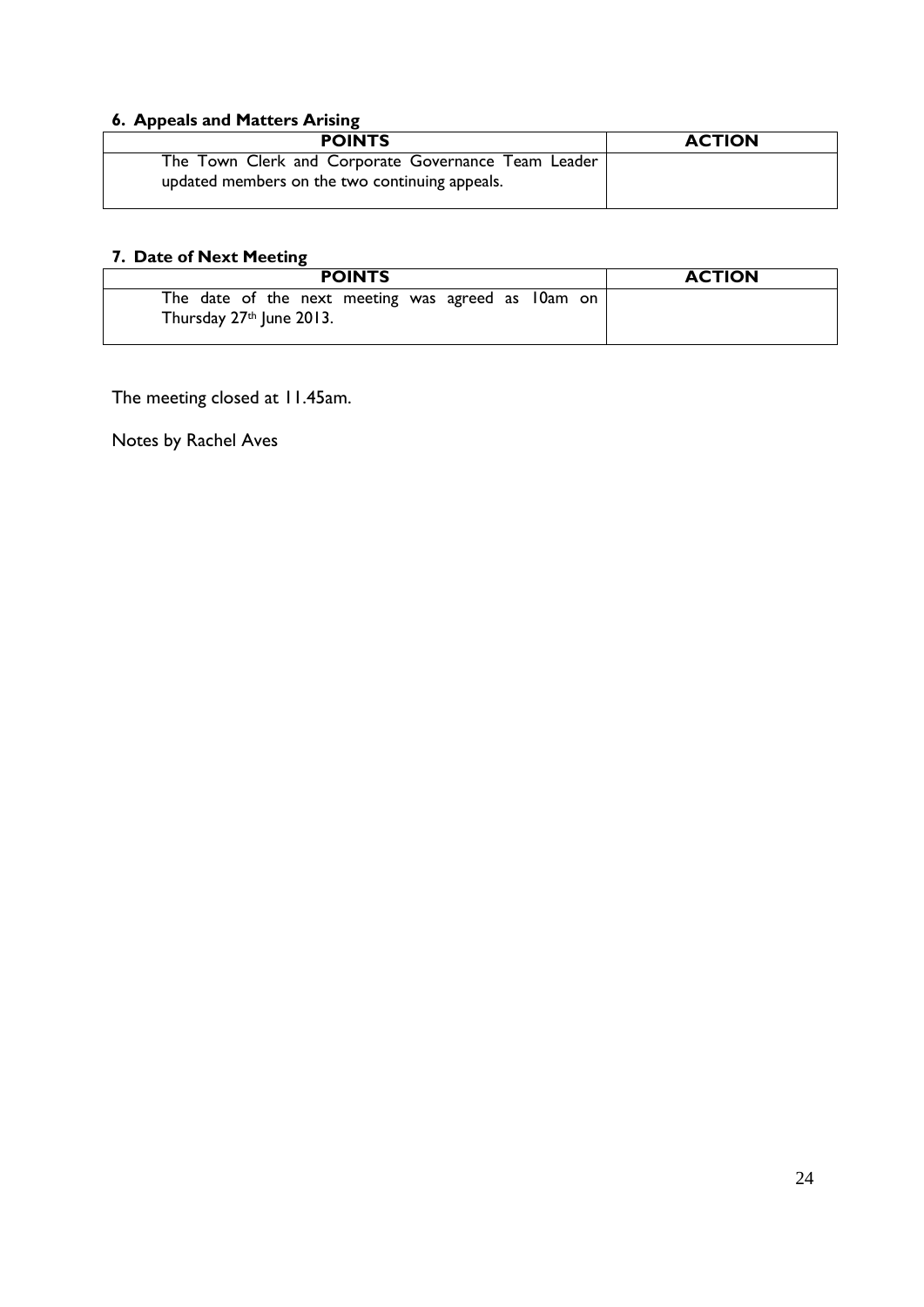# Annex 1(i)

| <b>CEMETERY FEES - LOCAL RESEARCH FINDINGS</b>                                                              |                                                  |          |                                                          |  |                                              |                     |                                                      |            |                              |              |                                                                              |          |                                                |          |                                        |  |  |                        |
|-------------------------------------------------------------------------------------------------------------|--------------------------------------------------|----------|----------------------------------------------------------|--|----------------------------------------------|---------------------|------------------------------------------------------|------------|------------------------------|--------------|------------------------------------------------------------------------------|----------|------------------------------------------------|----------|----------------------------------------|--|--|------------------------|
| Note: AT NEED refers to a purchase at the time of death (not reserved or pre-purchased)<br><b>Authority</b> |                                                  |          |                                                          |  |                                              |                     |                                                      |            |                              |              |                                                                              |          |                                                |          |                                        |  |  |                        |
|                                                                                                             | Farnham<br><b>Town Council</b><br><b>CURRENT</b> |          | <b>Farnham</b><br><b>Town Council</b><br><b>PROPOSED</b> |  | <b>Rushmoor</b><br><b>Borough</b><br>Council |                     | Godalming<br><b>loint Burial</b><br><b>Committee</b> |            | <b>Ash Parish</b><br>Council |              | Guildford<br><b>Borough</b><br>Council                                       |          | <b>Brookwood</b><br>Cemetery,<br><b>Woking</b> |          |                                        |  |  |                        |
| <b>Notes</b>                                                                                                | Costs INCLUDE<br>grave digging                   |          | Costs <b>INCLUDE</b><br>grave digging                    |  | Costs INCLUDE<br>grave digging               |                     | Costs EXCLUDE<br>grave digging                       |            |                              |              | Costs INCLUDE<br>grave digging<br>Costs EXCLUDE<br>Cremated<br>grave digging |          |                                                |          | Remains in GoR -<br>no purchase rights |  |  | <b>Privately Owned</b> |
| <b>Single Depth</b><br><b>Burial</b><br><b>AT NEED</b><br><b>Resident</b>                                   | £<br>2,050.00                                    |          | £<br>2,100.00                                            |  | £                                            | 2,837.00            | £                                                    | 1,950.00   | £                            | 1,950.00     | £                                                                            | 1,990.00 | £                                              | 3,950.00 |                                        |  |  |                        |
| <b>Single Depth</b><br><b>Burial</b><br><b>AT NEED</b><br><b>Non Resident</b>                               | 4,100.00<br>£                                    |          | £<br>4,200.00                                            |  | £                                            | 5,674.00            |                                                      | N/A        | £                            | 3,900.00     | £                                                                            | 3,980.00 |                                                | N/A      |                                        |  |  |                        |
| <b>Double Depth</b><br><b>Burial</b><br><b>AT NEED</b><br><b>Resident</b>                                   | £<br>2,110.00                                    |          | £<br>2,155.00                                            |  | £                                            | 3,475.00            | £                                                    | 1,950.00   | £                            | 2.860.00     | £                                                                            | 2,050.00 | £                                              | 4,275.00 |                                        |  |  |                        |
| <b>Double Depth</b><br><b>Burial</b><br><b>AT NEED</b><br><b>Non Resident</b>                               | £<br>4,220.00                                    |          | £<br>4,310.00                                            |  | £                                            | 6,950.00            |                                                      | N/A        | £                            | 5,720.00     | £                                                                            | 4,100.00 |                                                | N/A      |                                        |  |  |                        |
| Reopen<br><b>Purchased</b><br>Grave<br><b>Resident</b>                                                      | £                                                | 735.00   | £<br>750.00                                              |  | £                                            | 1,315.00            |                                                      | <b>POA</b> | £                            | 735.00       | £                                                                            | 590.00   | £                                              | 1,175.00 |                                        |  |  |                        |
| Reopen<br><b>Purchased</b><br>Grave<br><b>Non Resident</b>                                                  | £<br>1,470.00                                    |          | 1,500.00<br>£                                            |  | £                                            | 2,630.00            |                                                      | N/A        | £                            | 1,470.00     | £                                                                            | 1,180.00 |                                                | N/A      |                                        |  |  |                        |
| <b>Memorial</b><br>Permit<br>(Erection of<br>First)                                                         | Free                                             |          | <b>Free</b>                                              |  | £                                            | 262.00              | £                                                    | 120.00     | £                            | $175.00$ £   |                                                                              | 120.00   | £                                              | 500.00   |                                        |  |  |                        |
| <b>Memorial</b><br>Permit<br>(Additional<br>Inscription)                                                    | £                                                | 115.00   |                                                          |  | £                                            | $117.00$ $\epsilon$ |                                                      | 80.00      | £                            | $100.00$ £   |                                                                              | 80.00    | £                                              | 500.00   |                                        |  |  |                        |
| <b>Cremated</b><br><b>Remains Plot</b><br><b>NEW</b><br><b>Resident</b>                                     | £                                                | 875.00   | 890.00<br>£                                              |  | £                                            | 1,249.00            | £                                                    | 850.00     | £                            | 780.00 £     |                                                                              | 360.00   | £<br>25                                        | 1,125.00 |                                        |  |  |                        |
| <b>Cremated</b><br><b>Remains Plot</b><br><b>NEW</b><br><b>Non Resident</b>                                 | £                                                | 1,750.00 | £<br>1,780.00                                            |  | £                                            | 2,498.00            |                                                      | N/A        | £                            | $1,560.00$ £ |                                                                              | 720.00   |                                                | N/A      |                                        |  |  |                        |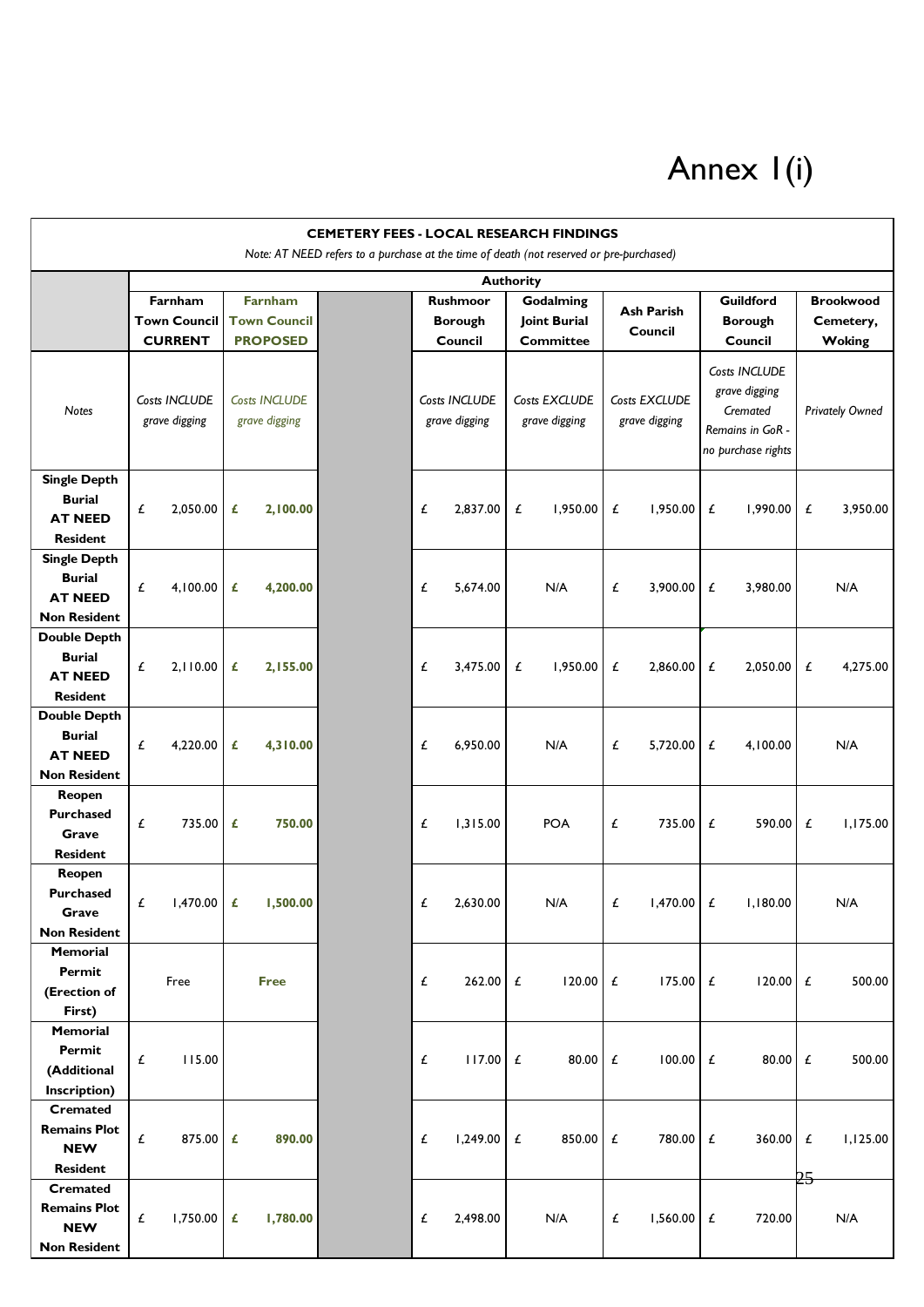# Annex I(ii)

| <b>SERVICE</b>                                                       | <b>Residents Fees (£)</b><br>Non-residents Fees (£)<br>VAT |                                                                       |   | <b>INCREASE</b> | <b>Notes</b>                                                                                                                  |  |  |  |
|----------------------------------------------------------------------|------------------------------------------------------------|-----------------------------------------------------------------------|---|-----------------|-------------------------------------------------------------------------------------------------------------------------------|--|--|--|
|                                                                      | <b>BURIALS AND INTERMENTS - All Cemeteries</b>             |                                                                       |   |                 |                                                                                                                               |  |  |  |
| Double Depth Grave                                                   | 2155                                                       | 4310                                                                  | E | 2%              |                                                                                                                               |  |  |  |
| First interment and Exclusive Rights of Burial<br>Single Depth Grave |                                                            |                                                                       |   |                 |                                                                                                                               |  |  |  |
| First interment and Exclusive Rights of Burial                       | 2100                                                       | 4200                                                                  | E | 2%              |                                                                                                                               |  |  |  |
| Double Depth Grave                                                   | 1405                                                       | 2810                                                                  |   | 2%              |                                                                                                                               |  |  |  |
| (Exclusive Rights of Burial Only)                                    |                                                            |                                                                       |   |                 |                                                                                                                               |  |  |  |
| Single Depth Grave                                                   | 1350                                                       | 2700                                                                  |   | 2%              |                                                                                                                               |  |  |  |
| (Exclusive Rights of Burial Only)<br>Re-opening for full burial      | 750                                                        | 1500                                                                  | E | 2%              |                                                                                                                               |  |  |  |
| Children under 12 years                                              |                                                            |                                                                       |   |                 |                                                                                                                               |  |  |  |
| Interment and Exclusive Rights of Burial                             | 370                                                        | 740                                                                   | Ε | 2%              |                                                                                                                               |  |  |  |
|                                                                      |                                                            |                                                                       |   |                 |                                                                                                                               |  |  |  |
| Interment of Cremated Remains in a Cremation<br>Plot                 | 890                                                        | 1780                                                                  | E | 2%              |                                                                                                                               |  |  |  |
| First interment and Exclusive Rights of Burial                       |                                                            |                                                                       |   |                 |                                                                                                                               |  |  |  |
| <b>Cremation Plot</b>                                                | 555                                                        | 1110                                                                  |   |                 |                                                                                                                               |  |  |  |
| (Exclusive Rights of Burial Only)                                    |                                                            |                                                                       |   |                 |                                                                                                                               |  |  |  |
| Re-opening for interment of cremated remains                         | 335                                                        | 670                                                                   | E | 2%              |                                                                                                                               |  |  |  |
|                                                                      |                                                            | <b>GARDEN OF REFLECTION - West Street Cemetery</b>                    |   |                 |                                                                                                                               |  |  |  |
| Scattering of Ashes in Garden of Reflection (West<br>Street)         | 26                                                         | 26                                                                    | E | 2%              |                                                                                                                               |  |  |  |
| Granite Memorial Book Package (Plus VAT)                             |                                                            |                                                                       |   |                 |                                                                                                                               |  |  |  |
| Granite plaque and inscription on Memorial Book                      |                                                            |                                                                       |   |                 | New Scheme. 10 year limit proposed to to better reflect life                                                                  |  |  |  |
| for 25 years. Scattering of cremated remains free                    | 265(318)                                                   | 550 (660)                                                             | S | <b>NIL</b>      | span of plaques and be in line with services offered by other<br>ocal authorities.                                            |  |  |  |
| of charge                                                            |                                                            |                                                                       |   |                 |                                                                                                                               |  |  |  |
| <b>MEMORIALS - All Cemeteries (Plus VAT)</b>                         |                                                            |                                                                       |   |                 |                                                                                                                               |  |  |  |
| Additional Inscription for graves                                    | 115(138)                                                   | 115(138)                                                              | S | <b>NIL</b>      | VAT already been added this year                                                                                              |  |  |  |
| Right to erect a memorial, for graves purchased<br>prior to 01/03/08 | 165 (198)                                                  | 165 (198)                                                             | S | <b>NIL</b>      | VAT already been added this year                                                                                              |  |  |  |
| Health and Safety - memorial fee                                     | 55 (66)                                                    | 55 (66)                                                               | S | <b>NIL</b>      | VAT already been added this year                                                                                              |  |  |  |
| Fee for renewal of Memorial Permit after 12                          | 10(12)                                                     | 10(12)                                                                | S | <b>NIL</b>      | VAT already been added this year                                                                                              |  |  |  |
| months                                                               |                                                            |                                                                       |   |                 |                                                                                                                               |  |  |  |
|                                                                      |                                                            | <b>MISCELLANEOUS</b>                                                  |   |                 |                                                                                                                               |  |  |  |
| Purchase of additional 5 years of Exclusive Rights<br>of Burial      | 225                                                        | 450                                                                   | Ε | 2%              |                                                                                                                               |  |  |  |
| Reservation of Grave Space                                           | 220                                                        | 440                                                                   | E | 2%              |                                                                                                                               |  |  |  |
| Transfer of Ownership                                                | 55 (66)                                                    | 55 (66)                                                               | S | <b>NIL</b>      | VAT already been added this year                                                                                              |  |  |  |
| Local Agreement Fee (on application only)                            | 50(60)                                                     | 50(60)                                                                | s | <b>NIL</b>      | To encourage Local Agreements to be undertaken this fee is<br>proposed to remain unchanged                                    |  |  |  |
| Genealogy (per search)                                               | 10 (12) per hour                                           | 10 (12) per hour                                                      | S | <b>NIL</b>      | FIRST 15 MINUTES FREE OF CHARGE. Fee amended to better<br>reflect the cost to the Council                                     |  |  |  |
| Turfing of graves after 1 year                                       | 60                                                         | 60                                                                    | E | £20             | Proposed increase to better reflect cost to the Council of<br>providing this service.                                         |  |  |  |
| Levelling of Grave after 1 year                                      | 40                                                         | 40                                                                    | E | <b>NIL</b>      | The existing fee reflects the cost to the Council                                                                             |  |  |  |
| Adopt a Memorial Bench                                               |                                                            |                                                                       |   |                 | Number of years decreased to better reflect life span of                                                                      |  |  |  |
| (adopt whole bench for 10 years)                                     | 265                                                        | 265                                                                   | E | <b>NIL</b>      | benches and be in line with services offered by other local<br>authorities. As this is a new scheme, no increase is proposed. |  |  |  |
| Adopt a Memorial Bench                                               |                                                            |                                                                       |   |                 | Number of years decreased to better reflect life span of<br>benches and be in line with services offered by other local       |  |  |  |
| (adopt 1/3 of bench for 10 years)                                    | 90                                                         | 90                                                                    | Ε | <b>NIL</b>      | authorities. Increase propsed to reflect 1/3 of whole bench<br>adoption cost.                                                 |  |  |  |
| Exhumation                                                           |                                                            | Considered on an individual basis   Considered on an individual basis | E | N/A             |                                                                                                                               |  |  |  |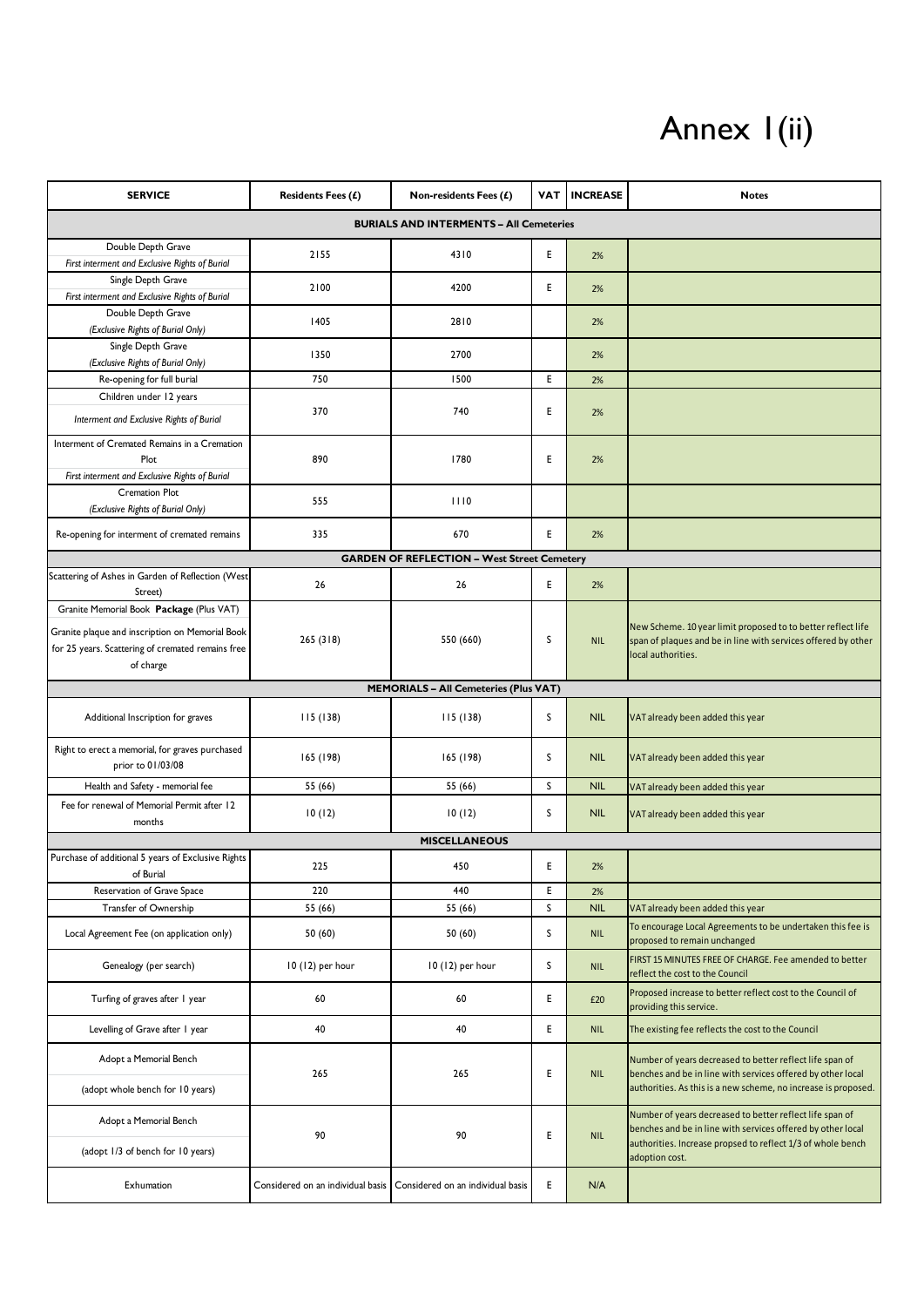



Notes Strategy and Finance Working Group

**Time and date** 9.00am Tuesday 23rd April 2013

#### **Place**

Town Clerk's Office, South Street, Farnham

#### **Attendees:**

Members: Councillors David Attfield, Carole Cockburn, Jill Hargreaves, Jeremy Ricketts, John Ward

Other Councillors: Cllr Stephen Hill

#### Officers present:

Iain Lynch (Town Clerk), Rachel Aves (Team Leader Corporate Governance), Alan Corcoran (Facilities and Contracts Officer) - Part

#### **1. Apologies**

Apologies were received from Councillors Pat Frost, Julia Potts, and Roger Steel.

#### **2. Declarations of Interest:**

1) Dual-hatted Councillors (Cllrs Paddy Blagden, Carole Cockburn, Jill Hargreaves, Stephen Hill and John Ward) declared personal interests in relation to their role as Waverley Borough Councillors.

#### **3. Notes of Meeting held on 26th March 2013**

| <b>POINTS</b>          | <b>ACTION</b> |
|------------------------|---------------|
| The Notes were agreed. |               |
|                        |               |

#### **8. Finance**

|     | <b>POINTS</b>                                            | <b>ACTION</b> |
|-----|----------------------------------------------------------|---------------|
|     | Members received a number of provisional end of year     |               |
|     | finance documents and noted they were still subject to   |               |
|     | potential change as the final receipts and payments were |               |
|     | processed.                                               |               |
| 2). | Members noted that there were some anomalies as a        |               |
|     | result of the change to the RBS finance system and the   |               |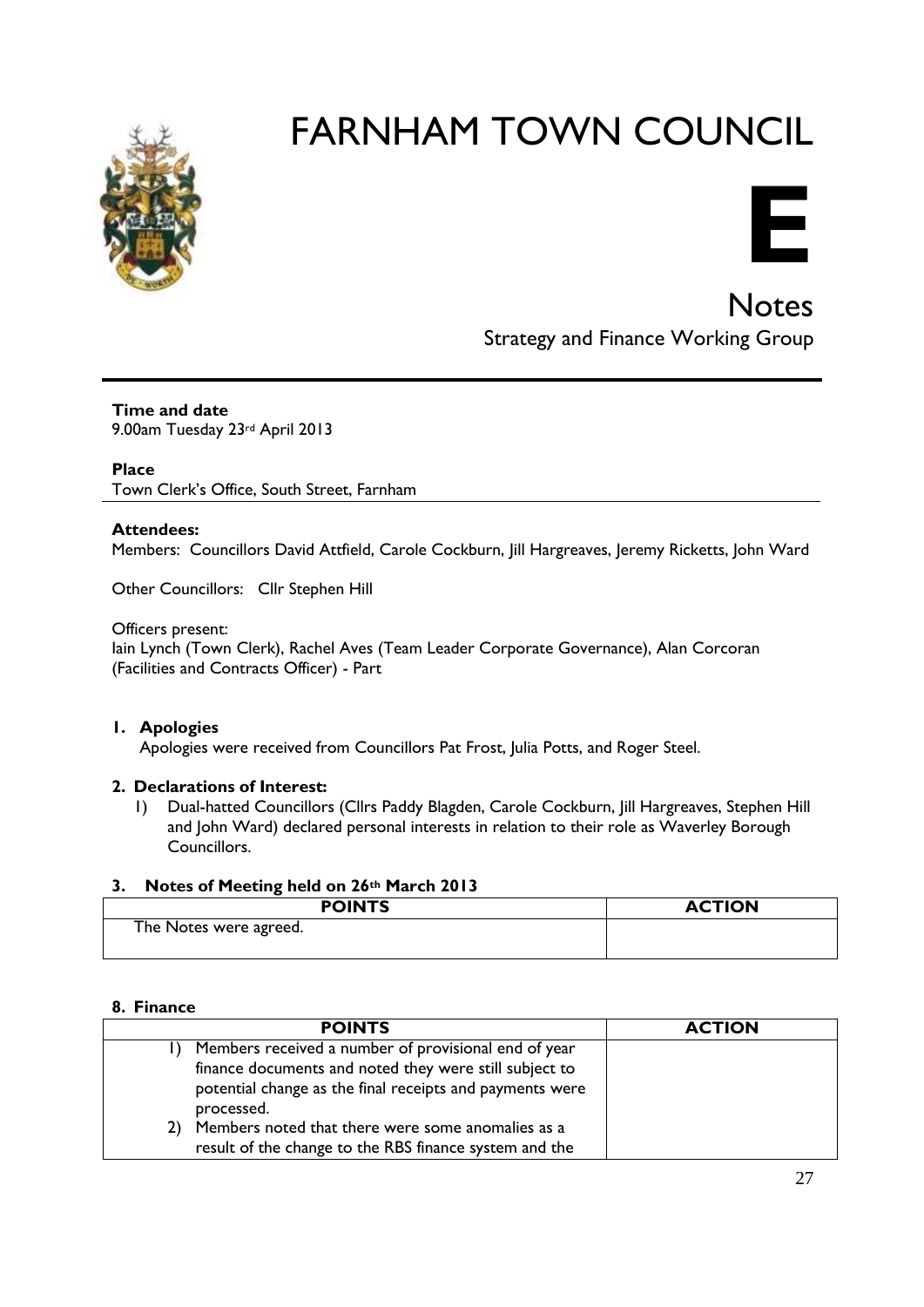| more accurate allocation of expenditure to codes but<br>that this had led to much clearer financial information. It<br>was noted that some comparisons against 2011/12 would<br>be difficult as a result of difficulties in the former Edge<br>system in year end provisions and the mid year change to<br>the new system.                                                                                                                                                                                                                                                                         |                                                                               |
|----------------------------------------------------------------------------------------------------------------------------------------------------------------------------------------------------------------------------------------------------------------------------------------------------------------------------------------------------------------------------------------------------------------------------------------------------------------------------------------------------------------------------------------------------------------------------------------------------|-------------------------------------------------------------------------------|
| 3) Members noted the progress on managing income had<br>resulted in the recovery of some longstanding debts and<br>that the level of debtors at year end was half the figure at<br>31 <sup>st</sup> March 2012. In addition some payments had been<br>received in April meaning that the level of outstanding<br>debt was close to £6,200 down from £19,546 in March<br>2012.                                                                                                                                                                                                                      |                                                                               |
| 4) Members received details of the potential outturn, noting<br>that expenditure was at approximately 96% of budget and<br>income at 103.3% of budget. Target savings had been<br>achieved in Farnham in Bloom and Tourism and Events,<br>and through previously reported staff savings through<br>keeping posts vacant. In addition some projects such as<br>the Neighbourhood Plan had inevitably slipped as a result<br>of the delay in the Waverley Core Strategy. The<br>additional income was largely due to continued growth in<br>the cemeteries budget as reported at the revised budget. |                                                                               |
| 5) As agreed, some investment had been brought forward to<br>assist with the 2013/14 savings target. Members noted<br>that overall there was potentially going to be a transfer to<br>reserves of around £77,000 once the elections provision<br>had been made.                                                                                                                                                                                                                                                                                                                                    | <b>Town Clerk to prepare</b><br>detailed end of year<br>papers for the Annual |
| 6) Members felt that the Outturn was a good news story<br>with the capital projects planned for 2013/14 and the<br>statement by Waverley over the future of the<br>Localisation of Council Tax Support funding.                                                                                                                                                                                                                                                                                                                                                                                    | <b>Return for the June</b><br>meeting.                                        |
| 7) Members considered the level of reserves and agreed<br>how the potential transfer to reserves should be<br>earmarked to meet approved projects.                                                                                                                                                                                                                                                                                                                                                                                                                                                 |                                                                               |

# **9. Rowledge Governance Review**

| <b>POINTS</b>                                                           | <b>ACTION</b> |
|-------------------------------------------------------------------------|---------------|
| Members discussed the Workshop held at Rowledge on 13th<br>$\mathsf{D}$ |               |
| April which had been attended by Councillors Ward,                      |               |
| Cockburn and Beaman and by the Town Clerk. It was noted                 |               |
| that there had been a good attendance, but that there were a            |               |
| number of concerns raised about the potential split from                |               |
| Farnham as well as positive support for the creation of a new           |               |
| Parish. It was noted that the proponents of the new Parish              |               |
| had agreed that the precept level was likely to be similar to           |               |
| the precept levied by Farnham Town Council after the first              |               |
| year of the Council and that the quoted figure of £17,000 was           |               |
| the anticipated first year costs.                                       |               |
| Members noted the suggestion at the Workshop that<br>2)                 |               |
| Farnham Town Council should be better at explaining what it             |               |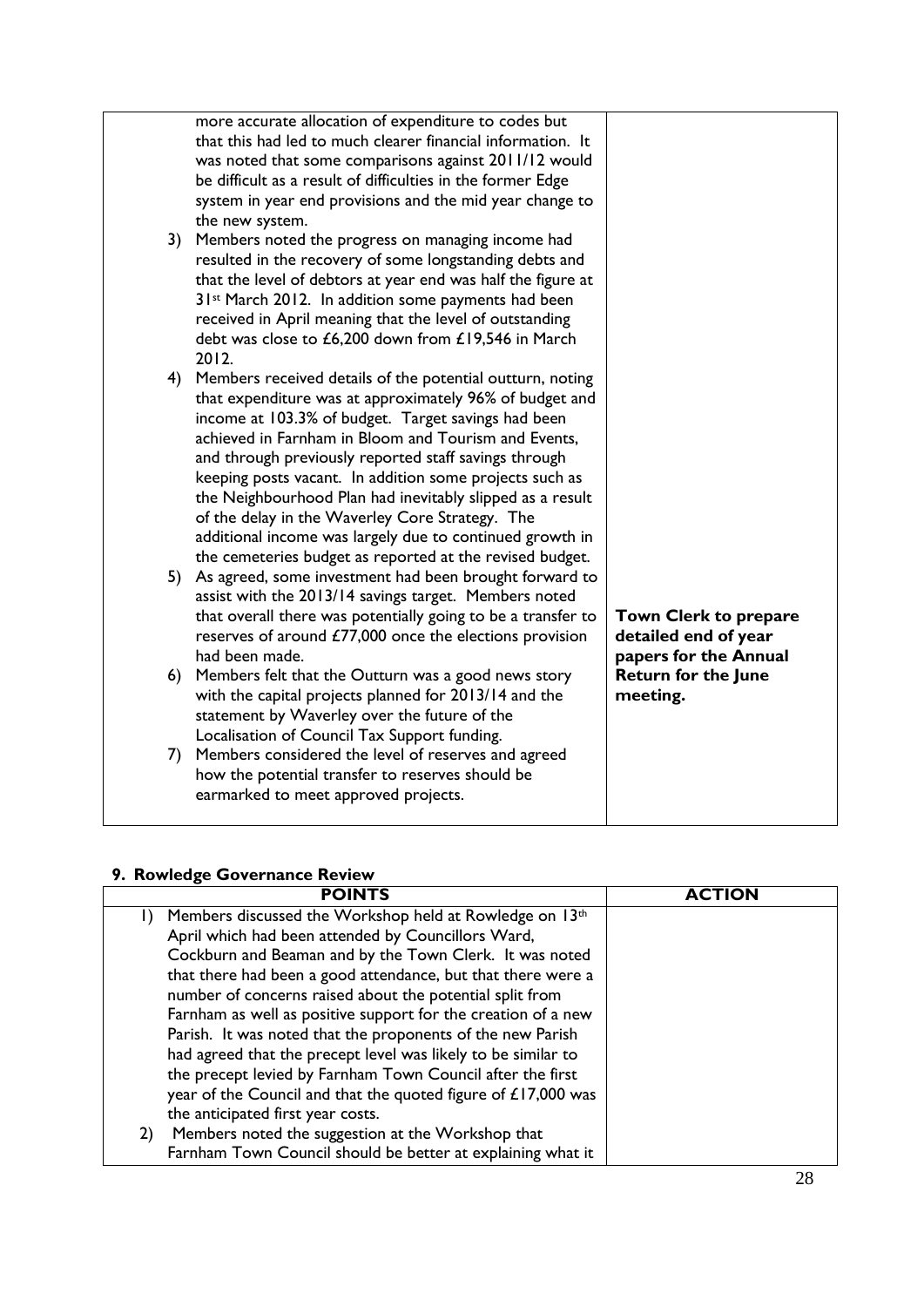|    | does and should circulate more information to demonstrate<br>its achievements. Members noted that the new Residents'<br>Guide to accompany the 2012/13 Farnham Guide would help | <b>Town Clerk to finalise</b> |
|----|---------------------------------------------------------------------------------------------------------------------------------------------------------------------------------|-------------------------------|
|    | to some extent. It was agreed that this guide should include a                                                                                                                  | publication                   |
|    | ward map, and that the document should be increased from 8                                                                                                                      |                               |
|    | to 12 pages. Members suggested that a regular newsletter                                                                                                                        |                               |
|    | should be reconsidered.                                                                                                                                                         |                               |
|    | 3) Members also noted that no one at the Workshop or                                                                                                                            |                               |
|    | previously had suggestions when asked the question "Is there                                                                                                                    |                               |
|    | anything Farnham Town Council has not done when                                                                                                                                 |                               |
|    | requested by Rowledge?"                                                                                                                                                         |                               |
| 4) | Members were concerned by the comments made by some                                                                                                                             |                               |
|    | residents that it appeared as if some property developers                                                                                                                       |                               |
|    | were encouraging the proposal, and it was noted that an                                                                                                                         |                               |
|    | approach had been made to Waverley by residents to list the                                                                                                                     |                               |
|    | Village Hall as a Building of Local Merit.                                                                                                                                      |                               |
| 5) | Members felt that the proposal was not in Farnham's                                                                                                                             | Town Clerk to finalise the    |
|    | interests and it was very important that the whole of                                                                                                                           | response to Waverley          |
|    | Earnham should be included in the vote on the creation of a                                                                                                                     | with input from Lead          |
|    | new Parish given the potential impact on the rest of Farnham,                                                                                                                   | <b>Member and Mayor.</b>      |
|    | and it was agreed this point should be emphasised in the                                                                                                                        |                               |
|    | response to Waverley.                                                                                                                                                           |                               |
|    | 6) Cllr Attfield suggested all councillors should raise awareness<br>on the matter with their local constituents.                                                               |                               |
|    |                                                                                                                                                                                 |                               |
|    |                                                                                                                                                                                 |                               |

# **10. Contracts Update**

| <b>POINTS</b>                                                                                                                                                                                                                                                                                                                                                                                                                                                                                                                                                                                                                                                                                                                 | ΊΟΝ                                                                                             |
|-------------------------------------------------------------------------------------------------------------------------------------------------------------------------------------------------------------------------------------------------------------------------------------------------------------------------------------------------------------------------------------------------------------------------------------------------------------------------------------------------------------------------------------------------------------------------------------------------------------------------------------------------------------------------------------------------------------------------------|-------------------------------------------------------------------------------------------------|
| Members noted the latest position in relation to contracts.<br>2. Members noted the outcome of the Health and Safety<br>Review of the Green Lane Cemetery and agreed to<br>recommend provision in the earmarked reserves for repairs<br>to unpurchased graves in the cemeteries where there were<br>health and safety concerns. Members noted the process for<br>advising grave owners of the works and that a tender would<br>be undertaken for graves which were the Council's<br>responsibility.<br>3. Members noted the importance of significant graves and<br>agreed to support community efforts to improve the graves<br>of the Cobbett family and George Sturt whose anniversaries<br>were being celebrated in 2013. | <b>Contracts and Facilities</b><br><b>Officer to oversee</b><br>process for tendering<br>works. |
|                                                                                                                                                                                                                                                                                                                                                                                                                                                                                                                                                                                                                                                                                                                               |                                                                                                 |

# **11. Asset Transfers and Service Devolution**

| <b>POINTS</b>                                                                                                                                                                                                                           | <b>ACTION</b> |
|-----------------------------------------------------------------------------------------------------------------------------------------------------------------------------------------------------------------------------------------|---------------|
| Members noted that no further discussions had taken place<br>with Waverley over the return of local Community Assets<br>but that some informal discussions had taken place to<br>consider how the two councils could work best together |               |
| for the people of Farnham.                                                                                                                                                                                                              |               |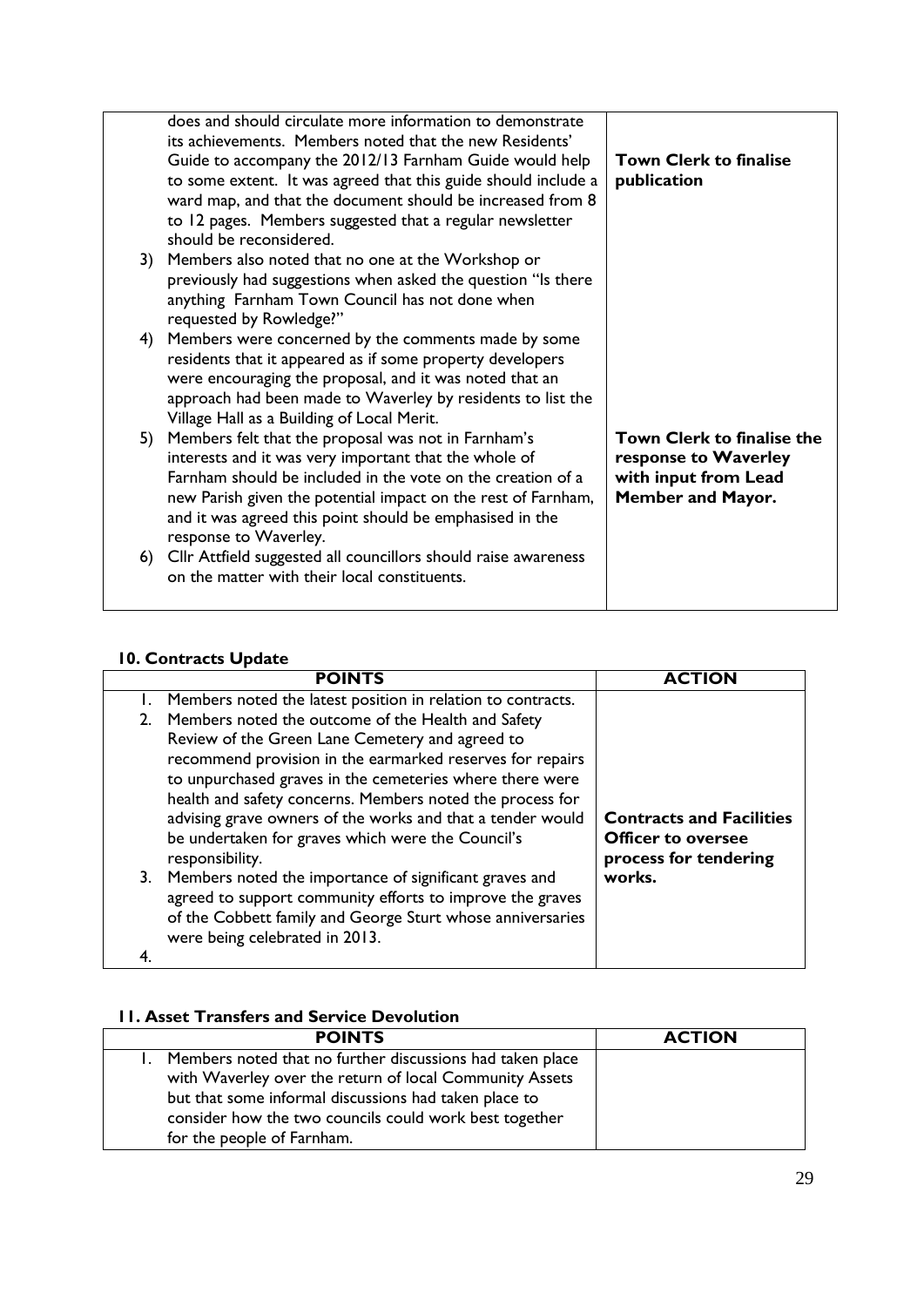| Members noted the outcome of a workshop organised by<br>Surrey County Council in relation to the Highways Localism<br>Offer and that the Waverley Local Committee would be<br>reviewing the local schemes in June. |  |
|--------------------------------------------------------------------------------------------------------------------------------------------------------------------------------------------------------------------|--|
|                                                                                                                                                                                                                    |  |

# **12. Task Groups**

| <b>POINTS</b>                                                                                                                                                                                                                                                                                                                                                     | <b>ACTION</b> |
|-------------------------------------------------------------------------------------------------------------------------------------------------------------------------------------------------------------------------------------------------------------------------------------------------------------------------------------------------------------------|---------------|
| Members agreed to reappoint two Task Groups for                                                                                                                                                                                                                                                                                                                   |               |
| 2013/14.                                                                                                                                                                                                                                                                                                                                                          |               |
| The Infrastructure Planning Group which was taking<br>a.<br>forward the Neighbourhood Plan would consist of<br>Cllrs Cockburn, Genziani, Ricketts, Steel and the<br>Mayor ex-officio. It was agreed to ask Cllr Parry to<br>contribute as she could (time permitting).<br>b. The Offices Working Group would consist of Cllr<br>Attfield, Genziani and Hargreaves |               |

# **13. Matters arising from the Annual Town Meeting**

| <b>POINTS</b>                                                                                                                                                                                                                | <b>ACTION</b> |
|------------------------------------------------------------------------------------------------------------------------------------------------------------------------------------------------------------------------------|---------------|
| 1. Members considered the summary of issues raised at the<br>Annual Town Meeting and the questions raised by electors<br>in relation to the desire for greater responsibility and<br>autonomy from Waverley Borough Council. |               |
| 2. Members noted that there was closer working with Surrey<br>on a number of areas and good partnership working<br>through the Farnham Conservation Area Management<br>Partnership.                                          |               |

# **14. Infrastructure Planning Group**

| <b>POINTS</b>                                                                                                                                                                                                                                                                                       | <b>ACTION</b> |
|-----------------------------------------------------------------------------------------------------------------------------------------------------------------------------------------------------------------------------------------------------------------------------------------------------|---------------|
| 1. Cllr Cockburn advised Strategy and Finance of the<br>forthcoming Working Groups for the Neighbourhood Plan,<br>the first for Councillors on the 7 <sup>th</sup> May and the second for<br>members of the public on the 8th May.                                                                  |               |
| 2. Cllr Cockburn advised that the group was preparing the<br>Surrey Futures response with input from all councillors<br>invited.                                                                                                                                                                    |               |
| 3. Cllr Cockburn advised that future meetings of the IPG<br>would consider the Woolmead and sharing experiences<br>with Haslemere which was embarking on its<br>Neighbourhood Plan. Cllr Cockburn advised that all<br>councillors were welcome to attend and the group met<br>every Friday at 10am. |               |
| 4. Cllr Ricketts noted that Surrey County Council had drawn<br>attention to the need to address air quality in its Surrey<br>Future proposals and this was welcome.                                                                                                                                 |               |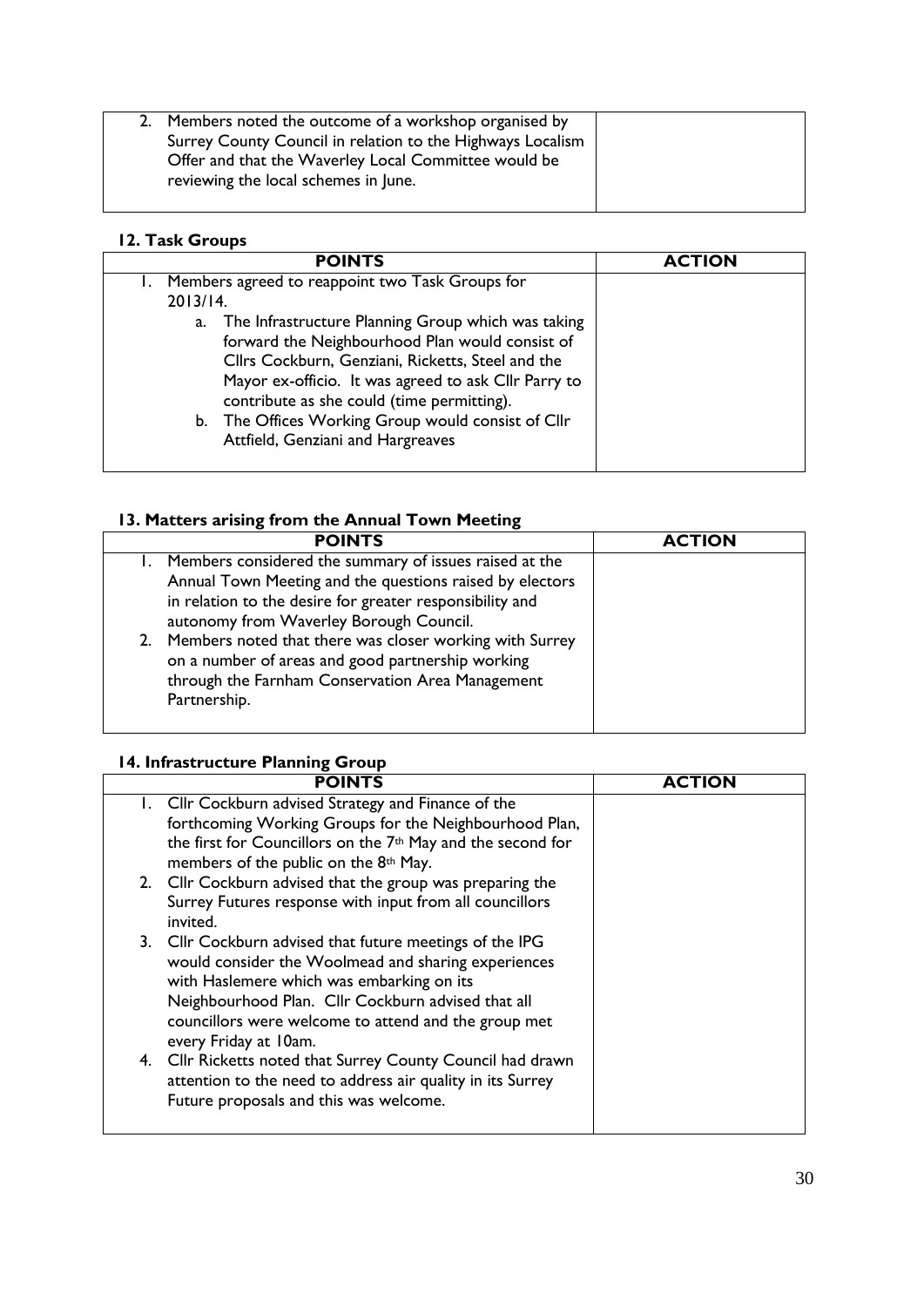# **15. Assets of Community Value**

| <b>POINTS</b>                                                                                                                                                                                                                                                                                                                                                                                                                                                                                                                                                                                                | <b>ACTION</b>                                                                 |
|--------------------------------------------------------------------------------------------------------------------------------------------------------------------------------------------------------------------------------------------------------------------------------------------------------------------------------------------------------------------------------------------------------------------------------------------------------------------------------------------------------------------------------------------------------------------------------------------------------------|-------------------------------------------------------------------------------|
| 1. Members noted the request for comments by Waverley<br>Borough Council on the request by the Farnham Theatre<br>Association that the Redgrave Theatre be listed as an Asset<br>of Community Value. Members agreed that Brightwells as a<br>listed building was an asset of Community Value, but<br>although there was no objection in the Redgrave Theatre<br>being listed felt that the closed Theatre may well not qualify.<br>It was agreed that Farnham Town Council should respond<br>by welcoming local community groups undertaking the<br>management of community facilities through the Assets of | Letter setting out Town<br><b>Council position to be</b><br>sent to Waverley. |
| Community Value scheme.<br>2. Members noted the request by a resident of Rowledge for<br>the Village Hall to be listed as an Asset of Community Value<br>noting that it offers the local community vital social<br>opportunities and facilities. Members agreed that it should<br>be put forward as an Asset of Community Value, and also as<br>a Building of Local Merit.<br>3. Members noted that Cranleigh had proposed 130 Buildings<br>of Local Merit.                                                                                                                                                  |                                                                               |

# **16. Town Clerk Update**

| <b>POINTS</b>                                        | <b>ACTION</b> |
|------------------------------------------------------|---------------|
| The Town Clerk updated members on a cemetery matter. |               |

# **17. Date and Time of Next Meeting**

| <b>POINTS</b>                                            | <b>ACTION</b>                  |
|----------------------------------------------------------|--------------------------------|
| Members agreed that the next meeting would take place on | <b>Town Clerk to circulate</b> |
| Tuesday 4th June 2013 at 9am                             | agenda                         |
|                                                          |                                |

Meeting ended at 12.25pm

Notes written by Iain Lynch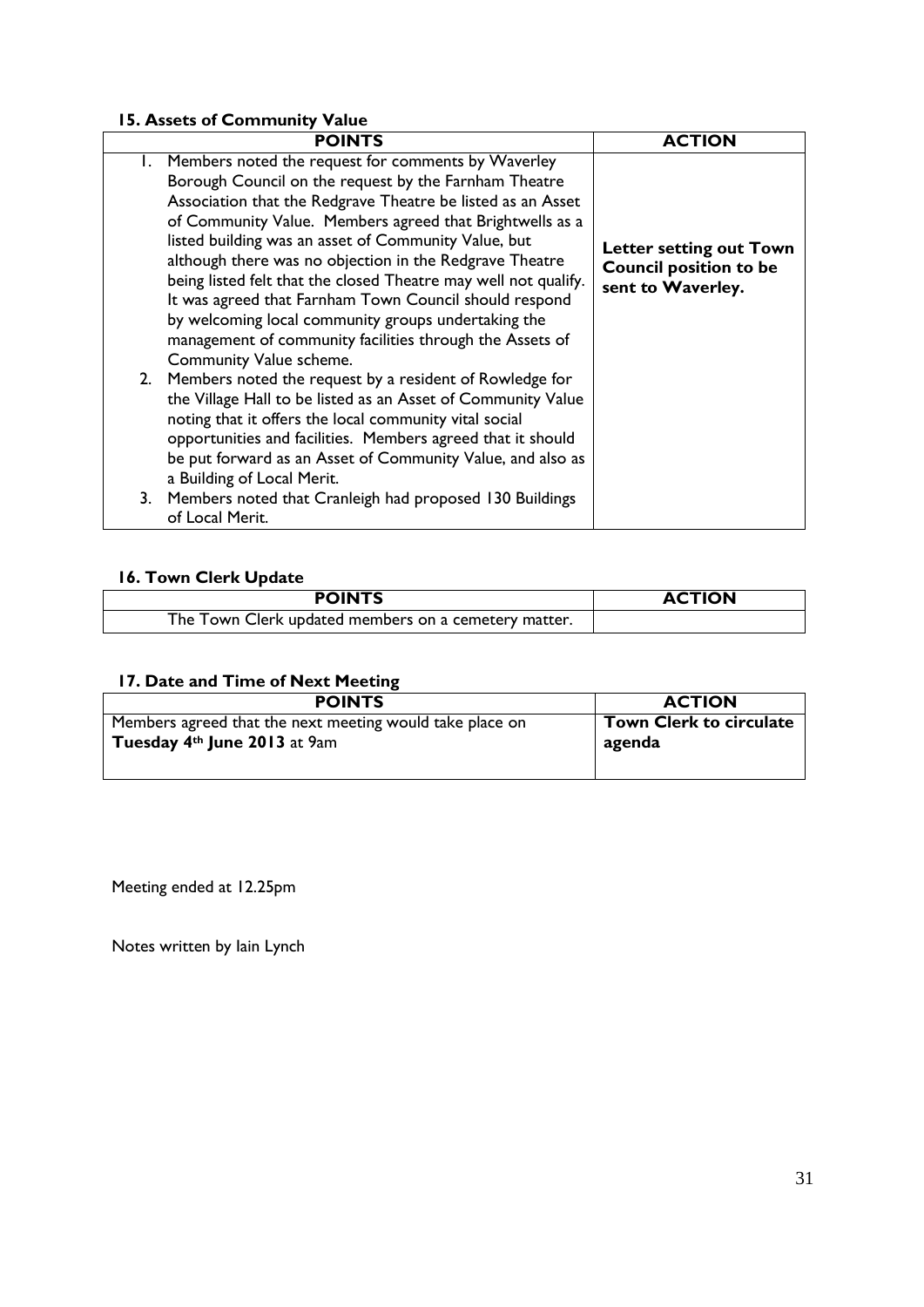



**Notes** Strategy and Finance Working Group

**Time and date** 9.00am Tuesday 4th June 2013

**Place** Town Clerk's Office, South Street, Farnham

# **TO FOLLOW**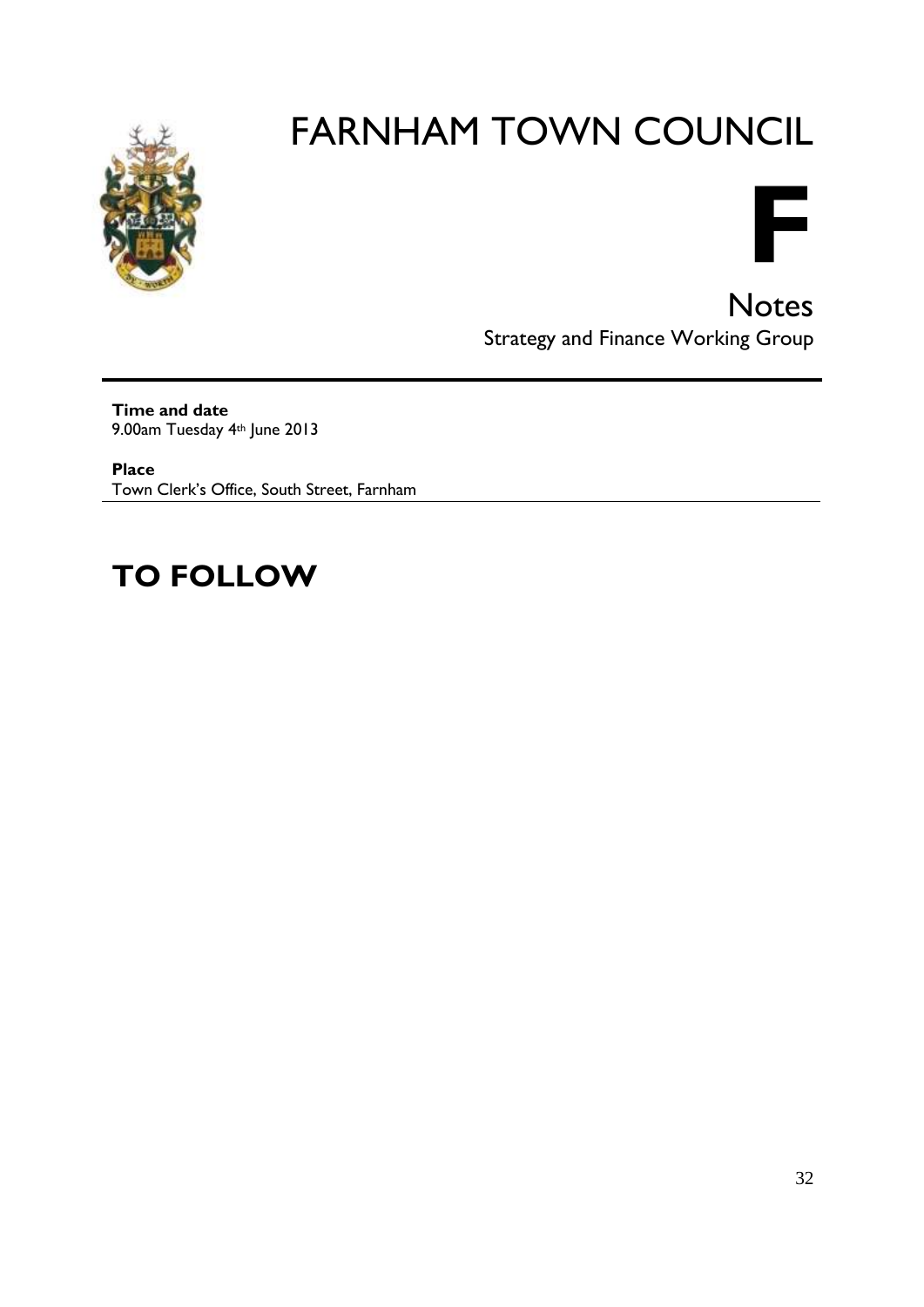# **G**



# **Report and Financial Statements**

# **Year ending 31st March 2013**

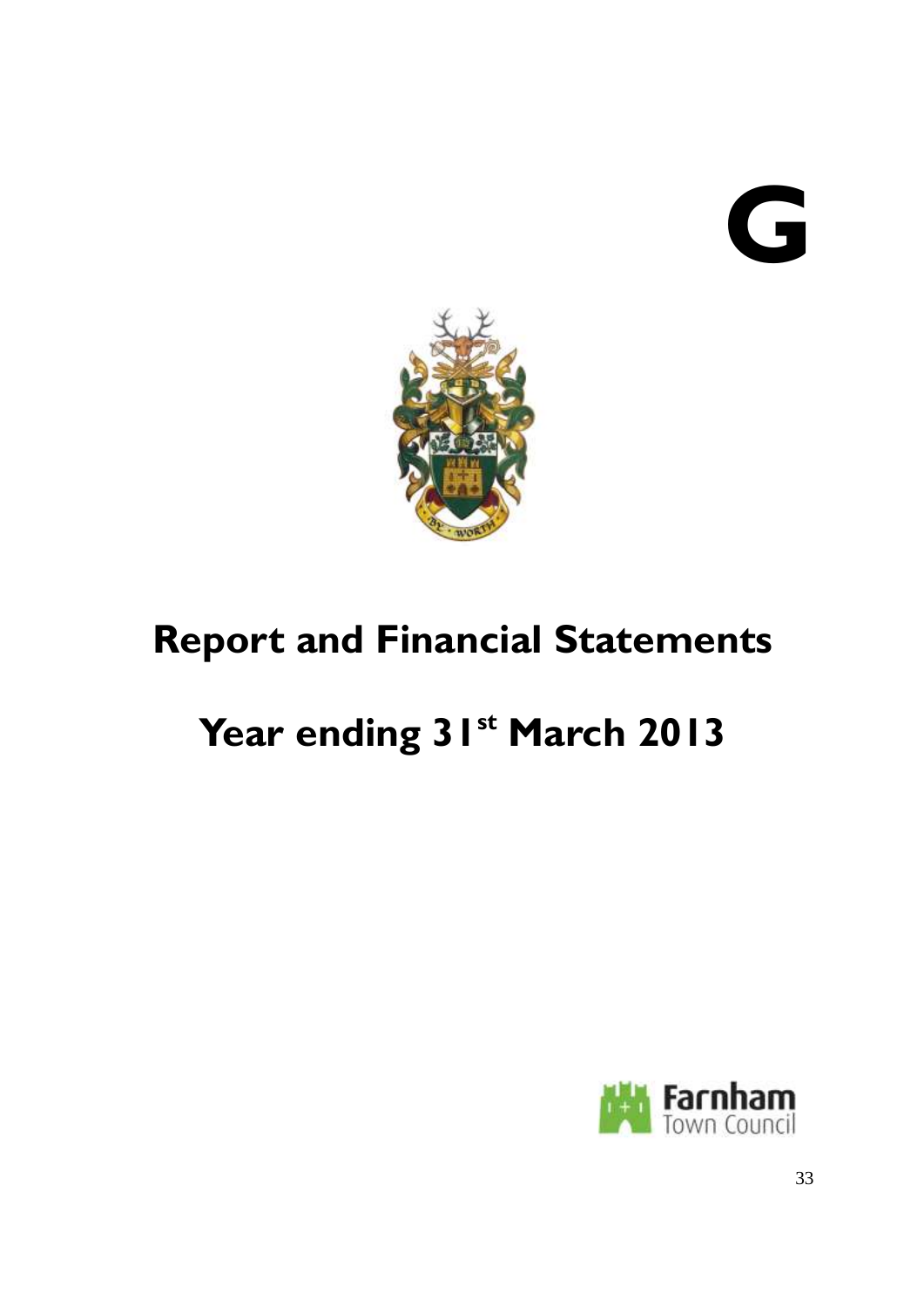# **Farnham Town Council Financial Statements for the year ended 31 March 2013**

# **Explanatory Foreword**

Farnham Town Council's Financial Statements for the year ended 31 March 2013 are set out on the pages attached and consist of the following:

- **The Income & Expenditure Account,** showing income and expenditure on all services.
- **The Balance Sheet,** setting out the Council's financial position at the year end.
- **Notes to the Accounts,** providing information on amounts included in the statements.

This foreword provides a brief summary of the more important aspects of Farnham Town

Council's activities and its financial position.

# *Basis of preparing the Financial Statements*

As the Council's income is less than £6,500,000, the Council's accounts follow the CIPFA Accounting Guidance for medium-sized councils. The balance sheet does not therefore need to include the value of fixed assets such as premises, equipment and infrastructure, although they are included for completeness. The cost of services excludes depreciation and the accounts also exclude adjustments that would be necessary to meet accounting standard FRS 17, which relates to the accounting treatment for retirement benefits, as compliance is not required.

#### **New Financial system**

During the year Farnham Town Council changed accounting systems from the Edge financial system Advantedge to the RBS Omega financial package. This was accompanied by a review of financial codes to assist with year-on-year comparisons and staff allocations to services; and with the financial analysis of total spend across services on specific activities (eg utilities). Inevitably the two systems treated some matters in different ways leading to some anomalies in the first year when comparing against the prior year. For ease of comparison year on year, the figures on page 4 have been calculated by service committee.

#### **External Auditor's Opinion**

The External Auditor's Opinion is provided on an Annual Return provided to the Council's Auditors:

BDO LLP Arcadia House Ocean Village Southampton SO14 3TL

The figures provided in these statements are consistent with those provided in the Annual Return.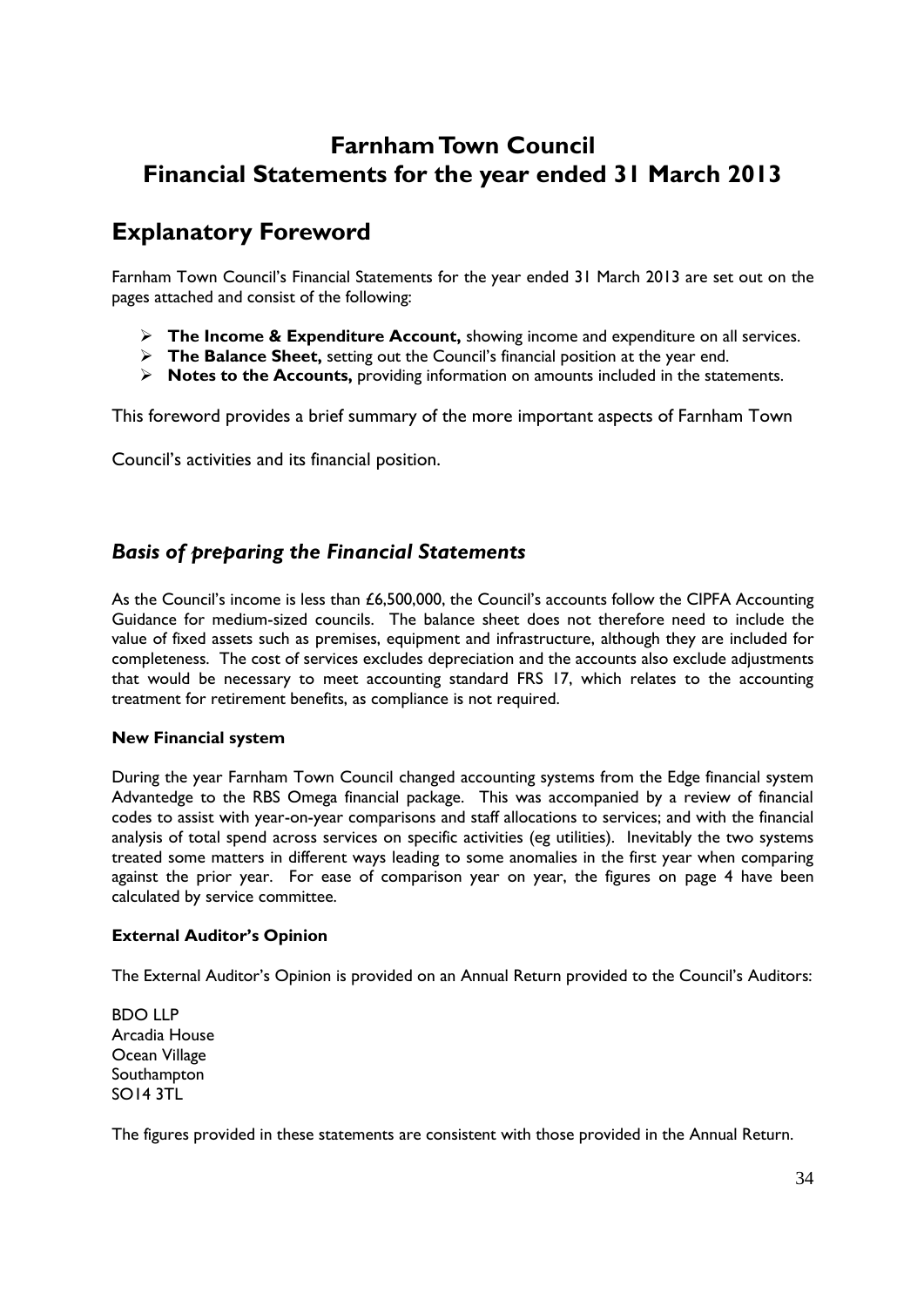# **Outturn For The Year 2012/13**

The outturn for the year is set out in the Income & Expenditure Account on page 4 and may be summarised as follows:

| Cost of services<br>Income received   | 1,002,867<br>$-148,966$ |
|---------------------------------------|-------------------------|
| Net spending                          | 853,901                 |
| Precept on Waverley Borough Council   | 938,117                 |
| Amount added to balances for the year | 84,216                  |

# *Capital expenditure*

The funding for capital expenditure in the 2012/13 year was all from revenue and balances (there was no borrowing in the year).

# *Statement of responsibilities for the Statements of Accounts*

The Council is required to:

- $\triangleright$  Make arrangements for the administration of its financial affairs;
- $\triangleright$  Ensure that one of its officers (referred to as the Responsible Financial Officer) is responsible for the administration of those affairs. At Farnham Town Council, that officer is the Town Clerk.
- Manage its affairs to secure economic, efficient and effective use of resources and to safeguard its assets.

The Responsible Financial Officer is responsible for preparation of the Council's statements of accounts in accordance with the CIPFA Accounting Guidance so far as applicable to this Council, to present fairly the financial position of the Council at 31 March 2013 and its income and expenditure for the year then ended. In preparing the statements of accounts, the Responsible Officer has:

- $\triangleright$  Selected suitable accounting policies and applied them consistently;
- Made judgements that were reasonable and prudent; and
- $\triangleright$  Complied with the Guidance.

The Responsible Officer has also:

- $\triangleright$  Kept proper accounting records that were up to date; and
- $\triangleright$  Taken reasonable steps for the prevention and detection of fraud and other irregularities.

Town Mayor (2012-13) Council Offices

Councillor Stephen Hill **Farnham Town Council** South Street Farnham June 2013 Surrey GU9 7RN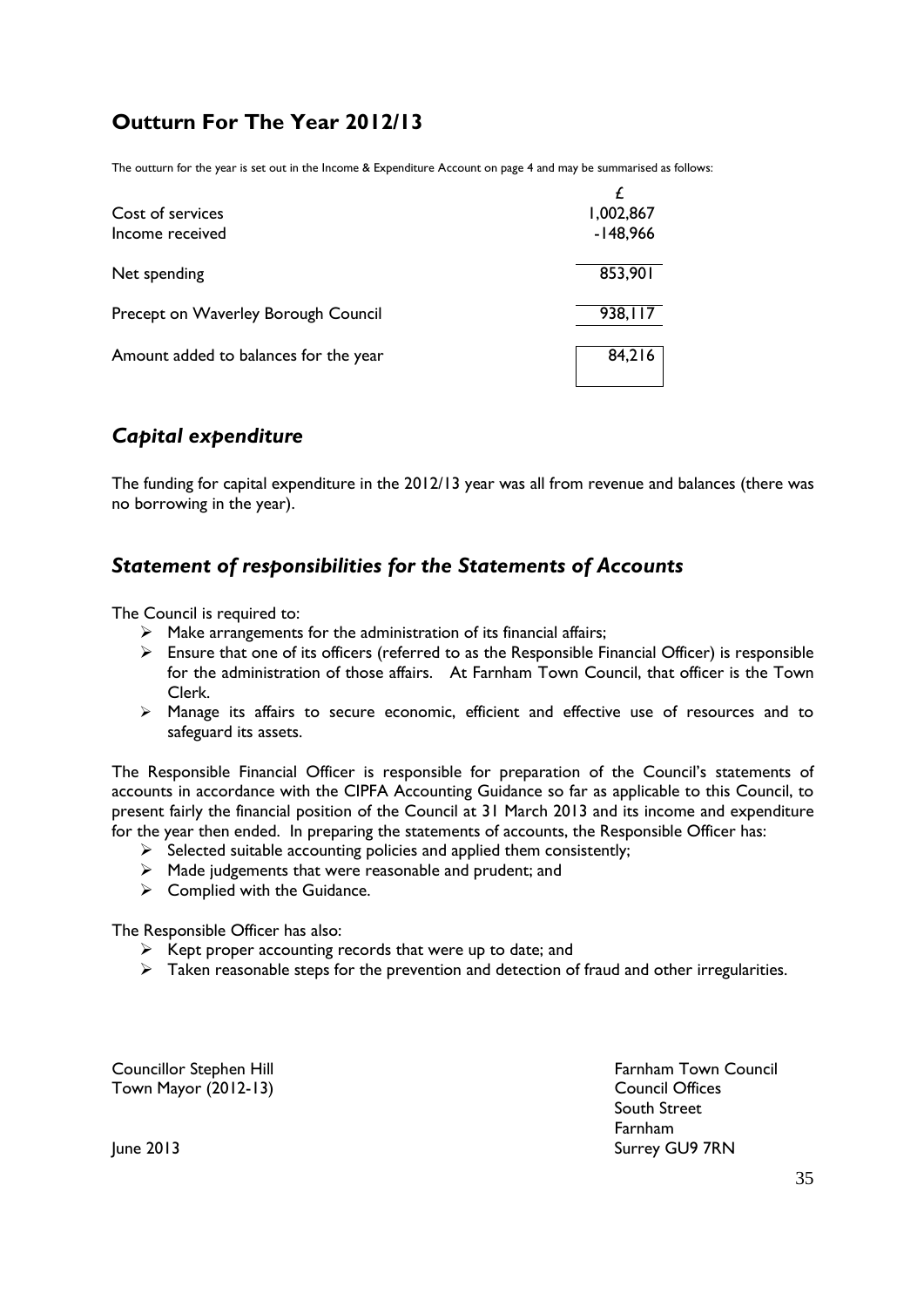# **Farnham Town Council Income & Expenditure for the year ended 31 March 2013**

|              |                                        | 2011/12<br>Year ended 31 March 2013 |         |            |            |
|--------------|----------------------------------------|-------------------------------------|---------|------------|------------|
|              |                                        | <b>Expense</b>                      | Income  | <b>Net</b> | <b>Net</b> |
|              | <b>Expenditure by Working Groups</b>   |                                     |         |            |            |
|              |                                        | £                                   | £       | £          | £          |
| $\mathbf{I}$ | Strategy & Finance (excluding precept) | 498,276                             | 10,042  | 488,234    | 461,514    |
|              | 2 Community Enhancement                | 250,570                             | 28,234  | 222,336    | 269,954    |
| 3            | Tourism & Events $\sim$                | 136,220                             | 28,909  | 107,311    | 68,318     |
|              | 4 Cemeteries                           | 117,800                             | 81,781  | 36,019     | 55,806     |
|              | ~included Jubilee expenditure          |                                     |         |            |            |
|              |                                        | 1,002,867                           | 148,966 | 853,901    | 855,592*   |
|              | <b>Net cost of services</b>            |                                     |         |            |            |
|              |                                        |                                     |         | £          | £          |
|              | Precept on the Borough Council         |                                     |         | 938,117    | 878,400    |
|              |                                        |                                     |         |            |            |
|              | Surplus(-) for the year                |                                     |         | $-84,216$  | $-22,808*$ |
|              |                                        |                                     |         |            |            |
|              | <b>Movement on General Fund</b>        |                                     |         |            |            |
|              | <b>balance and reserves:</b>           |                                     |         |            |            |
|              | Balance brought forward                |                                     |         | 995,015    | 972,207    |
|              | Surplus for the year                   |                                     |         | 84,216     | 22,808*    |
|              | Balance carried forward                |                                     |         | 1,079,232  | 995,015    |

\* Net cost of services for 2011/12 corrected from £855,630 to £855,592 and surplus restated as £22,808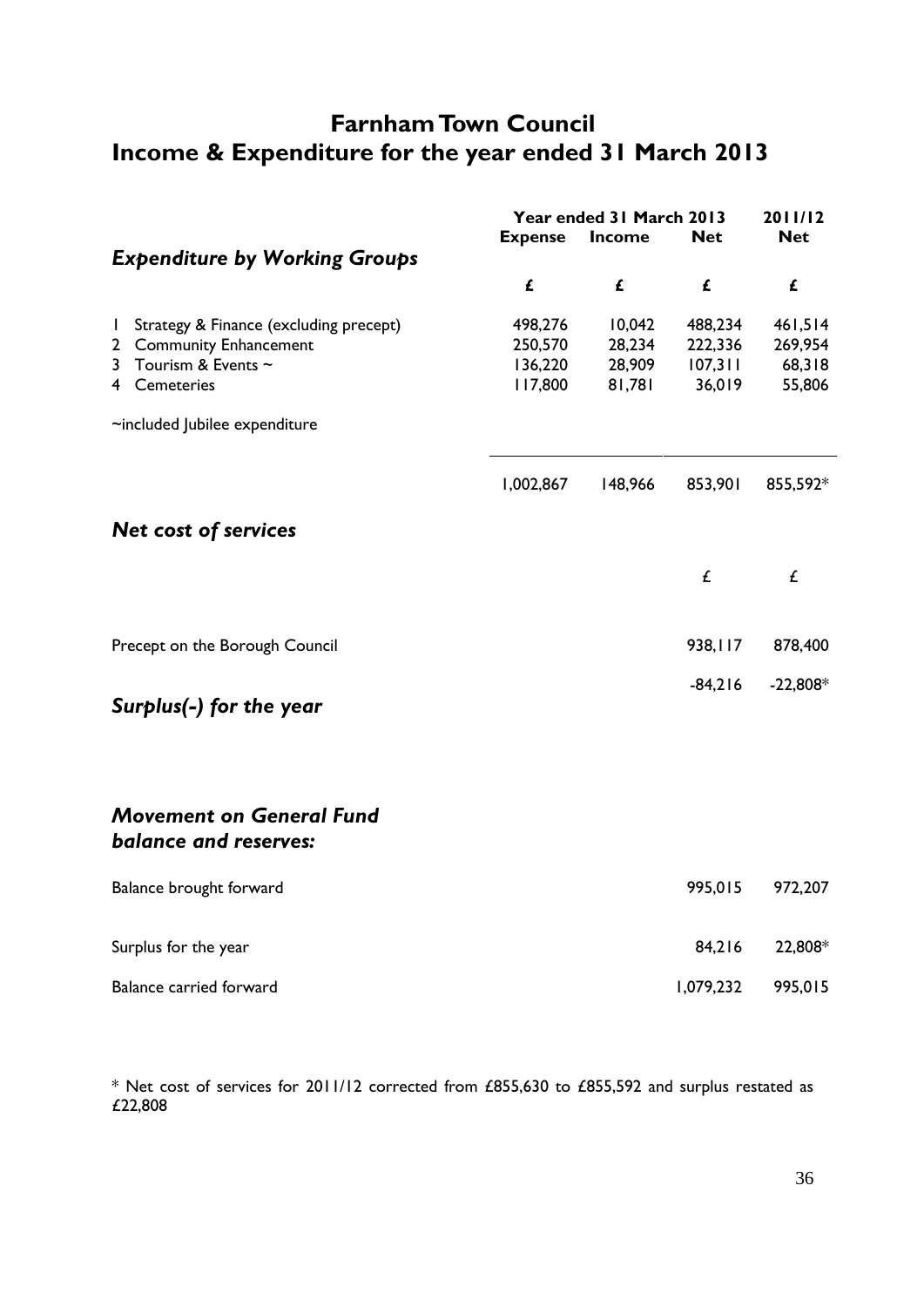### Farnham Town Council **Balance Sheet at 31 March 2013**

|                                                                                                                | S    |                                        | Note 31 March 2013 | <b>31 March 2012</b>          |           |
|----------------------------------------------------------------------------------------------------------------|------|----------------------------------------|--------------------|-------------------------------|-----------|
|                                                                                                                |      | £                                      | £                  | £                             | £         |
| <b>Fixed assets</b>                                                                                            |      |                                        |                    |                               |           |
| Tangible fixed assets                                                                                          | 1, 3 |                                        |                    |                               |           |
| <b>Current assets</b>                                                                                          |      |                                        |                    |                               |           |
| Investments<br>Debtors (including VAT recoverable)<br>Bank/Petty cash<br>Mayor's charity funds held by council | 4    | 1,100,000<br>27,800<br>84,580<br>3,859 |                    | 1,000,000<br>31,636<br>53,911 |           |
| <b>Total current assets</b>                                                                                    |      |                                        | 1,216,239          |                               | 1,085,547 |
| <b>Current liabilities</b>                                                                                     |      |                                        |                    |                               |           |
| Creditors and accrued expenses including<br>commercial card and Mayor's charity<br>funds                       | 5    |                                        | 137,006            |                               | 90,532    |
| <b>Total assets less current liabilities</b>                                                                   |      |                                        | 1,079,232          |                               | 995,015   |
|                                                                                                                |      |                                        |                    |                               |           |
| <b>Capital and reserves</b>                                                                                    |      |                                        |                    |                               |           |
| <b>Earmarked Reserves</b>                                                                                      | 6    |                                        | 610,000            |                               | 526,000   |
| <b>General Reserves</b>                                                                                        |      |                                        | 469,232            |                               | 469,015   |
| <b>Total reserves</b>                                                                                          |      |                                        | 1,079,232          |                               | 995,015   |

The Notes on pages 6 to 9 also form part of the Financial Statements.

The Council falls within the Audit Commission's 'lighter touch' audit regime and so the external audit opinion is provided on the Annual Return, which includes a summary of the Income and Expenditure Statement and Balance Sheet.

The above statement presents fairly the financial position of the Council as at 31 March 2013 and reflects its income and expenditure for the year. These Financial Statements reflect statements that were approved at a meeting of the Council held in June, 2013

......................................... .........................................

*Town Mayor Responsible Financial Officer*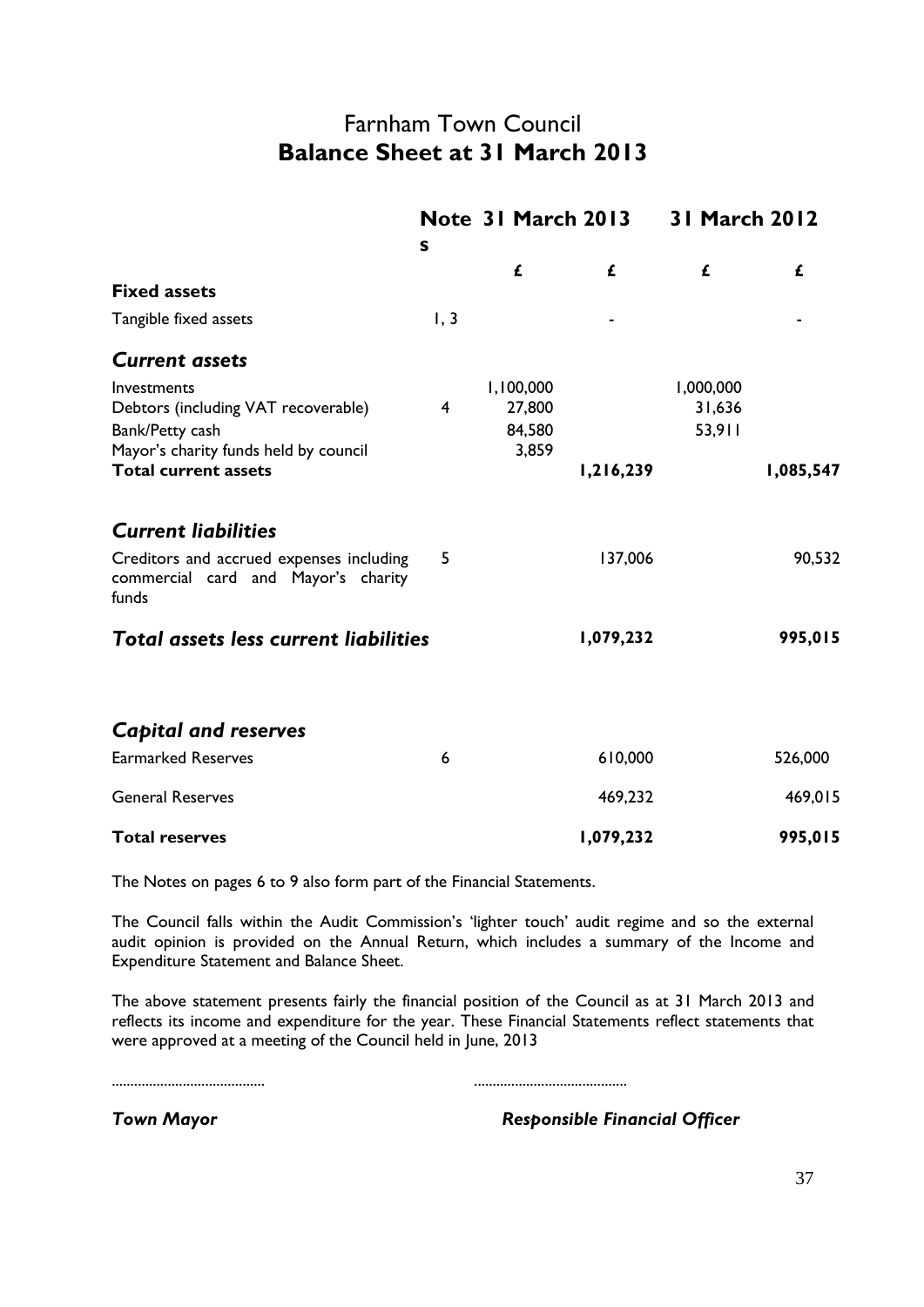# **Farnham Town Council Notes to the Financial Statements for the year ended 31 March 2013**

### **1. Principal accounting policies**

### **Accounting convention**

The Financial Statements have been prepared in accordance with the CIPFA Accounting Guidance for Local Councils, which is recognised by statute as representing proper accounting practices, as applied to the accounts of local councils.

### **Fixed assets**

The Council's Financial Statements are not required to include the value of fixed assets on the balance sheet or depreciation in the Income & Expenditure Account. The acquisition, creation or enhancement of fixed assets is charged to revenue each year, and disposal proceeds are credited to a capital receipts reserve if not immediately used to fund capital expenditure.

Fixed assets are valued in the Notes to the Financial Statements on the bases recommended by CIPFA and in accordance with the statements of asset valuation principles set out in 'Governance and Accountability – A Practitioners' Guide' and guidance notes issued by the Royal Institution of Chartered Surveyors (RICS). The closing balances are stated on the following basis:

- Land, operational properties and equipment, infrastructure and community assets are valued at the original purchase price, or the value at first recording of the asset. These values remain unchanged until disposal.
- Certain community assets are the subject of restrictive covenants as to their use and/or future disposal. Assets considered to have no appreciable realisable value are recorded at their historic cost value or given a  $£1$  nominal value.

### **Debtors and creditors**

The Council's Financial Statements are maintained on an accruals basis. Amounts due to or from the Council during the year are included whether or not the cash has actually been received or paid in the year.

#### Stocks and work in progress

Stocks of office supplies and for grounds maintenance have been treated as consumed because their value was not material.

### **Reserves**

The Council maintains certain operational reserves to meet general and specific future expenditure. The purpose of the Council's reserves is explained in Note 6.

### **General administration and support service costs**

Central administrative support costs are reallocated direct to the services concerned, so far as they can reasonably be ascertained. The remaining administrative costs, including those relating to the democratic process, are shown as a separate service cost in the Income & Expenditure Account.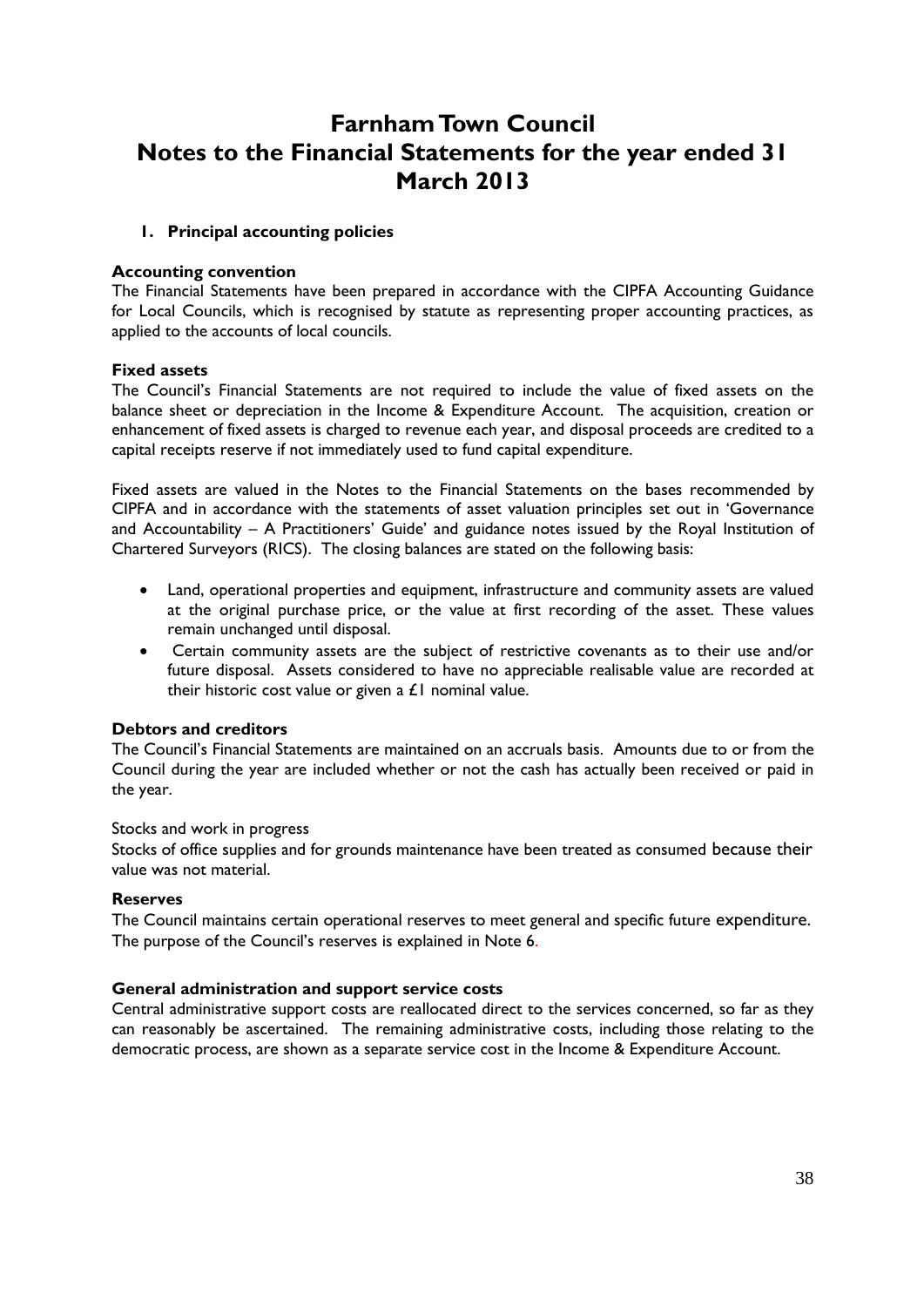### **Farnham Town Council Notes to the Financial Statements for the year ended 31 March 2013 (continued)**

### **2. Pension costs**

The Council's staff members are eligible to become members of the Surrey Superannuation Fund, which is administered by Surrey County Council.

The pension costs that are charged to the Council's accounts in respect of its employees are equal to the contributions paid to the funded pension scheme for these employees. These contributions are determined by the Fund's actuary on a triennial basis and are set to meet 100% of the liabilities of the Fund, in accordance with relevant government regulations.

| <b>Fixed assets</b>                                                                                                                                                              | $\underline{\mathbf{f}}$                                           |
|----------------------------------------------------------------------------------------------------------------------------------------------------------------------------------|--------------------------------------------------------------------|
| Operational land and buildings (on historic cost basis)                                                                                                                          |                                                                    |
| <b>Council Offices</b><br><b>Other Public Buildings</b><br><b>Wrecclesham Community Centre</b><br>Depot                                                                          | 1,075,480<br>428,094<br>500,000<br>110,484                         |
| Vehicles and equipment                                                                                                                                                           |                                                                    |
| <b>Vehicles</b><br>Audio and Visual Systems<br><b>Christmas Decorations</b><br>Civic Insignia<br><b>Grounds Equipment</b><br>Computers, telephones and office equipment<br>Other | 32,024<br>21,304<br>95,024<br>46,065<br>29,263<br>81,063<br>14,768 |
| Infrastructure assets                                                                                                                                                            |                                                                    |
| <b>Bus shelters</b><br><b>CCTV</b><br>Boards and Signs<br>Litter bins<br><b>Seats</b>                                                                                            | 44,995<br>43,324<br>14,547<br>15,900<br>2,781                      |
| Community assets                                                                                                                                                                 |                                                                    |
| Cemeteries<br><b>Allotments and Gardens</b>                                                                                                                                      | 571,291<br>30,857                                                  |
| <b>Total value</b>                                                                                                                                                               | 3,157,264                                                          |
|                                                                                                                                                                                  | 39                                                                 |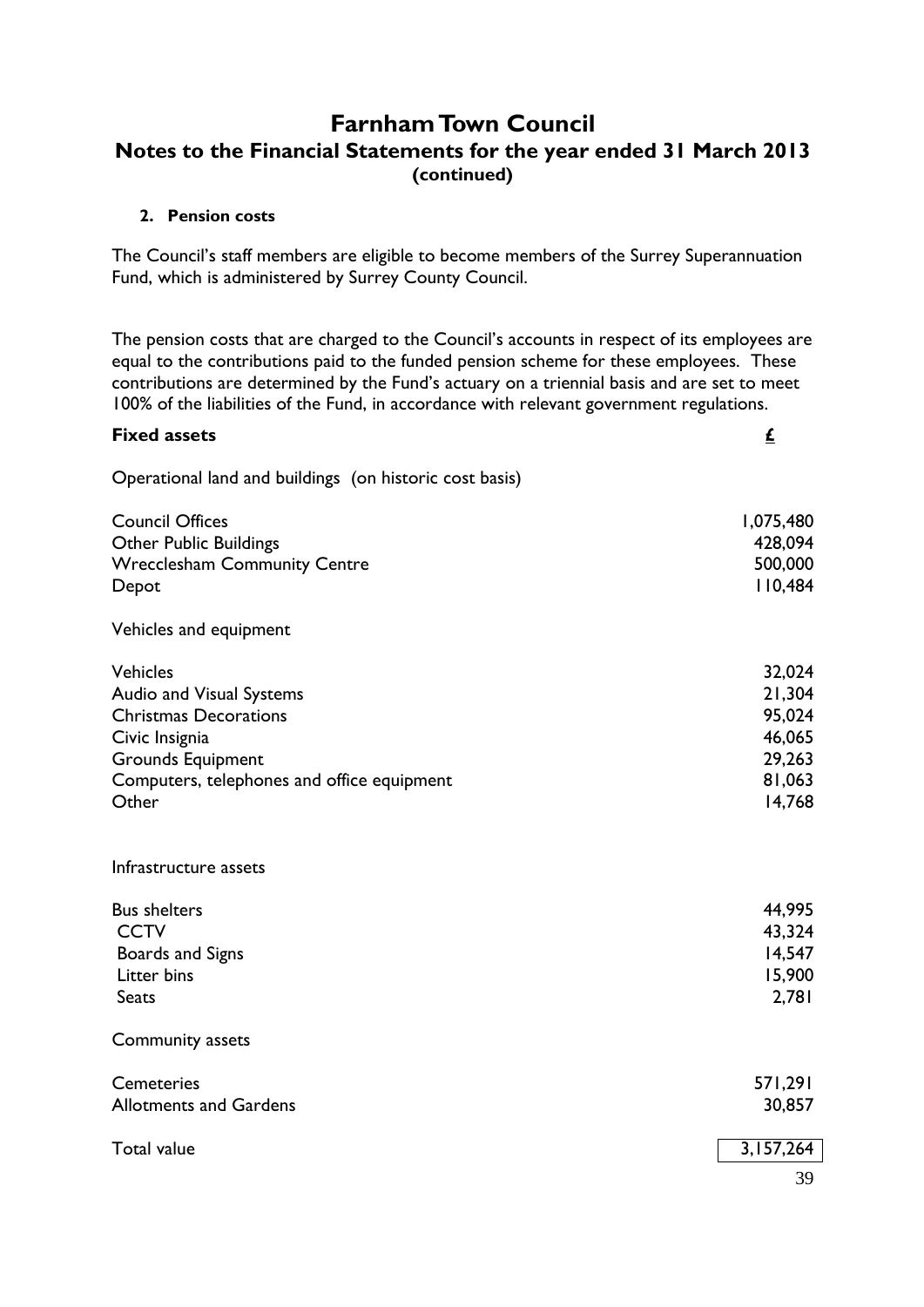# **Farnham Town Council**

### **Notes to the Financial Statements for the year ended 31 March 2013 (continued)**

| 4. Debtors and prepayments            | 2013    | 2012   |
|---------------------------------------|---------|--------|
| <b>Debtors</b>                        | 9,000   | 19,546 |
| Value added tax                       | 17,653  | 12,090 |
| Prepayments                           | 1,147   |        |
|                                       | 27,800  | 31,636 |
|                                       |         |        |
| 5. Creditors and accrued expenses     | 2013    | 2012   |
|                                       |         | £      |
| <b>Creditors</b>                      | 39,551  | 71,682 |
| Pensions/PAYE/NIC creditor            | 8,805   |        |
| Income in advance                     | 12,271  | 18,850 |
| Accruals                              | 67,952  |        |
| <b>HSBC Commercial Card</b>           | 4,568   |        |
| Mayor's charity funds held by Council | 3,859   |        |
|                                       | 137,006 | 90,532 |

| Category                                              | <b>Balance at</b><br>31.3.13 | <b>Comments</b>                                                             |
|-------------------------------------------------------|------------------------------|-----------------------------------------------------------------------------|
| Election and By-<br>election Fund                     | £27,000                      | To cover Election and By-election costs. WBC invoices<br>after an election. |
| Legal Expense<br>fund                                 | £10,000                      | To cover unforeseen legal costs.                                            |
| New Equipment                                         | £45,000                      | Planned equipment upgrades including vehicles.                              |
| Wrecclesham<br>Community<br>Centre                    | £46,000                      | Provision for required building works.                                      |
| <b>Bus Shelters and</b><br><b>Street Furniture</b>    | £25,000                      | Infrastructure to be developed.                                             |
| Additional<br><b>CCTV</b><br>equipment                | £40,000                      | To fund programmed investment.                                              |
| Gostrey<br>Meadow and<br>public space<br>enhancements | £25,000                      | Includes lighting/ power upgrades and bandstand.                            |

### **6. Earmarked Reserves and General Reserves**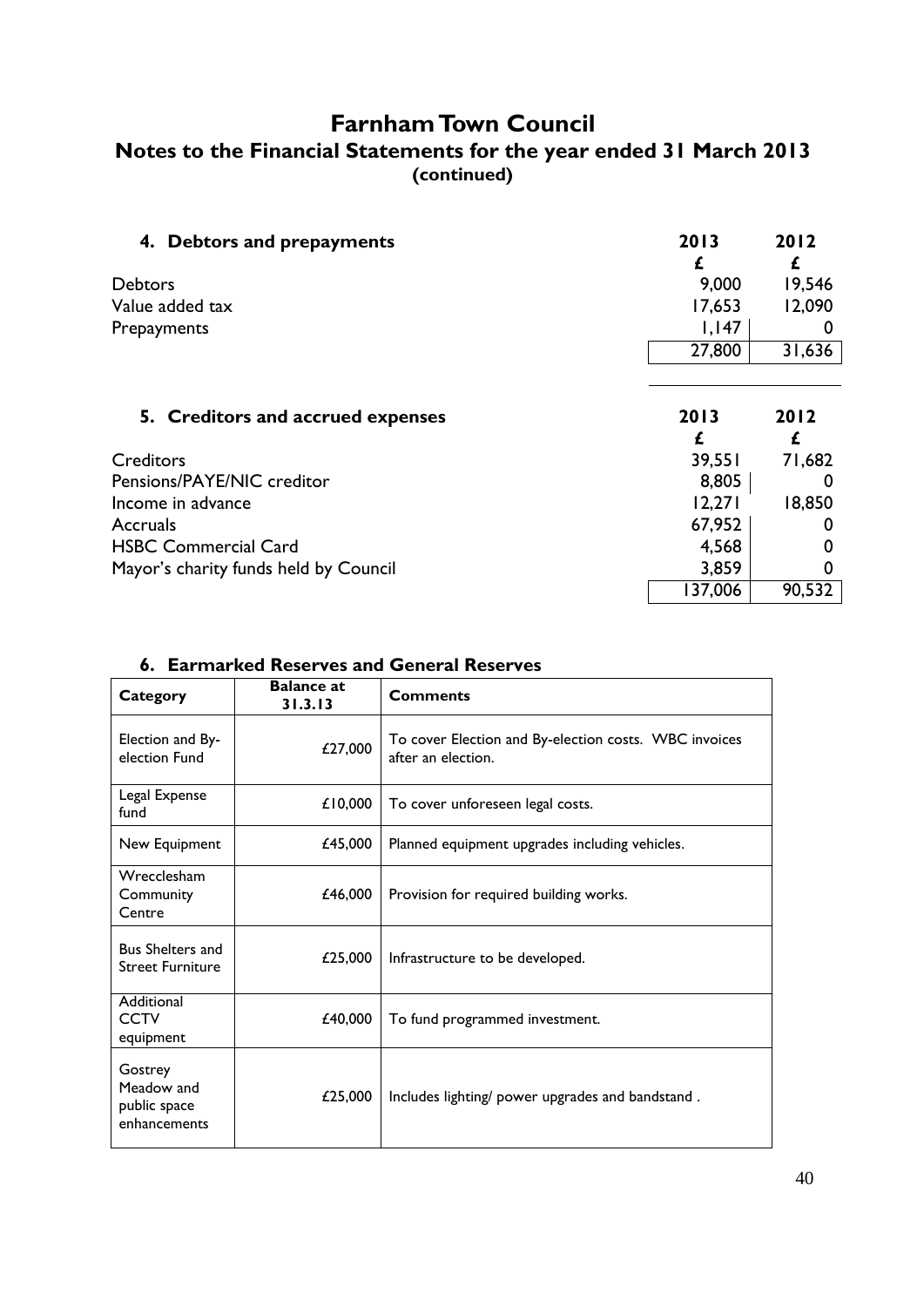## **Earmarked Reserves and General Reserves (continued)**

| Category                        | <b>Balance at</b><br>31.3.13 | <b>Comments</b>                                                                                                                  |
|---------------------------------|------------------------------|----------------------------------------------------------------------------------------------------------------------------------|
| Planning                        | £15,000                      | Provision for Neighbourhood Plan.                                                                                                |
| Environment                     | £10,000                      | Provision for Air Quality and other initiatives.                                                                                 |
| Cemetery<br>Chapels             | £150,000                     | Major repairs are required to the Chapels.                                                                                       |
| Cemetery<br><b>Enhancements</b> | £40,000                      | Programme of works to footpaths and memorials.                                                                                   |
| <b>Cemeteries</b>               | £35,000                      | Other identified costs including future provision.                                                                               |
| IT investment                   | £15,000                      | To fund required investment/ upgrades.                                                                                           |
| Farmers' Market                 | £2,000                       | Equipment renewals fund.                                                                                                         |
| Tourism<br>Development          | £20,000                      | To fund improved services.                                                                                                       |
| Public<br>Conveniences          | £20,000                      | Upgrade to improve public conveniences.                                                                                          |
| <b>Town Hall</b>                | £85,000                      | To fund agreed building works scheduled for 2013.                                                                                |
| Total<br><b>Earmarked</b>       | £610,000                     |                                                                                                                                  |
| General                         | £469,232                     | FTC Policy states that the general reserves should not dip<br>below 50% of the total annual precept or operating<br>expenditure. |
| Total<br><b>Reserves</b>        | £1,079,232                   |                                                                                                                                  |

### **7. Contingent liabilities**

There were no contingent liabilities at 31 March 2013 (2012: none).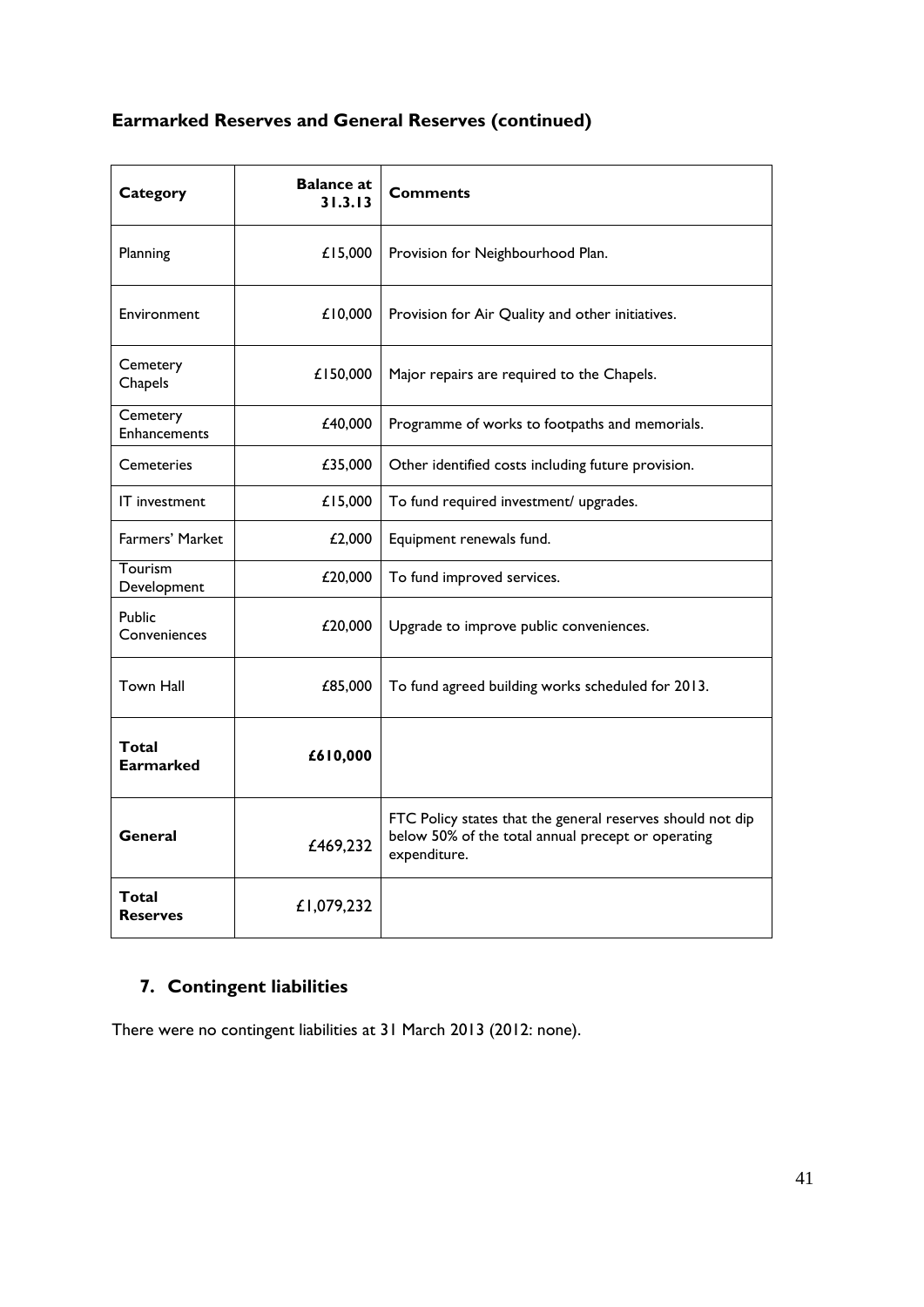#### 15:01

### 03/06/2013 **Farnham Town Council 2012-13 Page No 1 12012-13**

**Committee Report** 

#### **Summary Income & Expenditure by Budget Heading 31/03/2013**

**Month No : 12** 

% Of Budget **95.4 35,266 6,521 103.4** Actual Year To Date **Current** Annual Bud Annual Total Variance Actual Last Year **Strategy & Finance -416,885**  Income **498,276 496,819 -1,457 948,159 944,817 3,342**  Expenditure Net Expenditure over Income **-449,883 -447,998 1,885 100.4%**  476,382 893,267 **Community Enhancement 269,954**  Income **250,570 278,258 27,688 28,234 23,500 4,734**  Expenditure Net Expenditure over Income **222,336 254,758 32,422 87.3%** 291,351 21,397 **Tourism & Events 68,318**  Income **136,220 152,419 16,199 28,909 33,500 -4,591**  Expenditure Net Expenditure over Income **107,311 118,919 11,608 90.2%**  97,970 29,653 **Cemeteries 55,806**  Income **117,800 124,321 81,781 50,000 31,781**  Expenditure Net Expenditure over Income **36,019 74,321 38,302 48.5%**  118,983 63,177 **984,687 1,007,494 1,002,867 1,051,817 48,951 1,087,083 1,051,817 INCOME - EXPENDITURE TOTALS**  Net Expenditure over Income Expenditure Income **-22,808 -84,217 0 84,217** 

**H**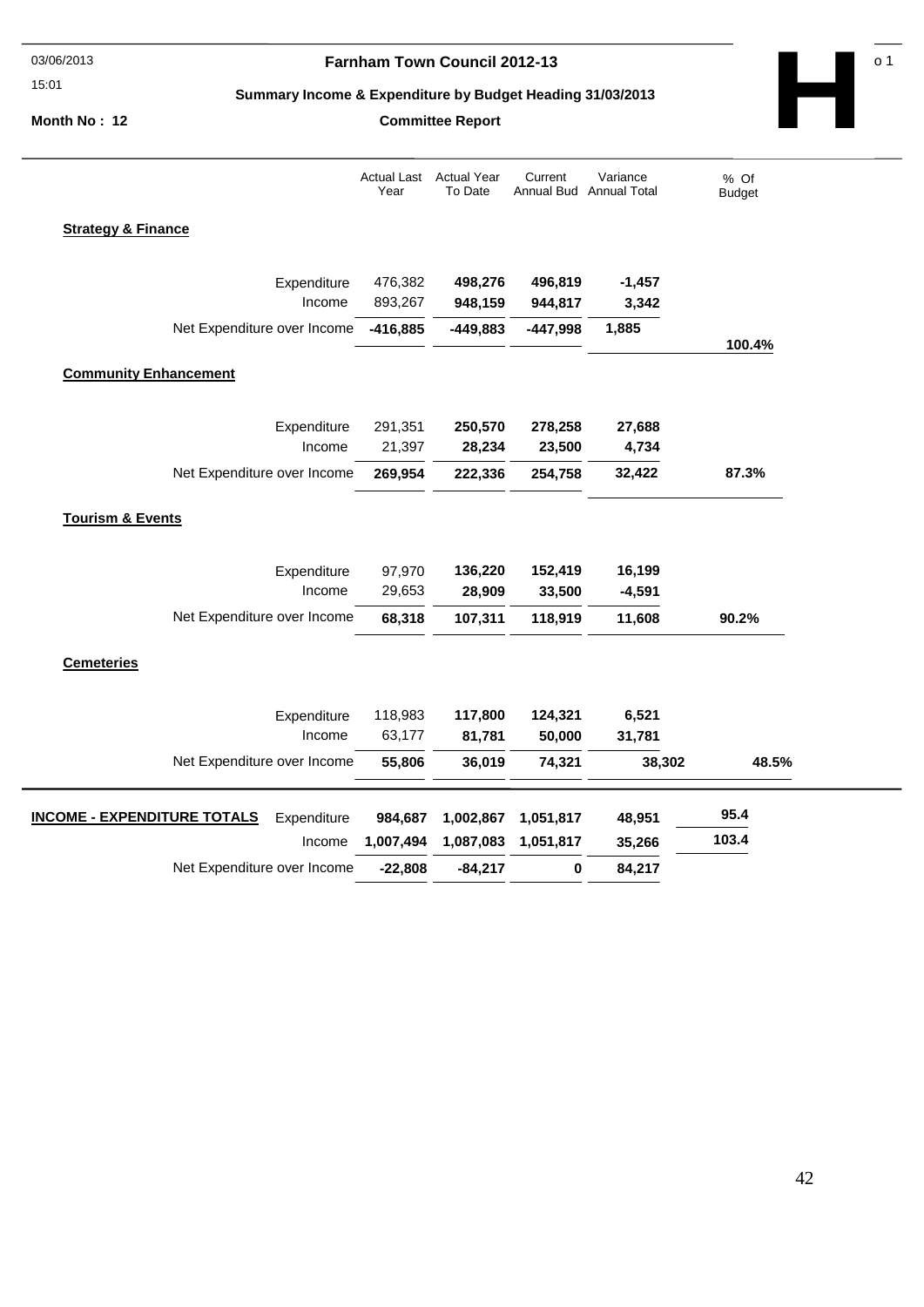



### **Internal Audit Year-end review**

### **Review of accounts and draft Annual Return**

- 1 Attached at Annex 1 is a copy of the 2012/13 end of year Internal Audit report from Mr Alan Harland. As part of this review Mr Harland has undertaken detailed comparisons of the Income and Expenditure account and balance sheet and the numbers taken from them for the Annual Return.
- 2 Mr Harland has confirmed that subject to the Council agreeing the Annual Return and Governance Statement, then his Internal Auditor's report will be unqualified.

### **Opting to tax for VAT**

3 Mr Harland has also reviewed VAT further, following his interim visit and comments on VAT exempt income from cemetery charges and the rent of the Wrecclesham Community Centre in his letter dated 21<sup>st</sup> December. He has drawn attention in particular to the benefit of 'opting to tax' the Community Centre and Chapels in order to recover the VAT for the refurbishment works on these planned works. The detail is set out further in Mr Harland's letter at Annex 1.

### **Strategy and Finance Response to the Internal Audit letter**

- 4 Strategy and Finance welcomes Mr Harland's detailed review and his indication that he will make an unqualified endorsement of the accounts and Annual Return following the Council's adoption of the same.
- 5 Strategy and Finance agree that the 'Option to Tax' Wrecclesham Community Centre would make sense, and recommend this to Council and also propose that the Council offers grant support to the Wrecclesham Community Centre Trustees to lessen the impact of the change during the transition to a new lease. Similarly, subject to confirmation from HMRC, it is proposed that the Council opts to tax the Cemetery Chapels in order to recover VAT on the proposed works.

### **Recommendations**

- 1. Council welcomes the Internal Audit end-of-year report
- 2. Council opts to tax Wrecclesham Community Centre and the Cemetery Chapels in order to recoup VAT and agrees to offer grant support to the Wrecclesham Community Centre Trustees to lessen the impact of the change during the transition to a new lease.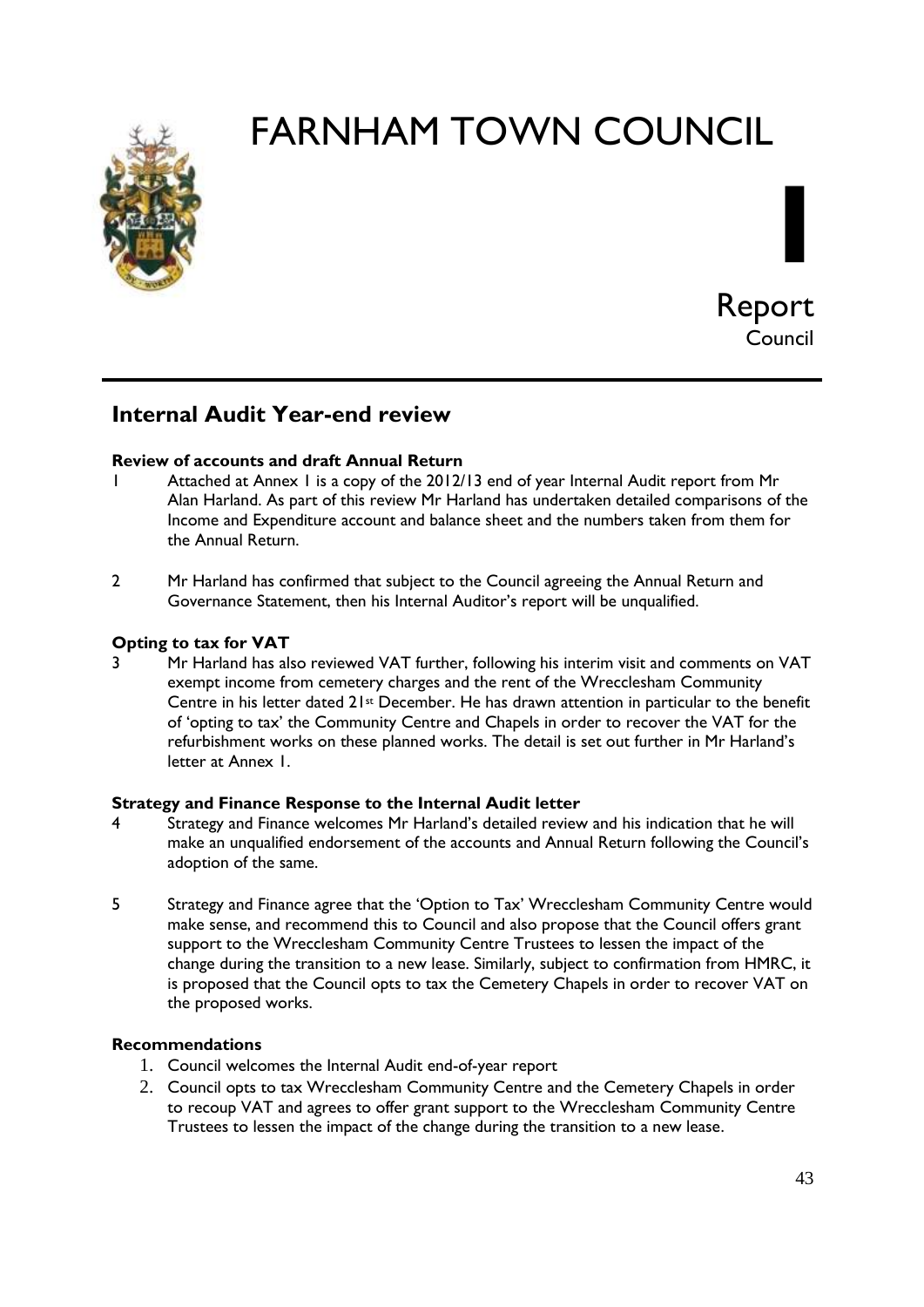See separate PDF for Internal Auditors Report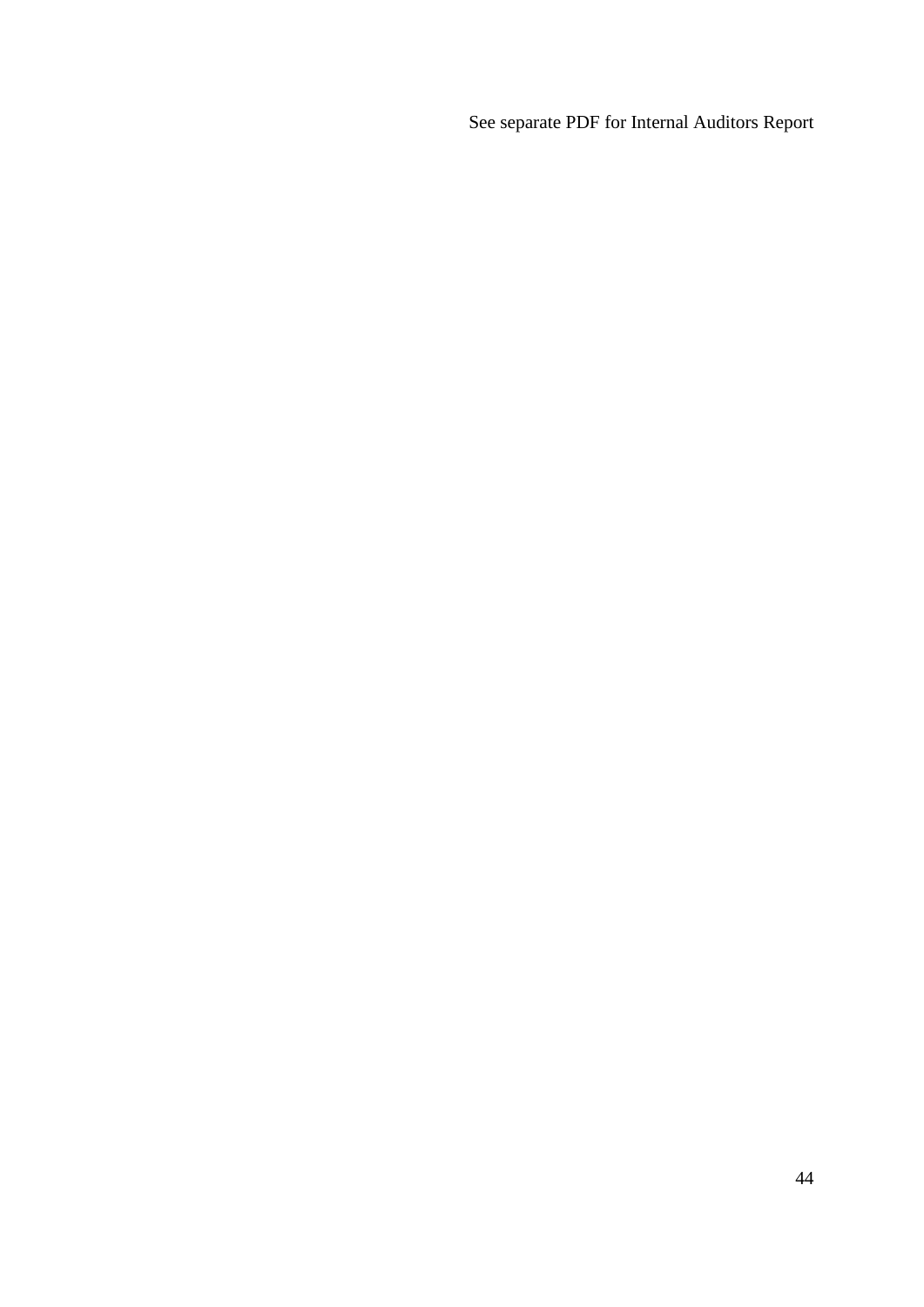

# **J**

Separate PDF annex for Annual Return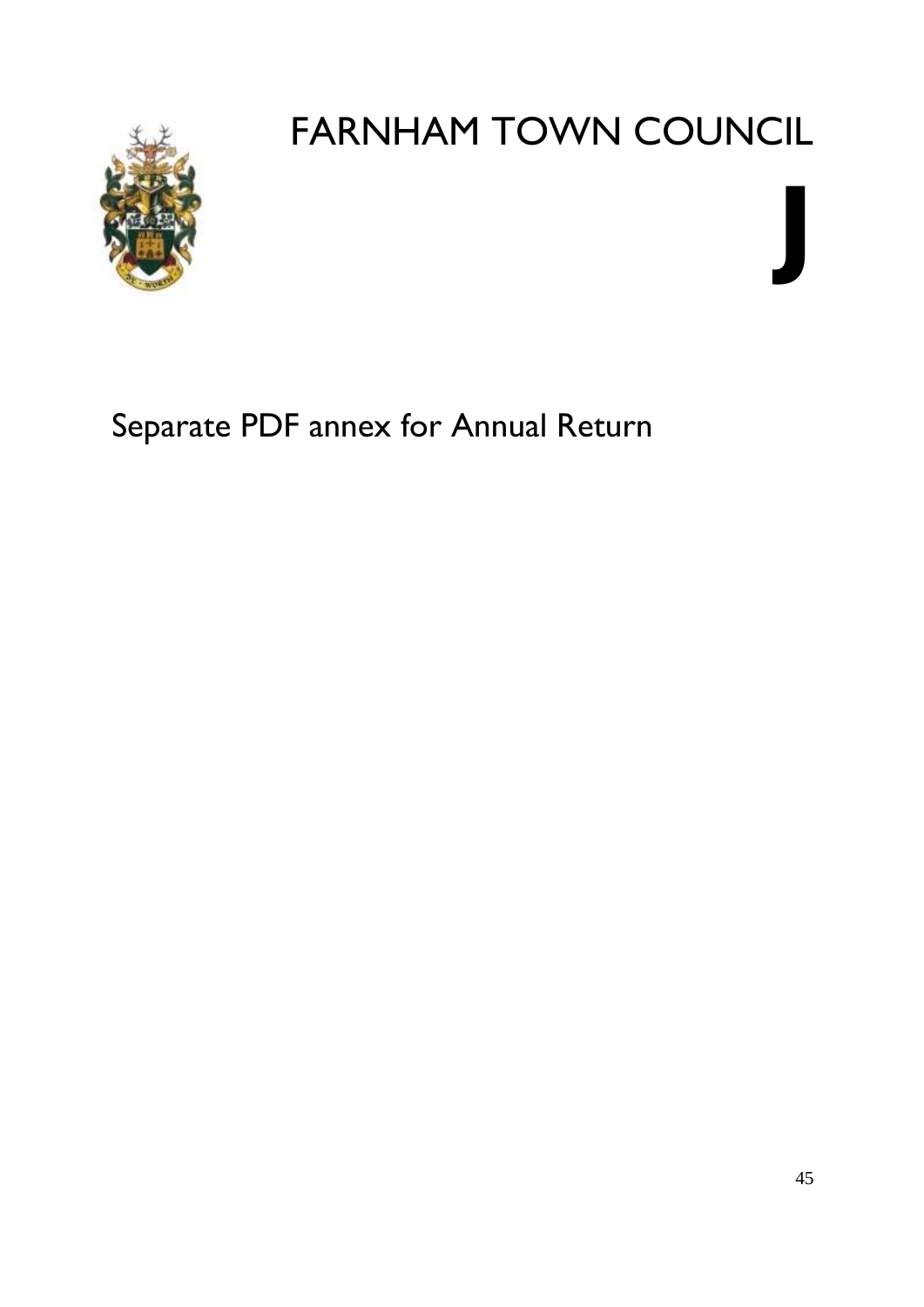



**Notes** Planning & Licensing Consultative group

**Time and date** 7.00pm on Thursday 18 April 2013

**Place** Members Room, South Street, Farnham

### **Planning Consultative Group Members Present**

Cllr David Beaman Cllr Paddy Blagden Cllr Carlo Genziani Cllr Jeremy Ricketts Cllr Roger Steel

**Officers in attendance**: Rachel Aves, Ginny Gordon

**NOTE: The comments and observations from Waverley Borough Councillors are preliminary ones prior to consideration at Borough Council level and are based on the evidence and representations to the Town Council.**

### **1. Apologies for absence from Planning Consultative Group Members**

Apologies for absence were received from Councillors S O'Grady and J Parry.

### **2. Disclosure of Interests**

There were no disclosures of interests.

### **3. Applications Considered by the Planning Consultative Group on Thursday 18 April 2013**

The applications considered by the Planning Consultative Group on Thursday 18 April 2013 are set out below.

| WA/2013/0491 | Farnham       | Erection of detached     | <b>78 BURNT HILL</b> | Mr A      |
|--------------|---------------|--------------------------|----------------------|-----------|
|              | <b>Bourne</b> | garage (revision of      | ROAD,                | Griffiths |
|              |               | WA/2012/1178).           | <b>FARNHAM</b>       |           |
|              |               | <b>Previous comments</b> | <b>GUIO 3LN</b>      |           |
|              |               | were: Approved after     |                      |           |
|              |               | consideration on 9       |                      |           |
|              |               | August 2012              |                      |           |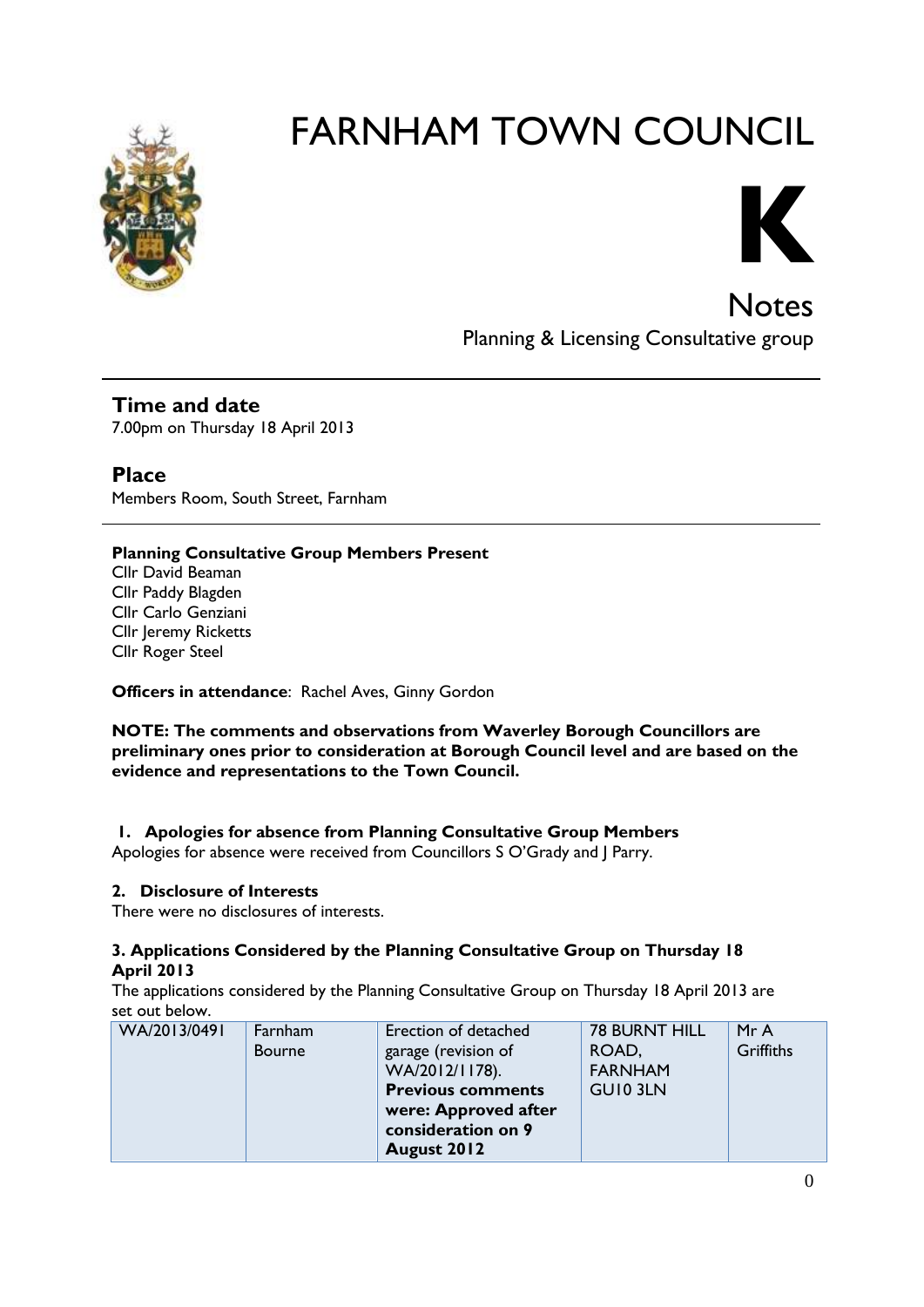|               |                                         | <b>Approved after</b><br>consideration on 9<br>August 2012 and 18<br><b>April 2013.</b>                                                                                                                                                              |                                                                                        |                   |
|---------------|-----------------------------------------|------------------------------------------------------------------------------------------------------------------------------------------------------------------------------------------------------------------------------------------------------|----------------------------------------------------------------------------------------|-------------------|
| NMA/2013/0039 | Farnham Castle                          | Non material amendment<br>to WA/2012/1898 to<br>provide changes to roof<br>pitch and dormers.<br><b>Previous comments on</b><br>20/12/2012 were as<br>follows: No objections<br>subject to the approval<br>of the Listed Buildings<br><b>Officer</b> | <b>OVERDEANS</b><br>COURT,<br><b>DIPPENHALL</b><br>ROAD,<br><b>FARNHAM</b><br>GUI0 5EB | Mrs M<br>Knight   |
|               |                                         | No objections subject<br>to the approval of the<br><b>Listed Buildings</b><br>Officer.                                                                                                                                                               |                                                                                        |                   |
| WA/2013/0502  | <b>Farnham Moor</b><br>Park             | Erection of a dwelling and<br>garage following<br>demolition of existing<br>dwelling and outbuildings<br>(revision of<br>WA/2012/1918) Previous<br>comments were:<br><b>Approved after</b><br>consideration on 9<br><b>August 2012</b>               | 5<br>STONEYFIELDS,<br><b>FARNHAM</b><br>GU9 8DX                                        | <b>Tim Bryson</b> |
|               |                                         | <b>Approved after</b><br>consideration on 9<br>August 2012 and 18<br><b>April 2013.</b>                                                                                                                                                              |                                                                                        |                   |
| WA/2013/0474  | Farnham Moor<br>Park                    | Erection of extensions and<br>alterations including<br>construction of dormer<br>windows.                                                                                                                                                            | <b>73 BROOMLEAF</b><br>ROAD,<br><b>FARNHAM</b><br>GU9 8DH                              | Ms L<br>Smitheman |
|               |                                         | <b>Approved after</b><br>consideration and on<br>the condition that the<br>extensions and<br>alterations are in line<br>with the particulars of<br>the Farnham Design<br>Statement.                                                                  |                                                                                        |                   |
| WA/2013/0494  | Farnham<br>Shortheath and<br>Boundstone | Erection of extension and<br>alterations.                                                                                                                                                                                                            | ROSE COTTAGE,<br>89<br><b>SHORTHEATH</b><br>ROAD,<br><b>FARNHAM GU9</b>                | Nathan<br>Vincent |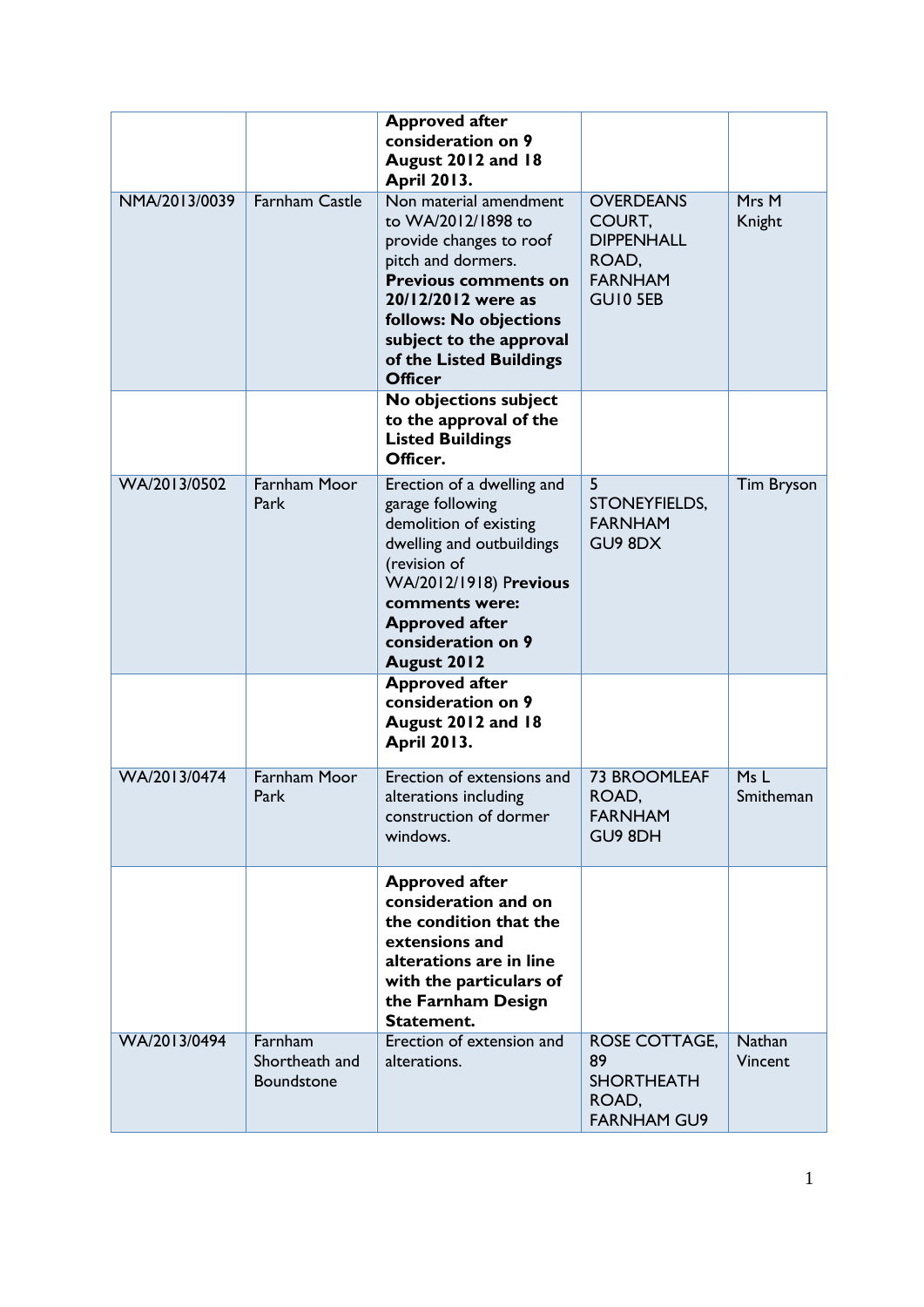|               |                                                |                                                                                                                                                                                     | 8SF                                                                    |                  |
|---------------|------------------------------------------------|-------------------------------------------------------------------------------------------------------------------------------------------------------------------------------------|------------------------------------------------------------------------|------------------|
|               |                                                | <b>Approved after</b><br>consideration and on<br>the condition that the<br>conversion and<br>alterations are in line<br>with the particulars of<br>the Farnham Design<br>Statement. |                                                                        |                  |
| NMA/2013/0038 | Farnham<br>Shortheath and<br>Boundstone        | Amendment to<br>WA/2011/1869 to provide<br>changes to rooflights and<br>windows. Previous<br>comments on<br>24/11/2011 were as<br>follows: No comment                               | 10 FORD LANE,<br><b>FARNHAM</b><br>GUI04SH                             | Mrs M<br>Knight  |
|               |                                                | <b>Approved after</b><br>consideration.                                                                                                                                             |                                                                        |                  |
| TM/2013/0037  | Farnham<br>Weybourne and<br><b>Badshot Lea</b> | Application for works to a<br>tree subject of Tree<br>Preservation Order 26/01.                                                                                                     | CLEARWATER,<br>40<br><b>COPSE AVENUE,</b><br><b>FARNHAM</b><br>GU9 9EB | Mr A Clout       |
|               |                                                | No objection subject to<br>the approval of the<br><b>Arboricultural Officer.</b>                                                                                                    |                                                                        |                  |
| WA/2013/0488  | Farnham<br>Weybourne and<br><b>Badshot Lea</b> | <b>Certificate of Lawfulness</b><br>under Section 192 for<br>erection of a two-storey<br>rear extension.                                                                            | 31<br><b>WOODBOURNE,</b><br><b>FARNHAM</b><br>GU9 9EE                  | MsL<br>Smitheman |
|               |                                                | <b>Approved after</b><br>consideration and on<br>the condition that the<br>conversion and<br>alterations are in line<br>with the particulars of<br>the Farnham Design<br>Statement. |                                                                        |                  |
| TM/2013/0038  | Farnham<br>Weybourne and<br><b>Badshot Lea</b> | Application for works to a<br>tree subject of Tree<br>Preservation Order 1/02.                                                                                                      | $\overline{9}$<br><b>WOODBOURNE,</b><br><b>FARNHAM</b><br>GU9 9EF      | Mr A Clout       |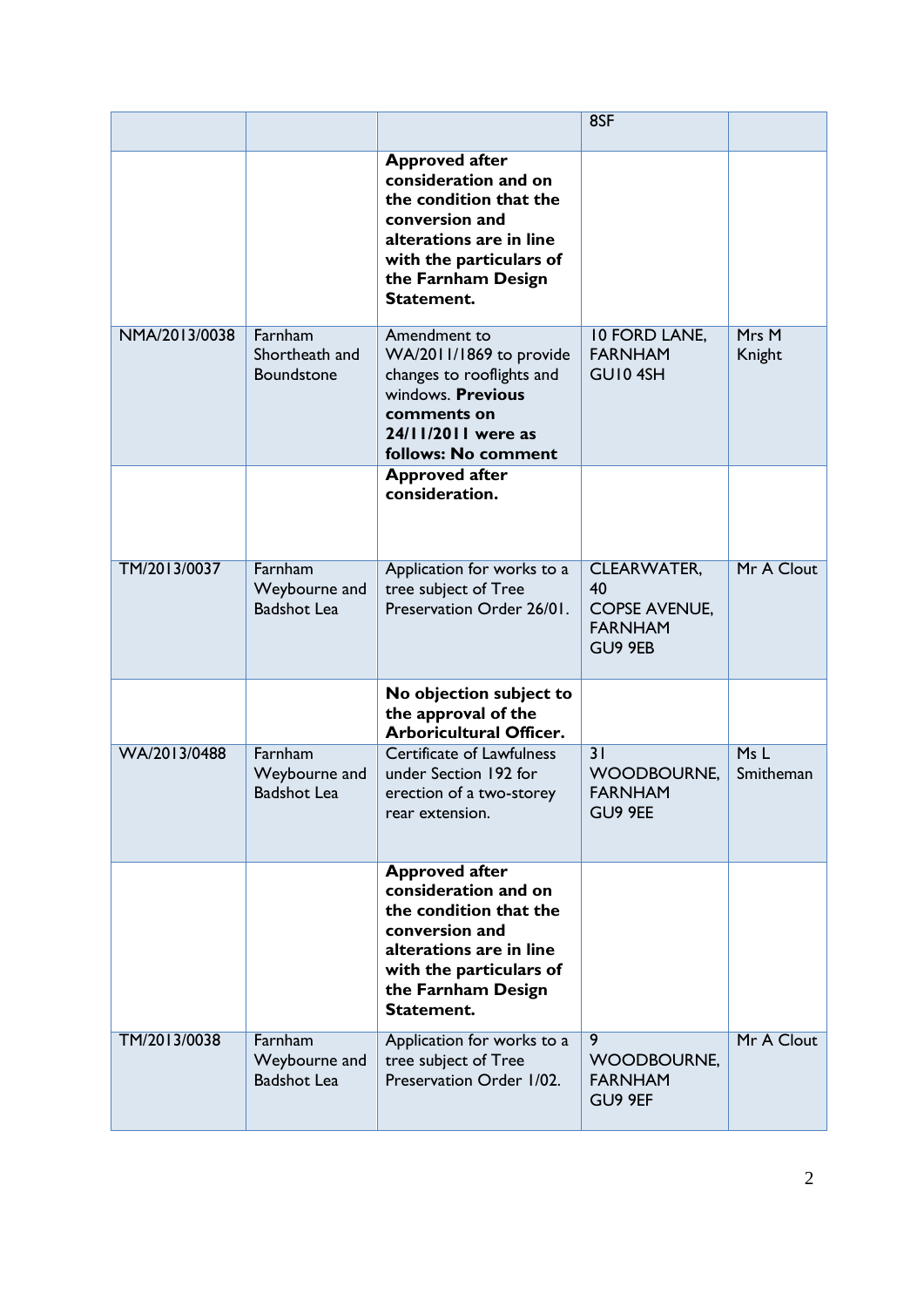|              |                          | No objection subject to<br>the approval of the<br><b>Arboricultural Officer.</b>                                                                                                                       |                                                                                      |                          |
|--------------|--------------------------|--------------------------------------------------------------------------------------------------------------------------------------------------------------------------------------------------------|--------------------------------------------------------------------------------------|--------------------------|
| WA/2013/0554 | Farnham<br><b>Bourne</b> | Erection of first floor<br>extension.                                                                                                                                                                  | <b>5 ANNANDALE</b><br>DRIVE, LOWER<br><b>BOURNE</b><br><b>GUI0 3JD</b>               | MsL<br>Smitheman         |
|              |                          | <b>Approved after</b><br>consideration and on<br>the condition that the<br>proposed extensions<br>are in line with the<br>particulars of the<br><b>Farnham Design</b><br>Statement.                    |                                                                                      |                          |
| WA/2013/0540 | Farnham<br><b>Bourne</b> | Erection of extensions and<br>alterations following<br>demolition of existing<br>conservatory.                                                                                                         | 2, LEIGH LANE,<br><b>FARNHAM</b><br>GU9 8HP                                          | <b>Nathan</b><br>Vincent |
|              |                          | <b>Approved after</b><br>consideration and on<br>the condition that the<br>proposed extensions<br>and alterations are in<br>line with the<br>particulars of the<br><b>Farnham Design</b><br>Statement. |                                                                                      |                          |
| TM/2013/0042 | <b>Farnham Castle</b>    | Application for the<br>removal of a tree subject<br>of Tree Preservation<br>Order Far23.                                                                                                               | <b>HAMILTON</b><br>HOUSE,<br><b>CASTLE HILL,</b><br><b>FARNHAM</b><br><b>GU9 7JG</b> | Mr A Clout               |
|              |                          | No objection subject to<br>the approval of the<br><b>Arboriculture Officer.</b>                                                                                                                        |                                                                                      |                          |
| TM/2013/0040 | <b>Farnham Castle</b>    | Application for works to a<br>tree the subject of Tree<br><b>Preservation Order</b><br><b>WA66.</b>                                                                                                    | <b>7 WEST END</b><br>GROVE,<br><b>FARNHAM</b><br>GU9 7EG                             | <b>Brodie</b><br>Cherry  |
|              |                          | No objection subject to<br>the approval of the<br>arboriculture Officer.                                                                                                                               |                                                                                      |                          |
| WA/2013/0552 | Farnham<br>Firgrove      | Erection of first floor side<br>extension.                                                                                                                                                             | <b>30 ARTHUR</b><br>CLOSE,<br><b>FARNHAM</b><br>GU9 8PE                              | Ms L<br>Smitheman        |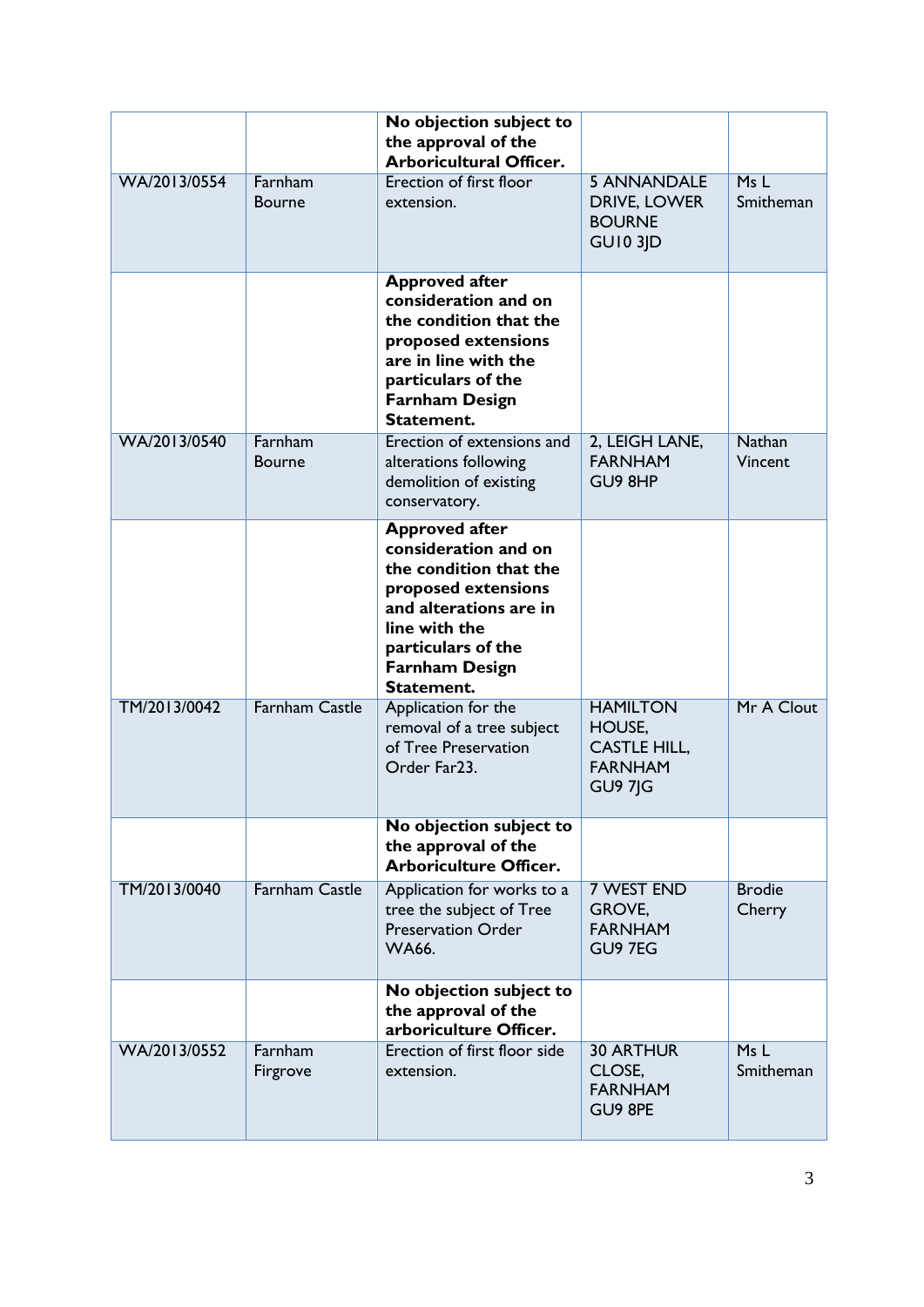| WA/2013/0527 | Farnham Moor<br>Park                   | <b>Approved after</b><br>consideration and on<br>the condition that the<br>proposed extension is<br>in line with the<br>particulars of the<br><b>Farnham Design</b><br>Statement.<br>Erection of porch. | RHOANDER,<br><b>OLD COMPTON</b><br>LANE, FARNHAM<br>GU9 8EG                | MrA<br>Griffiths  |
|--------------|----------------------------------------|---------------------------------------------------------------------------------------------------------------------------------------------------------------------------------------------------------|----------------------------------------------------------------------------|-------------------|
|              |                                        | <b>Approved after</b><br>consideration and on<br>the condition that the<br>proposed design is in<br>line with the<br>particulars of the<br><b>Farnham Design</b><br>Statement.                          |                                                                            |                   |
| WA/2013/0499 | <b>Farnham Moor</b><br>Park            | Formation of new access<br>and drive to serve dwelling<br>under construction;<br>closure of existing access.                                                                                            | 2 COMPTON<br>WAY, FARNHAM<br>GUI0 IQZ                                      | <b>Tim Bryson</b> |
|              |                                        | <b>Approved after</b><br>consideration.                                                                                                                                                                 |                                                                            |                   |
| WA/2013/0504 | Farnham<br>Wrecclesham<br>and Rowledge | Erection of single storey<br>extensions and alterations.                                                                                                                                                | 22 ROSEMARY<br>LANE, FARNHAM<br>GUI04DD                                    | MsL<br>Smitheman  |
|              |                                        | <b>Approved after</b><br>consideration on the<br>condition that the<br>proposed design is in<br>line with the<br>particulars of the<br><b>Farnham Design</b><br>Statement.                              |                                                                            |                   |
| WA/2013/0556 | Farnham<br>Wrecclesham<br>and Rowledge | Erection of single storey<br>extensions following<br>demolition of existing<br>extension and decking<br>area.                                                                                           | <b>SARUM GLEN, 22</b><br><b>HIGH STREET,</b><br><b>ROWLEDGE</b><br>GUI04BS | Ms L<br>Smitheman |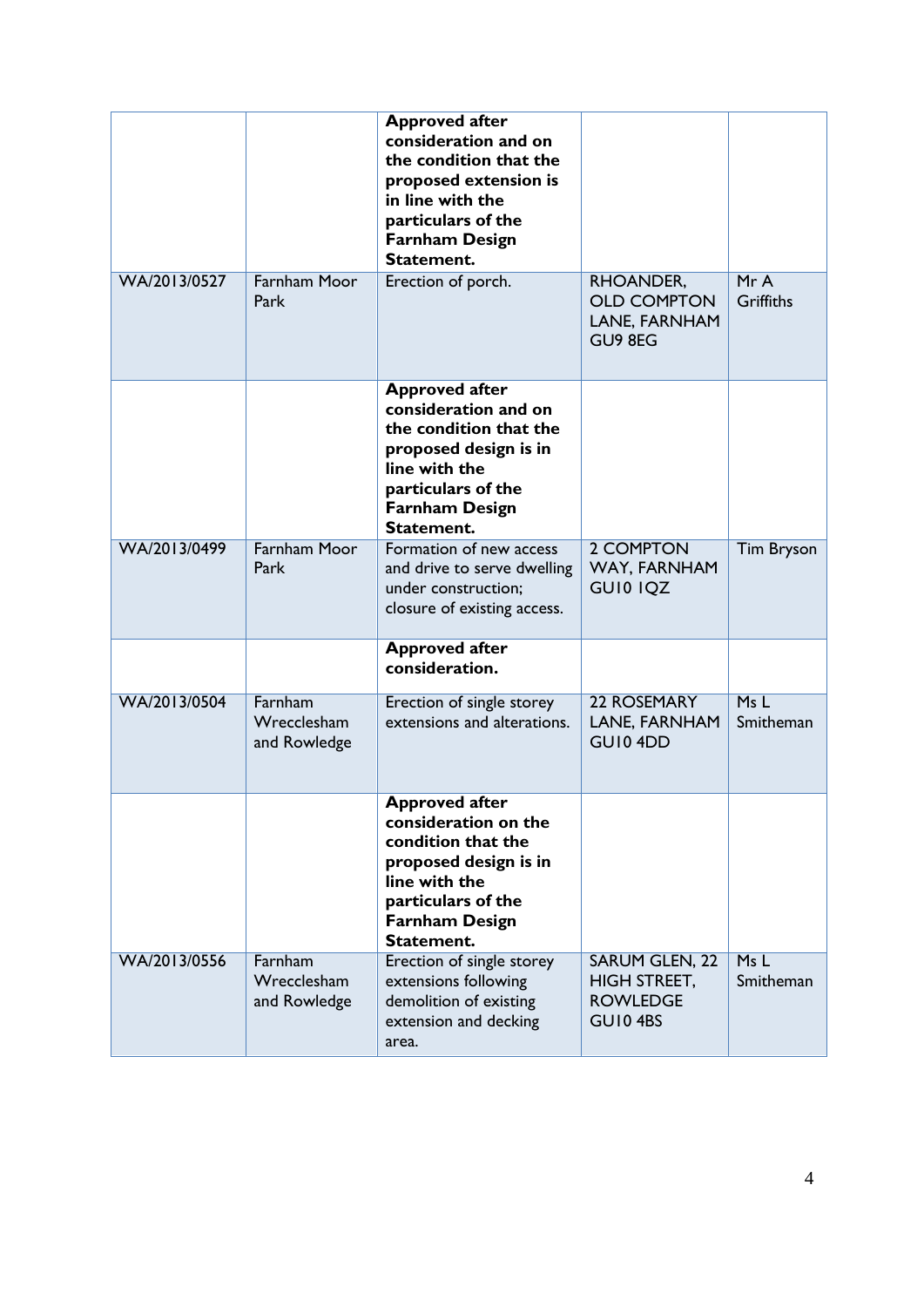|              |                                        | <b>Approved after</b><br>consideration and on<br>the condition that the<br>proposed application<br>and materials are in<br>line with the<br>particulars of the<br><b>Farnham Design</b><br>Statement.                                                            |                                                                                  |                         |
|--------------|----------------------------------------|------------------------------------------------------------------------------------------------------------------------------------------------------------------------------------------------------------------------------------------------------------------|----------------------------------------------------------------------------------|-------------------------|
| WA/2013/0503 | Farnham<br>Wrecclesham<br>and Rowledge | Erection of two storey<br>classroom building and<br>chapel, following<br>demolition of single storey<br>classrooms.                                                                                                                                              | <b>MORE HOUSE</b><br>SCHOOL,<br><b>MOONS HILL,</b><br><b>FRENSHAM</b><br>GUI03AW | Andrew<br>Forrest       |
|              |                                        | <b>Approved after</b><br>consideration and on<br>the condition that the<br>proposed application is<br>in line with the<br>particulars of the<br><b>Farnham Design</b><br>Statement.                                                                              |                                                                                  |                         |
| WA/2013/0500 | <b>Farnham Castle</b>                  | <b>Certificate of Lawfulness</b><br>under Section 191 for the<br>erection and use of a<br>building as a dwelling<br>house (Class C3) use<br>along with ancillary garden<br>for a continuous period in<br>excess of 10 years.                                     | <b>WILLEY FARM,</b><br><b>CHAMBER LANE,</b><br><b>FARNHAM</b><br>GUI0 5ES        | MrA<br><b>Griffiths</b> |
|              |                                        | No objection.                                                                                                                                                                                                                                                    |                                                                                  |                         |
| WA/2013/0477 | <b>Farnham Castle</b>                  | Display of illuminated and<br>non-illuminated signs.                                                                                                                                                                                                             | 3 & 4, LION AND<br>LAMB YARD,<br><b>FARNHAM</b><br>GU9 7LL                       | Michaela<br>Mercer      |
|              |                                        | Object to the use of<br>illuminated signs in the<br>conservation area.<br><b>Farnham Town</b><br><b>Council would request</b><br>that this application be<br>referred to the<br>conservation Office at<br><b>Waverley Borough</b><br><b>Council for comment.</b> |                                                                                  |                         |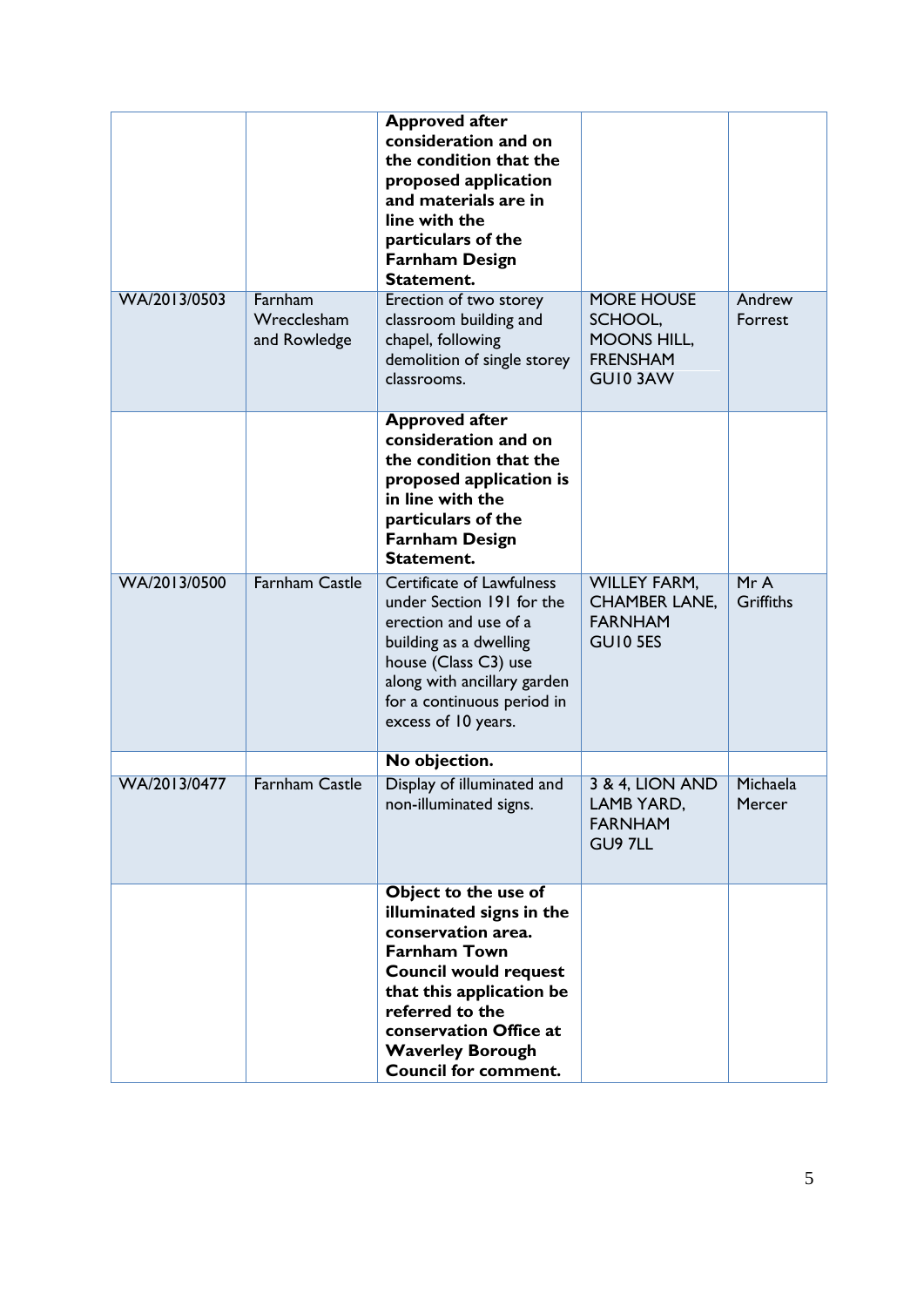| WA/2013/0505 | Farnham<br><b>Bourne</b> | Change of use of land<br>from forestry to a mixed<br>use of on-going forestry<br>and for filming purposes.<br>This application is<br>accompanied by an<br><b>Environmental Statement.</b>                                                       | <b>LAND AT</b><br><b>BOURNE</b><br>WOOD,<br>TILFORD ROAD,<br><b>FARNHAM</b><br><b>GUIO 3RW</b> | Andrew<br>Forrest |
|--------------|--------------------------|-------------------------------------------------------------------------------------------------------------------------------------------------------------------------------------------------------------------------------------------------|------------------------------------------------------------------------------------------------|-------------------|
|              |                          | <b>Approved after</b><br>consideration. The<br><b>Town Council invites</b><br>opportunities for<br>enabling the local<br>economy and projects<br>that can bring<br>employment to the<br>area and revenue in to<br>the community.                |                                                                                                |                   |
| WA/2013/0517 | <b>Farnham Castle</b>    | Application for the display<br>of illuminated and non-<br>illuminated signs.                                                                                                                                                                    | <b>JOLLY SAILOR</b><br>PUBLIC HOUSE,<br>64 WEST<br>STREET,<br><b>FARNHAM</b><br>GU9 7EH        | <b>Tim Bryson</b> |
|              |                          | <b>Approved after</b><br>consideration.                                                                                                                                                                                                         |                                                                                                |                   |
| WA/2013/0522 | Farnham<br>Firgrove      | Erection of a dwelling<br>together with part<br>demolition and alterations<br>to existing dwelling<br>(revision of<br>WA/2012/1758).                                                                                                            | <b>II GROVE END</b><br>ROAD,<br><b>FARNHAM</b><br>GU9 8RD                                      | Andrew<br>Forrest |
|              |                          | <b>Strongly object on the</b><br>basis that the proposal<br>is contrary to the<br><b>Farnham Design</b><br><b>Statement and</b><br>principles of the NPPF.<br>In addition, this<br>particular proposal is<br>out of character with<br>the area. |                                                                                                |                   |
| WA/2013/0525 | Farnham<br>Firgrove      | Erection of extensions and<br>alterations.                                                                                                                                                                                                      | 31 & 832<br>SHEEPHOUSE,<br><b>FARNHAM</b><br>GU9 8LR                                           | MsL<br>Smitheman  |
|              |                          | <b>Approved after</b><br>consideration.                                                                                                                                                                                                         |                                                                                                |                   |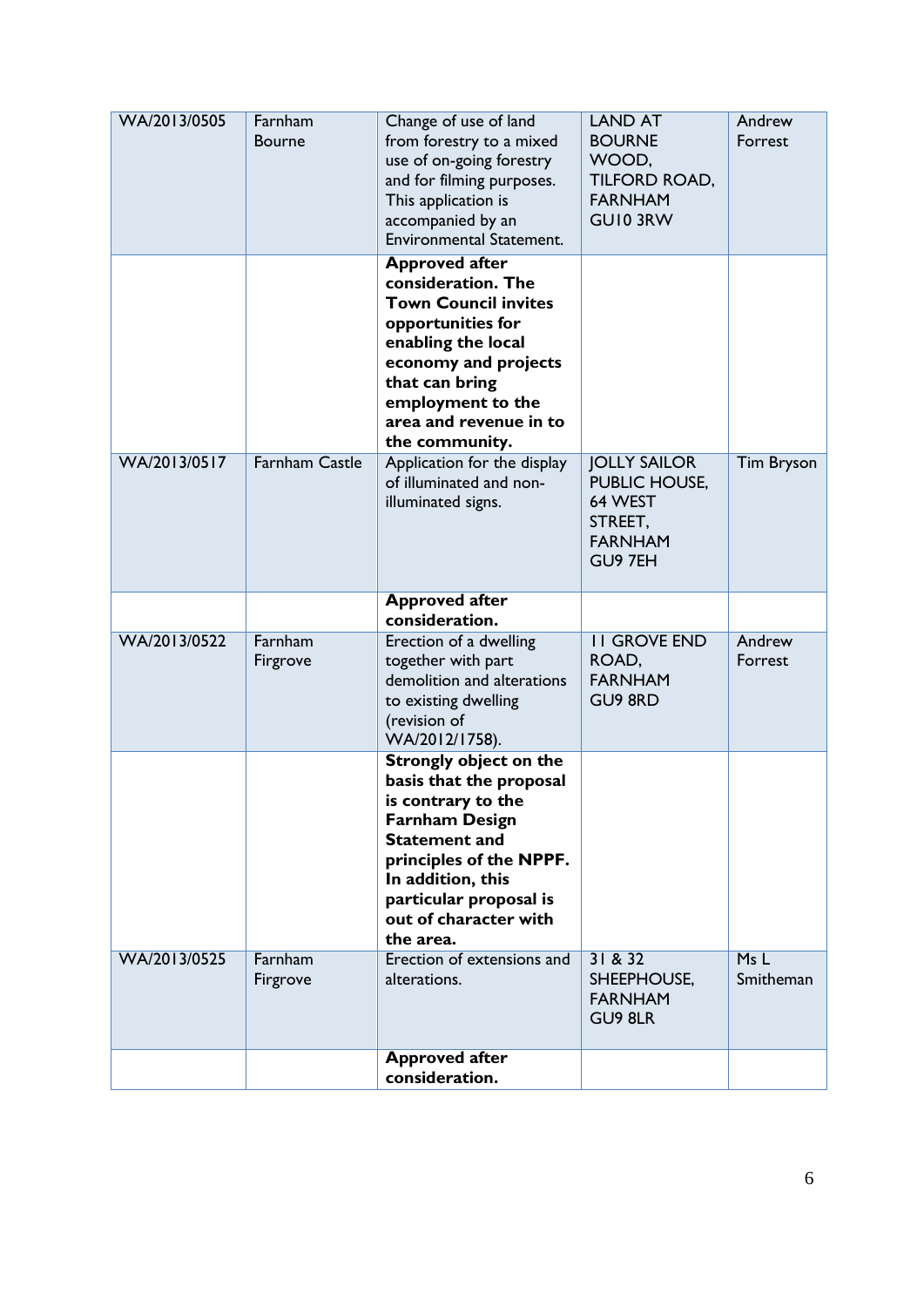| WA/2013/0551 | <b>Farnham Hale</b><br>and Heath End | Formation of new<br>vehicular access; erection<br>of single-storey extension<br>following demolition of<br>existing extension. | <b>II ALMA WAY,</b><br><b>FARNHAM</b><br>GU9 0QN | <b>Nathan</b><br>Vincent |
|--------------|--------------------------------------|--------------------------------------------------------------------------------------------------------------------------------|--------------------------------------------------|--------------------------|
|              |                                      | <b>Approved after</b><br>consideration.                                                                                        |                                                  |                          |
| WA/2013/0511 | <b>Farnham Hale</b><br>and Heath End | Erection of two storey<br>rear extension and<br>alterations following<br>demolition of existing<br>garage.                     | 7 EAST AVENUE,<br><b>FARNHAM</b><br>GU9 ORA      | <b>Nathan</b><br>Vincent |
|              |                                      | <b>Approved after</b><br>consideration.                                                                                        |                                                  |                          |

The meeting closed at 7.50pm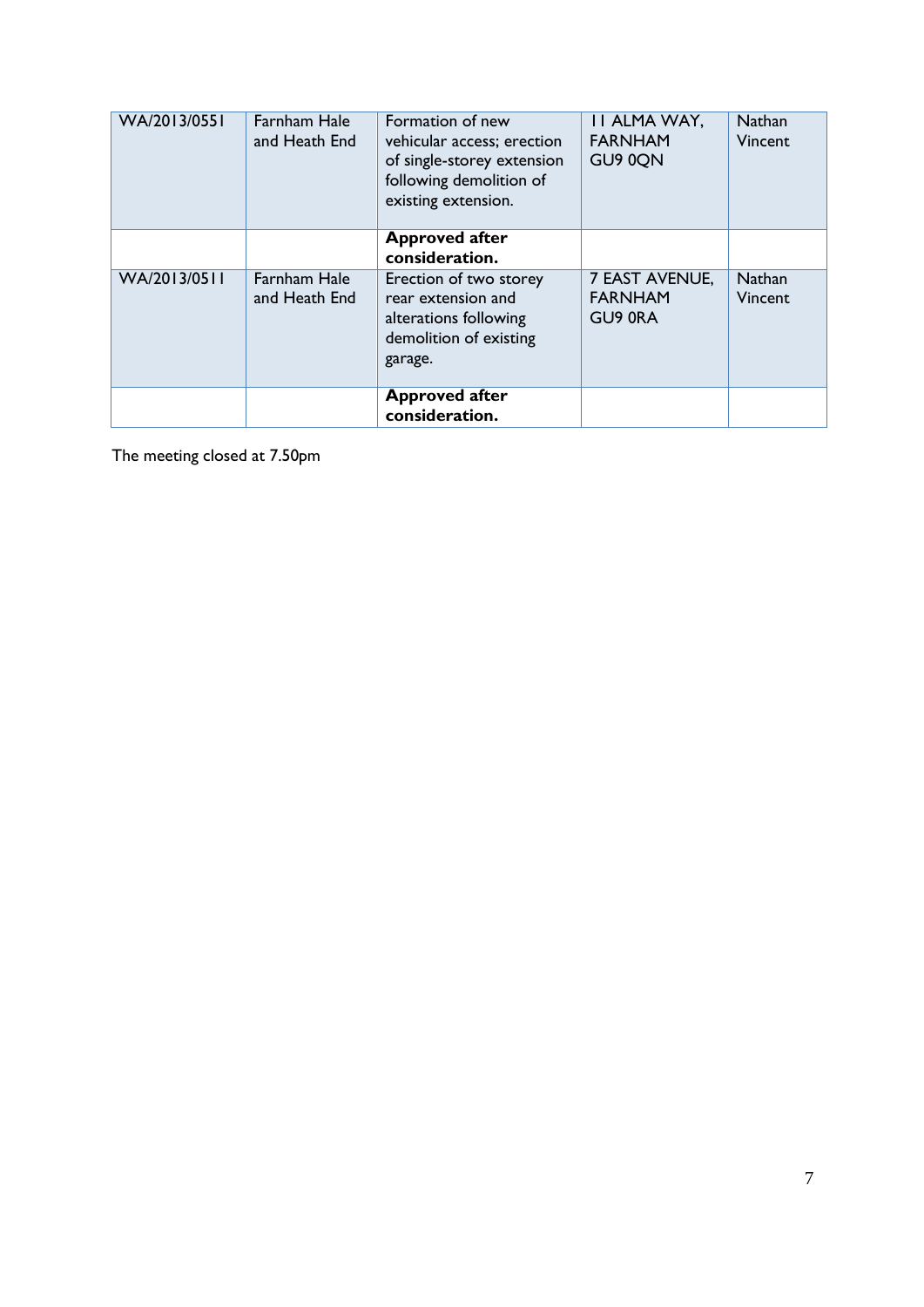



Notes Planning & Licensing Consultative group

**Time and date** 7.00pm on Tuesday 30 April 2013

**Place** Members Room, South Street, Farnham

### **Planning Consultative Group Members Present**

Cllr Carlo Genziani (arrived 7.40pm) Cllr Jeremy Ricketts

**Officers in attendance**: Rachel Aves, Ginny Gordon

**NOTE: The comments and observations from Waverley Borough Councillors are preliminary ones prior to consideration at Borough Council level and are based on the evidence and representations to the Town Council.**

### **1. Apologies for absence from Planning Consultative Group Members**

Apologies for absence were received from Councillors S O'Grady, J Parry, D Beaman, P Blagden and R Steel

### **2. Notes of previous meeting**

Further to an administrative oversight in relation to the Notes of the Planning and Licensing Consultative Group meeting, it was agreed that the comments made on application WA/2013/0197 were as follows:

| WA/<br>2013/<br>0197 | Farnham<br>Castle | Erection of a building to provide 50 sheltered flats<br>with communal facilities including formation of a new<br>vehicular access together with car parking, landscaping<br>and associated works following demolition of existing<br>police buildings.                                                                                                              | <b>FORMER</b><br><b>POLICE</b><br>STATION,<br><b>LONG BRIDGE.</b><br><b>FARNHAM</b><br><b>GU9 7QA</b> | Michaela<br><b>Mercer</b> |
|----------------------|-------------------|---------------------------------------------------------------------------------------------------------------------------------------------------------------------------------------------------------------------------------------------------------------------------------------------------------------------------------------------------------------------|-------------------------------------------------------------------------------------------------------|---------------------------|
|                      |                   | Approved after consideration. The Town<br>Council feels that this is a prestigious site and<br>that the proposed development is in line with<br>the particulars of the Farnham Design<br>Statement. The proposed use of the building is<br>suitable for this location, making use of<br>facilities. The Town Council is please that the<br>mural is being retained. |                                                                                                       | 8                         |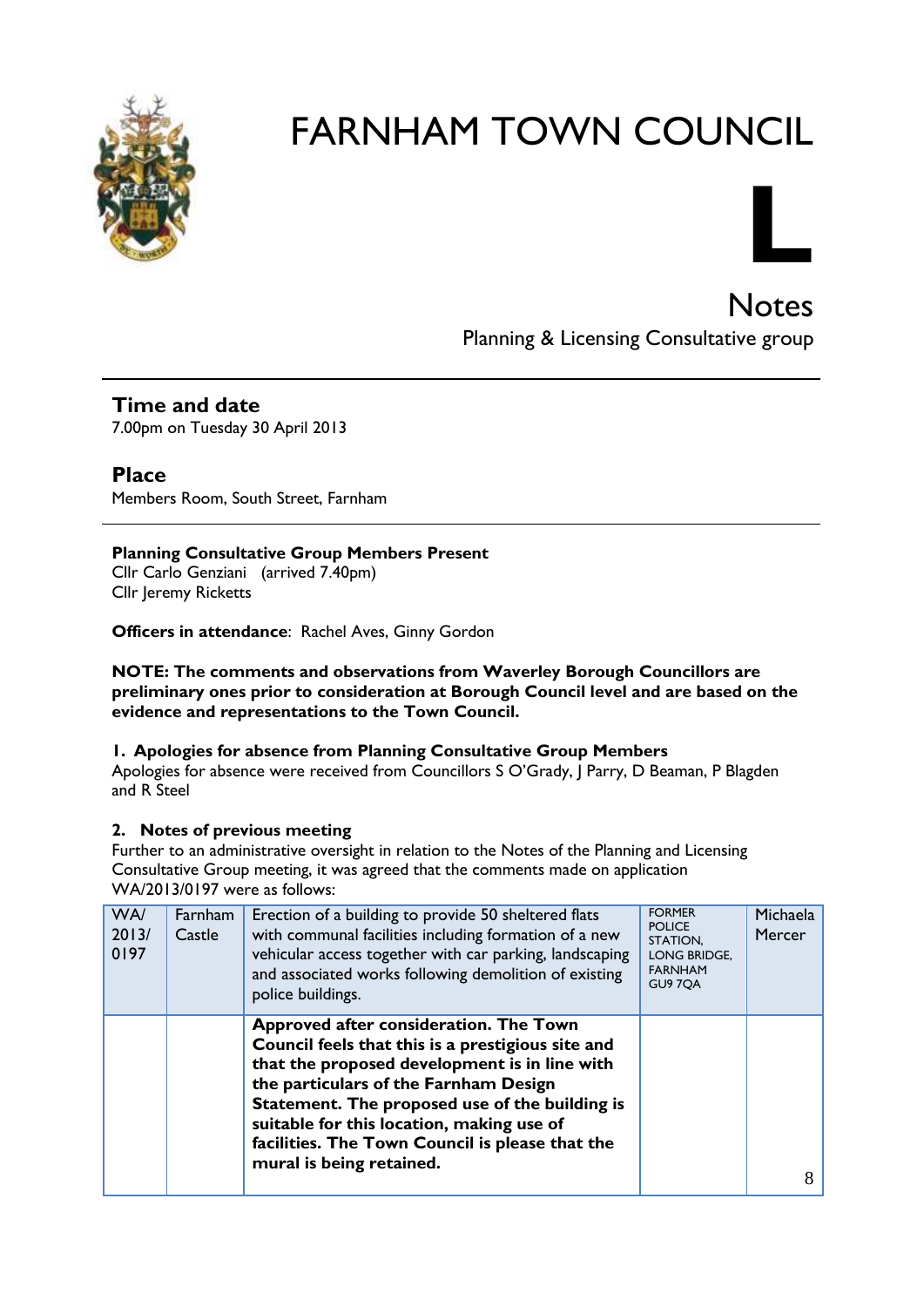### **3. Disclosure of Interests**

There were no disclosures of interests.

### **4. Applications Considered by the Planning Consultative Group on Tuesday 30 April 2013**

The applications considered by the Planning Consultative Group on Tuesday 30 April 2013 are set out below.

| WA/2013/0606 | Farnham<br>Castle   | Application for Listed<br><b>Building Consent for</b><br>the installation of 7<br>panel carvings.                                | <b>FARNHAM</b><br><b>MALTINGS,</b><br><b>BRIDGE</b><br>SQUARE,<br><b>FARNHAM</b><br>GU9 7QR | <b>Andrew Forrest</b> |
|--------------|---------------------|----------------------------------------------------------------------------------------------------------------------------------|---------------------------------------------------------------------------------------------|-----------------------|
|              |                     | No objections<br>subject to the<br>approval of the<br><b>Listed Buildings</b><br><b>Officer</b>                                  |                                                                                             |                       |
| CA/2013/0033 | Farnham<br>Castle   | <b>FARNHAM</b><br><b>CONSERVATION</b><br>AREA.<br>Ix Beech - fell.                                                               | 37 WEST<br>STREET,<br><b>FARNHAM</b><br><b>GU9 7DR</b>                                      | Mr A Clout            |
|              |                     | <b>No objections</b><br>subject to the<br>approval of the<br><b>Conservation</b><br><b>Officer</b>                               |                                                                                             |                       |
| CA/2013/0034 | Farnham<br>Castle   | <b>FARNHAM</b><br><b>CONSERVATION</b><br>AREA.<br>Works to trees.                                                                | $2 - 3$<br><b>WEST STREET,</b><br><b>FARNHAM</b><br><b>GU9 7DN</b>                          | Mr A Clout            |
|              |                     | No objections<br>subject to the<br>approval of the<br><b>Conservation</b><br><b>Officer</b>                                      |                                                                                             |                       |
| WA/2013/0589 | Farnham<br>Firgrove | Erection of single-<br>storey extension and<br>replacement dormer<br>window; provision of<br>car parking.                        | I ST JOHNS<br>ROAD,<br><b>FARNHAM</b><br><b>GU9 8NT</b>                                     | <b>Tim Bryson</b>     |
|              |                     | <b>Approved after</b><br>consideration and<br>on the condition<br>that the extensions<br>and alterations are<br>in line with the |                                                                                             |                       |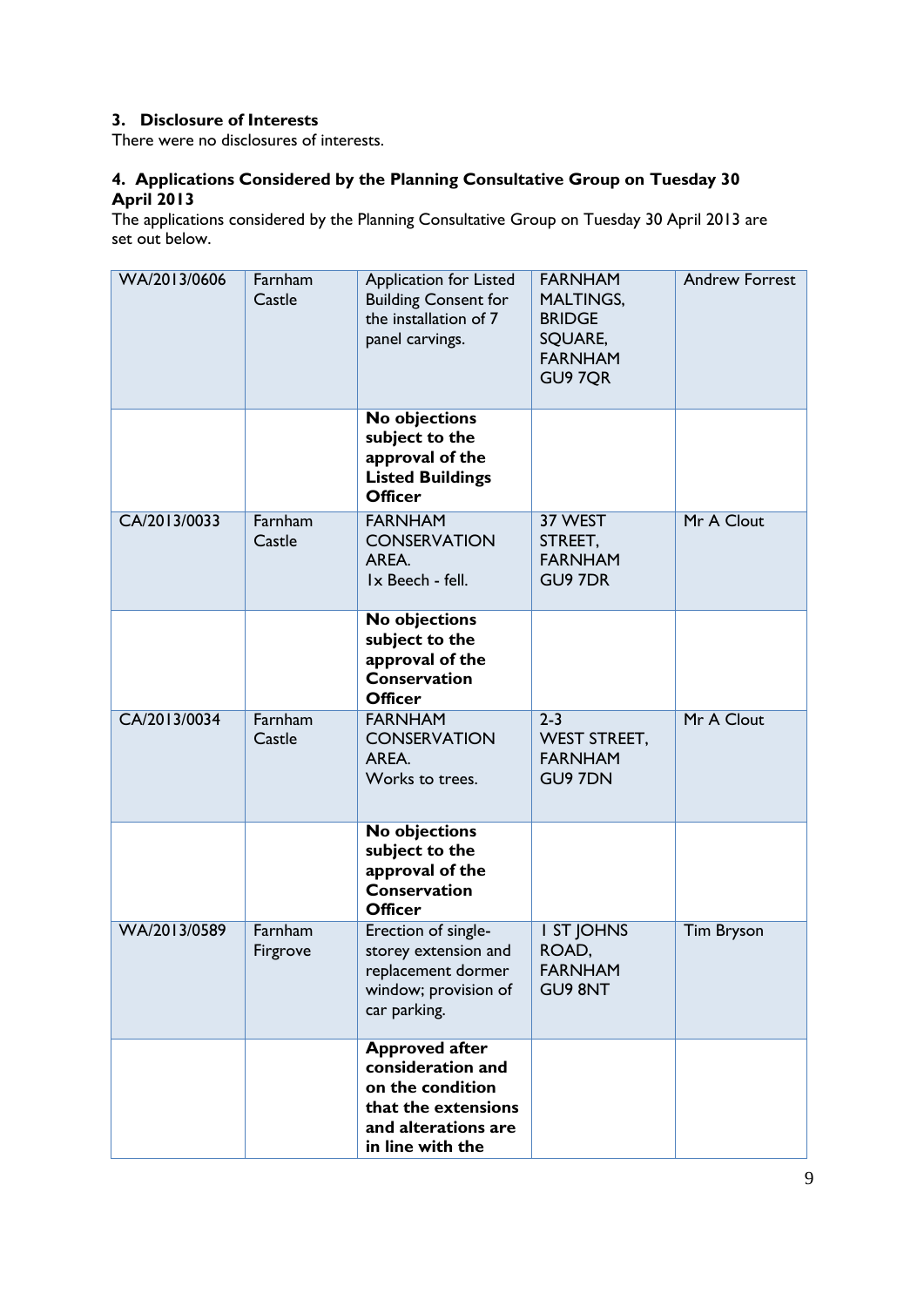|              |                              | particulars of the<br><b>Farnham Design</b><br>Statement.                                                                                                                                     |                                                                                          |                       |
|--------------|------------------------------|-----------------------------------------------------------------------------------------------------------------------------------------------------------------------------------------------|------------------------------------------------------------------------------------------|-----------------------|
| WA/2013/0600 | Farnham<br>Firgrove          | <b>Erection of shed</b><br>following demolition<br>of garage and shed.                                                                                                                        | <b>104 WEYDON</b><br>HILL ROAD,<br><b>FARNHAM</b><br>GU9 8NZ                             | Ms L Smitheman        |
|              |                              | <b>Approved after</b><br>consideration and<br>on the condition<br>that the extensions<br>and alterations are<br>in line with the<br>particulars of the<br><b>Farnham Design</b><br>Statement. |                                                                                          |                       |
| WA/2013/0567 | Farnham<br>Moor Park         | <b>Erection of extensions</b><br>and alterations.                                                                                                                                             | <b>THE</b><br>PACKHOUSE,<br><b>TONGHAM</b><br>ROAD,<br><b>FARNHAM</b><br><b>GUIO IPJ</b> | <b>Andrew Forrest</b> |
|              |                              | <b>Approved after</b><br>consideration and<br>on the condition<br>that the extensions<br>and alterations are<br>in line with the<br>particulars of the<br><b>Farnham Design</b><br>Statement. |                                                                                          |                       |
| WA/2013/0568 | Farnham<br>Moor Park         | <b>Listed Building</b><br>Consent for the<br>erection of extensions<br>and alterations.                                                                                                       | <b>THE</b><br>PACKHOUSE,<br><b>TONGHAM</b><br>ROAD,<br><b>FARNHAM</b><br><b>GUIO IPI</b> | <b>Andrew Forrest</b> |
|              |                              | No objections<br>subject to the<br>approval of the<br><b>Listed Buildings</b><br><b>Officer</b>                                                                                               |                                                                                          |                       |
| WA/2013/0571 | Farnham<br><b>Upper Hale</b> | Erection of single-<br>storey extension.                                                                                                                                                      | <b>83 UPPER HALE</b><br>ROAD,<br><b>FARNHAM</b><br>GU9 0JN                               | Ms L Smitheman        |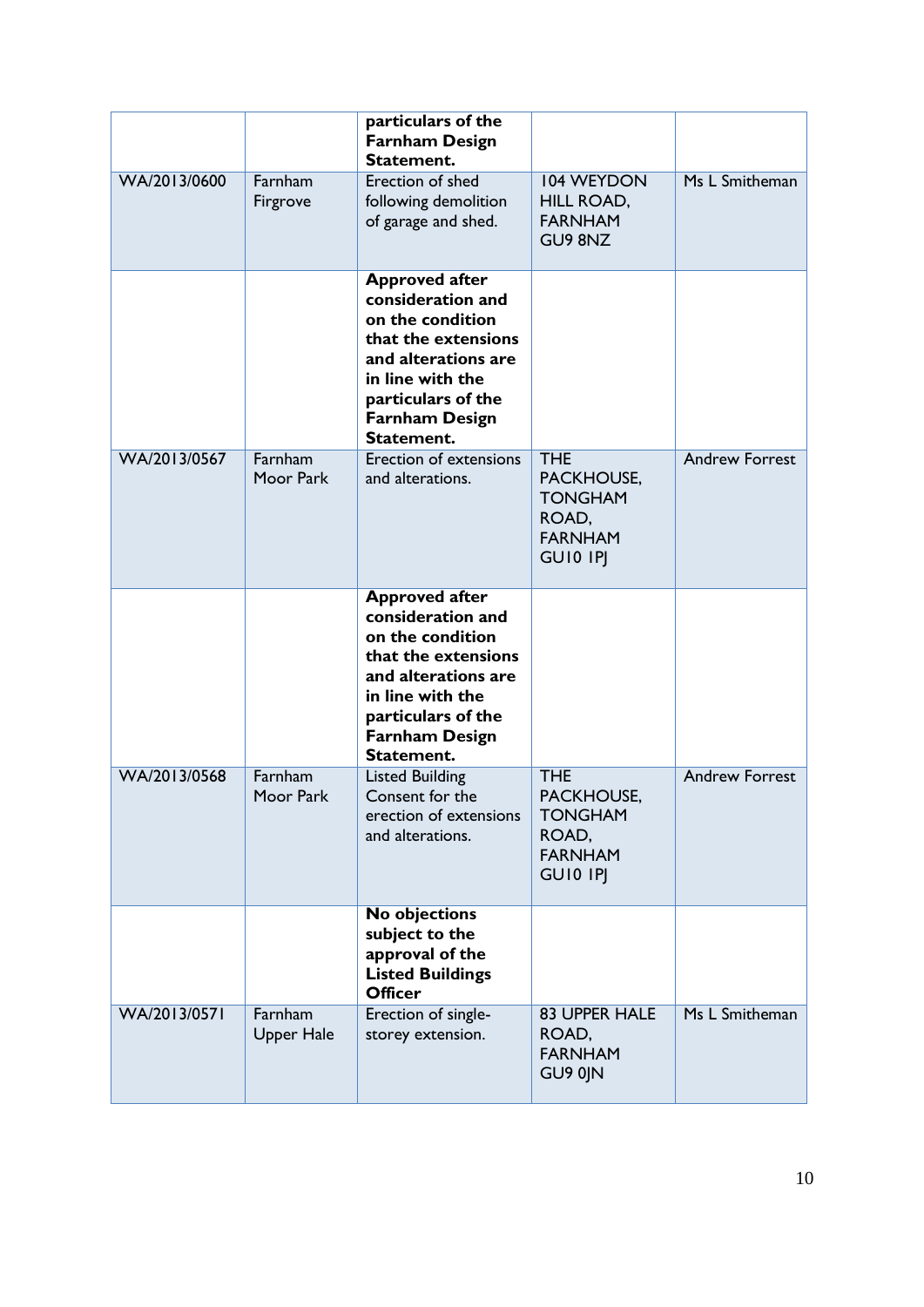|              |                                           | <b>Approved after</b><br>consideration and<br>on the condition<br>that the extensions<br>and alterations are<br>in line with the<br>particulars of the<br><b>Farnham Design</b><br>Statement. |                                                                                                         |                       |
|--------------|-------------------------------------------|-----------------------------------------------------------------------------------------------------------------------------------------------------------------------------------------------|---------------------------------------------------------------------------------------------------------|-----------------------|
| WA/2013/0580 | Farnham<br>Wrecclesham<br>and<br>Rowledge | <b>Erection of extensions</b><br>and alterations<br>following demolition<br>of existing extensions.                                                                                           | <b>ORCHARD</b><br><b>COTTAGE, 7</b><br><b>CHERRY TREE</b><br>ROAD,<br><b>FARNHAM</b><br><b>GU10 4AB</b> | Ms L Smitheman        |
|              |                                           | <b>Approved after</b><br>consideration and<br>on the condition<br>that the extensions<br>and alterations are<br>in line with the<br>particulars of the<br><b>Farnham Design</b><br>Statement. |                                                                                                         |                       |
| WA/2013/0621 | Farnham<br>Castle                         | <b>Erection of first floor</b><br>extension.                                                                                                                                                  | <b>3 RUNWICK</b><br><b>COTTAGES,</b><br><b>RUNWICK</b><br>LANE,<br><b>RUNWICK</b><br>GUI0 5EG           | <b>Andrew Forrest</b> |
|              |                                           | <b>Approved after</b><br>consideration and<br>on the condition<br>that the extensions<br>and alterations are<br>in line with the<br>particulars of the<br><b>Farnham Design</b><br>Statement. |                                                                                                         |                       |
| WA/2013/0614 | Farnham<br>Hale and<br>Heath End          | <b>Erection of extensions</b><br>and alterations<br>following demolition<br>of existing extensions.                                                                                           | <b>II BRICKSBURY</b><br>HILL, FARNHAM<br>GU9 0LZ                                                        | <b>Nathan Vincent</b> |
|              |                                           | <b>Approved after</b><br>consideration and<br>on the condition<br>that the extensions<br>and alterations are<br>in line with the                                                              |                                                                                                         |                       |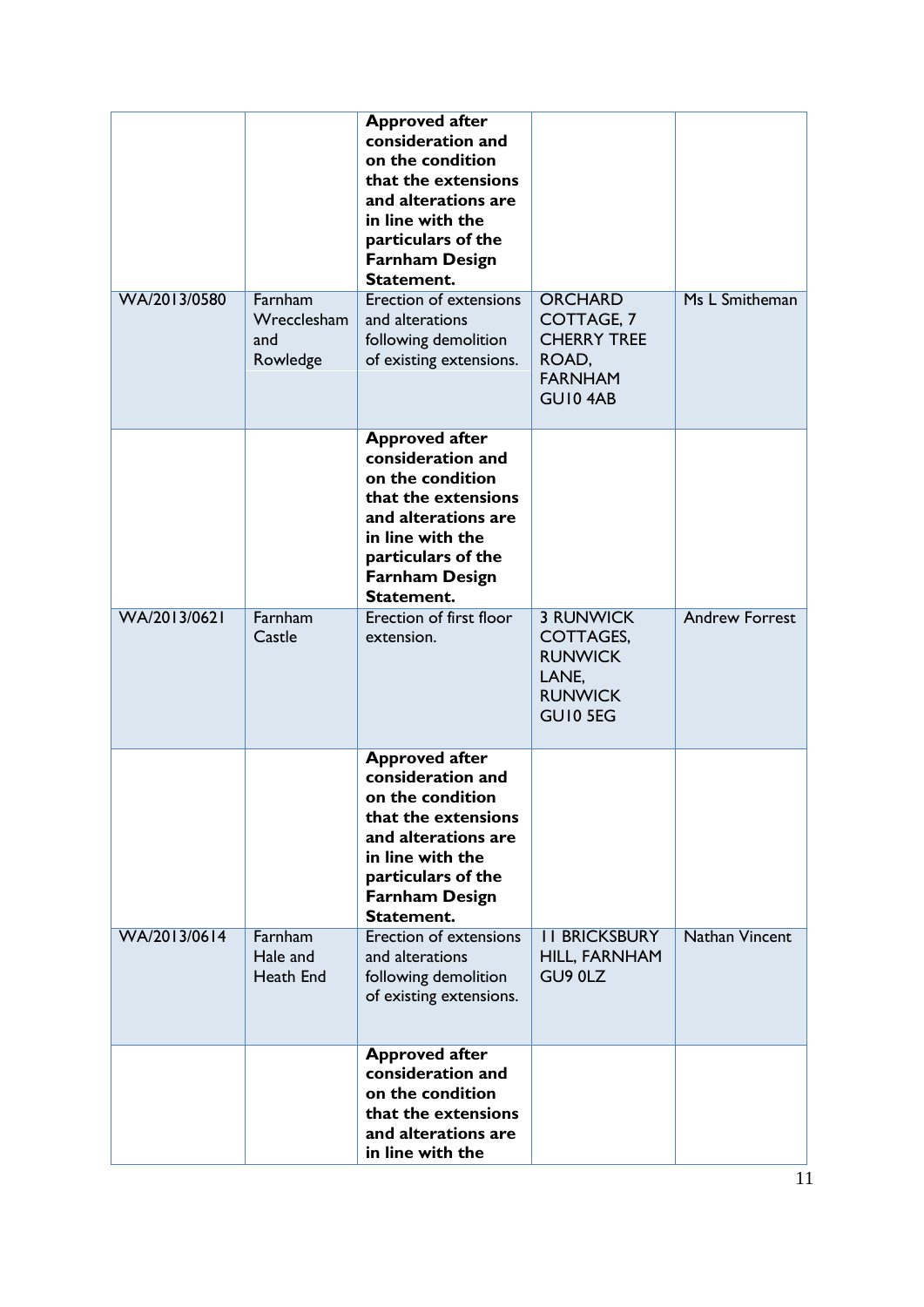|              |                                            | particulars of the<br><b>Farnham Design</b><br>Statement.                                                                                                                                     |                                                                                  |                |
|--------------|--------------------------------------------|-----------------------------------------------------------------------------------------------------------------------------------------------------------------------------------------------|----------------------------------------------------------------------------------|----------------|
| WA/2013/0613 | Farnham<br>Moor Park                       | <b>Erection of extensions</b><br>and alterations<br>following demolition<br>of existing extensions.                                                                                           | MIDSUMMERS,<br>68<br>LYNCH ROAD,<br><b>FARNHAM</b><br>GU9 8BT                    | Ms L Smitheman |
|              |                                            | <b>Approved after</b><br>consideration and<br>on the condition<br>that the extensions<br>and alterations are<br>in line with the<br>particulars of the<br><b>Farnham Design</b><br>Statement. |                                                                                  |                |
| WA/2013/0619 | Farnham<br><b>Upper Hale</b>               | Erection of extension<br>and alterations<br>following demolition<br>of existing<br>conservatory.                                                                                              | TANGLEWOOD,<br>17<br><b>UPPER OLD</b><br>PARK LANE,<br><b>FARNHAM</b><br>GU9 0AR | Ms L Smitheman |
|              |                                            | <b>Approved after</b><br>consideration and<br>on the condition<br>that the extensions<br>and alterations are<br>in line with the<br>particulars of the<br><b>Farnham Design</b><br>Statement. |                                                                                  |                |
| WA/2013/0563 | Farnham<br>Shortheath<br>and<br>Boundstone | Erection of double<br>garage with room<br>above.                                                                                                                                              | <b>4 LITTLE</b><br><b>THURBANS</b><br>CLOSE,<br><b>FARNHAM</b><br>GU9 8SG        | Tim Bryson     |
|              |                                            | <b>Approved but</b><br>would request that<br>the proposed<br>application be<br>conditioned for<br>recreational<br>purposes only                                                               |                                                                                  |                |
| WA/2013/0564 | Farnham<br>Shortheath<br>and<br>Boundstone | Erection of extensions<br>and alterations<br>following demolition<br>of existing garage.                                                                                                      | 53 GREEN LANE,<br><b>FARNHAM</b><br>GU9 8QE                                      | Ms L Smitheman |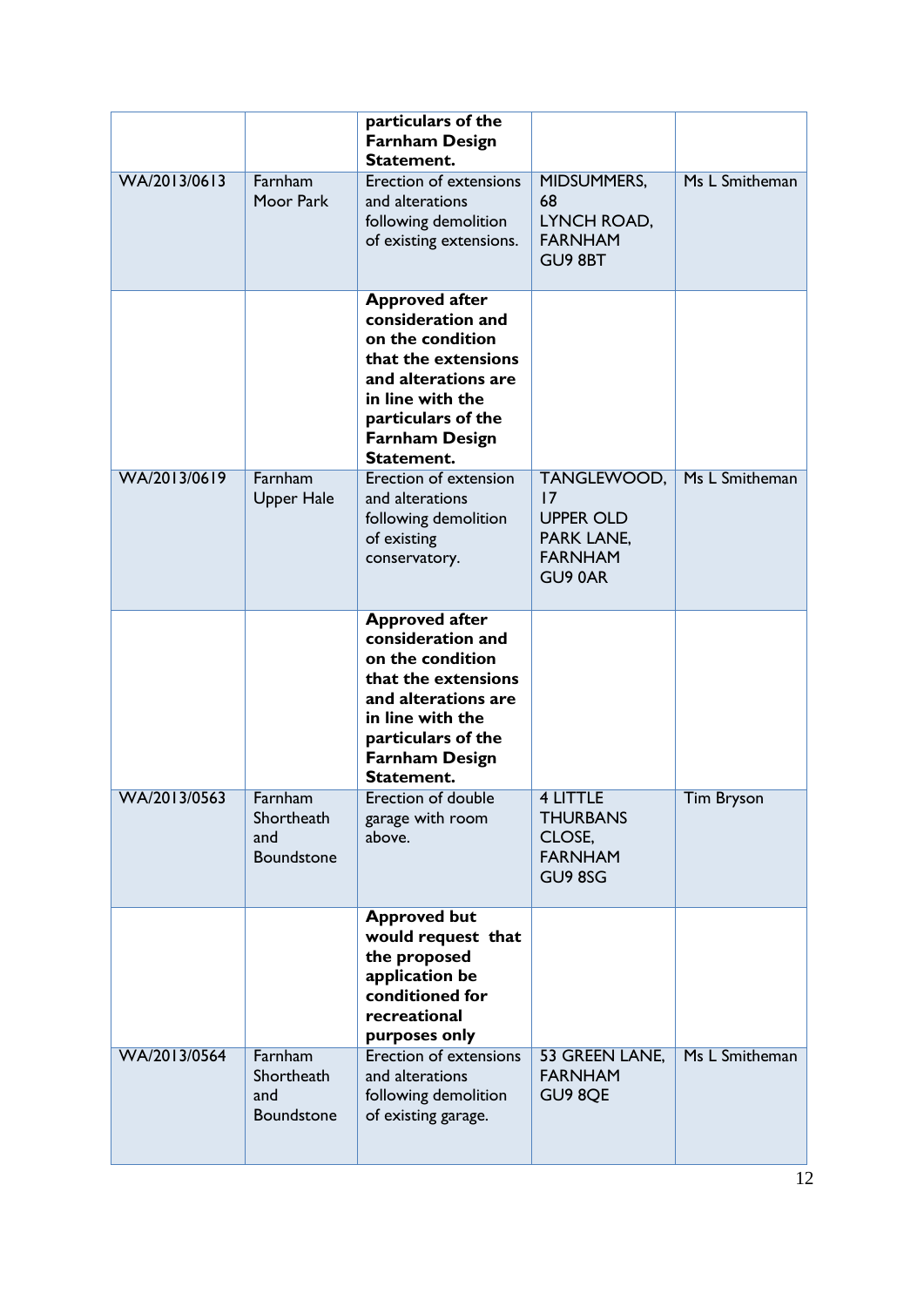|               |                                           | <b>Approved after</b><br>consideration and<br>on the condition<br>that the extensions<br>and alterations are<br>in line with the<br>particulars of the<br><b>Farnham Design</b><br>Statement.         |                                                                                                                                                                          |                       |
|---------------|-------------------------------------------|-------------------------------------------------------------------------------------------------------------------------------------------------------------------------------------------------------|--------------------------------------------------------------------------------------------------------------------------------------------------------------------------|-----------------------|
| WA/2013/0566  | Farnham<br>Wrecclesham<br>and<br>Rowledge | Erection of building<br>together with<br>landscaping and<br>alterations to<br>vehicular access<br>following demolition<br>of existing building.                                                       | UNIT I,<br><b>HARVEYS</b><br><b>FURNISHING</b><br>GROUP,<br><b>GROVEBELL</b><br><b>INDUSTRIAL</b><br>ESTATE,<br><b>WRECCLESHAM</b><br>ROAD,<br><b>FARNHAM</b><br>GUI04PL | <b>Andrew Forrest</b> |
|               |                                           | <b>Concerned about</b><br>the amount of<br>parking available<br>and would suggest<br>that access times<br>for the<br>construction be<br>conditioned to<br>avoid the Weydon<br><b>School rush hour</b> |                                                                                                                                                                          |                       |
| WA/2013/0644  | Farnham<br><b>Bourne</b>                  | Erection of single<br>storey extension.                                                                                                                                                               | <b>5 LODGE HILL</b><br>ROAD, LOWER<br><b>BOURNE</b><br>GUI03QN                                                                                                           | Ms L Smitheman        |
|               |                                           | <b>Approved after</b><br>consideration and<br>on the condition<br>that the extensions<br>and alterations are<br>in line with the<br>particulars of the<br><b>Farnham Design</b><br>Statement.         |                                                                                                                                                                          |                       |
| NMA/2013/0045 | Farnham<br><b>Bourne</b>                  | Amendment to<br>WA/2012/0539 to<br>provide alternative<br>roofing materials.                                                                                                                          | <b>BISCOVEY,</b><br>DENE WALK,<br><b>LOWER</b><br><b>BOURNE</b><br>GUI0 3PL                                                                                              | Mrs M Knight          |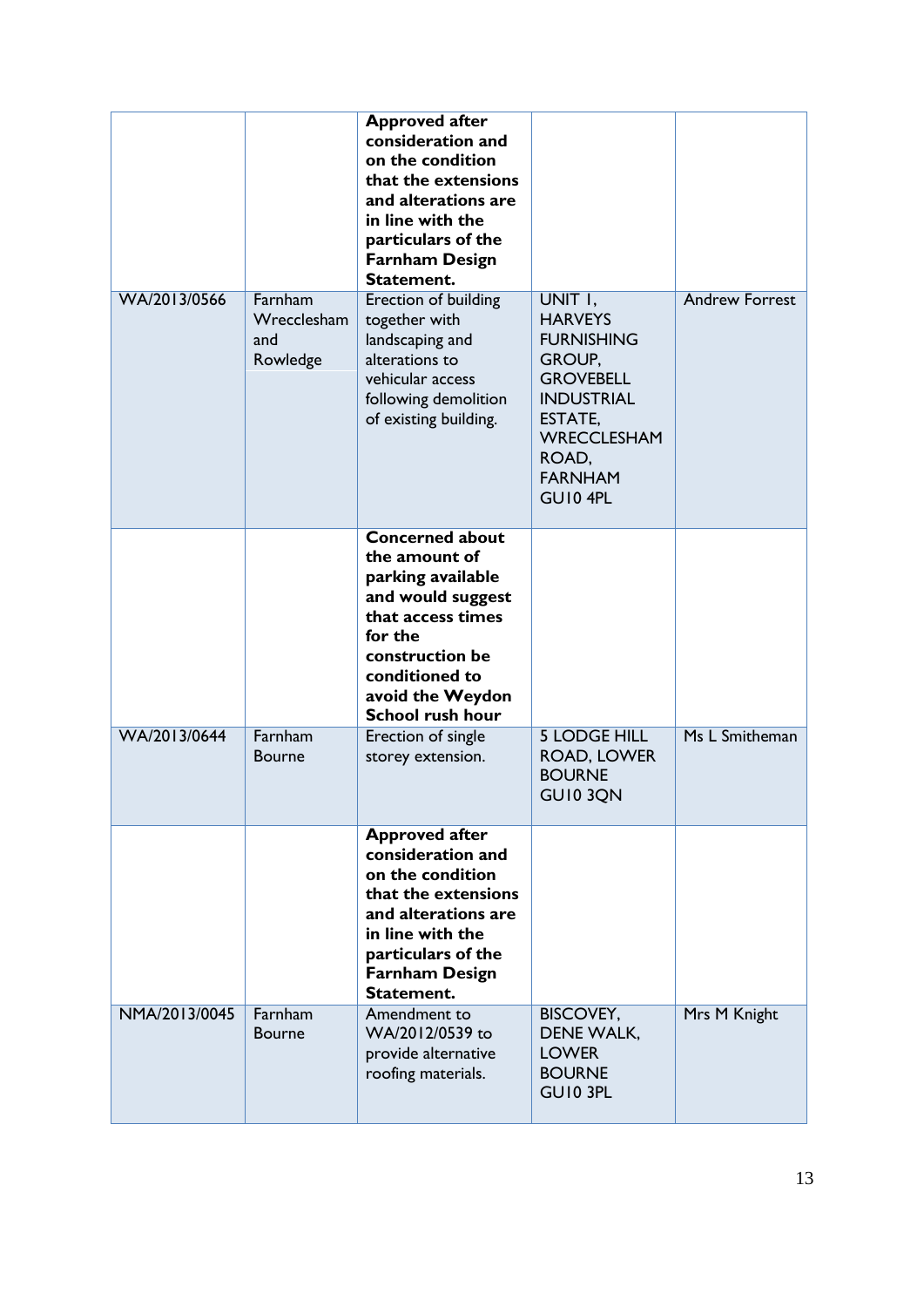|              |                                  | <b>Approved after</b><br>consideration and<br>on the condition<br>that the extensions<br>and alterations are<br>in line with the<br>particulars of the<br><b>Farnham Design</b><br>Statement. |                                                                                           |                       |
|--------------|----------------------------------|-----------------------------------------------------------------------------------------------------------------------------------------------------------------------------------------------|-------------------------------------------------------------------------------------------|-----------------------|
| WA/2013/0633 | Farnham<br>Castle                | <b>Listed Building</b><br>Consent for internal<br>alterations.                                                                                                                                | <b>OVERDEANS</b><br>COURT,<br><b>DIPPENHALL</b><br>ROAD,<br><b>DIPPENHALL</b><br>GUI0 5EB | <b>Tim Bryson</b>     |
|              |                                  | No objections<br>subject to the<br>approval of the<br><b>Listed Buildings</b><br><b>Officer</b>                                                                                               |                                                                                           |                       |
| WA/2013/0636 | Farnham<br>Castle                | Provision of additional<br>car parking area.                                                                                                                                                  | <b>HEADWAY</b><br>HOUSE,<br><b>CROSBY WAY,</b><br><b>FARNHAM</b><br>GU97XG                | <b>Nathan Vincent</b> |
|              |                                  | <b>Approved after</b><br>consideration                                                                                                                                                        |                                                                                           |                       |
| WA/2013/0646 | Farnham<br>Firgrove              | Erection of extensions<br>and alterations,<br>including alterations<br>to roof to provide<br>habitable<br>accommodation.                                                                      | <b>IA ST JOHNS</b><br>ROAD,<br><b>FARNHAM</b><br><b>GU9 8NT</b>                           | <b>Tim Bryson</b>     |
|              |                                  | <b>Approved after</b><br>consideration and<br>on the condition<br>that the extensions<br>and alterations are<br>in line with the<br>particulars of the<br><b>Farnham Design</b><br>Statement. |                                                                                           |                       |
| WA/2013/0612 | Farnham<br>Hale and<br>Heath End | <b>Erection of 4</b><br>dwellings with integral<br>garages following<br>demolition of existing<br>dwelling.                                                                                   | APPLEGARTH, 8<br><b>BROOKLANDS</b><br>CLOSE,<br><b>FARNHAM</b><br>GU9 9BT                 | <b>Andrew Forrest</b> |
|              |                                  | <b>Approved after</b><br>consideration and                                                                                                                                                    |                                                                                           |                       |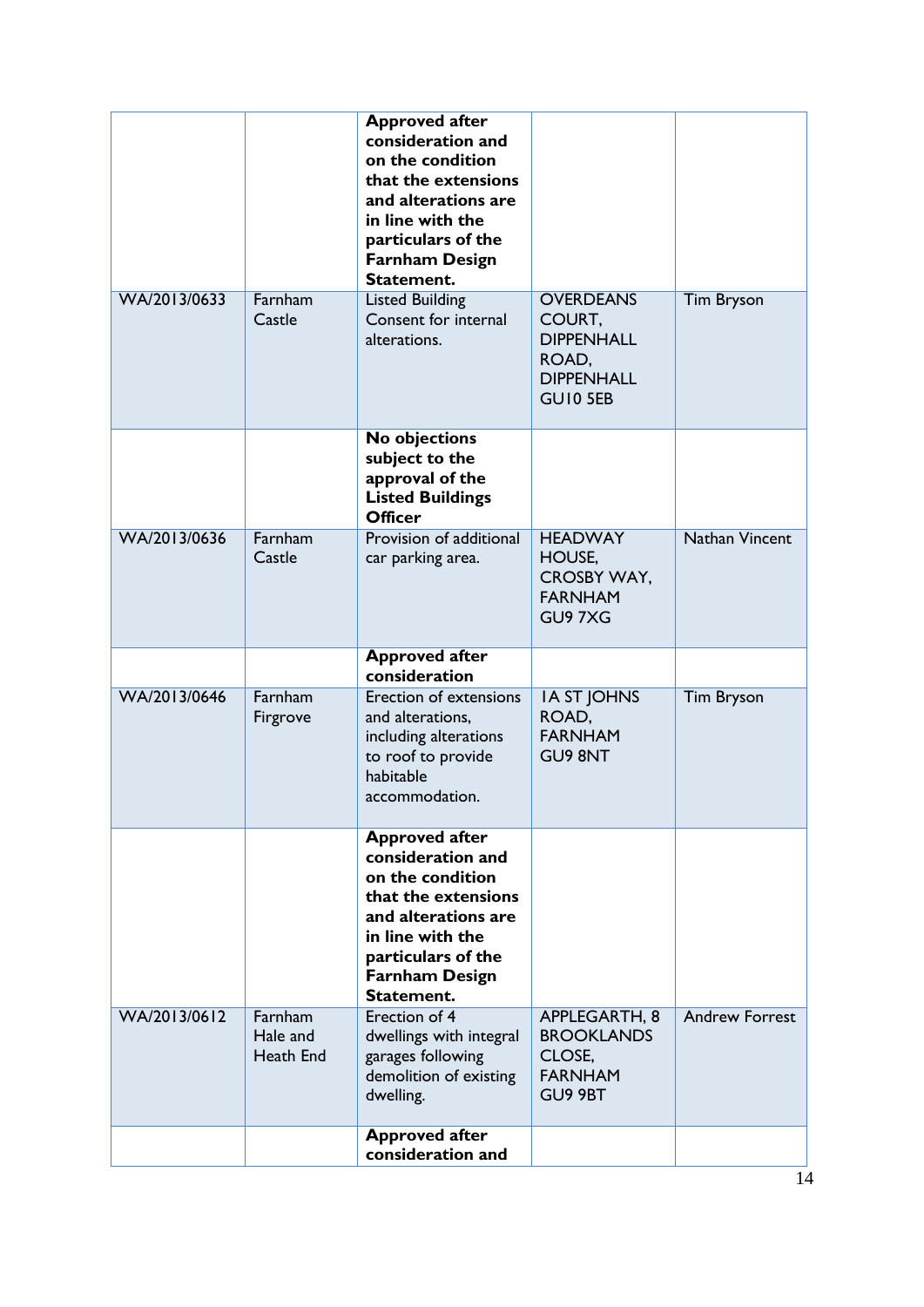|              |                                                   | on the condition<br>that the proposed<br>dwellings are in line<br>with the particulars<br>of the Farnham<br><b>Design Statement.</b>                                                          |                                                                              |                |
|--------------|---------------------------------------------------|-----------------------------------------------------------------------------------------------------------------------------------------------------------------------------------------------|------------------------------------------------------------------------------|----------------|
| WA/2013/0648 | Farnham<br>Hale and<br>Heath End                  | Erection of an<br>attached dwelling.                                                                                                                                                          | <b>LAND AT 21</b><br><b>WELLINGTON</b><br>LANE,<br><b>FARNHAM</b><br>GU9 9BA | Ms L Smitheman |
|              |                                                   | Object, the original<br>development of 2<br>semi-detached<br>houses is as much<br>as the site can<br>sustain.                                                                                 |                                                                              |                |
| WA/2013/0650 | Farnham<br>Shortheath<br>and<br><b>Boundstone</b> | Erection of extensions<br>and alterations<br>following demolition<br>of existing extension.                                                                                                   | <b>10 GARDENERS</b><br>HILL ROAD,<br><b>WRECCLESHAM</b><br>GUI04RL           | Ms L Smitheman |
|              |                                                   | <b>Approved after</b><br>consideration and<br>on the condition<br>that the extensions<br>and alterations are<br>in line with the<br>particulars of the<br><b>Farnham Design</b><br>Statement. |                                                                              |                |
| WA/2013/0640 | Farnham<br><b>Upper Hale</b>                      | Certificate of<br>Lawfulness under<br>Section 192 for the<br>erection of single<br>storey extension and<br>alterations.                                                                       | <b>12 BALL AND</b><br><b>WICKET LANE,</b><br><b>FARNHAM</b><br>GU9 0PD       | Ms L Smitheman |
|              |                                                   | <b>Approved after</b><br>consideration and<br>on the condition<br>that the extensions<br>and alterations are<br>in line with the<br>particulars of the<br><b>Farnham Design</b><br>Statement. |                                                                              |                |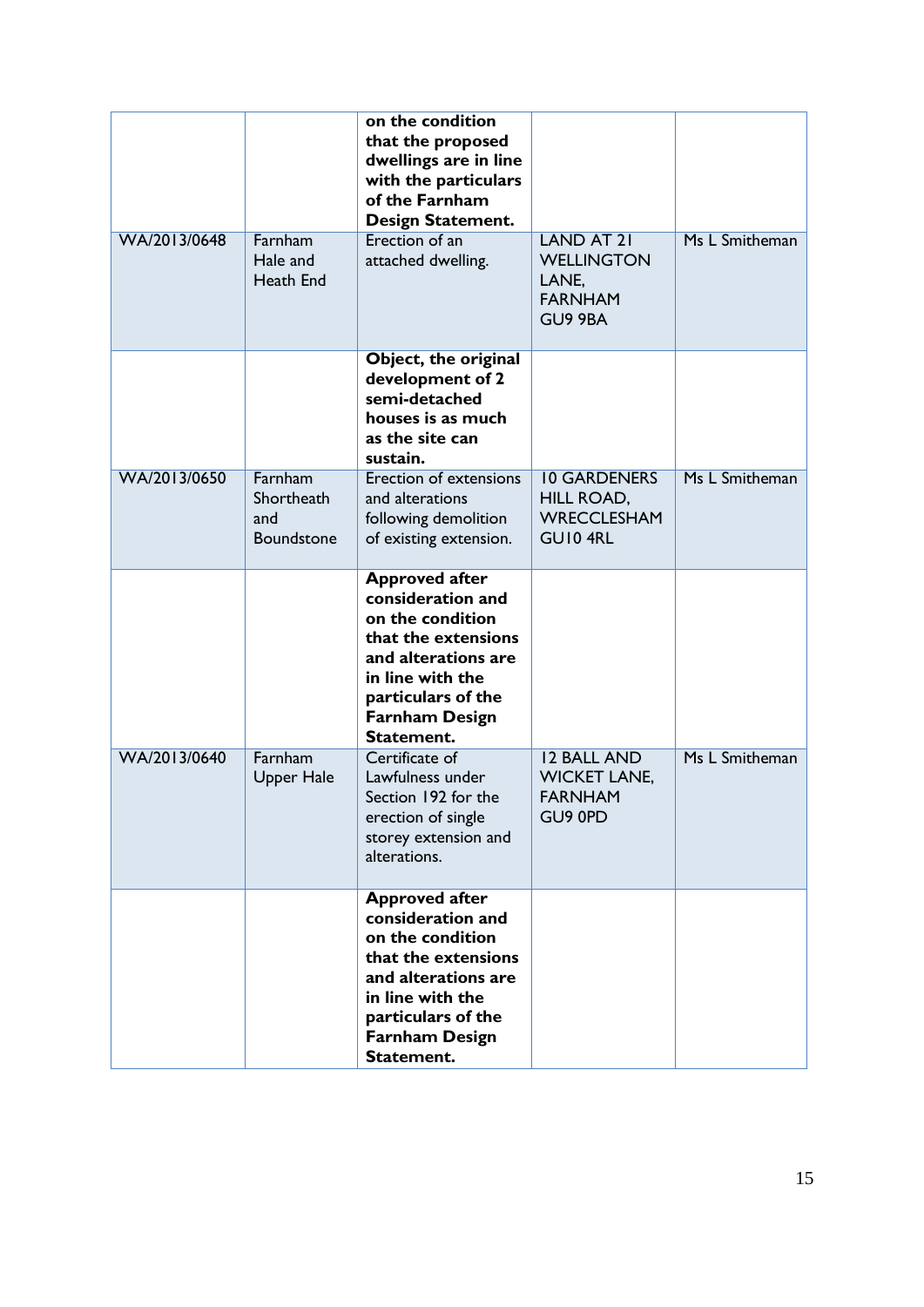| WA/2013/0652 | Farnham<br><b>Upper Hale</b>               | <b>Erection of extensions</b><br>and alterations<br>following demolition<br>of existing extensions;<br>erection of car port.                                                                  | <b>HEATH HILL,</b><br><b>OLD PARK</b><br>LANE,<br><b>FARNHAM</b><br><b>GUI0 5AA</b>                          | Ms L Smitheman        |
|--------------|--------------------------------------------|-----------------------------------------------------------------------------------------------------------------------------------------------------------------------------------------------|--------------------------------------------------------------------------------------------------------------|-----------------------|
|              |                                            | <b>Approved after</b><br>consideration and<br>on the condition<br>that the extensions<br>and alterations are<br>in line with the<br>particulars of the<br><b>Farnham Design</b><br>Statement. |                                                                                                              |                       |
| WA/2013/0639 | Farnham<br>Weybourne<br>and Badshot<br>Lea | Use of land for<br>storage of touring<br>caravans and siting of<br>shipping containers,<br>together with the<br>provision of hard<br>standing and parking.                                    | <b>LAND SOUTH</b><br>OF<br><b>LOWER</b><br><b>WEYBOURNE</b><br>LANE,<br><b>BADSHOT LEA</b><br><b>GU9 9NE</b> | <b>Tim Bryson</b>     |
|              |                                            | Object, this is<br>intensive<br>commercial use<br>behind a residential<br>estate and not<br>acceptable.                                                                                       |                                                                                                              |                       |
| WA/2013/0647 | Farnham<br>Wrecclesham<br>and<br>Rowledge  | Certificate of<br>Lawfulness under<br>Section 192 for<br>erection of single<br>storey side extension<br>following demolition<br>of conservatory.                                              | <b>PADDOCK</b><br>WOOD,<br><b>SUMMERFIELD</b><br>LANE,<br><b>FRENSHAM</b><br><b>GUI0 3AN</b>                 | <b>Andrew Forrest</b> |
|              |                                            | <b>Approved after</b><br>consideration and<br>on the condition<br>that the extensions<br>and alterations are<br>in line with the<br>particulars of the<br><b>Farnham Design</b><br>Statement. |                                                                                                              |                       |

The meeting closed at 8.00pm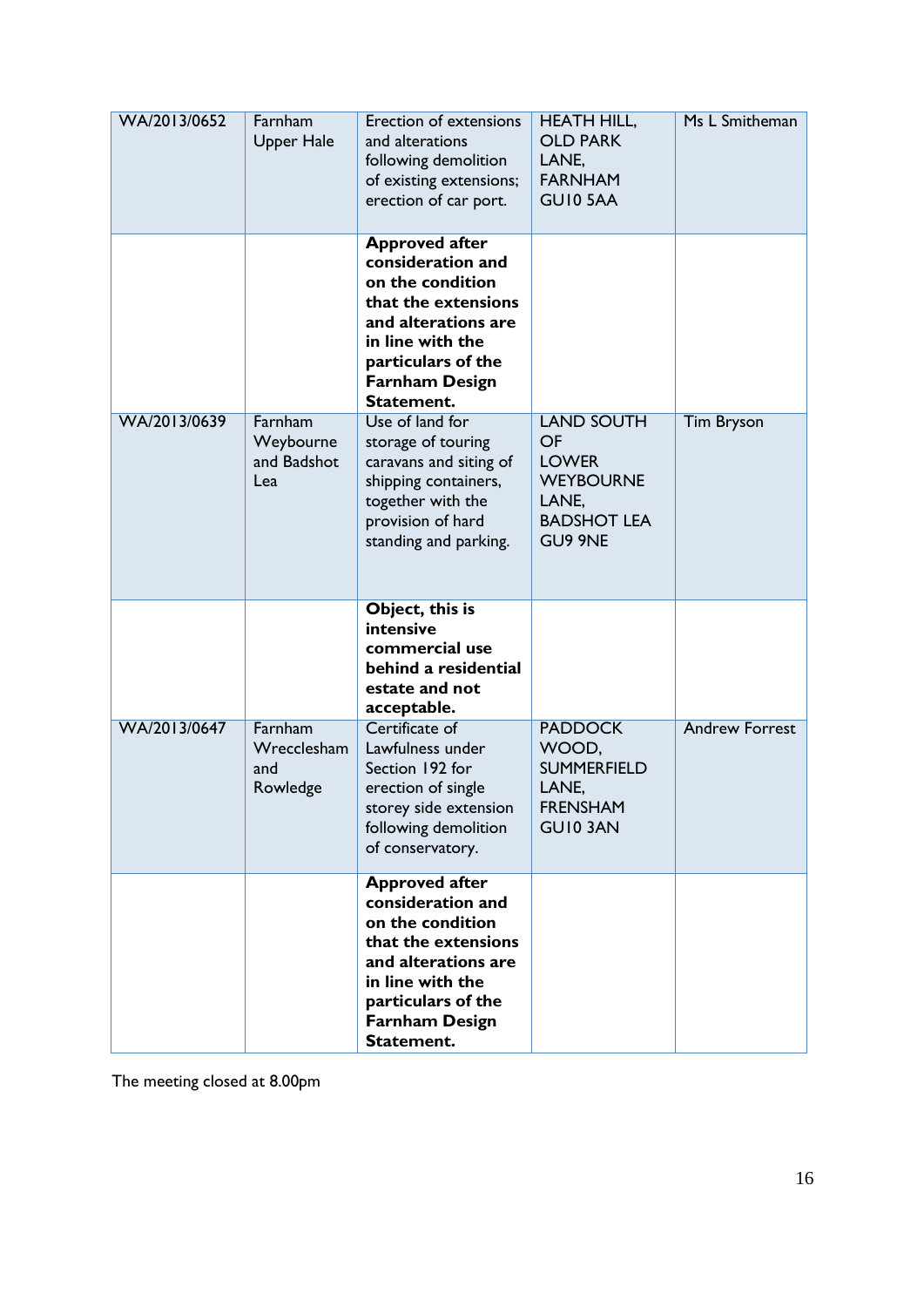



Notes Planning & Licensing Consultative group

**Time and date** 7.00pm on Thursday 16 May 2013

**Place** Members Room, South Street, Farnham

### **Planning Consultative Group Members Present**

Cllr David Beaman Cllr Carole Cockburn Cllr Carlo Genziani Cllr Jeremy Ricketts Cllr Roger Steel

**Officers in attendance**: Ginny Gordon

**NOTE: The comments and observations from Waverley Borough Councillors are preliminary ones prior to consideration at Borough Council level and are based on the evidence and representations to the Town Council.**

**1. Apologies for absence from Planning Consultative Group Members** There were no apologies.

### **2. Disclosure of Interests**

|                   |                       | Nature of interest<br>(please tick)                       |       |                                                                       |
|-------------------|-----------------------|-----------------------------------------------------------|-------|-----------------------------------------------------------------------|
| <b>Councillor</b> | <b>Agenda Item No</b> | l am a<br>Waverley<br><b>Borough</b><br><b>Councillor</b> | Other | <b>Type of interest</b><br>(personal or<br>prejudicial and<br>reason) |
| David Beaman      | WA/2013/0680          |                                                           |       | ✔ Fellow Councillor                                                   |
| Carole Cockburn   | WA/2013/0680          |                                                           |       | ✔ Fellow Councillor                                                   |
| Carlo Genziani    | WA/2013/0680          |                                                           |       | ✔ Fellow Councillor                                                   |
| Jeremy Ricketts   | WA/2013/0680          |                                                           |       | <b>Fellow Councillor</b>                                              |
| Roger Steel       | WA/2013/0680          |                                                           |       | <b>Fellow Councillor</b>                                              |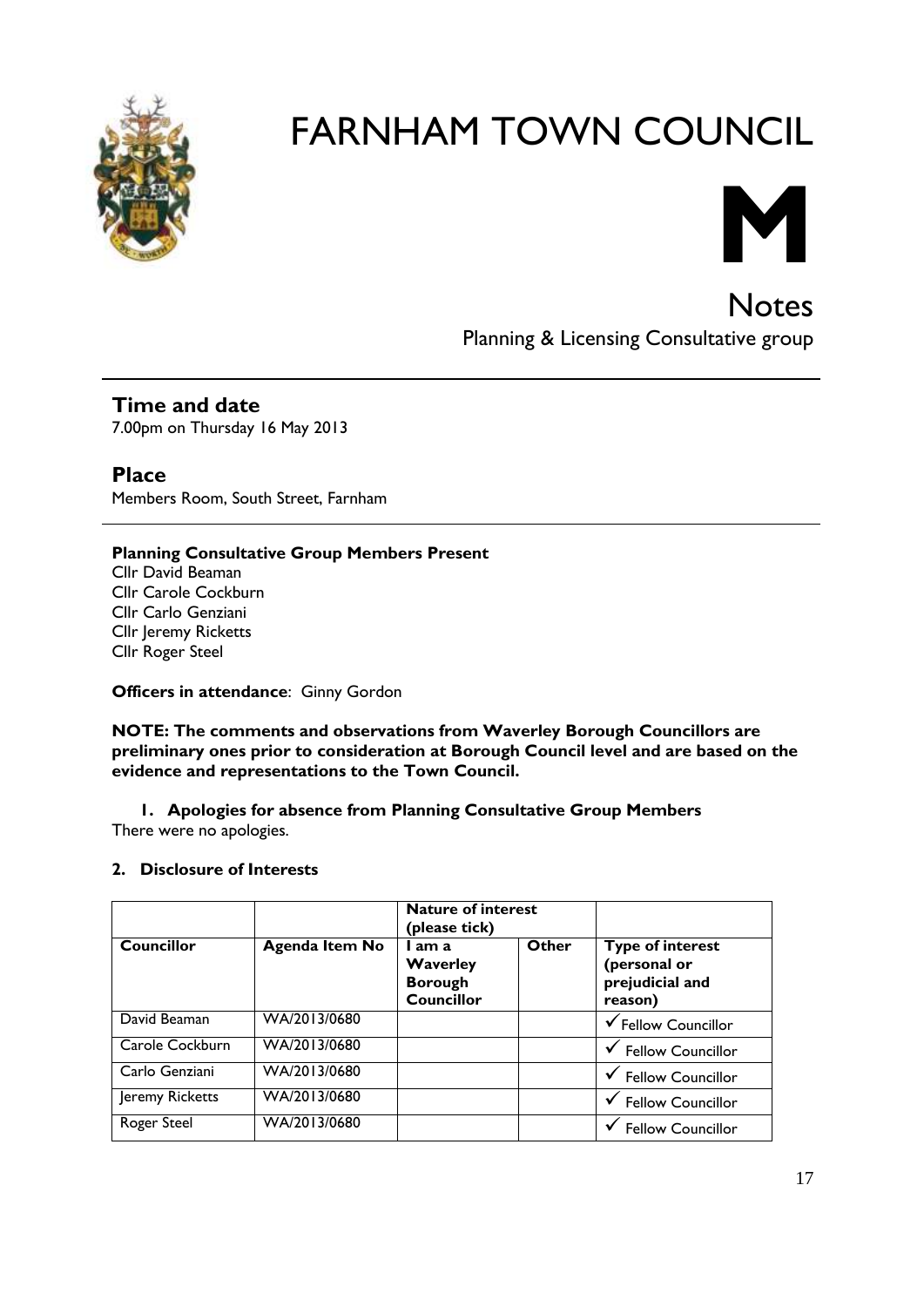### **3. Applications Considered by the Planning Consultative Group on Thursday 16 May 2013**

The applications considered by the Planning Consultative Group on Thursday 16 May 2013 are set out below:

| WA/2013/0663 | Farnham<br>Firgrove                        | Erection of single storey<br>rear extension.                                                                                                                                                                                           | <b>65 ARTHUR</b><br>ROAD,<br><b>FARNHAM</b><br>GU9 8PD                                                     | Nathan Vincent        |
|--------------|--------------------------------------------|----------------------------------------------------------------------------------------------------------------------------------------------------------------------------------------------------------------------------------------|------------------------------------------------------------------------------------------------------------|-----------------------|
|              |                                            | <b>Objections, the style</b><br>of the proposed<br>extension is<br>unsympathetic to the<br>style of the dwelling<br>and concerned about<br>the adverse effect on<br>the residential<br>amenities of the<br>neighbours.                 |                                                                                                            |                       |
| WA/2013/0661 | Farnham<br>Shortheath<br>and<br>Boundstone | <b>Erection of extensions</b><br>and alterations to form<br>chalet bungalow (revision<br>of WA/2012/1289).<br><b>Previous comments</b><br>on 06.09.2012<br><b>Approved after</b><br>consideration.                                     | 28 THORN<br>ROAD,<br><b>WRECCLESHAM</b><br><b>GUI0 4TU</b>                                                 | Mr A Griffiths        |
|              |                                            | Same comments still<br>stand - approved<br>after consideration                                                                                                                                                                         |                                                                                                            |                       |
| WA/2013/0667 | Farnham<br>Weybourne<br>and Badshot<br>Lea | Use of land for the<br>stationing of caravans for<br>residential purposes for I<br>gypsy pitch together with<br>formation of additional<br>hard standing, erection of<br>utility/ dayroom building,<br>erection of stable<br>building. | <b>LAND SOUTH OF</b><br><b>GARDEN CENTRE</b><br>ON WEST SIDE<br>OF<br><b>BADSHOT FARM</b><br>LANE, FARNHAM | <b>Andrew Forrest</b> |
|              |                                            | <b>Strongly object, this</b><br>proposal clearly<br>conflicts with the<br>policy in respect of<br>land to which green<br>belt rules apply and<br>the<br><b>Farnham/Aldershot</b><br><b>Strategic Gap of</b><br>which this land forms   |                                                                                                            |                       |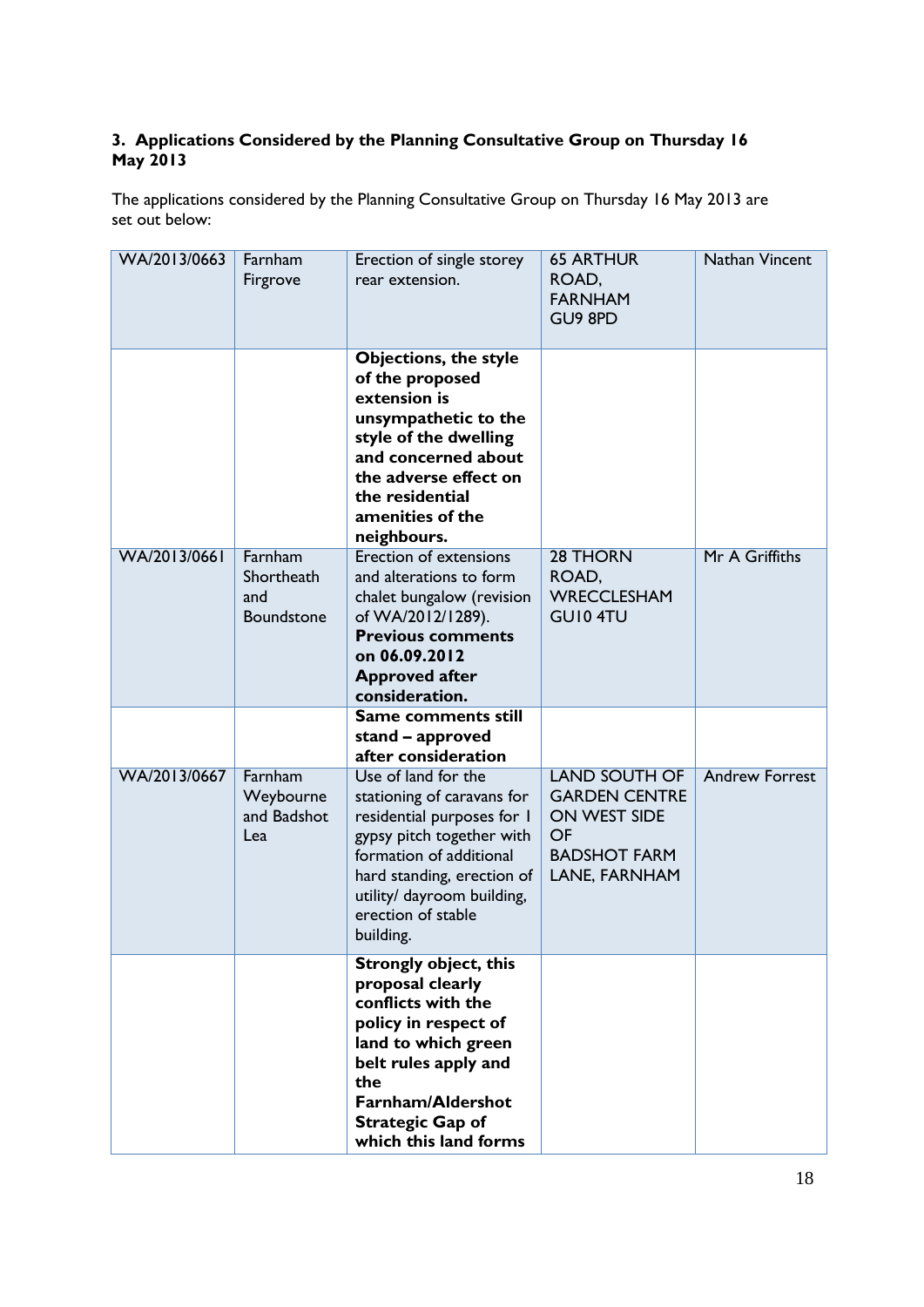|              |                                           | part. The proposal<br>will also have a<br>significant impact on<br>the environment and<br>character of the area<br>and a caravan,<br>buildings, parked<br>vehicles will change<br>the present rural<br>character and<br>appearance.<br><b>Concerned that if the</b><br>application is granted<br>further applications<br>for more caravans<br>and more buildings<br>will follow. |                                                                                                           |                |
|--------------|-------------------------------------------|----------------------------------------------------------------------------------------------------------------------------------------------------------------------------------------------------------------------------------------------------------------------------------------------------------------------------------------------------------------------------------|-----------------------------------------------------------------------------------------------------------|----------------|
| TM/2013/0050 | Farnham<br>Wrecclesham<br>and<br>Rowledge | Application for the<br>removal of a tree subject<br>of Tree Preservation<br>Order 03/11.                                                                                                                                                                                                                                                                                         | 60<br><b>ECHO BARN</b><br>LANE, FARNHAM<br>GUI04NF                                                        | Mr A Clout     |
|              |                                           | <b>Approved after</b><br>consideration subject<br>to the approval of the<br><b>Arboriculture Officer</b><br>at Waverley Borough<br>Council.                                                                                                                                                                                                                                      |                                                                                                           |                |
| TM/2013/0052 | Farnham<br><b>Bourne</b>                  | Application for the<br>removal of a tree subject<br>of Tree Preservation<br>Order 28/10.                                                                                                                                                                                                                                                                                         | <b>COMBE RISE,</b><br><b>LATCHWOOD</b><br>LANE, FARNHAM<br>GUI0 3HB                                       | Mr A Clout     |
|              |                                           | <b>Approved after</b><br>consideration subject<br>to the approval of the<br><b>Arboriculture Officer</b><br>at Waverley Borough<br>Council.                                                                                                                                                                                                                                      |                                                                                                           |                |
| WA/2013/0690 | Farnham<br><b>Bourne</b>                  | Application for a new<br>planning permission to<br>replace extant<br>permission<br>WA/2010/0376, erection<br>of detached garage.<br><b>Previous comments</b><br>on 01.04.2010 no<br>objections but would<br>suggest the garage be<br>conditioned for<br>private garage use<br>only.                                                                                              | <b>KIRKLAND</b><br>(FORMERLY<br>BAHATI),<br><b>LONGDOWN</b><br>ROAD,<br><b>FARNHAM</b><br><b>GU10 3JS</b> | Ms L Smitheman |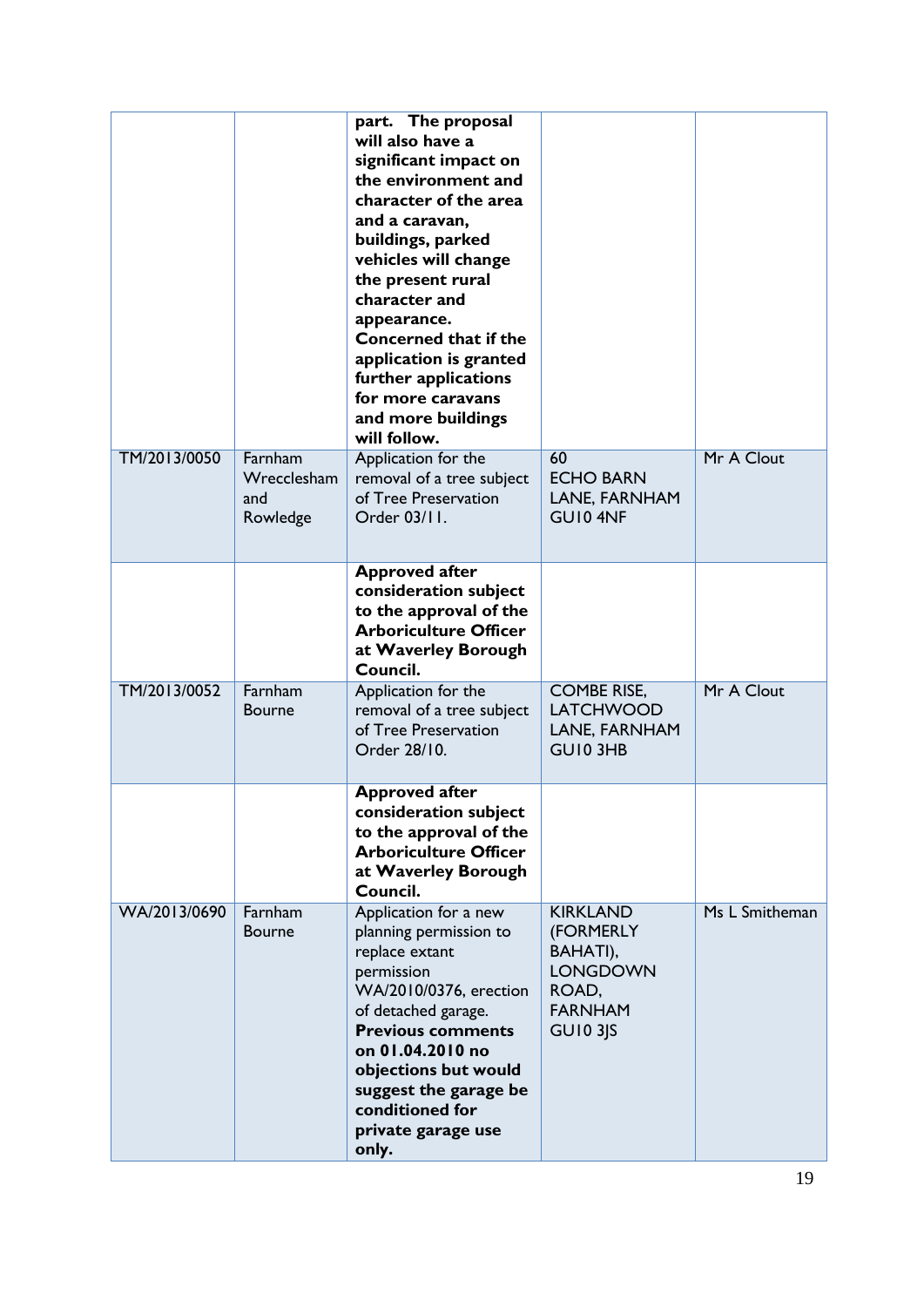|              |                                            | <b>Previous comments</b><br>still stand: no<br>objections but would<br>suggest the garage be<br>conditioned for<br>private garage use<br>only.                                                                                                                                                                                                                    |                                                                                     |                   |
|--------------|--------------------------------------------|-------------------------------------------------------------------------------------------------------------------------------------------------------------------------------------------------------------------------------------------------------------------------------------------------------------------------------------------------------------------|-------------------------------------------------------------------------------------|-------------------|
| WA/2013/0677 | Farnham<br>Firgrove                        | <b>Erection of extensions</b><br>following demolition of<br>existing extension and<br>garage (revision of<br>WA/2013/0260)<br><b>Previous comments</b><br>on 20.03.2013 -<br><b>Approved after</b><br>consideration on the<br>condition that the<br>extension and<br>alterations are in line<br>with the particulars of<br>the Farnham Design<br><b>Statement</b> | <b>16 SHORTHEATH</b><br>ROAD,<br><b>FARNHAM</b><br>GU9 8SR                          | Mr A Griffiths    |
|              |                                            | <b>Previous comments</b><br>still stand - Approved<br>after consideration on<br>the condition that the<br>extension and<br>alterations are in line<br>with the particulars of<br>the Farnham Design<br><b>Statement and would</b><br>also add that the<br>building line does not<br>encroach any further.                                                         |                                                                                     |                   |
| WA/2013/0682 | Farnham<br>Moor Park                       | Use of land for<br>equestrian purposes;<br>erection of stable block<br>and relocation of existing<br>stable block.                                                                                                                                                                                                                                                | <b>BRIDGE VIEW.</b><br><b>OLD BRIDGE</b><br><b>ROAD, RUNFOLD</b><br><b>GUIO IFD</b> | <b>Tim Bryson</b> |
|              |                                            | <b>Approved after</b><br>consideration on<br>16.05.2013                                                                                                                                                                                                                                                                                                           |                                                                                     |                   |
| WA/2013/0684 | Farnham<br>Shortheath<br>and<br>Boundstone | Erection of 2 dwellings<br>with associated parking<br>following demolition of<br>existing dwelling;<br>provision of additional<br>access (revision of<br>WA/2012/03620).<br><b>Previous comments</b>                                                                                                                                                              | LAND AT 12<br><b>JUBILEE LANE,</b><br><b>FARNHAM</b><br>GUI04SZ                     | <b>Tim Bryson</b> |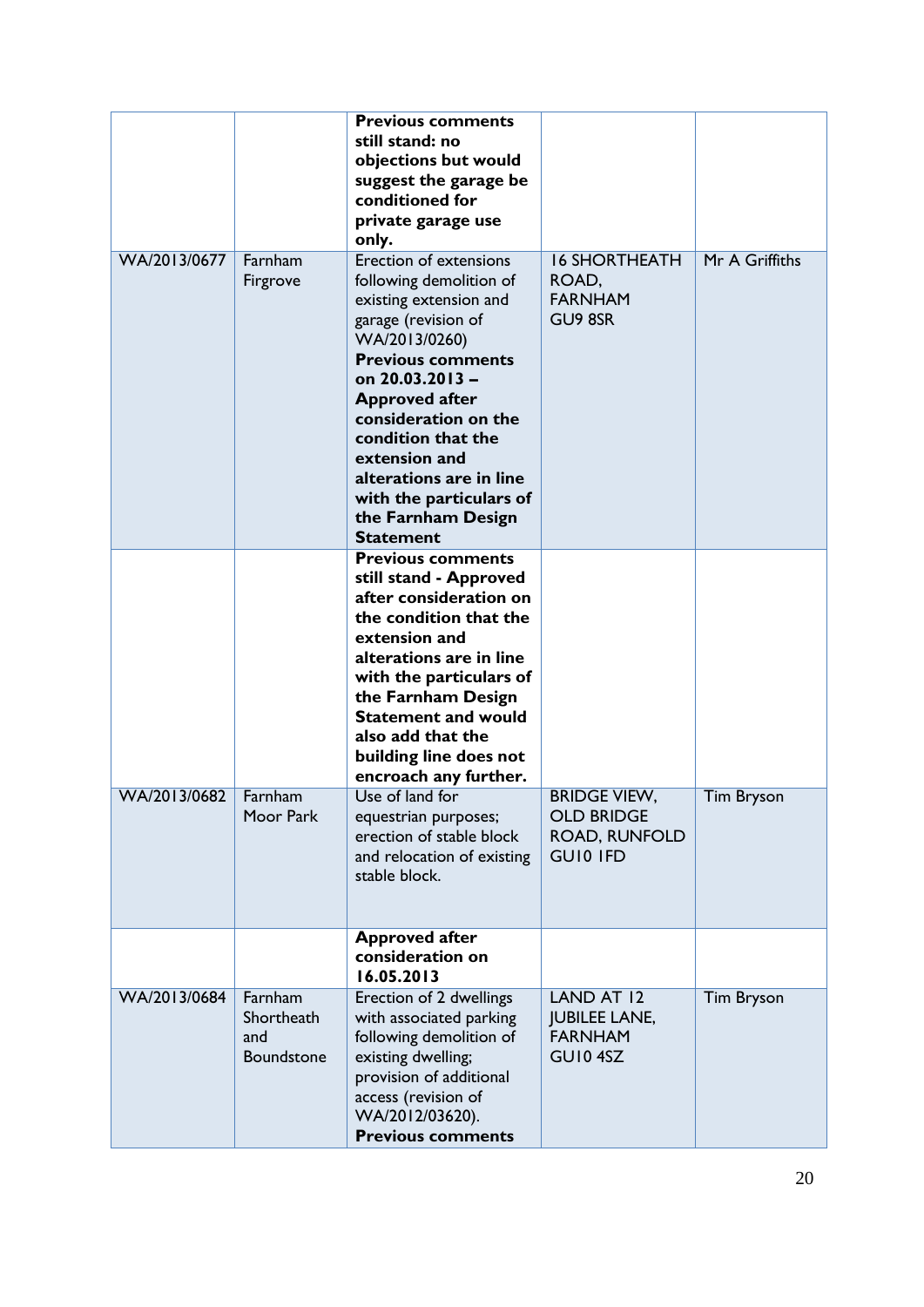|              |                                                   | on 22.03.2012 -<br>Object as over<br>development of this<br>site and concerned<br>about the impact of<br>additional car parking<br>and also out of<br>keeping with the<br><b>Farnham Design</b><br><b>Statement in terms of</b><br>pattern of<br>development of this<br>area. |                                                                                            |                   |
|--------------|---------------------------------------------------|-------------------------------------------------------------------------------------------------------------------------------------------------------------------------------------------------------------------------------------------------------------------------------|--------------------------------------------------------------------------------------------|-------------------|
|              |                                                   | Object, this is<br>cramped over<br>development and the<br>height and design is<br>out of character with<br>the surrounding area<br>and the Farnham<br><b>Design Statement.</b>                                                                                                |                                                                                            |                   |
| WA/2013/0693 | Farnham<br>Shortheath<br>and<br><b>Boundstone</b> | Erection of two storey<br>rear extension.                                                                                                                                                                                                                                     | <b>56 GREENHILL</b><br>WAY, FARNHAM<br>GU9 8SZ                                             | Ms L Smitheman    |
|              |                                                   | <b>Approved after</b><br>consideration on<br>16.05.2013                                                                                                                                                                                                                       |                                                                                            |                   |
| WA/2013/0680 | Farnham<br>Wrecclesham<br>and<br>Rowledge         | Erection of detached<br>dwelling and car port;<br>formation of new<br>vehicular access.                                                                                                                                                                                       | <b>LAND AT</b><br>ROSEBARTON,<br><b>CHERRY TREE</b><br>WALK,<br><b>ROWLEDGE</b><br>GUI04AD | <b>Tim Bryson</b> |
|              |                                                   | Object, this is against<br>the recommendations<br>of NPPF and is garden<br>grabbing, which could<br>lead to over<br>development of the<br>plot.                                                                                                                               |                                                                                            |                   |

### **4. Applications to consider – late submissions**

| TM/2013/0032 | Heath End | Farnham Hale and   Application for works to<br>trees subject of Tree<br>Preservation Order 21/10 | 2 The Glade, Farnham |
|--------------|-----------|--------------------------------------------------------------------------------------------------|----------------------|
|              |           | <b>Approved after</b>                                                                            |                      |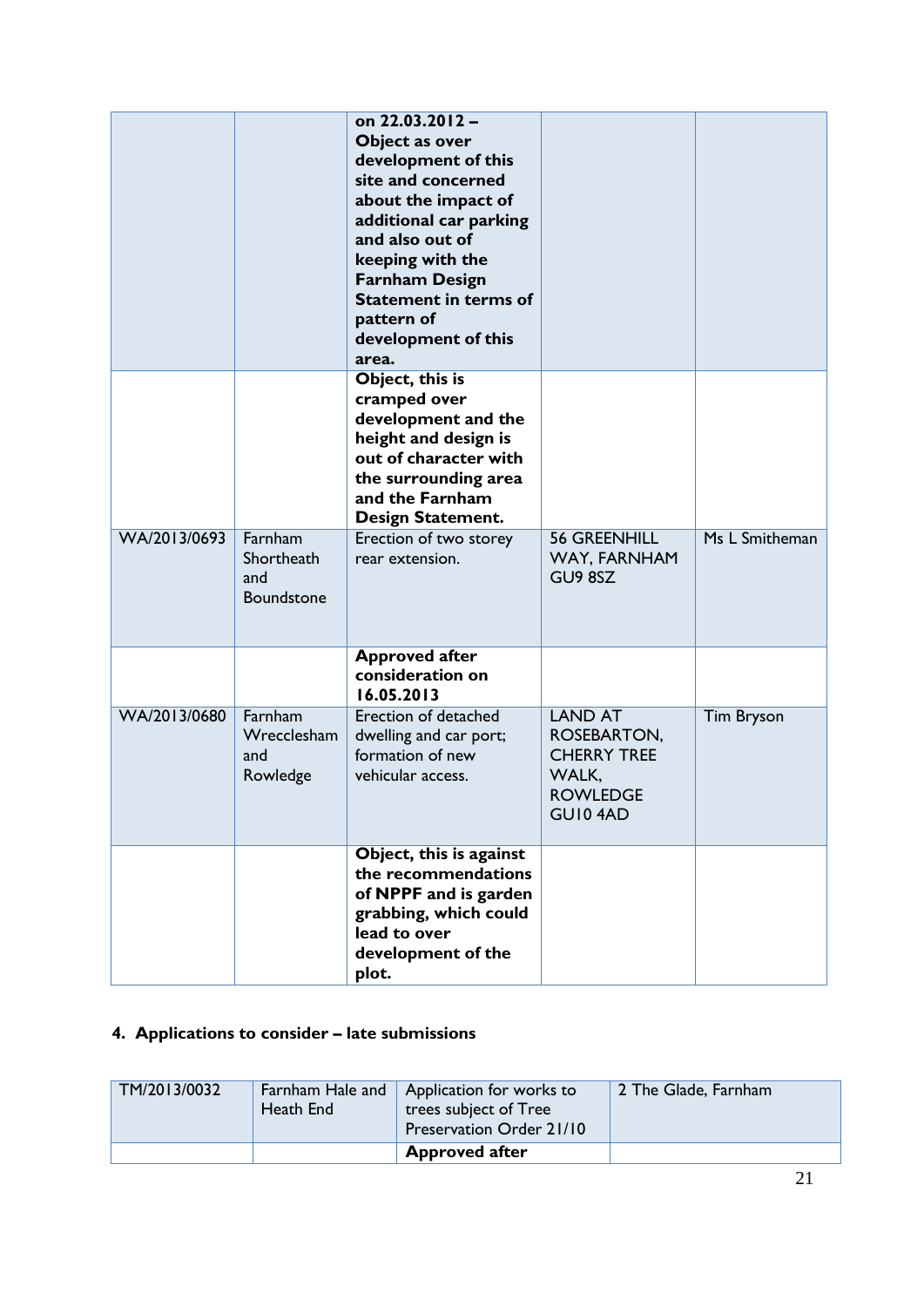|              |                                                | consideration subject to<br>the approval of the<br><b>Arboriculture Officer at</b><br><b>Waverley Borough</b><br>Council.                              |                                                                                    |
|--------------|------------------------------------------------|--------------------------------------------------------------------------------------------------------------------------------------------------------|------------------------------------------------------------------------------------|
| TM/2013/0033 | Farnham Bourne                                 | Application for works to<br>trees subject of Tree<br>Preservation Order Far 105                                                                        | Vale House, 40 Frensham<br>Vale, Farnham                                           |
|              |                                                | <b>Approved after</b><br>consideration subject to<br>the approval of the<br><b>Arboriculture Officer at</b><br><b>Waverley Borough</b><br>Council.     |                                                                                    |
| TM/2013/0034 | Farnham Moor<br>Park                           | Application for the removal<br>of trees subject to Tree<br>Preservation Order Far 3                                                                    | 8 Moor Park Lane, Farnham                                                          |
|              |                                                | <b>Approved after</b><br>consideration subject to<br>the approval of the<br><b>Arboriculture Officer at</b><br><b>Waverley Borough</b><br>Council.     |                                                                                    |
| WA/2013/0430 | <b>Farnham Castle</b>                          | Installation of 4 CCTV<br>cameras                                                                                                                      | Farnham Castle, Castle Hill,<br>Farnham                                            |
|              |                                                | <b>Approved after</b><br>consideration                                                                                                                 |                                                                                    |
| WA/2013/0431 | <b>Farnham Castle</b>                          | <b>Listed Building Consent for</b><br>the installation of CCTV<br>cameras                                                                              | Farnham Castle, Castle Hill,<br>Farnham                                            |
|              |                                                | <b>Approved after</b><br>consideration                                                                                                                 |                                                                                    |
| WA/2013/0436 | Farnham Moor<br>Park                           | Change of use from Class<br>AI (retail) to class A5<br>(take-away)                                                                                     | Contec House, East Street,<br>Farnham                                              |
|              |                                                | Object, this will attract<br>congregating youths<br>which will cause an<br>adverse effect on the<br>residential amenities of<br>the neighbours         |                                                                                    |
| WA/2013/0445 | Farnham<br>Weybourne and<br><b>Badshot Lea</b> | Application for the display<br>of illuminated signs                                                                                                    | Nuffield Health Fitness and<br><b>Wellbeing Centre,</b><br>Weybourne Road, Farnham |
|              |                                                | Object, this proposal is<br>out of keeping with the<br>area and Farnham<br><b>Town Council would</b><br>have preferred a smaller<br>sign with external |                                                                                    |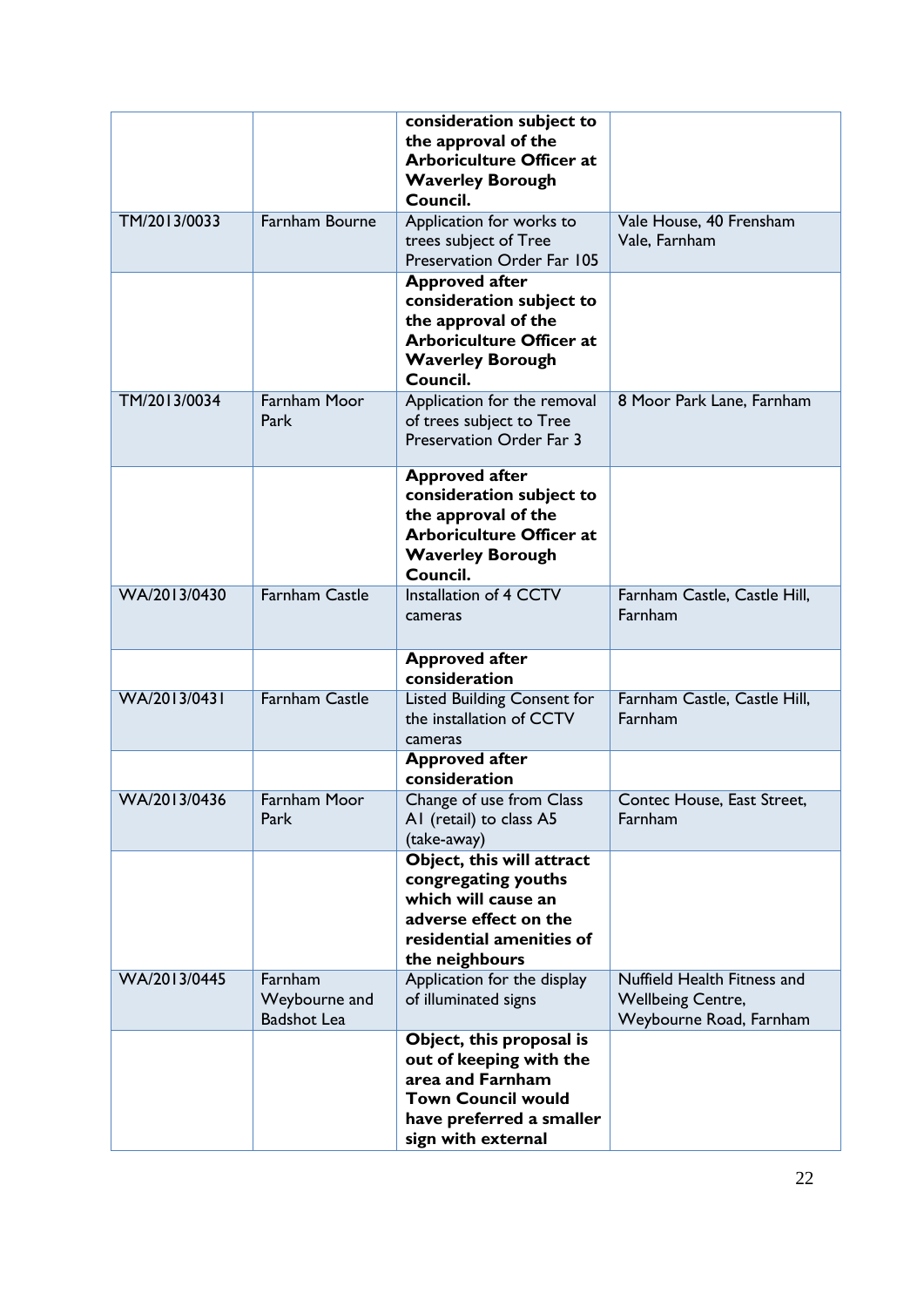|              |                                                | illumination. The size,<br>design, colour and<br>material are<br>inappropriate for the<br>setting and contrary to<br>D10 as is the<br>positioning.                                   |                                                  |
|--------------|------------------------------------------------|--------------------------------------------------------------------------------------------------------------------------------------------------------------------------------------|--------------------------------------------------|
| WA/2013/0447 | <b>Farnham Bourne</b>                          | <b>Erection of first floor</b><br>extension and alterations                                                                                                                          | Edgeborough School,<br>Frensham Road, Farnham    |
|              |                                                | <b>Farnham Town Council</b><br>would have welcomed<br>these additional<br>facilities for this<br>outstanding school                                                                  |                                                  |
| WA/2013/0448 | Farnham<br>Shortheath and<br>Boundstone        | Erection of single storey<br>rear extension                                                                                                                                          | Ridgeway Cottage, 38<br>Shortheath Road, Farnham |
|              |                                                | <b>Approved after</b><br>consideration                                                                                                                                               |                                                  |
| WA/2013/0451 | <b>Farnham Bourne</b>                          | Erection of extensions and<br>alterations following<br>demolition of part of<br>existing dwelling                                                                                    | Prospect House, 53 Lodge Hill<br>Road, Farnham   |
|              |                                                | <b>Approved after</b><br>consideration                                                                                                                                               |                                                  |
| WA/2013/0459 | <b>Farnham Moor</b><br>Park                    | <b>Certificate of Lawfulness</b><br>under Section 192 for<br>construction of a dormer<br>extension and alterations                                                                   | 23 Sumner Road, Farnham                          |
|              |                                                | <b>Approved after</b><br>consideration                                                                                                                                               |                                                  |
| WA/2013/0460 | <b>Farnham Moor</b><br>Park                    | Erection of extensions and<br>alterations following partial<br>demolition of existing<br>dwelling                                                                                    | Quadrels, 6 Temples Close,<br>Farnham            |
|              |                                                | <b>Approved after</b><br>consideration                                                                                                                                               |                                                  |
| WA/2013/0463 | Farnham<br>Weybourne and<br><b>Badshot Lea</b> | Erection of storage building                                                                                                                                                         | Farnham Rugby Club,<br>Monkton Lane, Farnham     |
|              |                                                | <b>Approved after</b><br>consideration                                                                                                                                               |                                                  |
| WA/2013/0469 | Farnham Firgrove                               | Erection of two storey side<br>extension and alterations<br>(revision of WA/2013/0067<br><b>Previous comments on</b><br>25/10/2012 and<br>24/01/2013)approved<br>after consideration | 31 Menin Way, Farnham                            |
|              |                                                | <b>Approved after</b><br>consideration                                                                                                                                               |                                                  |

The meeting closed at 8.05pm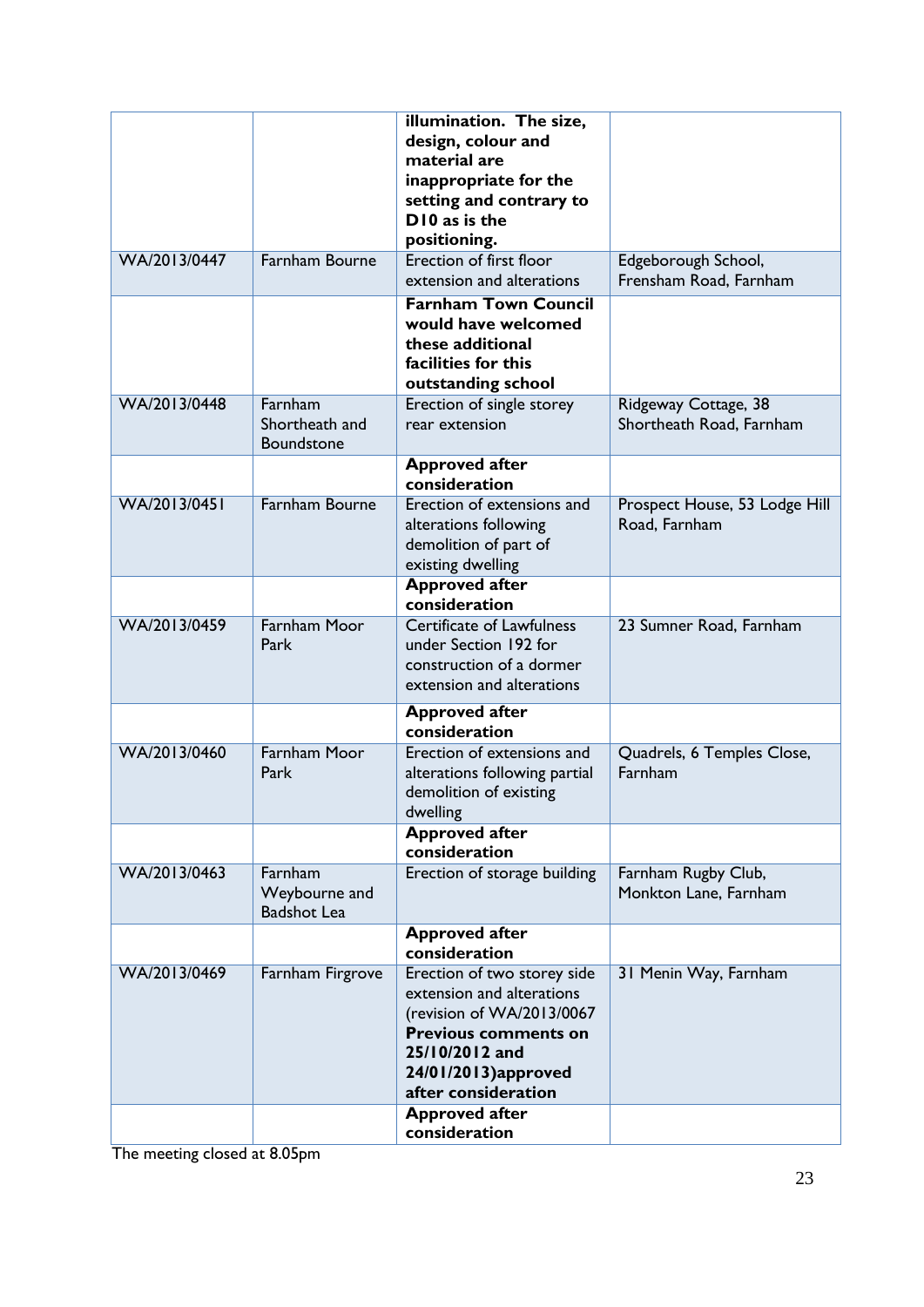



Notes Planning & Licensing Consultative group

**Time and date** 7.00pm on Thursday 30 May 2013

**Place** Members Room, South Street, Farnham

### **Planning Consultative Group Members Present**

Cllr David Beaman Cllr Carole Cockburn Cllr Carlo Genziani (arrived at 7.34pm) Cllr Jeremy Ricketts

**Officers in attendance**: Ginny Gordon

**NOTE: The comments and observations from Waverley Borough Councillors are preliminary ones prior to consideration at Borough Council level and are based on the evidence and representations to the Town Council.**

**1.Apologies for absence from Planning Consultative Group Members**

Apologies received from Cllr R Steel

### **2. Disclosure of Interests**

There were no disclosures of interests.

### **3. Applications Considered by the Planning Consultative Group on Thursday 16 May 2013**

The applications considered by the Planning Consultative Group on Thursday 30 May 2013 are set out below:

| TM/2013/0055 | Farnham<br>Firgrove | Application for works to a<br>tree subject of Tree<br>Preservation Order 38/99.   FARNHAM | <b>18 THE</b><br><b>FAIRFIELD,</b><br>GU9 8AI | <b>Brodie</b><br>Cherry |
|--------------|---------------------|-------------------------------------------------------------------------------------------|-----------------------------------------------|-------------------------|
|--------------|---------------------|-------------------------------------------------------------------------------------------|-----------------------------------------------|-------------------------|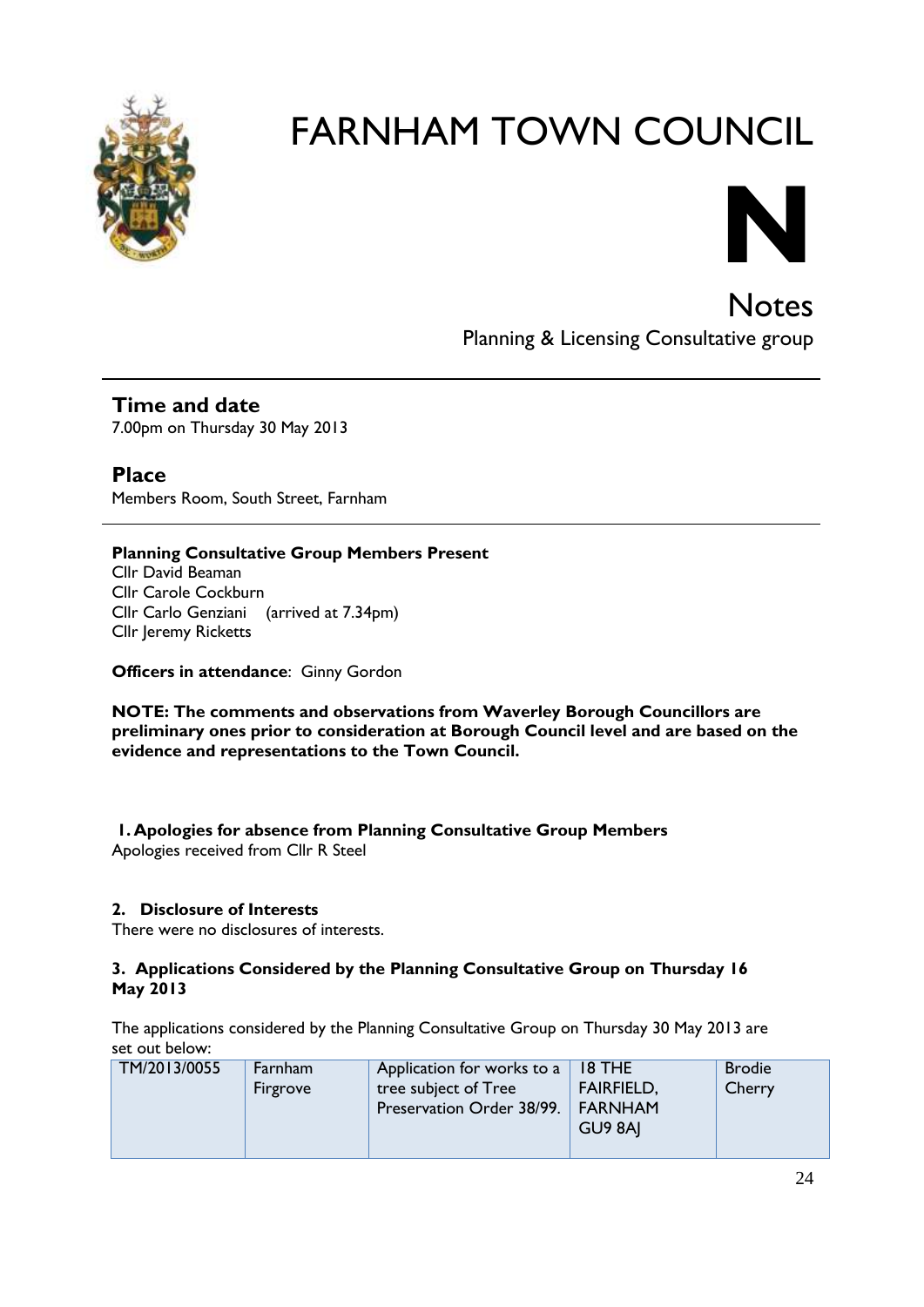|              |                          | <b>Approved after</b><br>consideration subject<br>to the approval of the<br><b>Arboriculture Officer</b><br>at Waverley Borough<br>Council.                                         |                                                                                                    |                           |
|--------------|--------------------------|-------------------------------------------------------------------------------------------------------------------------------------------------------------------------------------|----------------------------------------------------------------------------------------------------|---------------------------|
| CA/2013/0044 | Farnham<br><b>Bourne</b> | <b>GREAT AUSTINS</b><br><b>FARNHAM</b><br><b>CONSERVATION AREA.</b><br>Works to trees.                                                                                              | <b>THE OLD</b><br><b>VICARAGE,</b><br><b>SWINGATE</b><br>ROAD,<br><b>FARNHAM</b><br><b>GU9 8II</b> | Mr A Clout                |
|              |                          | <b>Approved after</b><br>consideration subject<br>to the approval of the<br><b>Conservation Officer</b><br>at Waverley Borough<br>Council.                                          |                                                                                                    |                           |
| WA/2013/0756 | Farnham<br><b>Bourne</b> | Erection of extensions and<br>alterations following<br>demolition of existing<br>extension.                                                                                         | WEDGE WOOD,<br>3<br><b>MANOR</b><br><b>GARDENS,</b><br><b>FARNHAM</b><br>GUI03QB                   | <b>Justin</b><br>Bougoure |
|              |                          | <b>Approved after</b><br>consideration and on<br>the condition that the<br>extensions and<br>alterations are in line<br>with the particulars of<br>the Farnham Design<br>Statement. |                                                                                                    |                           |
| WA/2013/0764 | Farnham<br><b>Bourne</b> | Erection of extensions and<br>alterations to form two<br>storey dwelling.                                                                                                           | <b>43 MIDDLE</b><br><b>BOURNE LANE,</b><br><b>FARNHAM</b><br>GUI0 3NH                              | Sarah Rogers              |
|              |                          | <b>Approved after</b><br>consideration and on<br>the condition that the<br>extensions and<br>alterations are in line<br>with the particulars of<br>the Farnham Design<br>Statement. |                                                                                                    |                           |
| WA/2013/0725 | Farnham<br><b>Bourne</b> | Erection of extension &<br>alterations to form chalet<br>style dwelling.                                                                                                            | TWO ACRES,<br><b>MONKS WALK,</b><br><b>FARNHAM</b><br>GU9 8HT                                      | MsL<br>Smitheman          |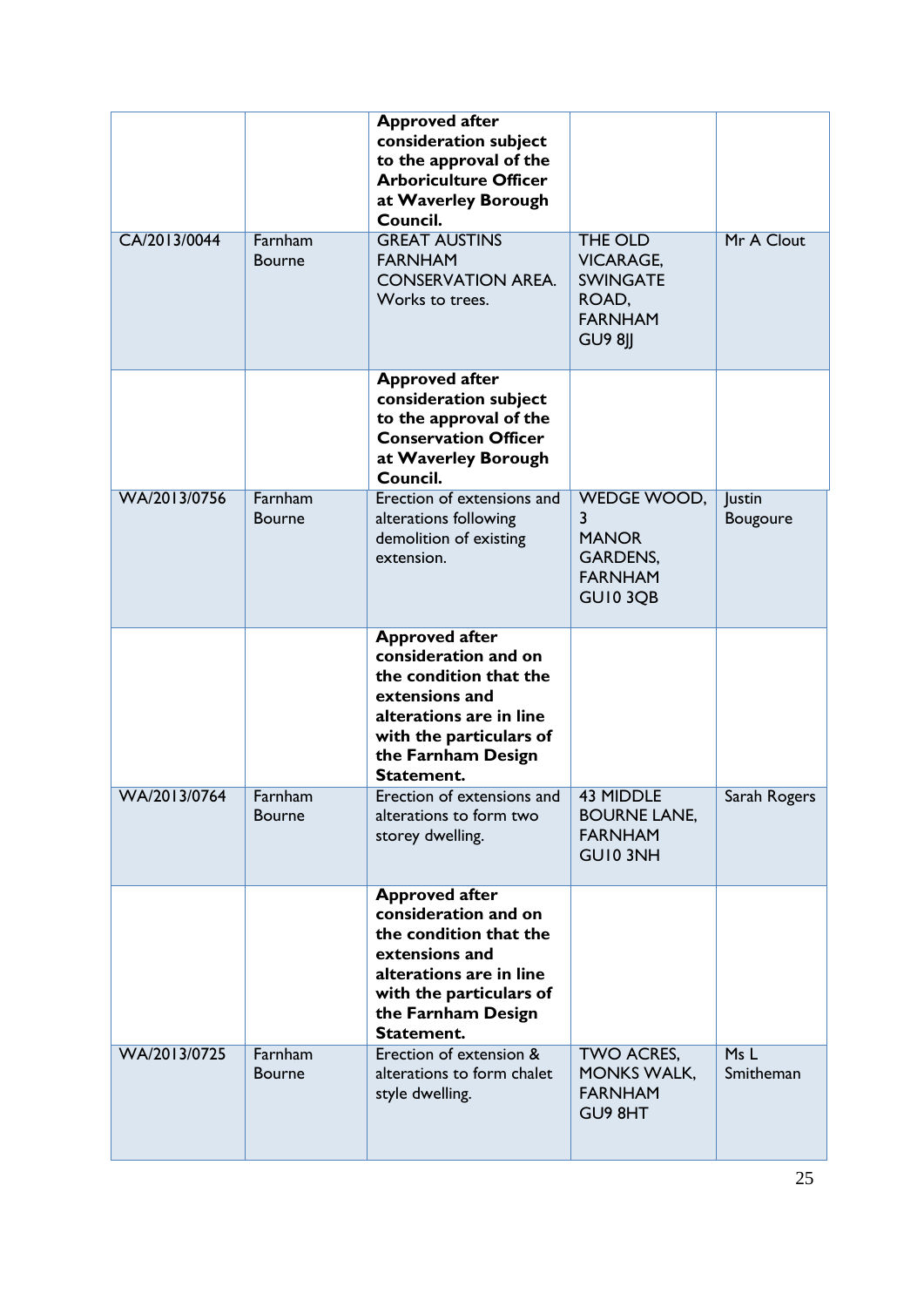|              |                   | <b>Concerned this might</b><br>not comply with Policy                                                                                                                                                                                                                                                                                                                                                                                                                                       |                                                                                 |                           |
|--------------|-------------------|---------------------------------------------------------------------------------------------------------------------------------------------------------------------------------------------------------------------------------------------------------------------------------------------------------------------------------------------------------------------------------------------------------------------------------------------------------------------------------------------|---------------------------------------------------------------------------------|---------------------------|
|              |                   | RD <sub>2</sub>                                                                                                                                                                                                                                                                                                                                                                                                                                                                             |                                                                                 |                           |
| WA/2013/0740 | Farnham<br>Castle | Display of illuminated and<br>non-illuminated signs<br>(revision of<br>WA/2013/0255).<br><b>Previous comments</b><br>on28.03.2013 were as<br>follows:Strongly object<br>to the sign, but not the<br>principle of changing<br>signage. No sign<br>should be blocking the<br>fanlight, an important<br>architectural feature.<br>It is out of keeping and<br>inappropriate with the<br>conservation area.<br>The arm for the sign<br>should be of traditional<br>materials, such as<br>brass. | <b>LLOYDS BANK,</b><br>75<br><b>CASTLE STREET,</b><br><b>FARNHAM</b><br>GU9 7LT | <b>Tim Bryson</b>         |
|              |                   | <b>Amendments</b><br>approved on 30 May<br>2013                                                                                                                                                                                                                                                                                                                                                                                                                                             |                                                                                 |                           |
| WA/2013/0741 | Farnham<br>Castle | Erection of rear extension<br>and alterations.                                                                                                                                                                                                                                                                                                                                                                                                                                              | <b>18 LOWER</b><br><b>CHURCH LANE,</b><br><b>FARNHAM</b><br>GU9 7PS             | Justin<br>Bougoure        |
|              |                   | Concerned about the<br>adverse effect on the<br>residential amenities of<br>the neighbouring<br>properties                                                                                                                                                                                                                                                                                                                                                                                  |                                                                                 |                           |
| WA/2013/0742 | Farnham<br>Castle | <b>Listed Building Consent</b><br>for the erection of<br>extension and alterations.                                                                                                                                                                                                                                                                                                                                                                                                         | <b>18 LOWER</b><br><b>CHURCH LANE,</b><br><b>FARNHAM</b><br>GU9 7PS             | Justin<br><b>Bougoure</b> |
|              |                   | Concerned about the<br>adverse effect on the<br>residential amenities of<br>the neighbouring<br>properties                                                                                                                                                                                                                                                                                                                                                                                  |                                                                                 |                           |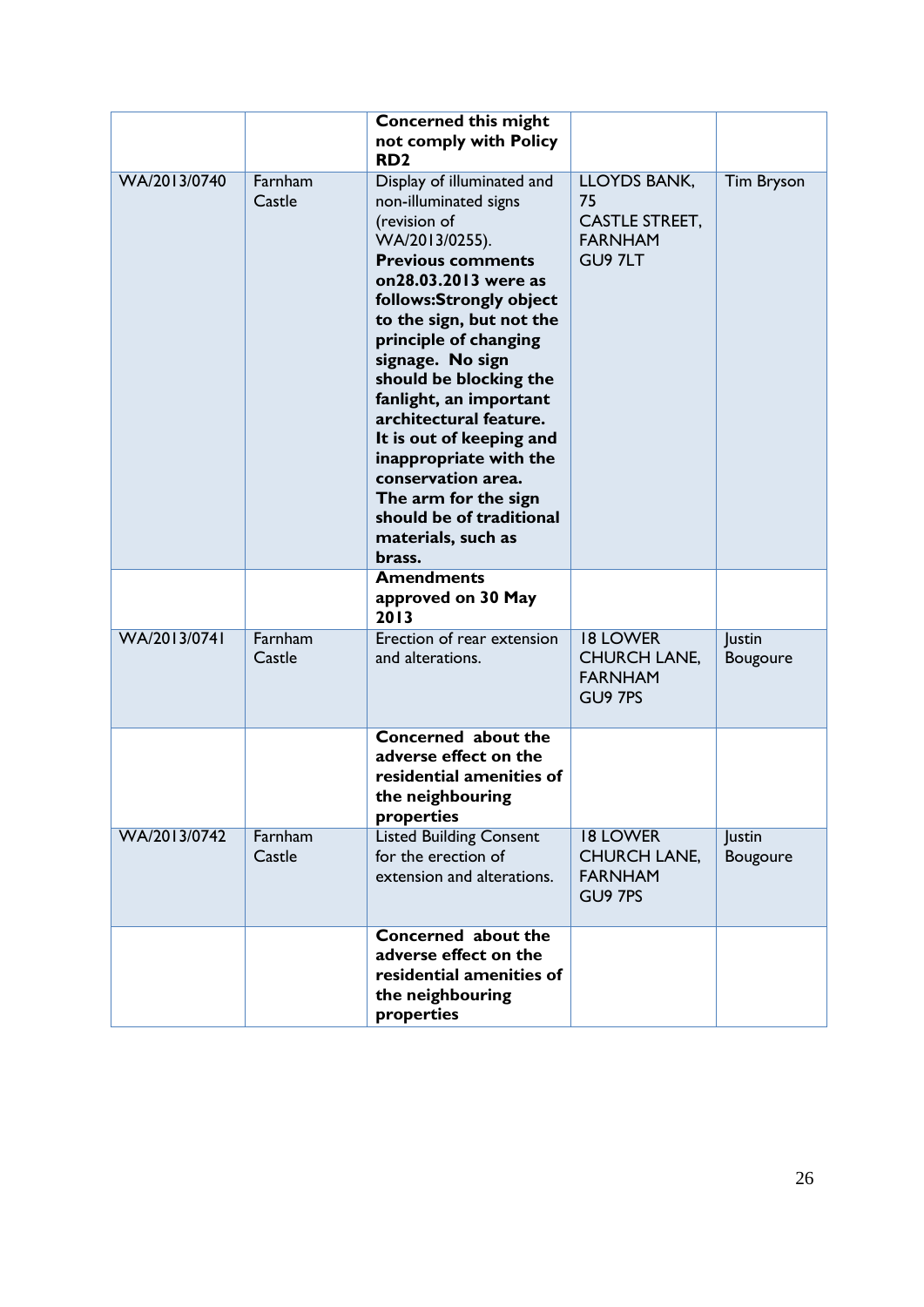| WA/2013/0721 | Farnham Moor<br>Park | Consultation on a County<br>matter; retention of<br>mortar batching plant and<br>associated infrastructure;<br>continued importation of<br>sharp sand.<br>(Retrospective).                                                                                                                                                                                                                                                                                                                                                                                                                                                                                                                                                                                         | <b>LAND AT</b><br><b>RUNFOLD</b><br><b>SOUTH</b><br>QUARRY,<br><b>GUILDFORD</b><br>ROAD,<br><b>FARNHAM</b><br><b>GUIO IPB</b> | Mr A<br><b>Griffiths</b> |
|--------------|----------------------|--------------------------------------------------------------------------------------------------------------------------------------------------------------------------------------------------------------------------------------------------------------------------------------------------------------------------------------------------------------------------------------------------------------------------------------------------------------------------------------------------------------------------------------------------------------------------------------------------------------------------------------------------------------------------------------------------------------------------------------------------------------------|-------------------------------------------------------------------------------------------------------------------------------|--------------------------|
|              |                      | Object to the<br>retrospective planning<br>application. The<br>operation is reliant on<br>the supply of sand from<br>South Runfold and<br>concerned the reserves<br>at Runfold will run out<br>and the site could not<br>be restored. The<br>application seeks an<br>extension until<br>31.12.2016, but it is<br>likely that the reserves<br>of sand will be fully<br>extracted by that date<br>and the date needs to<br>be earlier. The<br>current operating<br>times, if extended<br>would not be in line<br>with the rest SITA.<br>There is also an<br>accumulation of water<br>from around the plants<br>with inadequate<br>drainage and<br>treatment so that<br>polluted water runs<br>into the pond at the<br>site which has left it in<br>a poor condition. |                                                                                                                               |                          |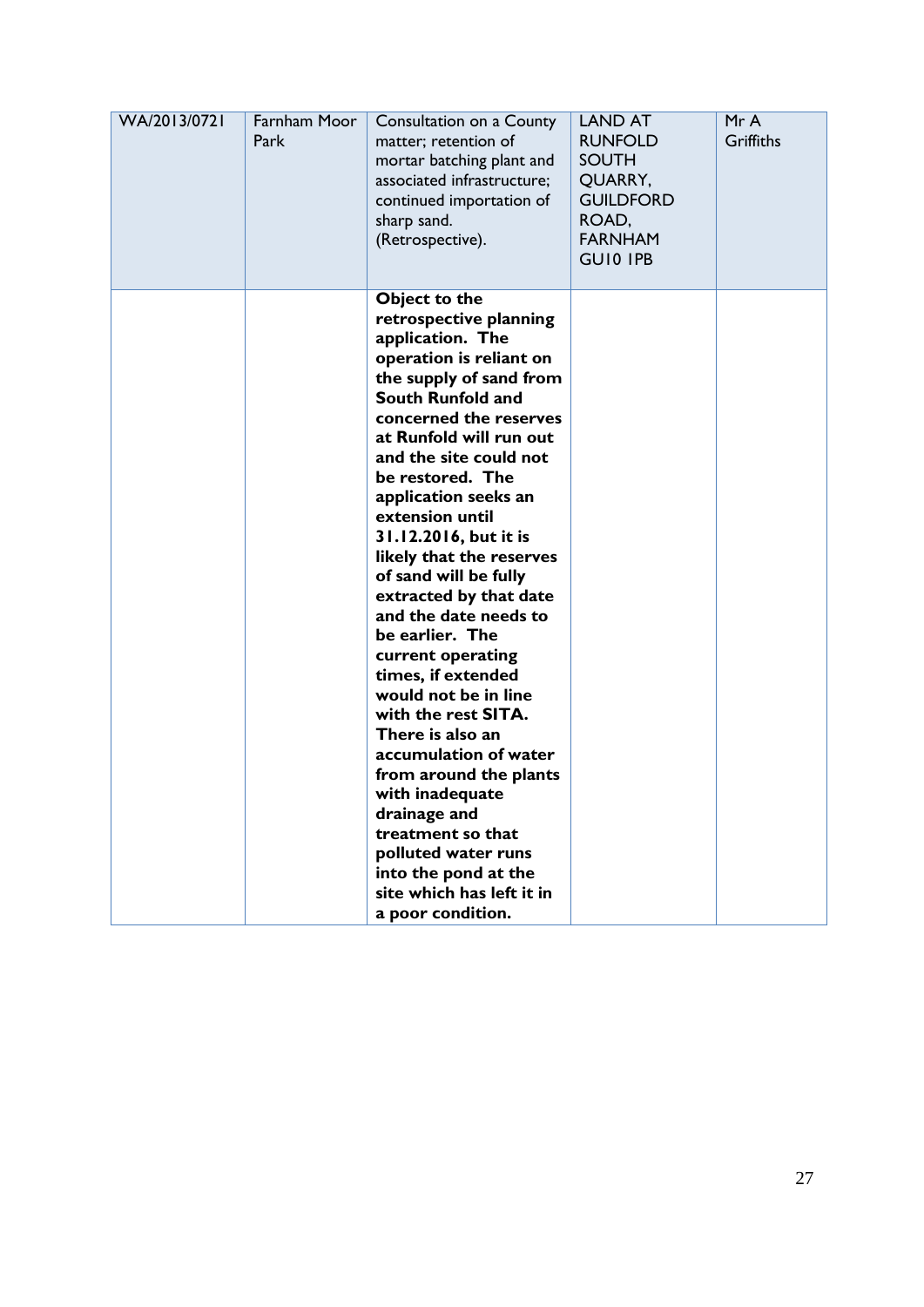| NMA/2013/0048 | Farnham Moor<br>Park                       | Amendment to<br>WA/2012/1642 to amend<br>internal layout and<br>reduction in volume of<br>extension. Previous<br>comments on<br>25.10.2012 were as<br>follows: Concerned<br>about the extent of the<br>alterations as there<br>have already been<br>previous alterations<br>and extensions. | 24 HIGH PARK<br>ROAD,<br><b>FARNHAM</b><br><b>GU9 7JL</b>                                              | Mrs M<br>Knight   |
|---------------|--------------------------------------------|---------------------------------------------------------------------------------------------------------------------------------------------------------------------------------------------------------------------------------------------------------------------------------------------|--------------------------------------------------------------------------------------------------------|-------------------|
|               |                                            | <b>Previous comments</b><br>still stand: Concerned<br>about the extent of the<br>alterations as there<br>have already been<br>previous alterations<br>and extensions.                                                                                                                       |                                                                                                        |                   |
| NMA/2013/0051 | <b>Farnham Moor</b><br>Park                | Amendment to<br>WA/2011/2062 to replace<br>the glass balustrade on the<br>east side of the pool roof<br>terrace with a brick &<br>render wall to match new<br>render. Previous<br>comments on<br>05.01.2012 were: No<br><b>Comment</b>                                                      | <b>MONKS WELL</b><br>HOUSE, I,<br><b>MONKS WELL,</b><br><b>FARNHAM</b><br><b>GUIO IRH</b>              | Mrs M<br>Knight   |
|               |                                            | <b>Previous comments</b><br>still stand: No<br><b>Comment</b>                                                                                                                                                                                                                               |                                                                                                        |                   |
| NMA/2013/0052 | Farnham Moor<br>Park                       | Amendment to<br>WA/2013/0006 to<br>increase ridge and eaves<br>height by 295mm and<br>change materials to<br>external walls. Previous<br>comments were:<br><b>Approved after</b><br>consideration on<br>24.01.2013                                                                          | <b>GREEN</b><br><b>SHUTTERS, 24</b><br><b>CROOKSBURY</b><br>ROAD,<br><b>FARNHAM</b><br><b>GUIO IQE</b> | Mrs M<br>Knight   |
|               |                                            | No comment                                                                                                                                                                                                                                                                                  |                                                                                                        |                   |
| WA/2013/0703  | Farnham<br>Shortheath<br>and<br>Boundstone | Erection of extensions and<br>alterations following<br>demolition of existing<br>garage.                                                                                                                                                                                                    | <b>128 GREENFIELD</b><br>ROAD,<br><b>FARNHAM</b><br>GU9 8TQ                                            | Ms L<br>Smitheman |
|               |                                            | Concerned about the<br>size of the proposed                                                                                                                                                                                                                                                 |                                                                                                        |                   |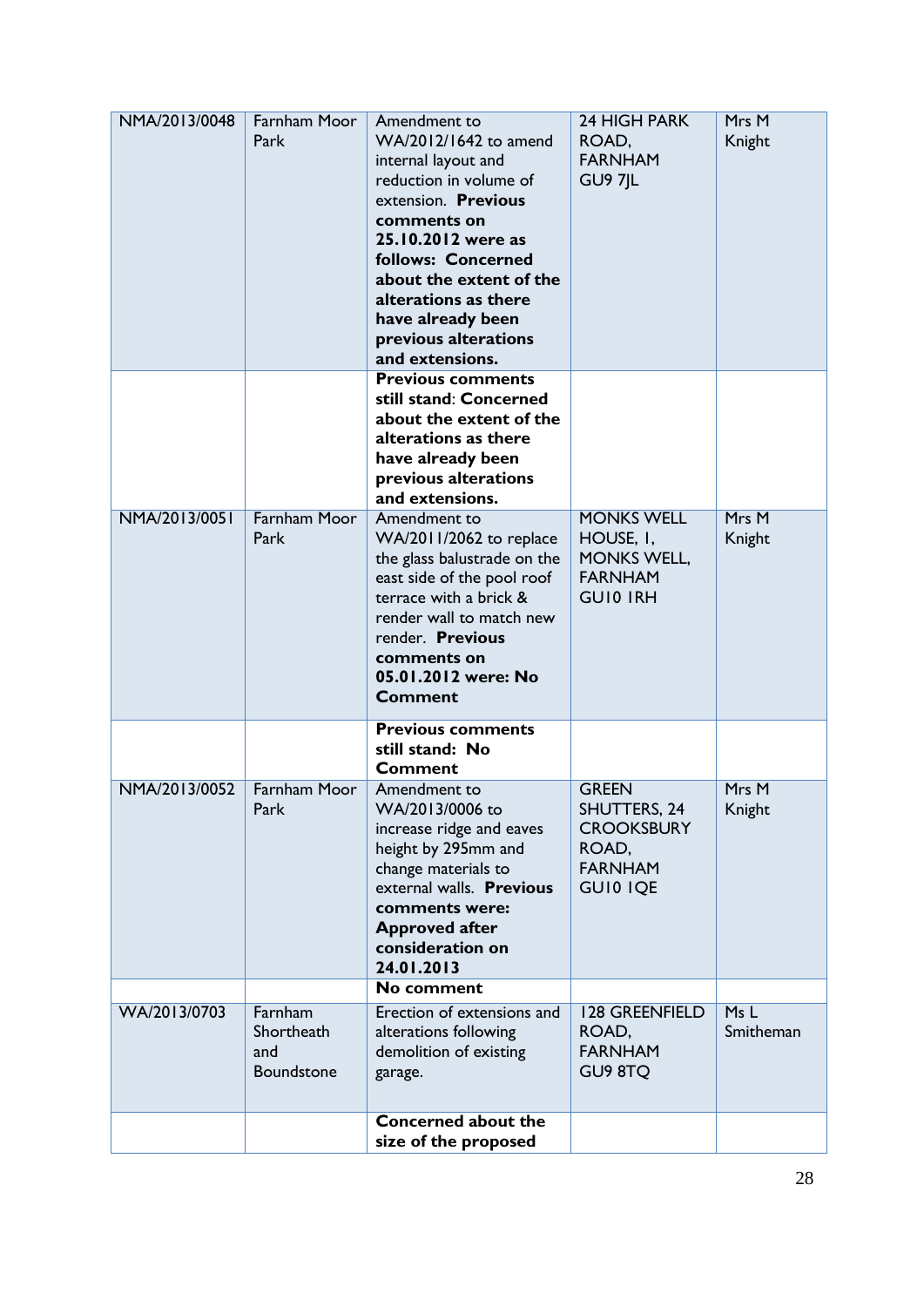| WA/2013/0748 | Farnham<br>Shortheath<br>and<br><b>Boundstone</b> | development and the<br>design being out of<br>character with the<br>existing design.<br>Erection of extensions and<br>alterations to form two<br>storey dwelling (revision<br>of WA/2013/0183).<br><b>Previous comments on</b><br>11.03.2013 were as<br>follows: Object -<br><b>Concerned about the</b><br>adverse effect on the<br>amenities of the<br>neighbouring<br>properties. The design<br>is not in keeping with<br>the street scene. | <b>18 GREEN LANE,</b><br>FARNHAM,<br>GU9 8PU                  | <b>Tim Bryson</b>  |
|--------------|---------------------------------------------------|-----------------------------------------------------------------------------------------------------------------------------------------------------------------------------------------------------------------------------------------------------------------------------------------------------------------------------------------------------------------------------------------------------------------------------------------------|---------------------------------------------------------------|--------------------|
| WA/2013/0710 | Farnham<br>Wrecclesham<br>and Rowledge            | Same comments still<br>stand: Object -<br><b>Concerned about the</b><br>adverse effect on the<br>amenities of the<br>neighbouring<br>properties. The design<br>is not in keeping with<br>the street scene.<br>Erection of single storey<br>extension and porch.                                                                                                                                                                               | <b>19 LICKFOLDS</b><br>ROAD,<br><b>ROWLEDGE</b><br>GUI04AF    | Sarah Rogers       |
|              |                                                   | <b>Approved after</b><br>consideration and on<br>the condition that the<br>extensions and<br>alterations are in line<br>with the particulars of<br>the Farnham Design<br>Statement.                                                                                                                                                                                                                                                           |                                                               |                    |
| WA/2013/0769 | Farnham<br><b>Bourne</b>                          | Erection of single storey<br>and two storey extensions<br>and alterations.                                                                                                                                                                                                                                                                                                                                                                    | 14 & 14A<br><b>SCHOOL LANE,</b><br><b>FARNHAM</b><br>GUI0 3PF | Justin<br>Bougoure |
|              |                                                   | <b>Approved after</b><br>consideration and on<br>the condition that the<br>extensions and<br>alterations are in line<br>with the particulars of                                                                                                                                                                                                                                                                                               |                                                               |                    |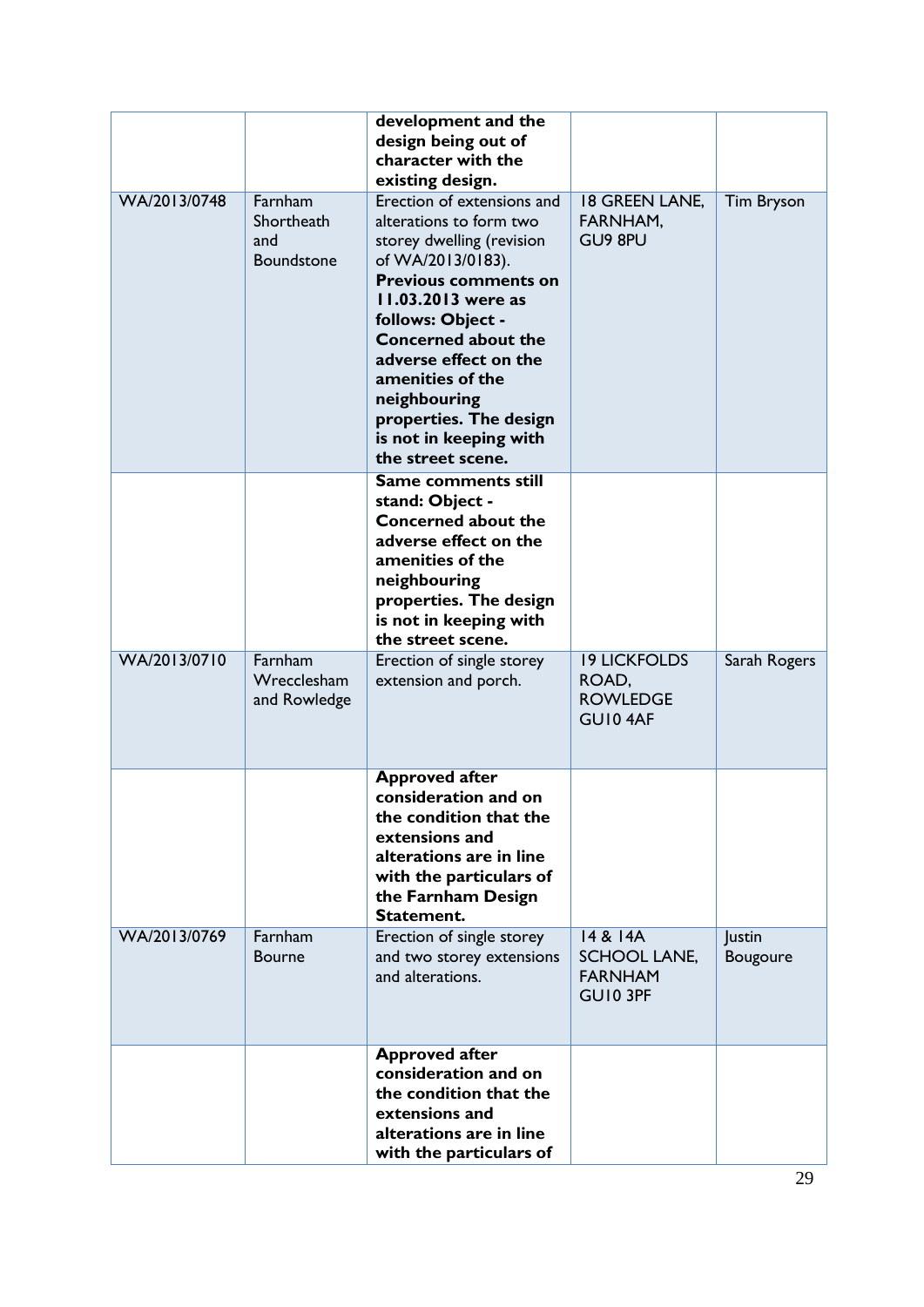|              |                                      | the Farnham Design<br>Statement.                                                                                                                                                                                    |                                                                                                  |                         |
|--------------|--------------------------------------|---------------------------------------------------------------------------------------------------------------------------------------------------------------------------------------------------------------------|--------------------------------------------------------------------------------------------------|-------------------------|
| WA/2013/0797 | Farnham<br><b>Bourne</b>             | Erection of single storey<br>detached classroom.                                                                                                                                                                    | <b>EDGEBOROUGH</b><br>SCHOOL,<br><b>FRENSHAM</b><br>ROAD,<br><b>FARNHAM</b><br>GUI03AH           | MrA<br><b>Griffiths</b> |
|              |                                      | <b>Approved after</b><br>consideration and on<br>30 May 2013                                                                                                                                                        |                                                                                                  |                         |
| WA/2013/0804 | Farnham<br>Castle                    | Change of use from office<br>(Class B1) to 3 residential<br>dwellings (Class C3).                                                                                                                                   | <b>SUITE A, FIRST</b><br>FLOOR, 18 LION<br><b>AND LAMB</b><br>YARD,<br><b>FARNHAM</b><br>GU9 7LL | MrA<br><b>Griffiths</b> |
|              |                                      | <b>Approved after</b><br>consideration and on<br>30 May 2013                                                                                                                                                        |                                                                                                  |                         |
| WA/2013/0806 | Farnham<br>Firgrove                  | Change of use of existing<br>residential care home (use<br>Class C2) to a house of<br>multiple occupancy (use<br>Class C4) for student<br>accommodation.                                                            | 29 ST JOHNS<br>ROAD,<br><b>FARNHAM</b><br><b>GU9 8NU</b>                                         | MrA<br><b>Griffiths</b> |
|              |                                      | <b>Concerned that this</b><br>does not meet with the<br>current car parking<br>requirements and also<br>concerned about the<br>adverse effect on the<br>residential amenities of<br>the neighbouring<br>properties. |                                                                                                  |                         |
| WA/2013/0784 | <b>Farnham Hale</b><br>and Heath End | <b>Certificate of Lawfulness</b><br>under Section 192 for roof<br>extensions and alterations.                                                                                                                       | <b>28 UPPER HALE</b><br>ROAD,<br><b>FARNHAM</b><br>GU9 0NS                                       | MrA<br><b>Griffiths</b> |
|              |                                      | <b>No comment</b>                                                                                                                                                                                                   |                                                                                                  |                         |
| WA/2013/0805 | <b>Farnham Moor</b><br>Park          | Display of illuminated signs                                                                                                                                                                                        | 19 WOOLMEAD,<br><b>FARNHAM</b><br>GU9 7TT                                                        | <b>Tim Bryson</b>       |
|              |                                      | <b>Object to internally</b><br>illuminated signs so<br>close to the<br><b>Conservation Area.</b>                                                                                                                    |                                                                                                  |                         |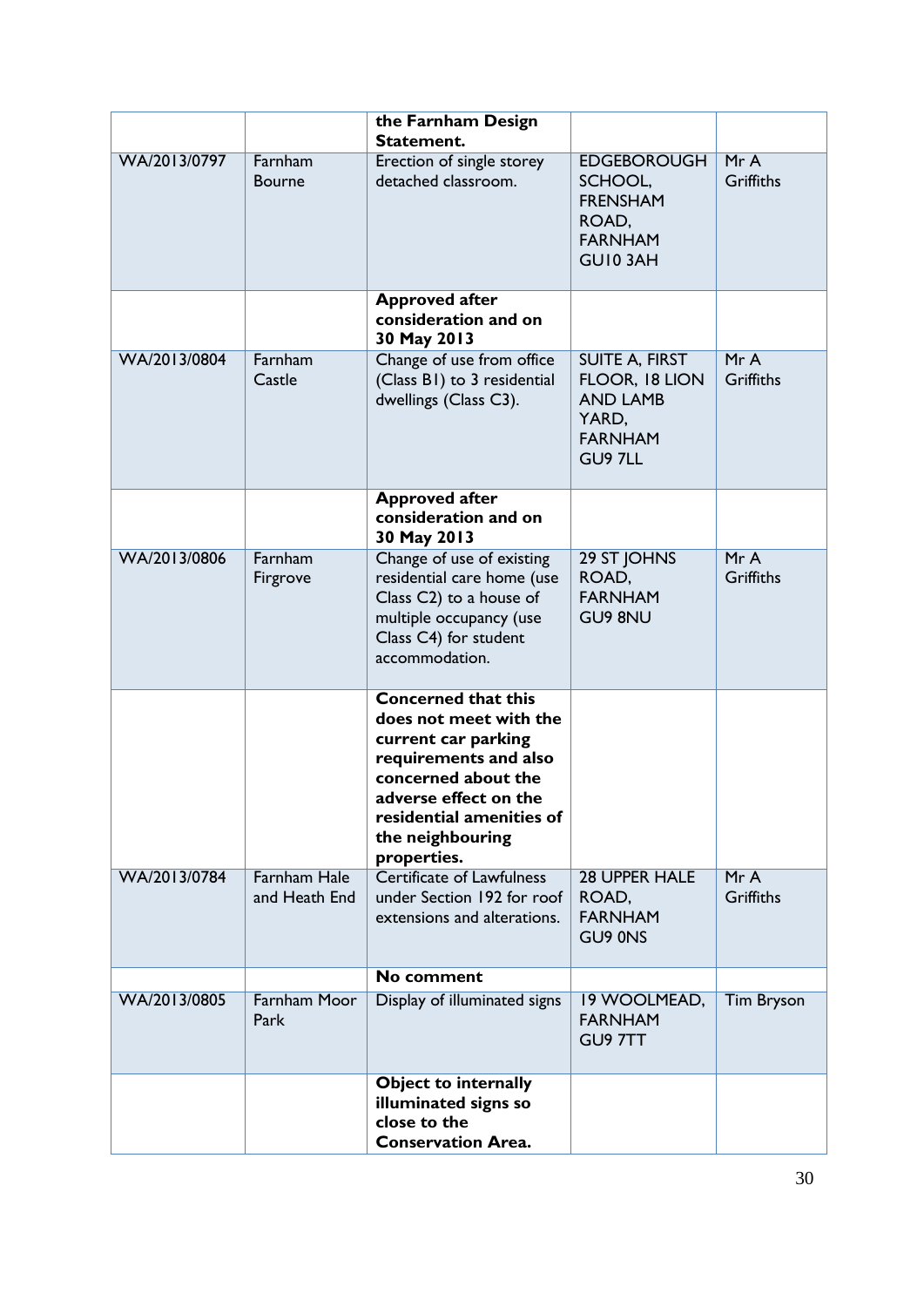| WA/2013/0800 | Farnham Moor<br>Park                       | Erection of single storey<br>extension; erection of<br>detached garage/playroom<br>following demolition of<br>existing garage.      | <b>28 BROOMLEAF</b><br>ROAD,<br><b>FARNHAM</b><br>GU9 8DG                                                | Ms L<br>Smitheman  |
|--------------|--------------------------------------------|-------------------------------------------------------------------------------------------------------------------------------------|----------------------------------------------------------------------------------------------------------|--------------------|
|              |                                            | <b>Concerned about the</b><br>size and effect of the<br>proposed extension on<br>the residential<br>amenities of the<br>neighbours. |                                                                                                          |                    |
| WA/2013/0801 | <b>Farnham Moor</b><br>Park                | Erection of garage<br>following demolition of<br>existing garage.                                                                   | <b>GREEN</b><br><b>SHUTTERS, 24</b><br><b>CROOKSBURY</b><br>ROAD,<br><b>FARNHAM</b><br><b>GUIO IQE</b>   | MrA<br>Griffiths   |
|              |                                            | <b>Approved after</b><br>consideration on 30<br>May 2013                                                                            |                                                                                                          |                    |
| WA/2013/0802 | Farnham<br><b>Upper Hale</b>               | Erection of single storey<br>rear/side extension.                                                                                   | 5 WINGS ROAD,<br><b>FARNHAM</b><br>GU9 0HN                                                               | Justin<br>Bougoure |
|              |                                            | <b>Approved after</b><br>consideration on 30<br>May 2013                                                                            |                                                                                                          |                    |
| WA/2013/0796 | Farnham<br>Weybourne<br>and Badshot<br>Lea | Alterations to elevations<br>and installation of access<br>ramp.                                                                    | <b>9A FARNHAM</b><br><b>TRADING</b><br>ESTATE,<br><b>WATER LANE,</b><br><b>FARNHAM</b><br><b>GU9 9NN</b> | Justin<br>Bougoure |
|              |                                            | <b>Approved after</b><br>consideration on 30<br>May 2013                                                                            |                                                                                                          |                    |
| WA/2013/0787 | Farnham<br>Wrecclesham<br>and Rowledge     | Erection of porch<br>following demolition of<br>existing porch.                                                                     | <b>BARI, 18</b><br><b>THE LONG</b><br>ROAD,<br><b>FARNHAM</b><br>GUI04DQ                                 | Sarah Rogers       |
|              |                                            | <b>Approved after</b><br>consideration on 30<br>May 2013                                                                            |                                                                                                          |                    |